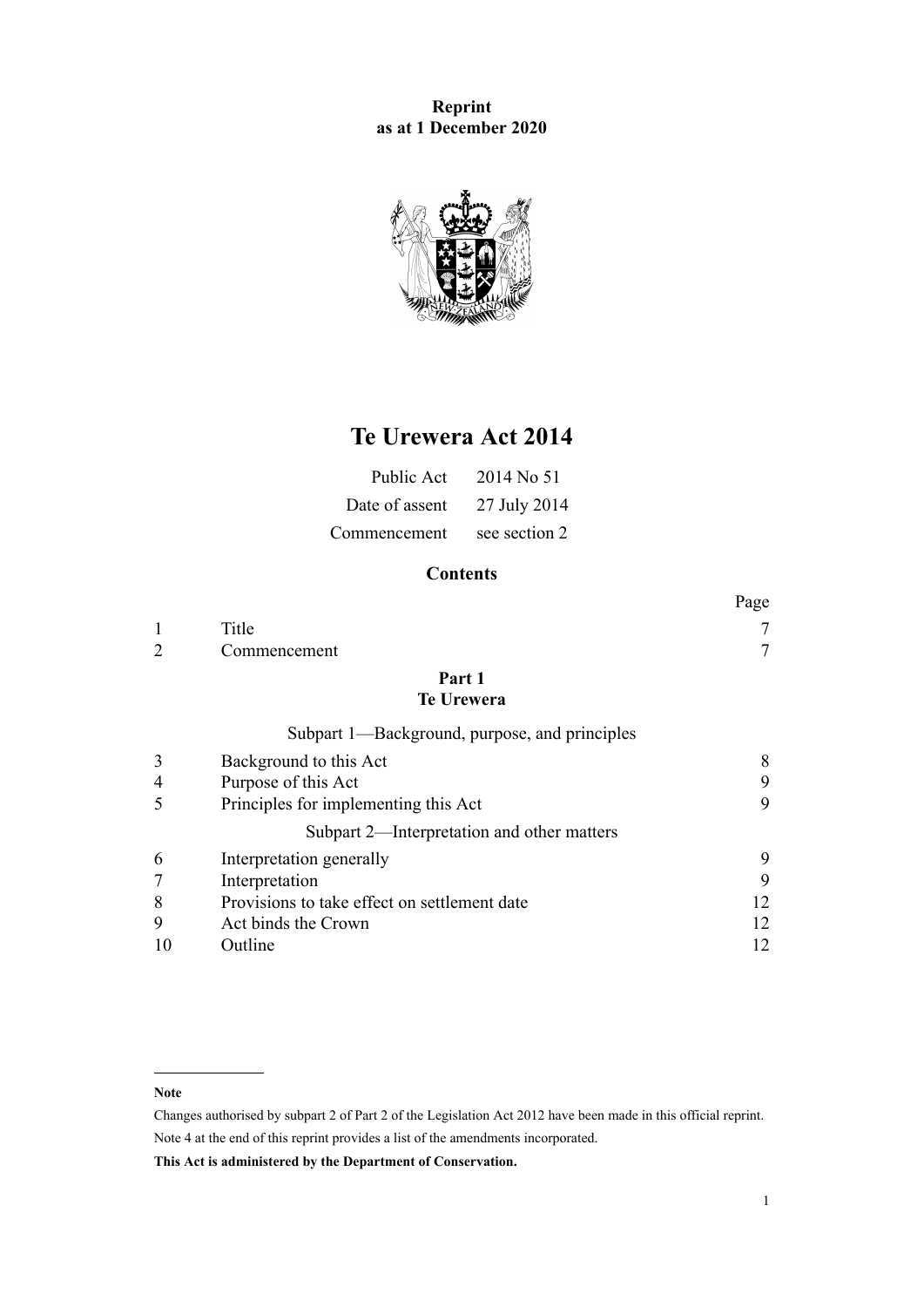|          | Te Urewera Act 2014                                                       | Reprinted as at<br>1 December 2020 |
|----------|---------------------------------------------------------------------------|------------------------------------|
|          | Subpart 3—Legal identity of Te Urewera and vesting of Te<br>Urewera land  |                                    |
|          | Legal entity                                                              |                                    |
| 11       | Te Urewera declared to be legal entity                                    | 14                                 |
|          | Te Urewera establishment land vested in Te Urewera                        |                                    |
| 12<br>13 | Vesting of Te Urewera establishment land<br>Te Urewera land inalienable   | 15<br>15                           |
|          | Amendment of other enactments                                             |                                    |
| 14<br>15 | National Parks Act 1980 amended<br>Public Finance Act 1989 amended        | 15<br>15                           |
|          | Part 2                                                                    |                                    |
|          | Governance and management of Te Urewera                                   |                                    |
|          | Subpart 1—Te Urewera Board                                                |                                    |
|          | <b>Board established</b>                                                  |                                    |
| 16       | Board established                                                         | 16                                 |
|          | Purposes, functions, and powers of Board                                  |                                    |
| 17       | Purposes of Board                                                         | 16                                 |
| 18       | <b>Functions of Board</b>                                                 | 16                                 |
| 19       | General powers of Board                                                   | 17                                 |
| 20       | Decision making affecting relationship of iwi and hapu with Te<br>Urewera | 18                                 |
|          | Membership of Board                                                       |                                    |
| 21       | Appointment of members of Board                                           | 18                                 |
| 22       | Disqualification                                                          | 19                                 |
| 23       | Declaration required as condition of appointment                          | 20                                 |
|          | Chair and deputy chair of Board                                           |                                    |
| 24<br>25 | Chair<br>Deputy chair                                                     | 20<br>20                           |
|          | Terms for Board and members                                               |                                    |
| 26       | First and subsequent terms of Board                                       | 21                                 |
| 27       | Term for which members appointed                                          | 21                                 |
|          | <b>Vacancies</b>                                                          |                                    |
| 28       | Removal of member                                                         | 21                                 |
| 29       | Vacancies                                                                 | 22                                 |
|          | Liability                                                                 |                                    |
| 30       | Liability of members                                                      | 22                                 |
|          | Decision making                                                           |                                    |
| 31       | Obligations of members of Board in decision making                        | 22                                 |
|          |                                                                           |                                    |

2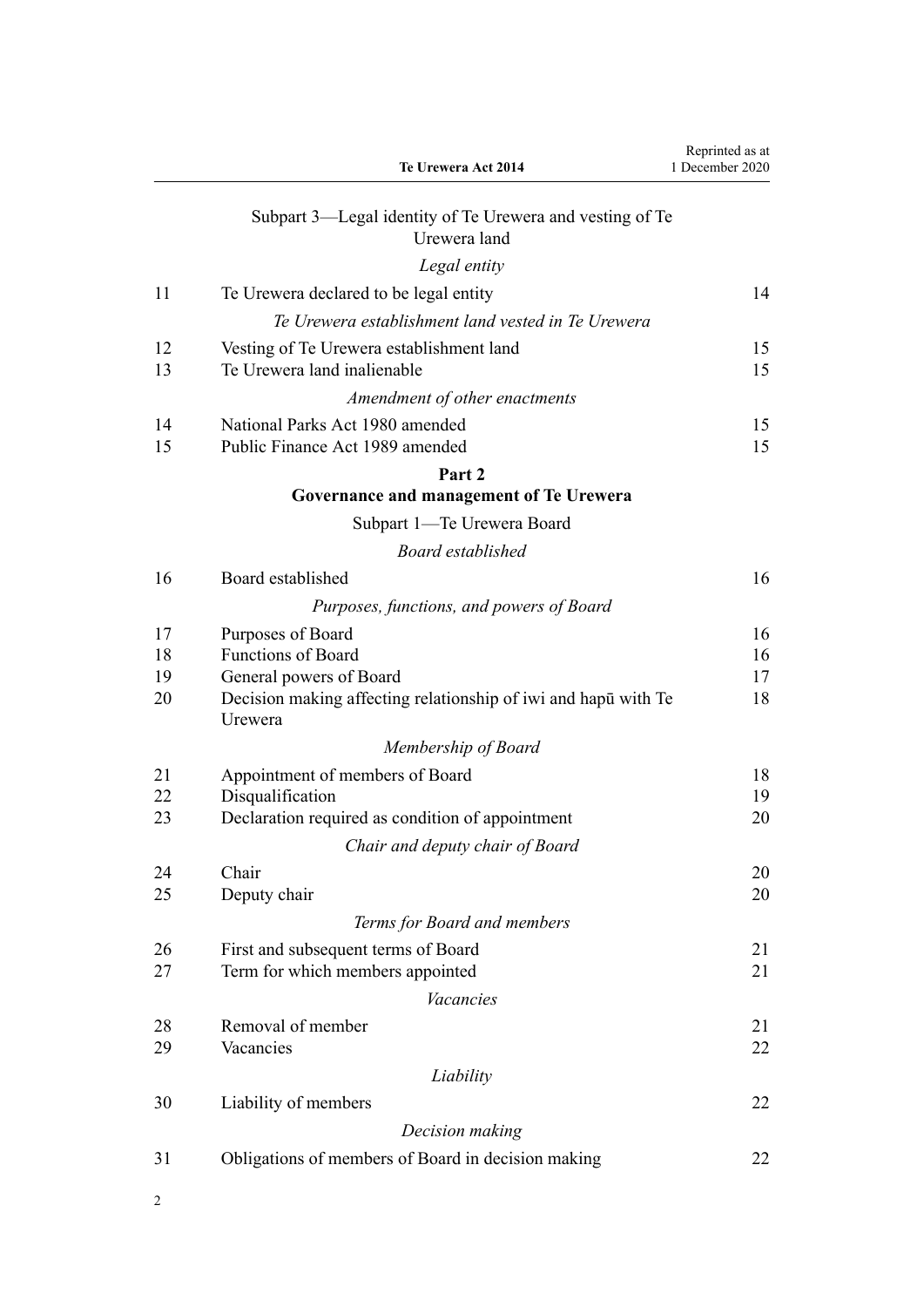| Reprinted as at<br>1 December 2020<br>Te Urewera Act 2014 |                                                                             |    |
|-----------------------------------------------------------|-----------------------------------------------------------------------------|----|
|                                                           |                                                                             |    |
| 32                                                        | Role of chair in decision making                                            | 22 |
| 33                                                        | Unanimous decisions                                                         | 23 |
| 34                                                        | Consensus decisions                                                         | 23 |
| 35                                                        | Mediation                                                                   | 24 |
| 36                                                        | Decision by voting                                                          | 24 |
| 37                                                        | Decisions by committee                                                      | 24 |
|                                                           | <b>Financial provisions</b>                                                 |    |
| 38                                                        | <b>Budget of Board</b>                                                      | 24 |
| 39                                                        | Revenue                                                                     | 24 |
|                                                           | <b>Taxation</b>                                                             |    |
| 40                                                        | Tax treatment of Te Urewera and Board                                       | 25 |
|                                                           | <b>Application of other Acts</b>                                            |    |
| 41                                                        | Other statutory powers not affected                                         | 25 |
| 42                                                        | Application of certain Acts                                                 | 26 |
| 43                                                        | Application of Resource Management Act 1991                                 | 26 |
|                                                           | Subpart 2—Te Urewera management plan                                        |    |
|                                                           | Preparation, approval, purpose, and scope of plan                           |    |
| 44                                                        | Obligation on Board to prepare and approve management plan for              | 26 |
|                                                           | Te Urewera                                                                  |    |
| 45                                                        | Purpose of Te Urewera management plan                                       | 26 |
| 46                                                        | Contents of Te Urewera management plan                                      | 27 |
| 47                                                        | Relationship between management plan and conservation planning<br>documents | 28 |
|                                                           | Review of management plan                                                   |    |
| 48                                                        | Review and amendment of management plan                                     | 28 |
|                                                           | Transitional                                                                |    |
| 49                                                        | Transitional provision                                                      | 28 |
|                                                           | Subpart 3—Operational management of Te Urewera                              |    |
| 50                                                        | Responsibilities of chief executive and Director-General                    | 28 |
| 51                                                        | Board's statement of priorities                                             | 29 |
| 52                                                        | Powers and obligations                                                      | 29 |
| 53                                                        | Annual operational plan                                                     | 29 |
| 54                                                        | Kaimahi                                                                     | 30 |
|                                                           | Subpart 4—Authorisation of certain activities in Te Urewera                 |    |
| 55                                                        | Categories of activity                                                      | 31 |
| 56                                                        | Activities for which no authorisation required                              | 31 |
| 57                                                        | Requirements applying to authorisations                                     | 32 |
|                                                           | <b>Activity permits</b>                                                     |    |
| 58                                                        | Activities requiring activity permit                                        | 32 |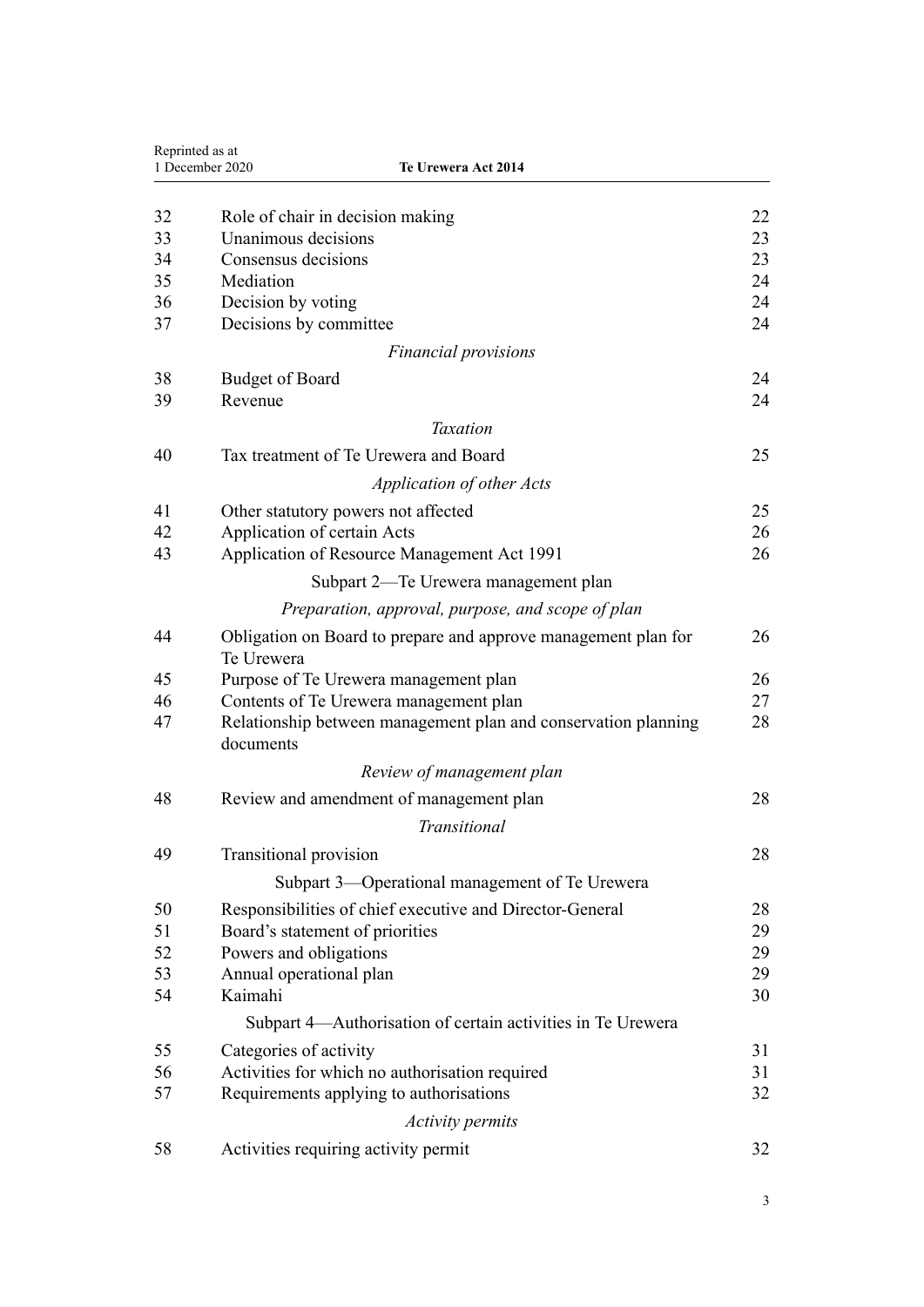|          | Te Urewera Act 2014                                                                     | Reprinted as at<br>1 December 2020 |
|----------|-----------------------------------------------------------------------------------------|------------------------------------|
| 59       | Process for determining applications for activity permits                               | 32                                 |
| 60       | Application of Wildlife Act 1953                                                        | 33                                 |
| 61       | Relationship with Fish and Game Council                                                 | 33                                 |
|          | Concessions                                                                             |                                    |
| 62       | Activities requiring concessions                                                        | 33                                 |
|          | Authorisation for biological control                                                    |                                    |
| 63       | Introduction of biological control organisms                                            | 34                                 |
| 64       | Crown Minerals Act 1991                                                                 | 34                                 |
|          | Subpart 5—Review of governance and management of Te Urewera                             |                                    |
| 65       | Independent review to be undertaken                                                     | 34                                 |
| 66       | Appointment of reviewer or review panel                                                 | 35                                 |
| 67       | Obligations of reviewer                                                                 | 35                                 |
| 68       | Response on review report                                                               | 35                                 |
| 69       | Costs                                                                                   | 36                                 |
|          | Subpart 6—Bylaws, compliance and enforcement, offences,<br>penalties, and other matters |                                    |
|          | <i>Bylaws</i>                                                                           |                                    |
| 70       | Board may make bylaws                                                                   | 36                                 |
|          | Compliance and enforcement                                                              |                                    |
| 71       | Compliance and enforcement policy and training                                          | 38                                 |
| 72       | Warranting                                                                              | 38                                 |
| 73       | Powers of warranted officers                                                            | 39                                 |
| 74       | Constables                                                                              | 39                                 |
| 75       | Warrants under other legislation                                                        | 39                                 |
|          | <i><b>Offences</b></i>                                                                  |                                    |
| 76       | Offences in Te Urewera                                                                  | 39                                 |
| 77       | Offences against warranted officers                                                     | 41                                 |
|          | Penalties                                                                               |                                    |
| 78       | Penalties for specified offences                                                        | 41                                 |
| 79       | Penalties not otherwise prescribed                                                      | 42                                 |
| 80       | Penalties for offences committed for commercial gain                                    | 42                                 |
|          | Proceedings                                                                             |                                    |
| 81       |                                                                                         | 42                                 |
| 82       | Proceedings in respect of offences<br>Limitation period for filing charging document    | 42                                 |
| 83       | Presumptions relating to offences                                                       | 43                                 |
|          | Control of dogs in Te Urewera                                                           |                                    |
|          |                                                                                         |                                    |
| 84<br>85 | Control of dogs<br>Dog control permits                                                  | 43<br>43                           |
| 86       | Offences in relation to dogs                                                            | 44                                 |
|          |                                                                                         |                                    |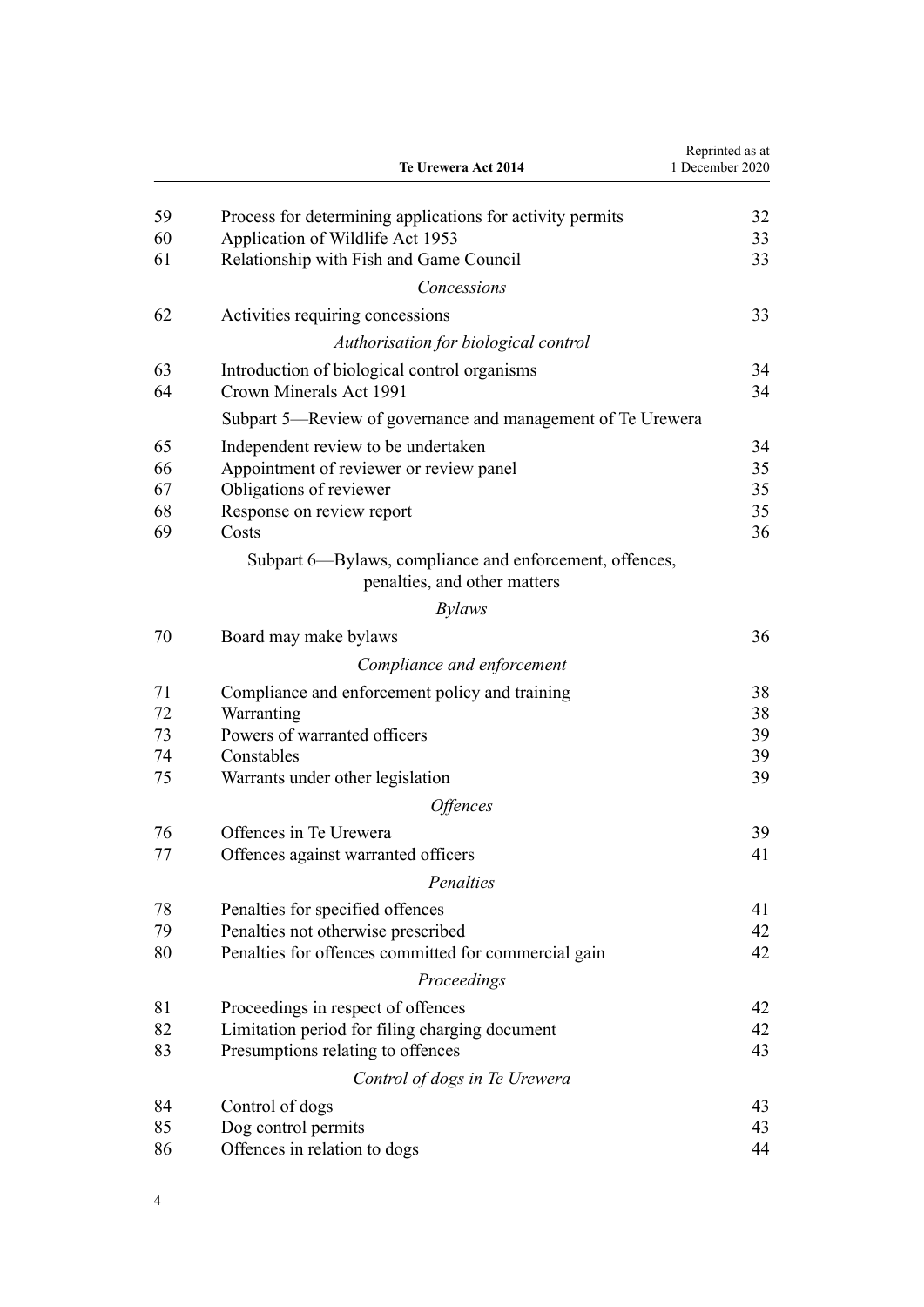| Reprinted as at | 1 December 2020<br>Te Urewera Act 2014                                                     |    |
|-----------------|--------------------------------------------------------------------------------------------|----|
|                 | Fines payable to Board                                                                     |    |
| 87              | Board to receive fines                                                                     | 44 |
|                 | Part 3                                                                                     |    |
|                 | Te Urewera land and related matters                                                        |    |
|                 | Interpretation                                                                             |    |
| 88              | Interpretation                                                                             | 44 |
|                 | Subpart 1-Provisions for registration and other matters relating to<br>Te Urewera land     |    |
| 89              | Registration of Te Urewera establishment land in Te Urewera                                | 45 |
| 90              | Resumptive memorials to be cancelled                                                       | 46 |
| 91              | Interests of registered proprietors of adjacent land not affected                          | 46 |
| 92              | Existing interests to continue                                                             | 46 |
| 93              | Application of other enactments                                                            | 47 |
|                 | Official geographic names                                                                  |    |
| 94              | Official geographic names discontinued                                                     | 47 |
|                 | Improvements                                                                               |    |
| 95              | Ownership of improvements                                                                  | 47 |
|                 | Liabilities                                                                                |    |
| 96              | Certain liabilities excluded                                                               | 48 |
| 97              | Costs of meeting any liability                                                             | 48 |
|                 | Easements required                                                                         |    |
| 98              | Easement over former Kainaha historic reserve                                              | 49 |
| 99              | Waikaremoana easements                                                                     | 49 |
|                 | Subpart 2—Land added to, or removed from, Te Urewera or<br>interests acquired              |    |
| 100             | Land added to Te Urewera                                                                   | 50 |
| 101             | Criteria for adding land                                                                   | 50 |
| 102             | Other interests may be acquired                                                            | 51 |
| 103             | Relevant considerations for determining whether land may be<br>added or interests acquired | 51 |
|                 | Addition of private land                                                                   |    |
| 104             | Proposal to add private land to Te Urewera                                                 | 52 |
| 105             | Minister's obligations                                                                     | 52 |
|                 | Addition of public conservation land                                                       |    |
| 106             | Board's obligations                                                                        | 53 |
| 107             | Minister's obligations                                                                     | 54 |
|                 | Registration of land added to Te Urewera                                                   |    |
| 108             | Registration of land added to Te Urewera                                                   | 55 |
|                 |                                                                                            |    |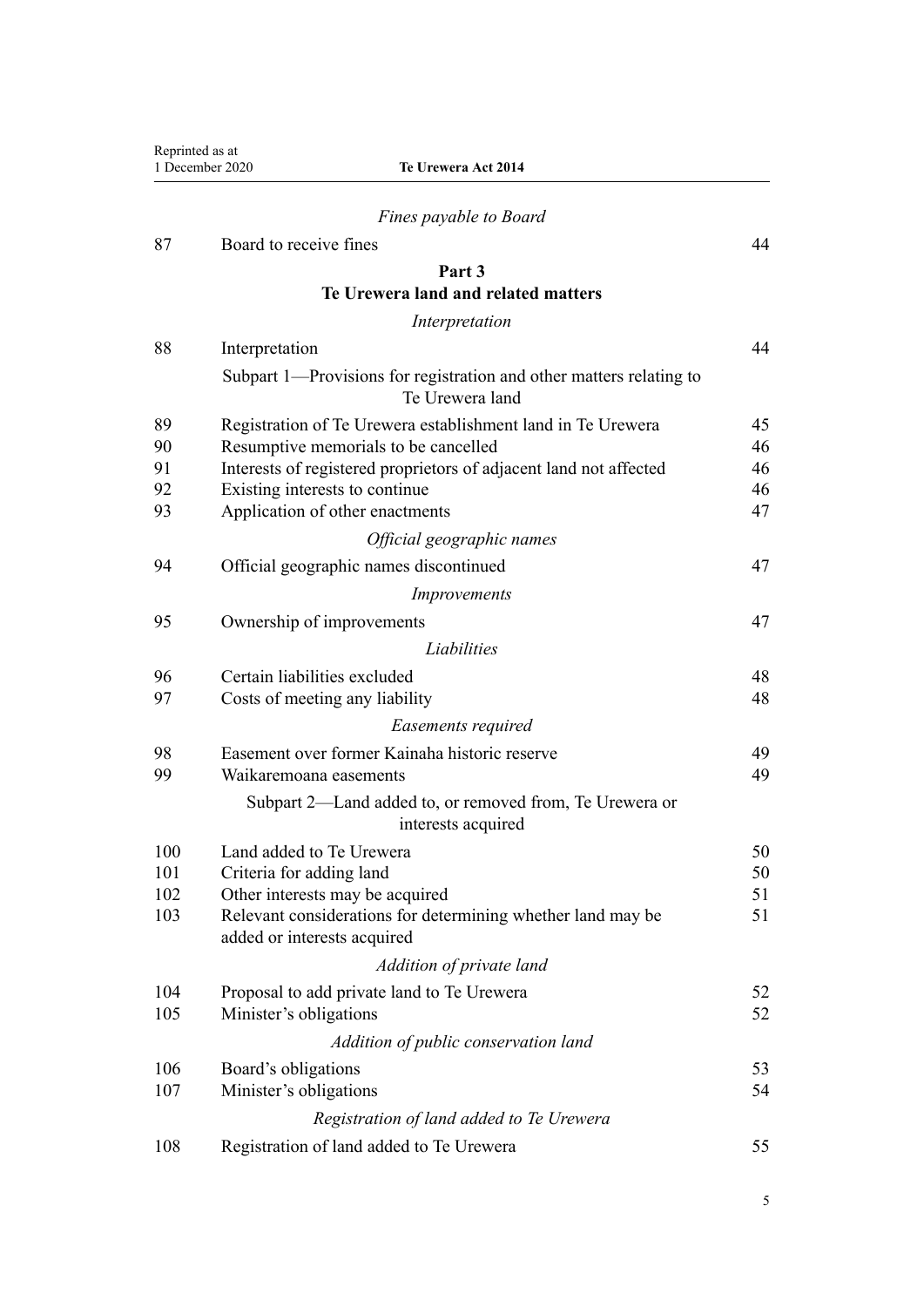|            | Te Urewera Act 2014                                                                                       | Reprinted as at<br>1 December 2020 |
|------------|-----------------------------------------------------------------------------------------------------------|------------------------------------|
|            | <b>Unformed</b> roads                                                                                     |                                    |
| 109        | Stopping certain unformed roads adjoining Te Urewera land                                                 | 56                                 |
| 110        | Registration of land added to Te Urewera if road stopped                                                  | 56                                 |
|            | Removal of land from Te Urewera                                                                           |                                    |
| 111<br>112 | Circumstances when land may be removed from Te Urewera<br>Registration after land removed from Te Urewera | 57<br>58                           |
|            | Subpart 3—Powers to establish special areas and to enter into<br>covenants                                |                                    |
|            | Establishment of special areas within Te Urewera                                                          |                                    |
| 113        | Recommendation to establish special areas in Te Urewera                                                   | 59                                 |
| 114        | Criteria for recommendations to establish special areas                                                   | 59                                 |
| 115        | Determination of recommendation to establish special areas                                                | 60                                 |
| 116        | Management of areas established under this subpart                                                        | 60                                 |
| 117        | Minister may propose establishing specially protected area                                                | 61                                 |
|            | Specially protected areas                                                                                 |                                    |
| 118        | Authorisation of activities in specially protected areas                                                  | 61                                 |
|            | Wilderness areas                                                                                          |                                    |
| 119        | Restrictions on activities in wilderness areas                                                            | 61                                 |
| 120        | Criteria for authorising activities in wilderness areas                                                   | 61                                 |
|            | Amenity areas                                                                                             |                                    |
| 121        | Limitation on purpose and principles                                                                      | 62                                 |
|            | Power to covenant land                                                                                    |                                    |
| 122        | Board may enter into covenants                                                                            | 62                                 |
| 123        | Scope of covenants                                                                                        | 62                                 |
| 124        | Compliance and enforcement                                                                                | 63                                 |
| 125        | Legal effect and registration of covenant                                                                 | 63                                 |
|            | Subpart 4—Provisions relating to certain parts of Te Urewera                                              |                                    |
|            | Ruakituri Wilderness Area                                                                                 |                                    |
| 126        | Ruakituri Wilderness Area                                                                                 | 63                                 |
|            | Te Whāiti                                                                                                 |                                    |
| 127        | Status of Te Whaiti changed                                                                               | 63                                 |
|            | Onepoto                                                                                                   |                                    |
| 128        | <b>Status of Onepoto changed</b>                                                                          | 64                                 |
|            | Tāwhiuau Maunga and Ngāti Manawa interests in western parts of<br>Te Urewera                              |                                    |
| 129        | Interpretation                                                                                            | 64                                 |
| 130        | Vesting of Tāwhiuau Maunga in name of Tangiharuru                                                         | 65                                 |
| 131        | Registration of Tāwhiuau Maunga in name of Tangiharuru                                                    | 65                                 |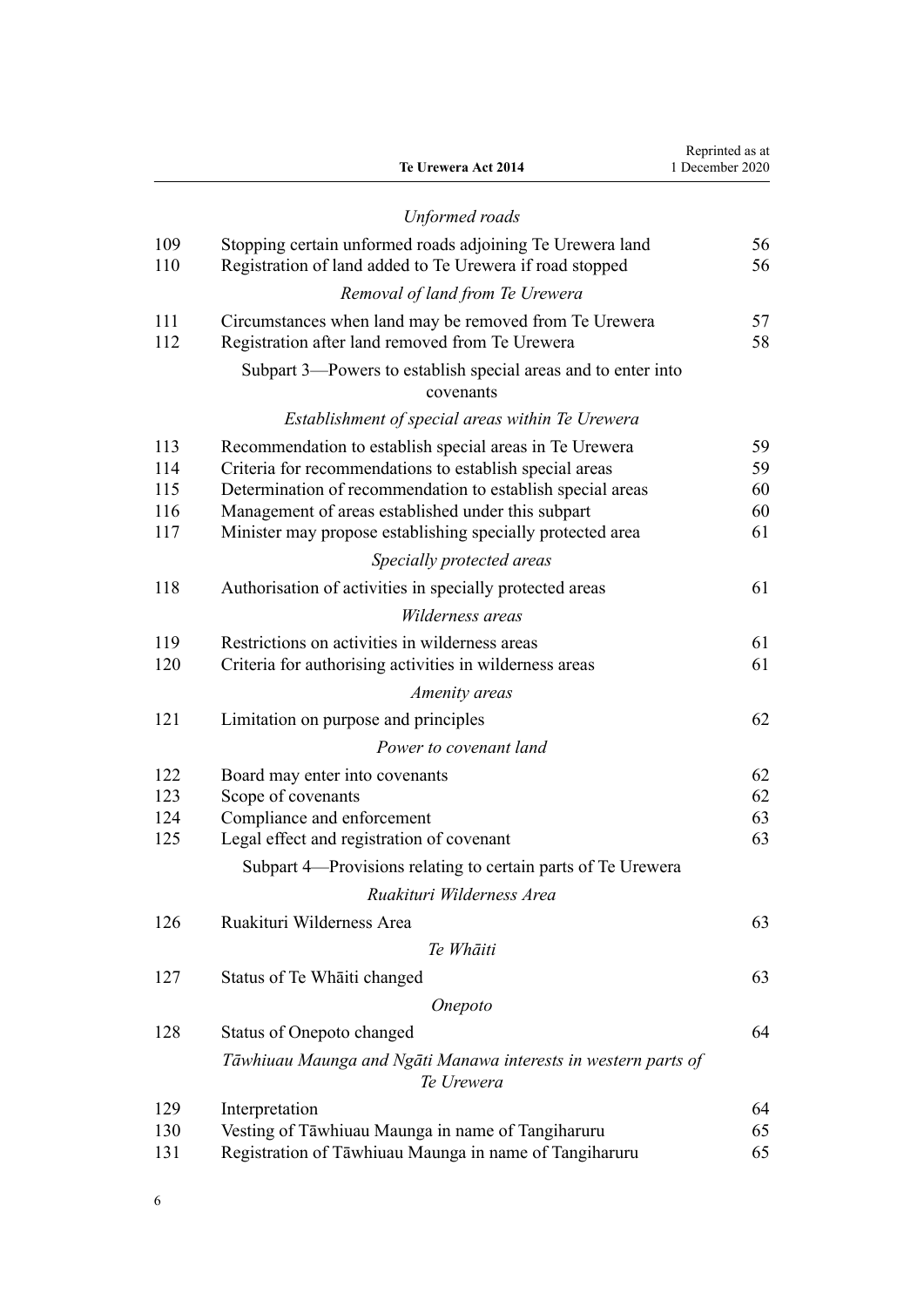<span id="page-6-0"></span>

|     | Reprinted as at<br>1 December 2020<br>Te Urewera Act 2014                                        |     |
|-----|--------------------------------------------------------------------------------------------------|-----|
| 132 | Role of trustees of Te Rūnanga o Ngāti Manawa                                                    | 66  |
| 133 | Management of Tāwhiuau area                                                                      | 66  |
| 134 | Agreement between trustees of Te Rūnanga o Ngāti Manawa and<br>Te Urewera Board                  | 67  |
| 135 | Application of other provisions                                                                  | 67  |
|     | Interests of Ngāti Whare in certain parts of Te Urewera                                          |     |
| 136 | Agreement between trustees of Te Rūnanga o Ngāti Whare and Te<br>Urewera Board                   | 68  |
|     | Interests of Ngāti Ruapani ki Waikaremoana in Waikaremoana<br>area                               |     |
| 137 | Interests of Ngati Ruapani ki Waikaremoana in Waikaremoana area                                  | 68  |
|     | Subpart 5—Consequential amendments to other Acts                                                 |     |
| 138 | Amendment to other Acts                                                                          | 68  |
|     | <b>Schedule 1</b>                                                                                | 69  |
|     | <b>Land descriptions</b>                                                                         |     |
|     | <b>Schedule 2</b>                                                                                | 70  |
|     | <b>Further provisions relating to Board</b>                                                      |     |
|     | <b>Schedule 3</b><br>Further provisions relating to authorisations and<br>administrative matters | 81  |
|     | <b>Schedule 4</b><br>Further provisions relating to compliance and enforcement                   | 100 |
|     | <b>Schedule 5</b><br><b>Consequential amendments to other Acts</b>                               | 113 |

## **The Parliament of New Zealand enacts as follows:**

**1 Title**

This Act is the Te Urewera Act 2014.

## **2 Commencement**

This Act comes into force on the day after the date on which it receives the Royal assent.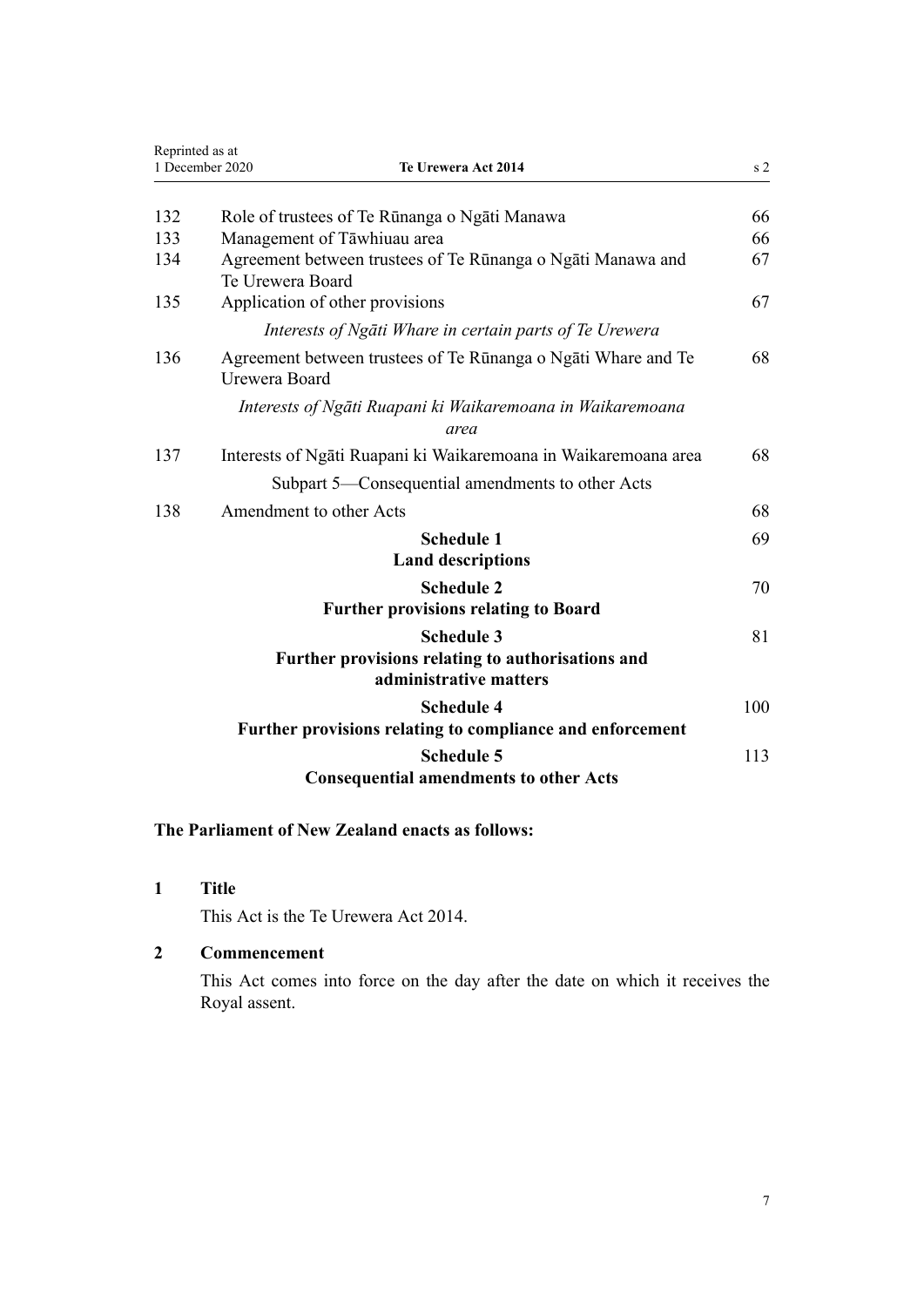# **Part 1 Te Urewera**

## Subpart 1—Background, purpose, and principles

#### <span id="page-7-0"></span>**3 Background to this Act**

#### *Te Urewera*

- (1) Te Urewera is ancient and enduring, a fortress of nature, alive with history; its scenery is abundant with mystery, adventure, and remote beauty.
- (2) Te Urewera is a place of spiritual value, with its own mana and mauri.
- (3) Te Urewera has an identity in and of itself, inspiring people to commit to its care.

*Te Urewera and Tūhoe*

- (4) For Tūhoe, Te Urewera is Te Manawa o te Ika a Māui; it is the heart of the great fish of Maui, its name being derived from Murakareke, the son of the ancestor Tūhoe.
- (5) For Tūhoe, Te Urewera is their ewe whenua, their place of origin and return, their homeland.
- (6) Te Urewera expresses and gives meaning to Tūhoe culture, language, customs, and identity. There Tūhoe hold mana by ahikāroa; they are tangata whenua and kaitiaki of Te Urewera.

*Te Urewera and all New Zealanders*

- (7) Te Urewera is prized by other iwi and hapū who have acknowledged special associations with, and customary interests in, parts of Te Urewera.
- (8) Te Urewera is also prized by all New Zealanders as a place of outstanding national value and intrinsic worth; it is treasured by all for the distinctive natural values of its vast and rugged primeval forest, and for the integrity of those values; for its indigenous ecological systems and biodiversity, its historical and cultural heritage, its scientific importance, and as a place for outdoor recreation and spiritual reflection.

*Tūhoe and the Crown: shared views and intentions*

- (9) Tūhoe and the Crown share the view that Te Urewera should have legal recognition in its own right, with the responsibilities for its care and conservation set out in the law of New Zealand. To this end, Tūhoe and the Crown have together taken a unique approach, as set out in this Act, to protecting Te Urewera in a way that reflects New Zealand's culture and values.
- (10) The Crown and Tūhoe intend this Act to contribute to resolving the grief of Tūhoe and to strengthening and maintaining the connection between Tūhoe and Te Urewera.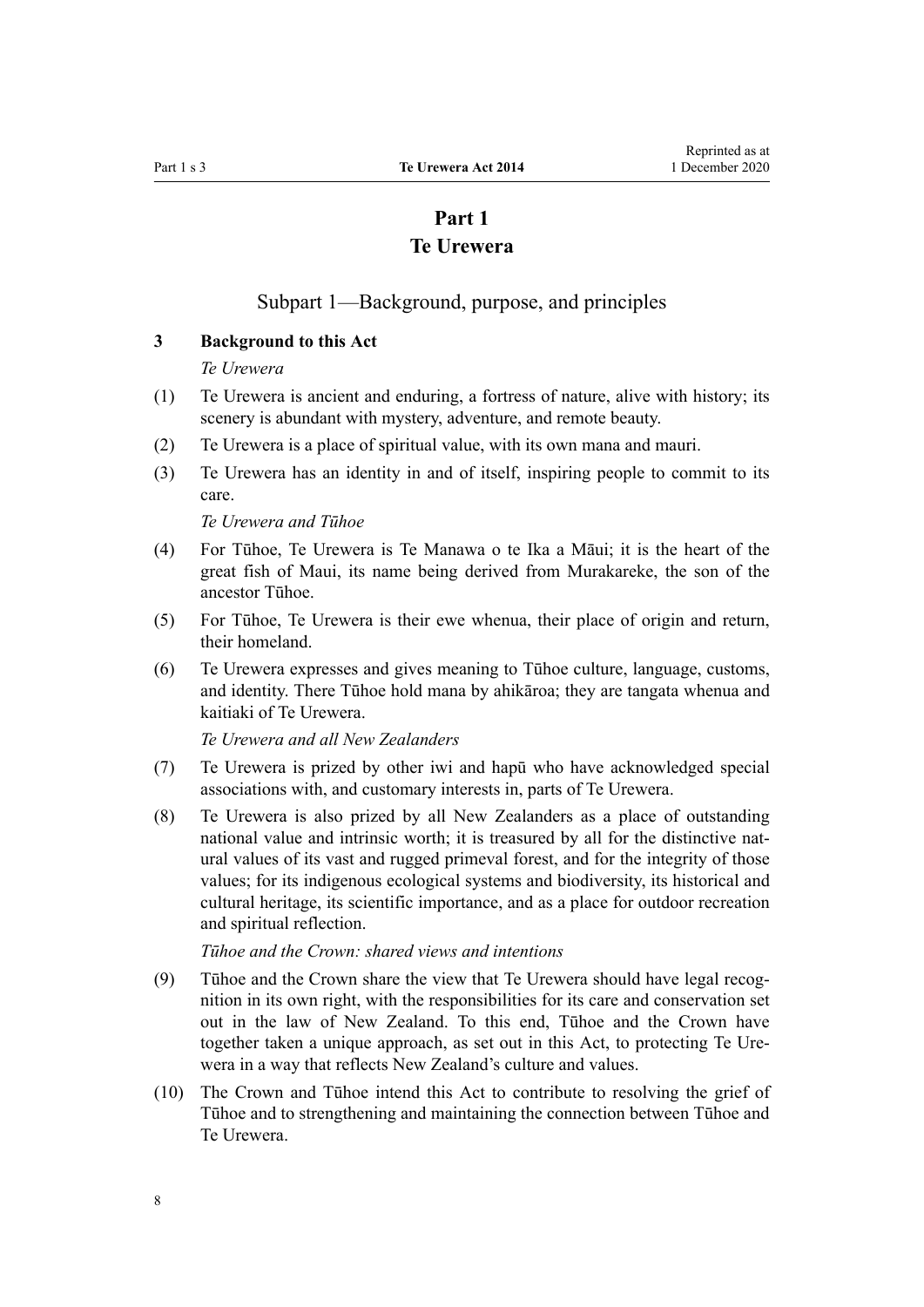## <span id="page-8-0"></span>**4 Purpose of this Act**

The purpose of this Act is to establish and preserve in perpetuity a legal identity and protected status for Te Urewera for its intrinsic worth, its distinctive natural and cultural values, the integrity of those values, and for its national importance, and in particular to—

- (a) strengthen and maintain the connection between Tūhoe and Te Urewera; and
- (b) preserve as far as possible the natural features and beauty of Te Urewera, the integrity of its indigenous ecological systems and biodiversity, and its historical and cultural heritage; and
- (c) provide for Te Urewera as a place for public use and enjoyment, for recreation, learning, and spiritual reflection, and as an inspiration for all.

## **5 Principles for implementing this Act**

- (1) In achieving the purpose of this Act, all persons performing functions and exercising powers under this Act must act so that, as far as possible,—
	- (a) Te Urewera is preserved in its natural state:
	- (b) the indigenous ecological systems and biodiversity of Te Urewera are preserved, and introduced plants and animals are exterminated:
	- (c) Tūhoetanga, which gives expression to Te Urewera, is valued and respected:
	- (d) the relationship of other iwi and hapū with parts of Te Urewera is recognised, valued, and respected:
	- (e) the historical and cultural heritage of Te Urewera is preserved:
	- (f) the value of Te Urewera for soil, water, and forest conservation is maintained:
	- (g) the contribution that Te Urewera can make to conservation nationally is recognised.
- (2) In achieving the purpose of this Act, all persons performing functions and exercising powers under this Act must act so that the public has freedom of entry and access to Te Urewera, subject to any conditions and restrictions that may be necessary to achieve the purpose of this Act or for public safety.

## Subpart 2—Interpretation and other matters

#### **6 Interpretation generally**

It is the intention of Parliament that the provisions of this Act are interpreted in a manner that best furthers the agreements expressed in the deed of settlement.

#### **7 Interpretation**

In this Act, unless the context otherwise requires,—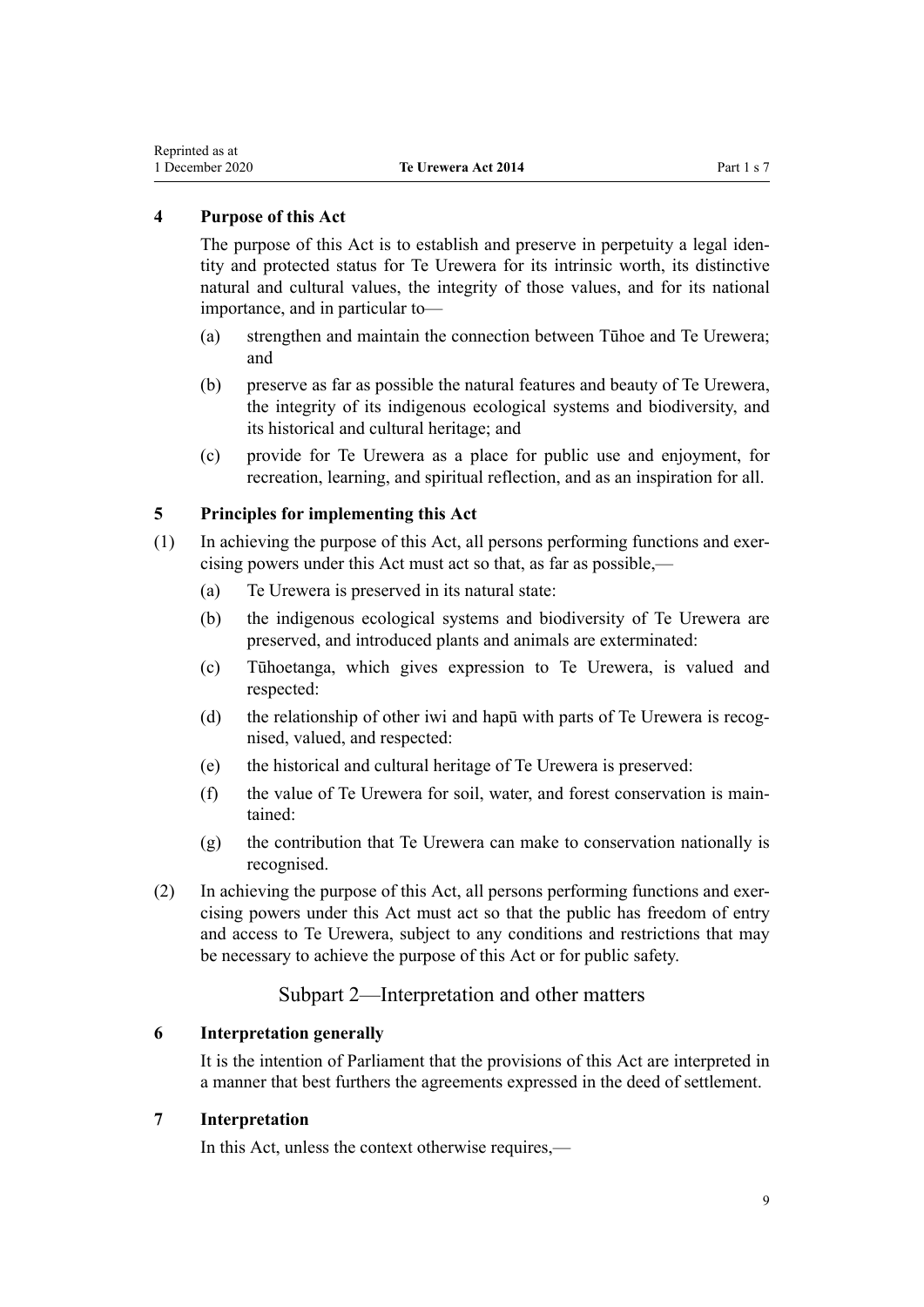**activity permit** means an authorisation required under [section 58](#page-31-0)

**amenity area** means a part of Te Urewera set apart as an amenity area under [section 113](#page-58-0)

**appointers** has the meaning given in [section 21\(7\)](#page-17-0)

**attachments** means the attachments in the deed of settlement

**authorisation** means an activity permit, concession, or other form of permission granted under this Act for activities to be undertaken in, or in respect of, Te Urewera

**Board** means Te Urewera Board

**chief executive** means (unless otherwise specified) the chief executive of Tūhoe Te Uru Taumatua

**committee** means a committee of Te Urewera Board

**computer freehold register** and **computer register** have the meanings given in [section 4](http://legislation.govt.nz/pdflink.aspx?id=DLM140144) of the Land Transfer (Computer Registers and Electronic Lodgement) Amendment Act 2002

**concession** means an authorisation required by [section 62](#page-32-0)

**consensus** means the absence of a formally recorded dissent from a member present at a Board meeting

**conservation legislation** means the [Conservation Act 1987](http://legislation.govt.nz/pdflink.aspx?id=DLM103609) and the enactments listed in [Schedule 1](http://legislation.govt.nz/pdflink.aspx?id=DLM107200) of that Act

#### **conservation planning document**—

(a) means—

- (i) a statement of general policy approved for national parks under the [National Parks Act 1980:](http://legislation.govt.nz/pdflink.aspx?id=DLM36962)
- (ii) a conservation management strategy approved under the [Conser](http://legislation.govt.nz/pdflink.aspx?id=DLM103609)[vation Act 1987](http://legislation.govt.nz/pdflink.aspx?id=DLM103609); and
- (b) for the purposes of section  $47(2)$ , includes a sports fish and game management plan to the extent that it relates to Te Urewera

#### **deed of settlement**—

- (a) means the deed of settlement dated 4 June 2013 and signed by—
	- (i) the Right Honourable John Key, Prime Minister of New Zealand, the Honourable Christopher Finlayson, Minister for Treaty of Waitangi Negotiations, the Honourable Simon William English, Minister of Finance, and the Honourable Dr Pita Sharples, Minister of Māori Affairs for and on behalf of the Crown; and
	- (ii) Tāmati Kruger, Īharāira Tēmara, Irene Williams, Hinerangi Biddle, Tāhae Doherty, Clifford Ākuhata, Matthew Te Pou, Lorna Taylor, Kuini Beattie, Hārata Williams, Titia Graham, Waereti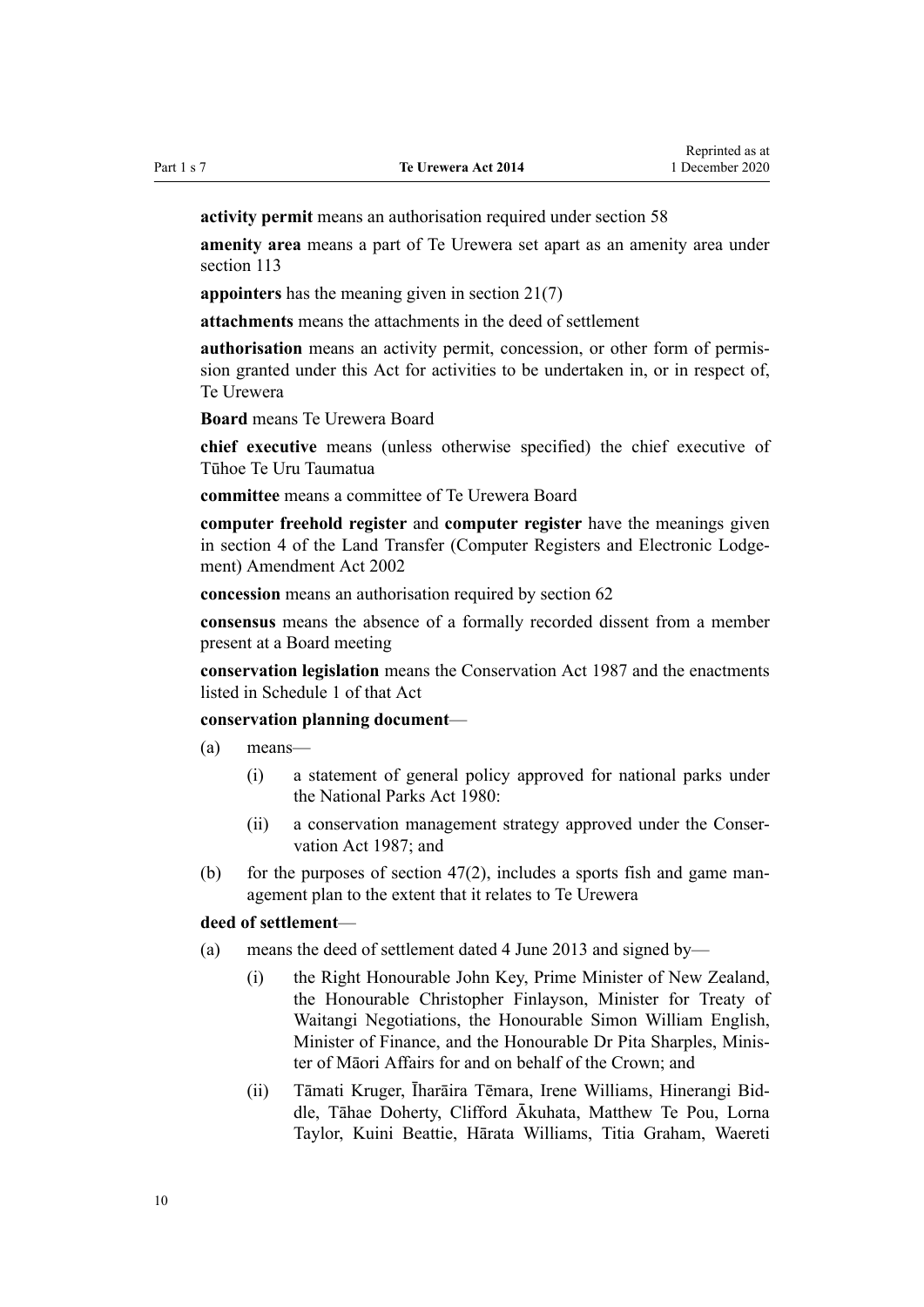Tait-Rolleston, Rāwinia Higgins, and Rangihau Te Moana for and on behalf of Tūhoe; and

- (iii) Tāmati Kruger, Te Tokawhakaea Tēmara, Patrick McGarvey, Tāmati Cairns, Martin Rakuraku, Matthew Te Pou, and Lorna Taylor, being the trustees of Tūhoe Te Uru Taumatua; and
- (b) includes—
	- (i) the schedules of, and attachments to, the deed; and
	- (ii) any amendments to the deed or its schedules and attachments

**Director-General** means the Director-General of Conservation within the meaning of [section 2\(1\)](http://legislation.govt.nz/pdflink.aspx?id=DLM103616) of the Conservation Act 1987

**Fish and Game Council** has the meaning given in [section 2\(1\)](http://legislation.govt.nz/pdflink.aspx?id=DLM103616) of the Conservation Act 1987

**interest** means a lease, licence, licence to occupy, easement, covenant, or other right or obligation relating to Te Urewera land

**management plan** means Te Urewera management plan

**Minister** means the Minister of Conservation

**New Zealand Conservation Authority** has the meaning given in [section 2\(1\)](http://legislation.govt.nz/pdflink.aspx?id=DLM103616) of the Conservation Act 1987

**New Zealand Fish and Game Council** has the meaning given in [section 2\(1\)](http://legislation.govt.nz/pdflink.aspx?id=DLM103616) of the Conservation Act 1987

**operational plan** means the annual operational plan for Te Urewera provided for under [subpart 3](#page-27-0) of Part 2

**public conservation land** means land held under conservation legislation

**Registrar-General** means the Registrar-General of Land appointed under [sec](http://legislation.govt.nz/pdflink.aspx?id=DLM270019)[tion 4](http://legislation.govt.nz/pdflink.aspx?id=DLM270019) of the Land Transfer Act 1952

**resource consent** has the meaning given in [section 2\(1\)](http://legislation.govt.nz/pdflink.aspx?id=DLM230272) of the Resource Management Act 1991

**settlement date** means the date that is 40 working days after the date on which this Act comes into force

**specially protected area** means a part of Te Urewera set apart as a specially protected area under [section 113](#page-58-0)

**sports fish** has the meaning given in [section 2\(1\)](http://legislation.govt.nz/pdflink.aspx?id=DLM103616) of the Conservation Act 1987

**sports fish and game management plan** has the meaning given in [section](http://legislation.govt.nz/pdflink.aspx?id=DLM103616) [2\(1\)](http://legislation.govt.nz/pdflink.aspx?id=DLM103616) of the Conservation Act 1987

**taonga tūturu** has the meaning given in [section 2\(1\)](http://legislation.govt.nz/pdflink.aspx?id=DLM432125) of the Protected Objects Act 1975 and includes ngā taonga tūturu

**Te Urewera** means the legal entity created by [section 11](#page-13-0) or, as the context requires, the place encompassing Te Urewera land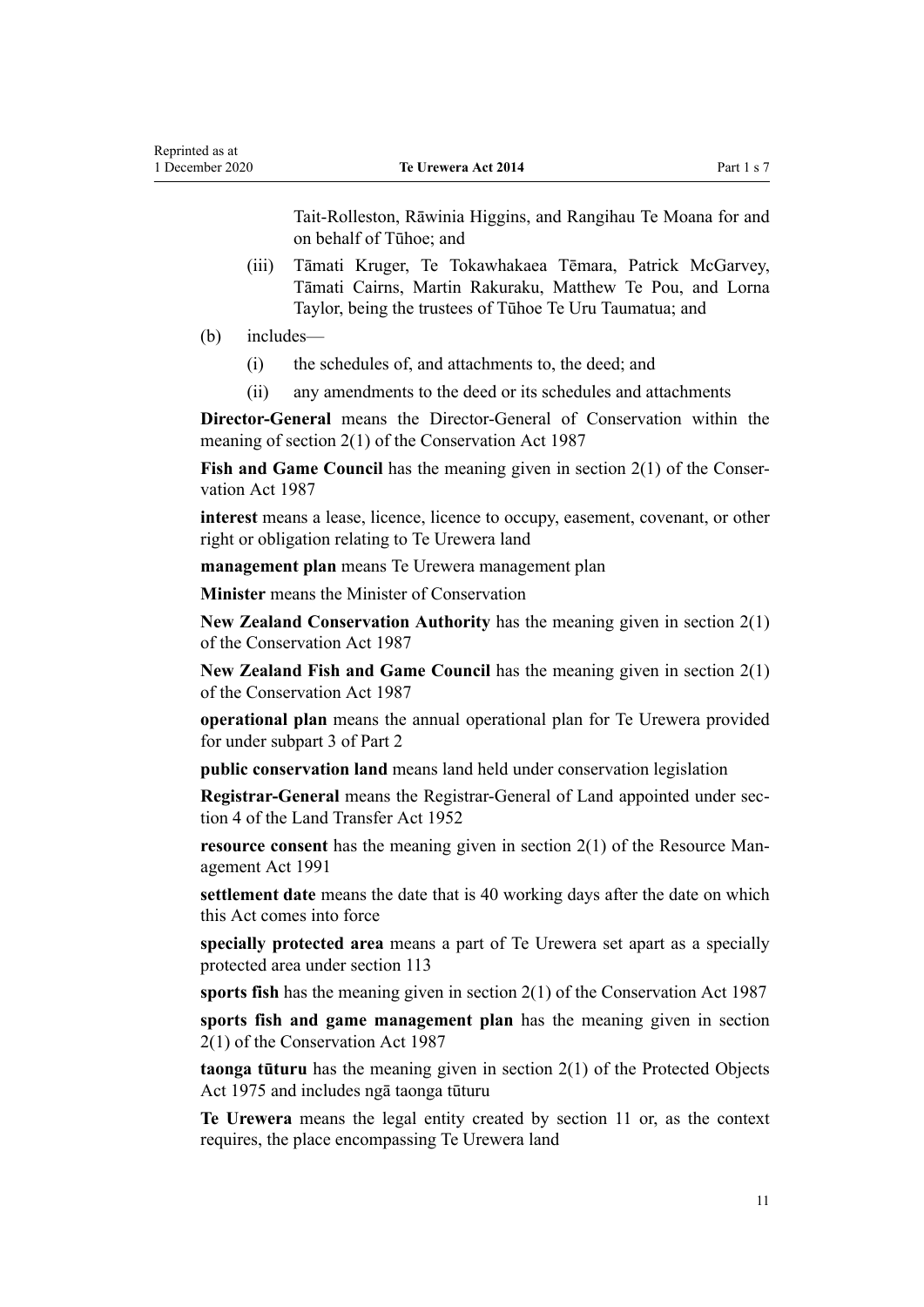<span id="page-11-0"></span>

**Te Urewera Board** and **Board** mean the Board established by [section 16](#page-15-0)

**Te Urewera establishment land** and **establishment land** mean the land vested by [section 12\(3\)](#page-14-0) and described in [Part 1](#page-68-0) of Schedule 1

**Te Urewera land** means the land held from time to time in the name of Te Urewera and subject to this Act

**Te Urewera management plan** means the management plan for Te Urewera prepared and approved under [subpart 2](#page-25-0) of Part 2

**Te Urewera volunteer** means a person appointed for the purposes of [section](#page-29-0) [54](#page-29-0)

**trustees** means the trustees, acting in their capacity as trustees, of Tūhoe Te Uru Taumatua

**Tūhoe** has the meaning given in [section 13](http://legislation.govt.nz/pdflink.aspx?id=DLM5481318) of the Tūhoe Claims Settlement Act 2014

**Tūhoe Te Uru Taumatua** means the Tūhoe Trust established by trust deed dated 5 August 2011

**warranted officer** means a person described in [section 71\(5\)](#page-37-0) who has been issued with a warrant under [section 72,](#page-37-0) and includes, as the context requires, an honorary warranted officer

**wilderness area** means a part of Te Urewera set apart as a wilderness area under [section 113.](#page-58-0)

## **8 Provisions to take effect on settlement date**

- (1) The provisions of this Act take effect on the settlement date, unless stated otherwise.
- (2) Before the date on which a provision takes effect, a person may prepare or sign a document or do anything else that is required for—
	- (a) the provision to have full effect on that date; or
	- (b) a power to be exercised under the provision on that date; or
	- (c) a duty to be performed under the provision on that date.

## **9 Act binds the Crown**

This Act binds the Crown.

#### **10 Outline**

- (1) This section is a guide to the overall scheme and effect of this Act, but does not affect the interpretation or application of the other provisions of this Act or of the deed of settlement.
- (2) In this Part,—
	- (a) [subpart 1](#page-7-0) sets out the background to this Act, its purpose, and the principles for implementing it: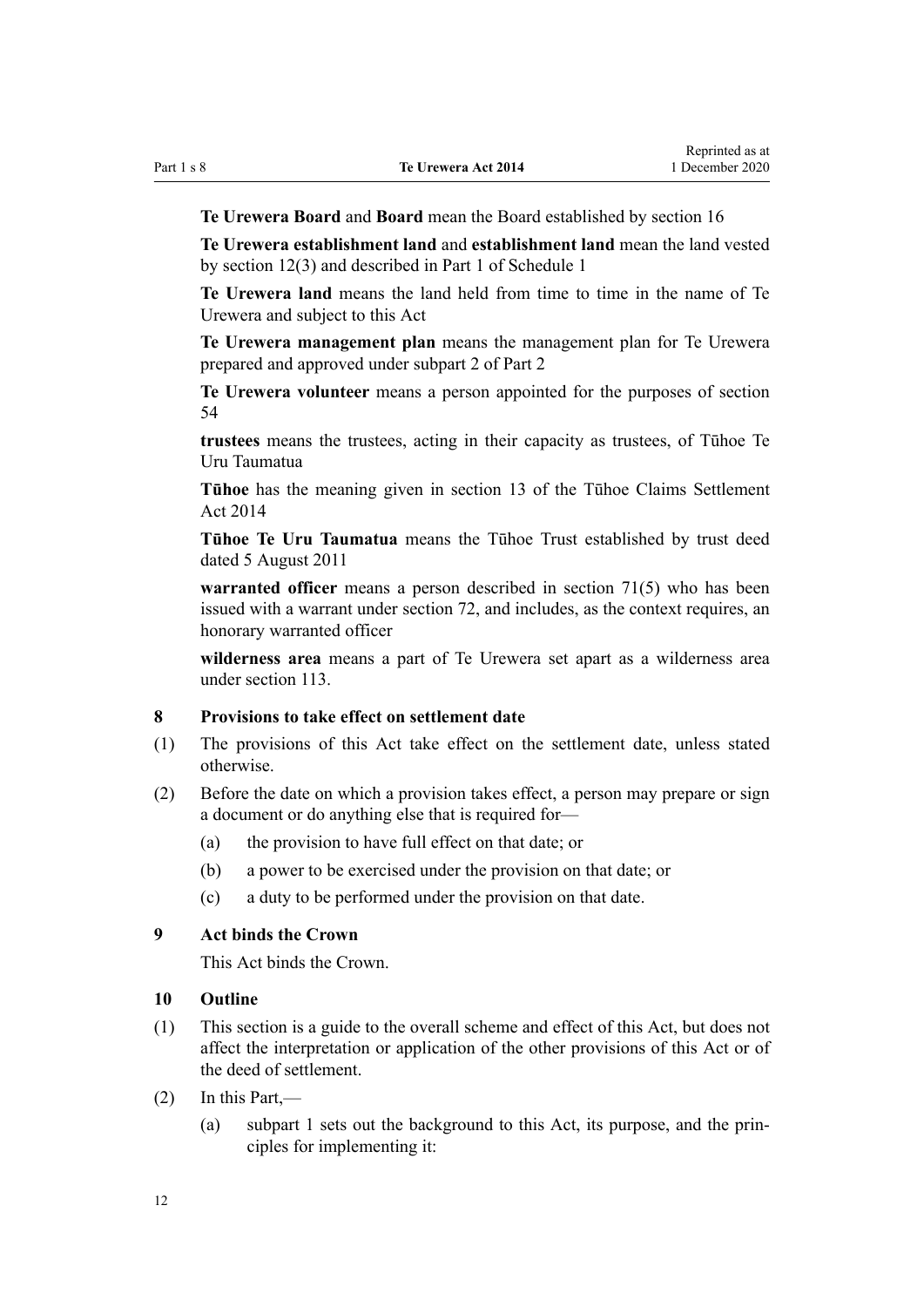- (b) this subpart includes the definitions applying in this Act, the general rule as to when provisions take effect, and the fact that this Act binds the Crown:
- (c) [subpart 3](#page-13-0) creates the legal entity of Te Urewera, vests Te Urewera establishment land in Te Urewera, stipulates that, except if authorised by an Act of Parliament, Te Urewera land is inalienable, amends the [National](http://legislation.govt.nz/pdflink.aspx?id=DLM36962) [Parks Act 1980](http://legislation.govt.nz/pdflink.aspx?id=DLM36962) to remove Te Urewera from the jurisdiction of that Act, and amends the [Public Finance Act 1989](http://legislation.govt.nz/pdflink.aspx?id=DLM160808) to recognise Te Urewera as a legal entity for certain purposes under that Act.

## $(3)$  In [Part 2,](#page-15-0)—

- (a) [subpart 1](#page-7-0) establishes the Board that provides all the governance functions for Te Urewera, setting out its purposes, functions, and powers, and the process for the appointment of its members, as well as stating how the Board and the entity are to be treated for taxation purposes; further provisions relating to the Board are contained in [Part 1](#page-70-0) of Schedule 2:
- (b) [subpart 2](#page-25-0) and [Part 2](#page-76-0) of Schedule 2 set out the requirements for the contents, preparation, and approval of the Te Urewera management plan:
- (c) [subpart 3](#page-27-0) and [Part 3](#page-79-0) of Schedule 2 set out the requirements for the operational management of Te Urewera:
- (d) [subpart 4](#page-30-0) and Schedule 3 set out the bases for activities that may be carried out in Te Urewera, whether as of right or by virtue of the grant of an activity permit or concession, including how the Minister of Conservation may authorise activities relating to biological control in Te Urewera and the status of Te Urewera under the [Crown Minerals Act 1991](http://legislation.govt.nz/pdflink.aspx?id=DLM242535):
- (e) [subpart 5](#page-33-0) provides for review of the governance and management of Te Urewera:
- (f) [subpart 6](#page-35-0) and [Schedule 4](#page-99-0) set out how compliance and enforcement are to be conducted in relation to Te Urewera.
- $(4)$  In [Part 3,](#page-43-0)
	- (a) [subpart 1](#page-44-0) provides for the registration of Te Urewera establishment land and certain other matters that apply to all Te Urewera land, and also secures certain easements:
	- (b) [subpart 2](#page-49-0) sets out the circumstances when private or public conservation land may be added to Te Urewera, makes provision for registration of that land, and also provides that land may be removed from Te Urewera, but only by an Act of Parliament:
	- (c) [subpart 3](#page-58-0) gives powers to establish specially protected, wilderness, and amenity areas within Te Urewera and to covenant land:
	- (d) [subpart 4—](#page-62-0)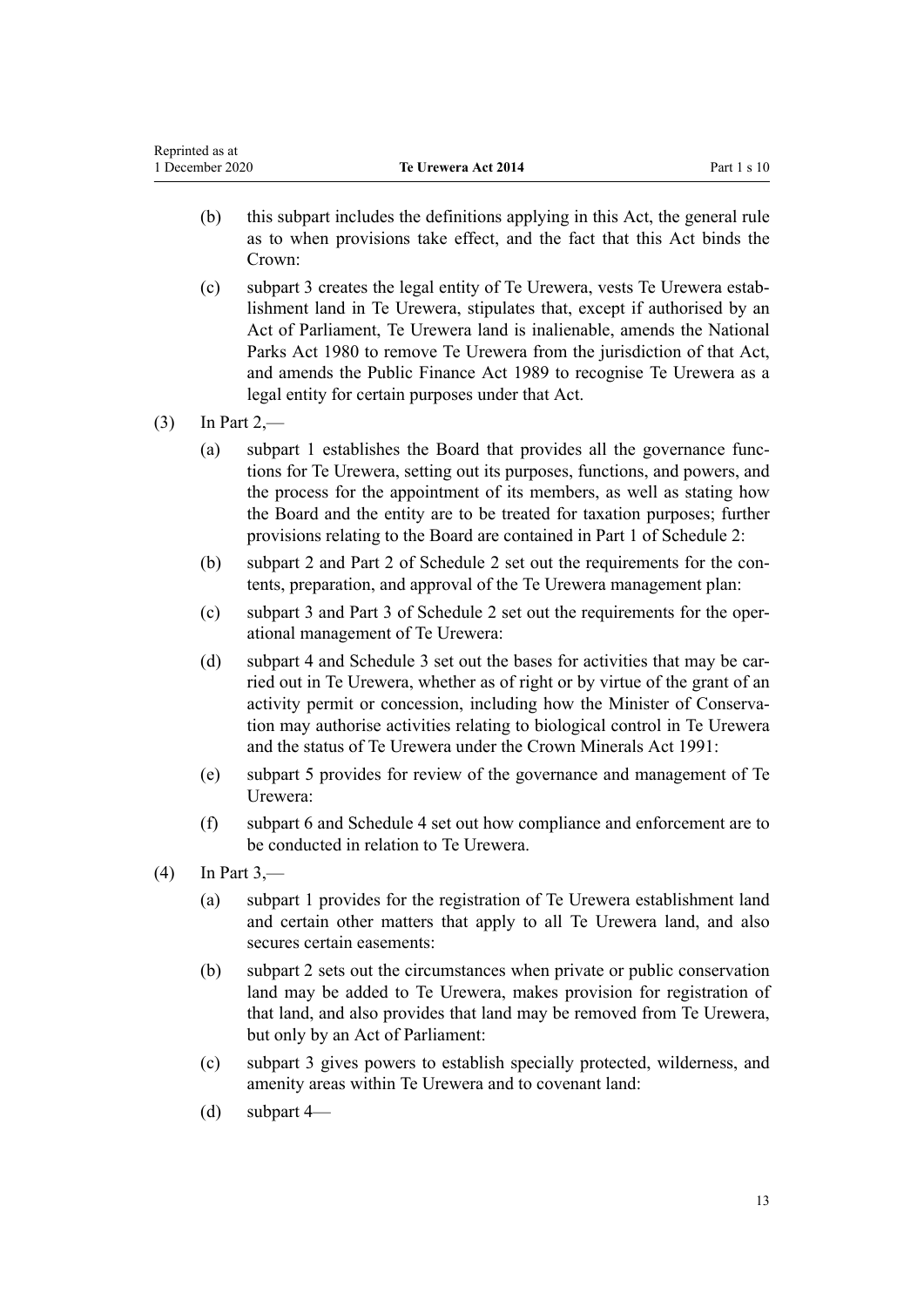- <span id="page-13-0"></span>(i) makes provision for the status of certain areas within Te Urewera, namely Ruakituri (to remain a wilderness area but under this Act), Te Whāiti (declared a conservation area and part of the Whirinaki Te Pua-a-Tāne Conservation Park), and Onepoto (declared a conservation area but protected as if it were a national park); and
- (ii) by agreement with the trustees of Te Rūnanga o Ngāti Manawa, removes the area defined as Tāwhiuau Maunga from Te Urewera National Park, excludes it from Te Urewera, and vests it inalienably in the name of Tangiharuru, a Ngāti Manawa ancestor. This subpart also provides that for management purposes, Tāwhiuau Maunga is to be treated as if it were part of Te Urewera. The wider area defined as Tāwhiuau, which is within Te Urewera, is also within the jurisdiction of the Te Urewera Board, which must fulfil its obligations mindful of Ngāti Manawa values and that Tāwhiuau Maunga is vested in Tangiharuru; and
- (iii) provides for an agreement to be entered into between the Board and the trustees of Te Rūnanga o Ngāti Whare to provide for recognition of the special association and customary interest of Ngāti Whare in parts of Te Urewera.
- (5) There are 5 schedules relating to this Act, setting out,—
	- (a) in [Schedule 1,](#page-68-0) the legal descriptions of Te Urewera settlement land and of Tāwhiuau Maunga:
	- (b) in [Schedule 2](#page-69-0), provisions applying to the Board and its obligations under this Act:
	- (c) in [Schedule 3,](#page-80-0) provisions relating to authorisations for activities and other administrative matters:
	- (d) in [Schedule 4,](#page-99-0) provisions relating to compliance and enforcement:
	- (e) in [Schedule 5,](#page-112-0) consequential amendments to other Acts.

Subpart 3—Legal identity of Te Urewera and vesting of Te Urewera land

#### *Legal entity*

## **11 Te Urewera declared to be legal entity**

- (1) Te Urewera is a legal entity, and has all the rights, powers, duties, and liabilities of a legal person.
- (2) However,—
	- (a) the rights, powers, and duties of Te Urewera must be exercised and performed on behalf of, and in the name of, Te Urewera—
		- (i) by Te Urewera Board; and
		- (ii) in the manner provided for in this Act; and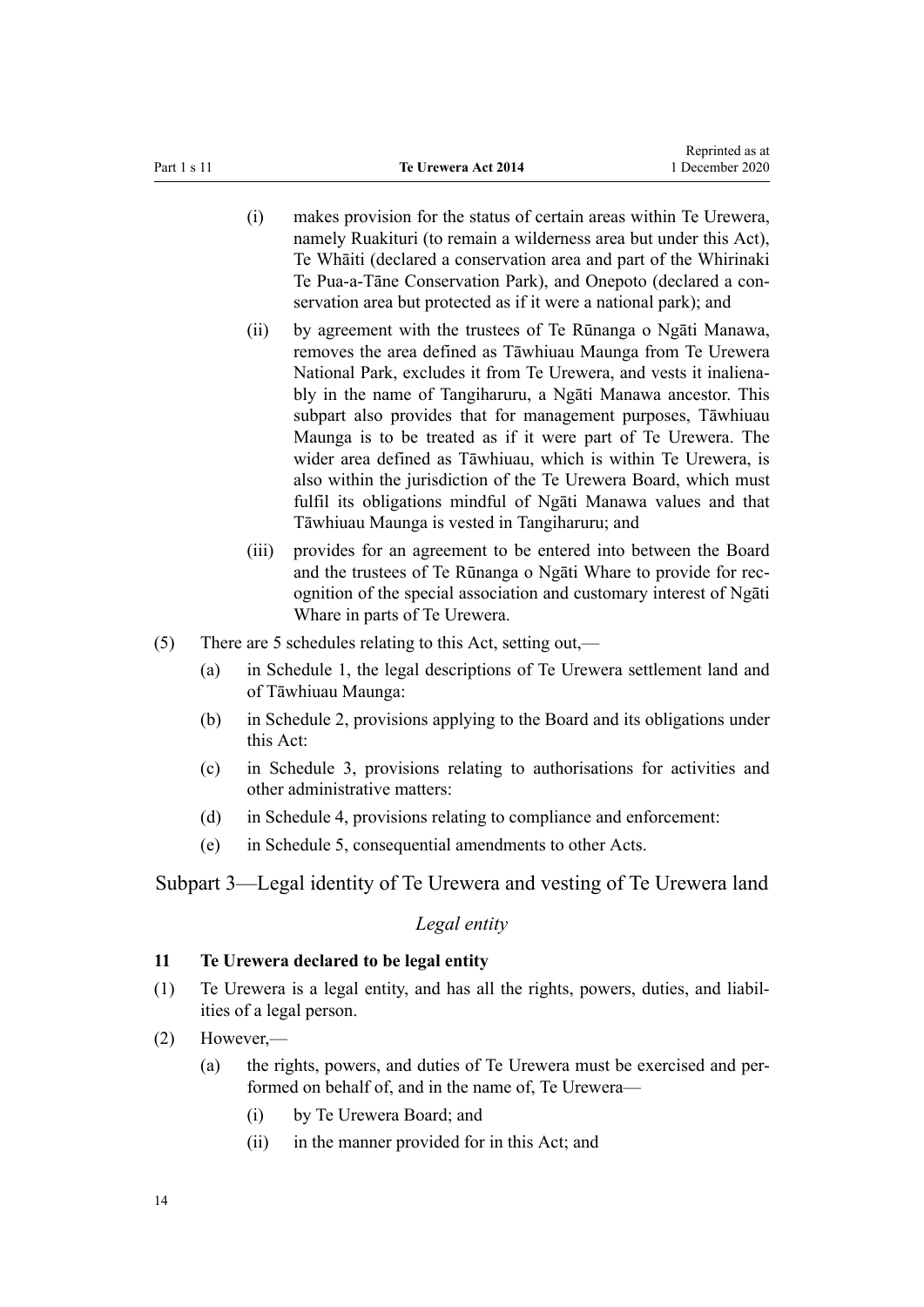<span id="page-14-0"></span>(b) the liabilities are the responsibility of Te Urewera Board, except as provided for in [section 96.](#page-47-0)

## *Te Urewera establishment land vested in Te Urewera*

## **12 Vesting of Te Urewera establishment land**

- (1) Te Urewera establishment land ceases to be vested in the Crown.
- (2) Any part of the establishment land that is—
	- (a) a conservation area under the [Conservation Act 1987](http://legislation.govt.nz/pdflink.aspx?id=DLM103609) ceases to be a conservation area:
	- (b) Crown land under the [Land Act 1948](http://legislation.govt.nz/pdflink.aspx?id=DLM250585) ceases to be Crown land:
	- (c) a national park under the [National Parks Act 1980](http://legislation.govt.nz/pdflink.aspx?id=DLM36962) ceases to be a national park:
	- (d) a reserve under the [Reserves Act 1977](http://legislation.govt.nz/pdflink.aspx?id=DLM444304) has the reserve status revoked.
- (3) The fee simple estate in the establishment land vests in Te Urewera and is held under, and in accordance with, this Act.

## **13 Te Urewera land inalienable**

Te Urewera land must not be alienated, mortgaged, charged, or otherwise disposed of, except—

- (a) in accordance with [section 111;](#page-56-0) or
- (b) if a lease or an easement is granted under section  $62(1)$ .

#### *Amendment of other enactments*

## **14 National Parks Act 1980 amended**

- (1) This section amends the [National Parks Act 1980](http://legislation.govt.nz/pdflink.aspx?id=DLM36962).
- (2) Repeal section  $6(1)(g)$  and (4).

## **15 Public Finance Act 1989 amended**

- (1) This section amends the [Public Finance Act 1989.](http://legislation.govt.nz/pdflink.aspx?id=DLM160808)
- (2) In [section 27\(3\)](http://legislation.govt.nz/pdflink.aspx?id=DLM162017), after paragraph (ba), insert: (bb) all legal entities named or described in Schedule 6:
- (3) After [Schedule 5](http://legislation.govt.nz/pdflink.aspx?id=DLM163652), insert:

# **Schedule 6 Legal entities created by Treaty of Waitangi settlement Acts**

s 27(3)

Te Urewera Te Urewera Act 2014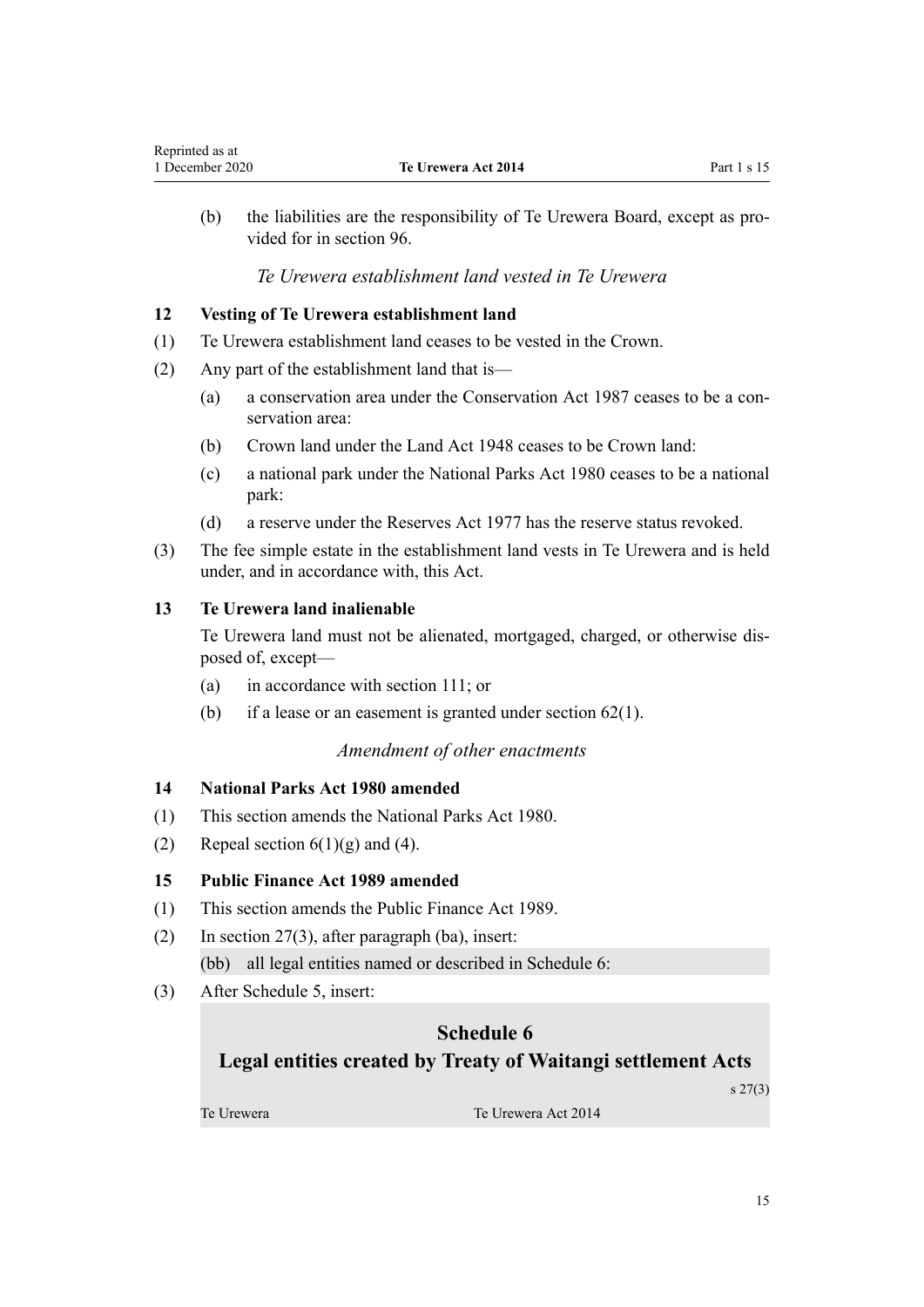<span id="page-15-0"></span>(4) The [Public Finance Act 1989](http://legislation.govt.nz/pdflink.aspx?id=DLM160808) is consequentially amended in the manner shown in [Schedule 5.](#page-112-0)

# **Part 2**

## **Governance and management of Te Urewera**

#### Subpart 1—Te Urewera Board

## *Board established*

#### **16 Board established**

- (1) Te Urewera Board is established.
- (2) Further provision is made for matters relevant to the Board in [Part 1](#page-70-0) of Schedule 2.

## *Purposes, functions, and powers of Board*

## **17 Purposes of Board**

The purposes of the Board are—

- (a) to act on behalf of, and in the name of, Te Urewera; and
- (b) to provide governance for Te Urewera in accordance with this Act.

## **18 Functions of Board**

- (1) The functions of the Board are—
	- (a) to prepare and approve Te Urewera management plan; and
	- (b) to advise the persons managing Te Urewera on the implementation of the management plan, including by means such as—
		- (i) issuing an annual statement of priorities for implementing the management plan:
		- (ii) undertaking any specified functions in relation to the annual operational plan for Te Urewera:
		- (iii) monitoring the implementation of the annual operational plan; and
	- (c) to initiate proposals and make recommendations for—
		- (i) adding land to, or removing land from, Te Urewera; and
		- (ii) acquiring interests in land; and
		- (iii) establishing specially protected areas, wilderness areas, and amenity areas within Te Urewera; and
	- (d) to make bylaws for Te Urewera; and
	- (e) to authorise activities that must not otherwise be undertaken in Te Urewera without an authorisation under Part 2; and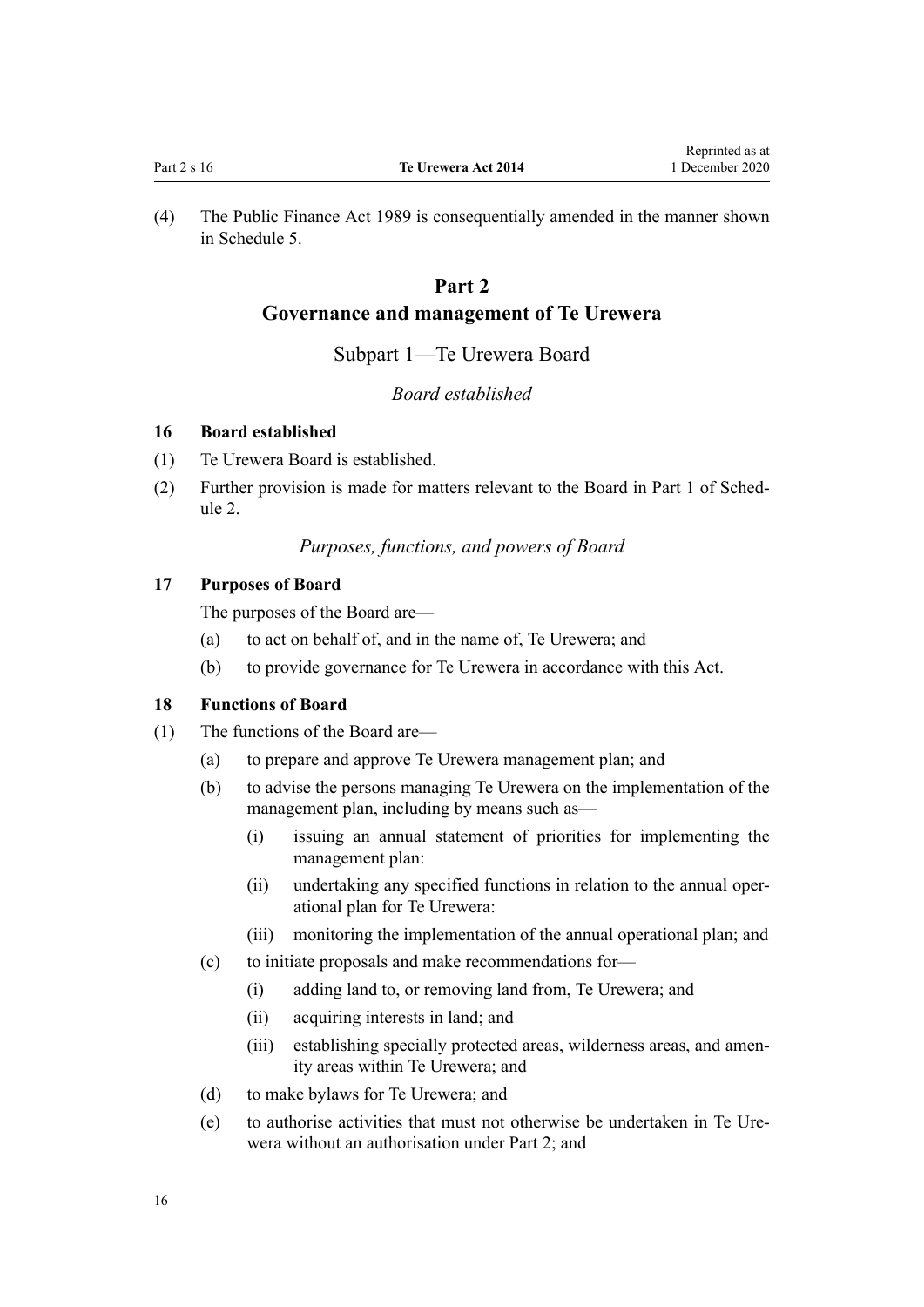|                                                                                                                                                          | (f)                                                                                                                   | to prepare or commission reports, advice, or recommendations on mat-<br>ters relevant to the purposes of the Board; and |  |  |
|----------------------------------------------------------------------------------------------------------------------------------------------------------|-----------------------------------------------------------------------------------------------------------------------|-------------------------------------------------------------------------------------------------------------------------|--|--|
|                                                                                                                                                          | to promote or advocate for the interests of Te Urewera in any statutory<br>(g)<br>process or at any public forum; and |                                                                                                                         |  |  |
| to liaise with, advise, or seek advice from any agency, local authority, or<br>(h)<br>other entity on matters relevant to the purposes of the Board; and |                                                                                                                       |                                                                                                                         |  |  |
|                                                                                                                                                          | to perform any other function of the Board specified in this Act or in any<br>(i)<br>other enactment; and             |                                                                                                                         |  |  |
|                                                                                                                                                          | to take any other action that the Board considers to be relevant and<br>(i)<br>appropriate in achieving its purposes. |                                                                                                                         |  |  |
| (2)                                                                                                                                                      |                                                                                                                       | In performing its functions, the Board may consider and give expression to—                                             |  |  |
|                                                                                                                                                          | (a)                                                                                                                   | Tūhoetanga:                                                                                                             |  |  |
|                                                                                                                                                          | Tühoe concepts of management such as—<br>(b)                                                                          |                                                                                                                         |  |  |
|                                                                                                                                                          |                                                                                                                       | rāhui:<br>(i)                                                                                                           |  |  |
|                                                                                                                                                          |                                                                                                                       | (ii)<br>tapu me noa:                                                                                                    |  |  |
|                                                                                                                                                          |                                                                                                                       | (111)<br>mana me mauri:                                                                                                 |  |  |

1 December 2020 **Te Urewera Act 2014** Part 2 s 19

(iv) tohu.

<span id="page-16-0"></span>Reprinted as at

(3) In this section, in accordance with the understanding of Tūhoe,—

**mana me mauri** conveys a sense of the sensitive perception of a living and spiritual force in a place

**rāhui** conveys the sense of the prohibition or limitation of a use for an appropriate reason

**tapu** means a state or condition that requires certain respectful human conduct, including raising awareness or knowledge of the spiritual qualities requiring respect

**tapu me noa** conveys, in tapu, the concept of sanctity, a state that requires respectful human behaviour in a place; and in noa, the sense that when the tapu is lifted from the place, the place returns to a normal state

**tohu** connotes the metaphysical or symbolic depiction of things.

## **19 General powers of Board**

- (1) The Board has full capacity and all the powers reasonably necessary to achieve its purposes and perform its functions.
- (2) In performing its functions, the Board must act consistently with—
	- (a) this Act; and
	- (b) Te Urewera management plan; and
	- (c) any other lawful requirement.
- (3) Except as provided in this Act, the Board may determine its own procedure.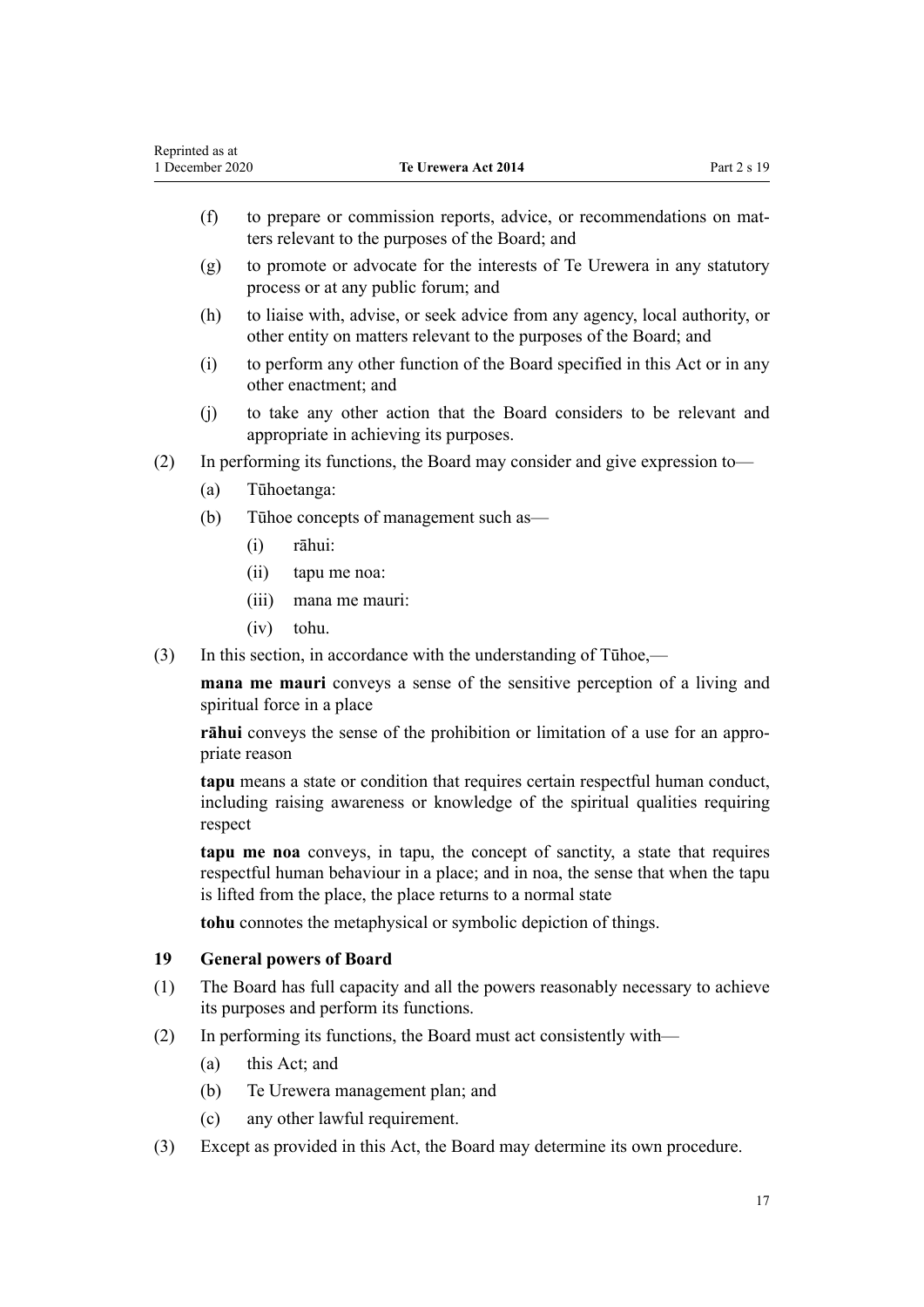## <span id="page-17-0"></span>**20 Decision making affecting relationship of iwi and hapū with Te Urewera**

- (1) The Board must consider and provide appropriately for the relationship of iwi and hapū and their culture and traditions with Te Urewera when making decisions, including—
	- (a) the approval of Te Urewera management plan; and
	- (b) the adoption of the Board's annual statement of priorities; and
	- (c) the acceptance of the annual operational plan; and
	- (d) the making of a recommendation to add land to Te Urewera or remove land from Te Urewera; and
	- (e) the making of a recommendation to establish a specially protected area, a wilderness area, or an amenity area; and
	- (f) the grant of an activity permit or a concession in Te Urewera; and
	- (g) the imposition of controls on access to parts of Te Urewera; and
	- (h) the making of bylaws.
- (2) The purpose of subsection (1) is to recognise and reflect—
	- (a) Tūhoetanga; and
	- (b) the Crown's responsibility under the Treaty of Waitangi (Te Tiriti o Waitangi).

## *Membership of Board*

#### **21 Appointment of members of Board**

- (1) For the first 3 years after the settlement date, the Board consists of 8 members, appointed as follows:
	- (a) 4 members appointed by the trustees of Tūhoe Te Uru Taumatua; and
	- (b) 4 members appointed jointly by the Minister and the Minister for Treaty of Waitangi Negotiations (the **Ministers**).
- (2) From the third anniversary of the settlement date, the Board is to consist of 9 members, appointed as follows:
	- (a) 6 members appointed by the trustees of Tūhoe Te Uru Taumatua; and
	- (b) 3 members appointed by the Minister.
- (3) In making an appointment, an appointer must consider whether the proposed member has the mana, standing in the community, skills, knowledge, or experience—
	- (a) to participate effectively in the Board; and
	- (b) to contribute to achieving the purposes of the Board.
- (4) Before making any appointment, each appointer must—
	- (a) notify the other appointer of the proposed appointment; and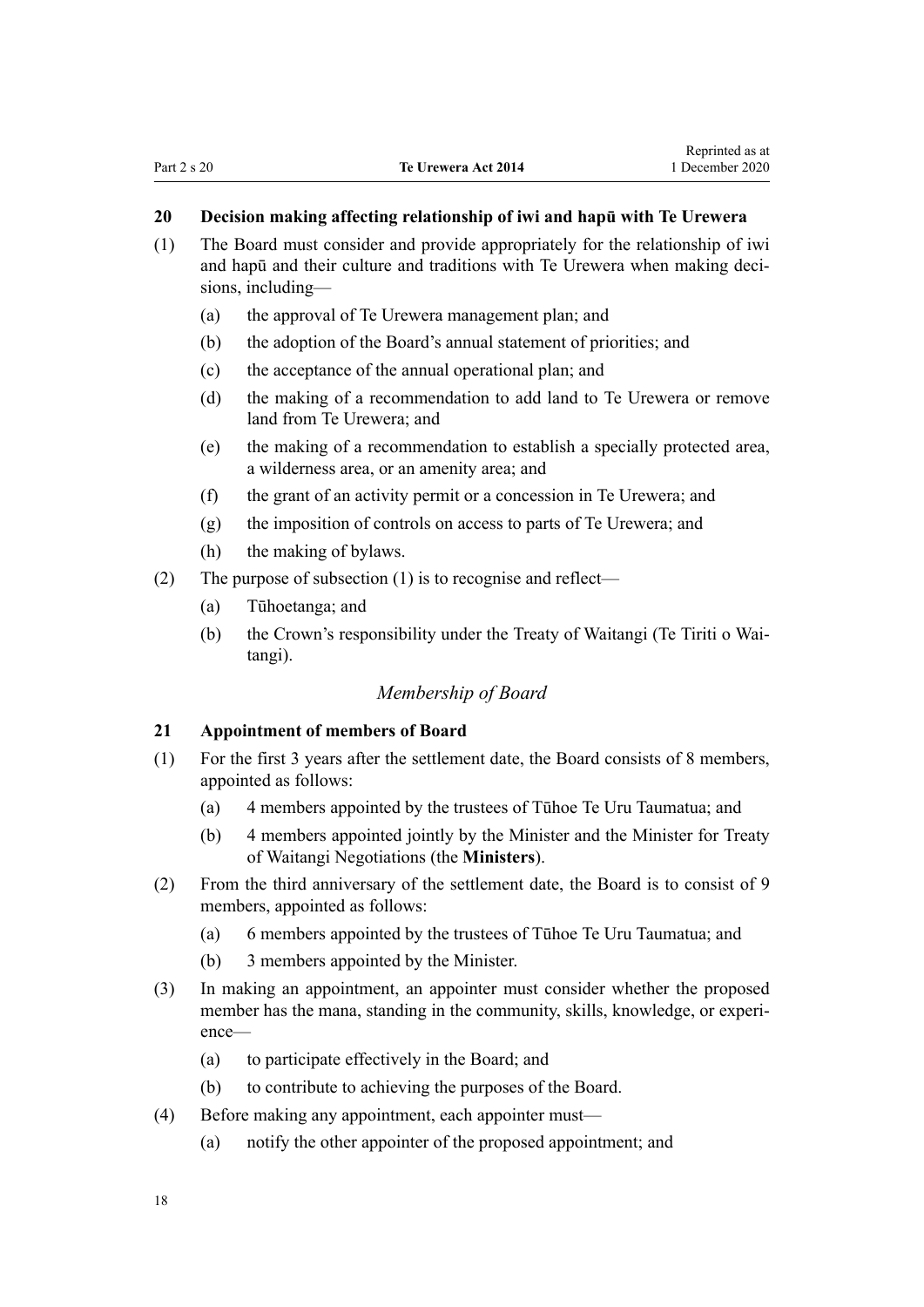- <span id="page-18-0"></span>(b) seek the views of the other appointer as to whether the proposed member meets the criteria of subsection (3); and
- (c) consider the views expressed by the other appointer.
- (5) Before appointments are made under subsection (1)(b) or (2)(b), the Minister must seek a recommendation from the New Zealand Conservation Authority in relation to 1 of the members to be appointed by the Ministers or Minister, as appropriate.
- (6) Any recommendation received under subsection (5) must be considered by the Minister, but the Minister—
	- (a) is not obliged to give effect to the recommendation; and
	- (b) may consider a recommendation from any other person.
- (7) In this subpart, **appointers** means,—
	- (a) in relation to the first term of the Board, the trustees of Tūhoe Te Uru Taumatua and the Ministers:
	- (b) in relation to the subsequent terms of the Board, the trustees of Tūhoe Te Uru Taumatua and the Minister.

#### **22 Disqualification**

- (1) A natural person who is a disqualified person must not be appointed as a member of the Board.
- (2) In subsection (1), a **disqualified person** is a person—
	- (a) who is an undischarged bankrupt; or
	- (b) who is prohibited from being a director or promoter of, or being concerned or taking part in the management of, an incorporated or unincorporated body under the [Companies Act 1993,](http://legislation.govt.nz/pdflink.aspx?id=DLM319569) or the [Securities Act 1978](http://legislation.govt.nz/pdflink.aspx?id=DLM25999), or the [Securities Markets Act 1988,](http://legislation.govt.nz/pdflink.aspx?id=DLM139726) or the [Takeovers Act 1993](http://legislation.govt.nz/pdflink.aspx?id=DLM325508); or
	- (c) who is subject to a property order under the [Protection of Personal and](http://legislation.govt.nz/pdflink.aspx?id=DLM126527) [Property Rights Act 1988](http://legislation.govt.nz/pdflink.aspx?id=DLM126527); or
	- (d) in respect of whom a personal order has been made under the [Protection](http://legislation.govt.nz/pdflink.aspx?id=DLM126527) [of Personal and Property Rights Act 1988](http://legislation.govt.nz/pdflink.aspx?id=DLM126527) that reflects adversely on the person's—
		- (i) competence to manage his or her own affairs in relation to his or her property; or
		- (ii) capacity to make or to communicate decisions relating to any particular aspect or aspects of his or her personal care and welfare; or
	- (e) who has been convicted of an offence punishable by imprisonment for a term of 2 years or more, or who has been sentenced to imprisonment for any other offence, unless that person has obtained a pardon, served the sentence, or otherwise suffered the penalty imposed on the person; or
	- (f) who is a member of Parliament; or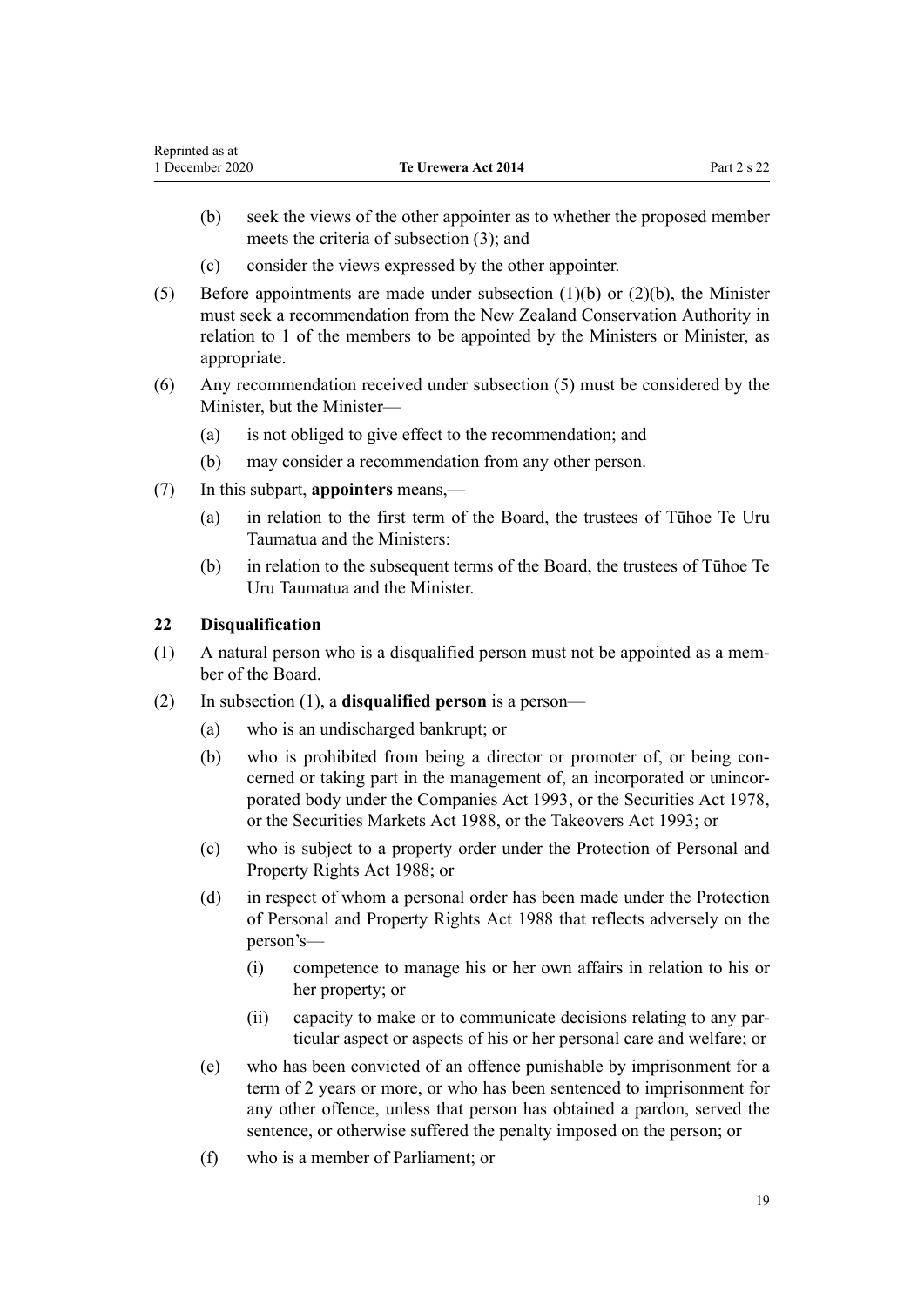<span id="page-19-0"></span>(g) who is disqualified under another Act.

#### **23 Declaration required as condition of appointment**

Before an appointment made under [section 21](#page-17-0) takes effect, a proposed member must make a declaration in writing to confirm that the member will, if appointed,—

- (a) act in a manner that achieves the purposes of the Board and for no other purpose; and
- (b) act in good faith and not pursue his or her own interests at the expense of the interests of Te Urewera or the Board; and
- (c) work with the other members to assist the Board to strive for unanimous or consensus decision making, as the context requires; and
- (d) act with honesty and integrity as a member of the Board; and
- (e) exercise the care, diligence, and skill that a reasonable person would exercise in the same circumstances; and
- (f) promote the highest level of collaboration among the members of the Board, in accordance with paragraphs (a) to (e); and
- (g) not contravene, cause the contravention of, or agree to the Board contravening this Act.

#### *Chair and deputy chair of Board*

## **24 Chair**

- (1) The members of the Board must appoint a member appointed by the trustees to be the chair of the Board.
- (2) The chair is appointed for the same 3-year term as the members of the Board, unless the chair resigns, is removed from that office by the Board, or otherwise vacates the office.
- (3) A chair may be reappointed as chair, but for not more than 3 consecutive terms.
- (4) However, a chair may hold that office for more than 3 terms, as long as the office is not held by the same person for more than 3 consecutive terms.
- (5) If a chair is absent from 3 consecutive meetings, the Board must, in accordance with subsection (1), appoint a member appointed by the trustees to be the acting chair to act instead of the chair for the subsequent 3 meetings.
- (6) If a chair is absent for 6 consecutive meetings, the office of the chair is vacated and the Board must appoint a member appointed by the trustees to be the new chair.

#### **25 Deputy chair**

(1) The members of the Board must appoint a member to be the deputy chair of the Board.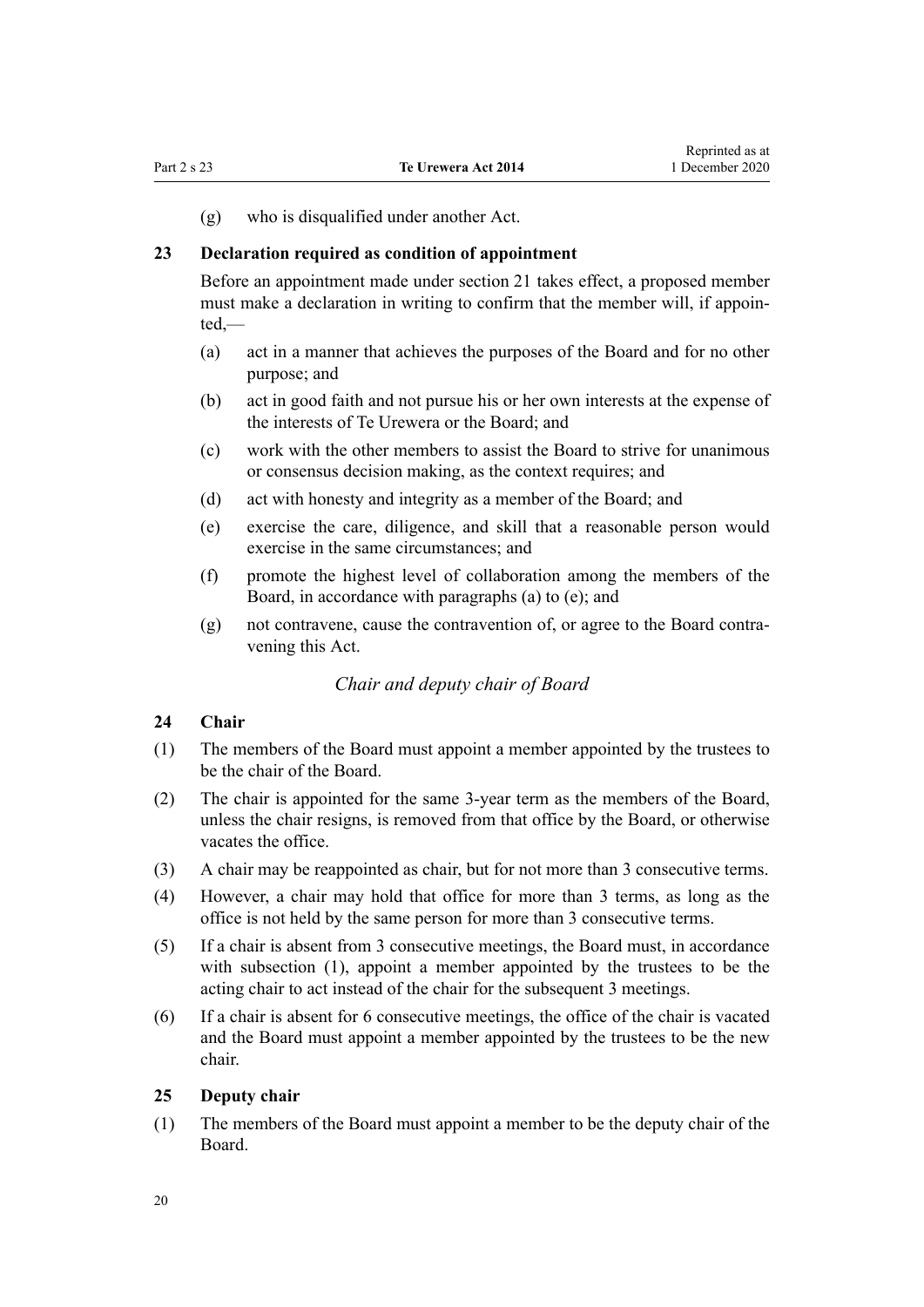<span id="page-20-0"></span>

| Reprinted as at |                            |             |
|-----------------|----------------------------|-------------|
| 1 December 2020 | <b>Te Urewera Act 2014</b> | Part 2 s 28 |

- (2) The deputy chair is appointed for the same 3-year term as the members of the Board, unless the deputy chair resigns, is removed from that office by the Board, or otherwise vacates the office.
- (3) A deputy chair may be reappointed as deputy chair, but for not more than 3 consecutive terms.
- (4) However, a deputy chair may hold that office for more than 3 terms, as long as the office is not held by the same person for more than 3 consecutive terms.

## *Terms for Board and members*

## **26 First and subsequent terms of Board**

- (1) The first term of the Board—
	- (a) commences on the settlement date; and
	- (b) ends on the day immediately before the third anniversary of the settlement date.
- (2) Each subsequent term of the Board—
	- (a) commences on the third anniversary of the date on which the previous term commenced; and
	- (b) ends on the day immediately before the third anniversary of the commencement of that term.

#### **27 Term for which members appointed**

- (1) The members of the Board are appointed for a term of 3 years from the commencement of a term of the Board, unless a member resigns, is removed from office by the appointer of that member, or otherwise vacates office.
- (2) A member may be reappointed, but for no more than 3 consecutive terms.
- (3) However, a member may be appointed for more than 3 terms, as long as the member is not appointed for more than 3 consecutive terms.

#### *Vacancies*

#### **28 Removal of member**

- (1) A member of the Board may be removed by, and at the sole discretion of, the appointer of that member.
- (2) If a member becomes disqualified under [section 22\(2\),](#page-18-0) that person is no longer a member of the Board.
- (3) Written notice of the removal of a member must be given,—
	- (a) in the case of a removal under subsection (1), by the relevant appointer to—
		- (i) the member removed; and
		- (ii) the Board; and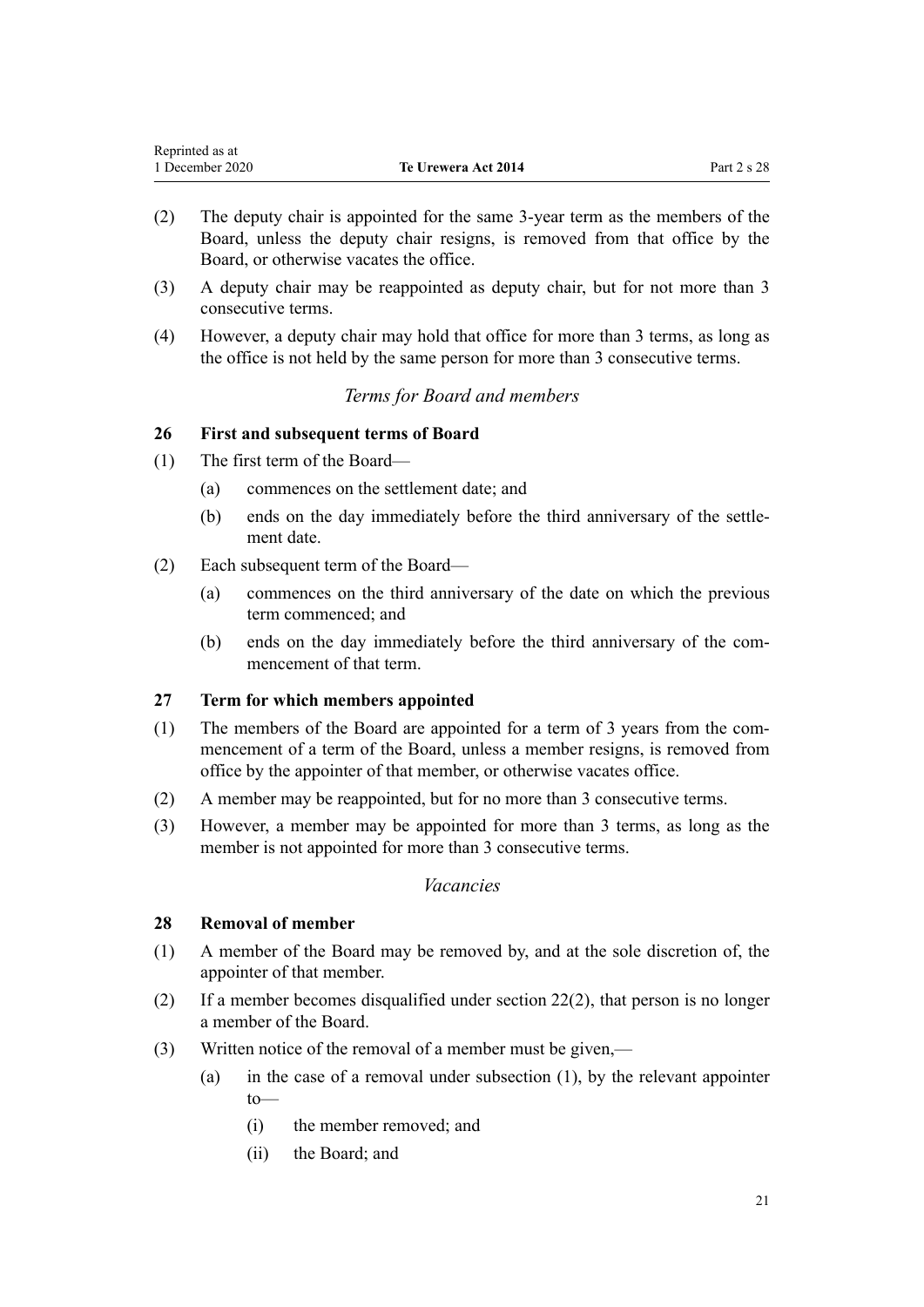(iii) the other appointer; and

- <span id="page-21-0"></span>(b) in the case of a removal under subsection (2), by the Board to—
	- (i) the member; and
	- (ii) both appointers.
- (4) A member may resign by written notice to the appointer of the member and to the Board.

## **29 Vacancies**

- (1) If a member is removed or resigns, or the office of a member otherwise becomes vacant, there is an extraordinary vacancy on the Board.
- (2) An extraordinary vacancy must be filled in the same manner as the appointment giving rise to the vacancy was made, except that the replacement appointment is for the remainder of the term of the Board to which the vacating member was appointed.
- (3) The ability of the Board to exercise its functions is not affected by—
	- (a) an extraordinary vacancy; or
	- (b) a failure by an appointer to make an appointment or a replacement appointment.

#### *Liability*

#### **30 Liability of members**

A member of the Board who has acted in good faith in the course of the Board performing its functions is not personally liable for any act or omission of the Board or of any member of the Board.

#### *Decision making*

#### **31 Obligations of members of Board in decision making**

- (1) In participating in any decision making, every member of the Board must—
	- (a) act for no other purpose than to achieve the purposes of the Board; and
	- (b) promote unanimous or consensus decision making, as the context requires; and
	- (c) promote the highest level of collaboration among the members of the Board.
- (2) All decisions of the Board must be made at a meeting of the Board.

## **32 Role of chair in decision making**

In relation to the Board's decisions, the chair's role includes—

(a) the provision of leadership; and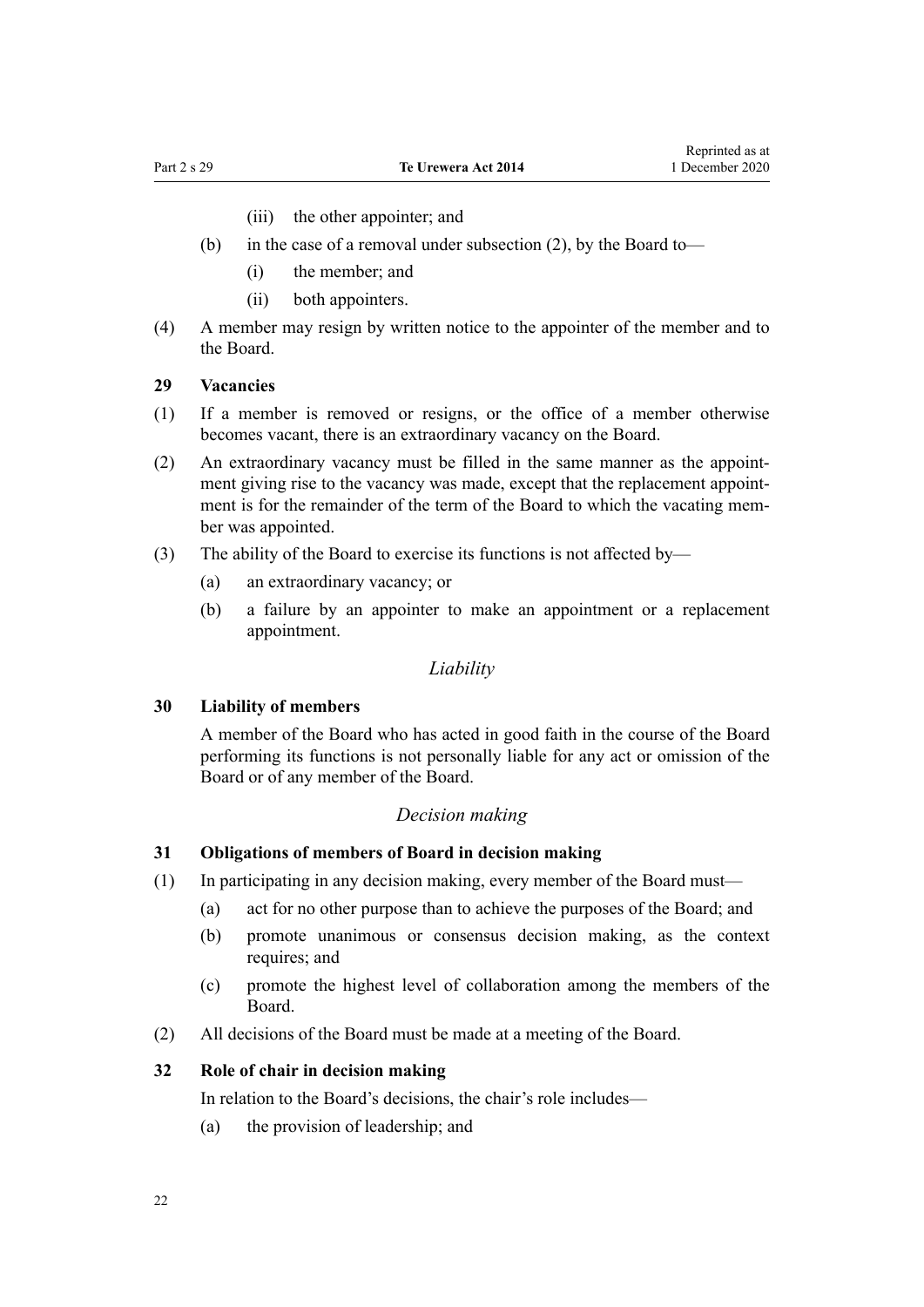- <span id="page-22-0"></span>(b) the promotion of unanimous or consensus decision making, as the context requires; and
- (c) the promotion of the highest level of collaboration among the members of the Board; and
- (d) at the sole discretion of the chair, initiation of—
	- (i) mediation or other process to assist in decision making; and
	- (ii) the process for voting under [section 36](#page-23-0).

## **33 Unanimous decisions**

- (1) The Board must strive to make the following decisions by unanimous agreement:
	- (a) the appointment of the chair and deputy chair of the Board; and
	- (b) the approval of Te Urewera management plan and any amendment to it; and
	- (c) the delegation of the Board's functions and powers; and
	- (d) the adoption of the Board's annual statement of priorities; and
	- (e) the acceptance by the Board of the annual operational plan; and
	- (f) a recommendation by the Board to add land to Te Urewera; and
	- (g) a recommendation by the Board to remove land from Te Urewera; and
	- (h) a recommendation by the Board to establish a specially protected area, wilderness area, or amenity area in Te Urewera; and
	- (i) the appointment or revocation of appointment of a committee; and
	- (j) the replacement or amendment of the terms of an appointment of a committee; and
	- (k) the making of bylaws.
- (2) If, after reasonable discussion, the chair considers that it is not practicable to reach a unanimous decision, the chair may, at his or her sole discretion, declare that the Board's decision is to be made as a consensus decision in accordance with section 34.

## **34 Consensus decisions**

- (1) The Board must strive to make the following decisions by consensus:
	- (a) a decision of a kind not referred to in section  $33(1)$ ; and
	- (b) a decision declared to require a consensus decision under section 33(2).
- (2) If, after reasonable discussion, the chair considers that it is not practicable for the Board to reach a consensus decision, the chair may, at his or her sole discretion, declare that the decision will be made by a vote of the Board.
- (3) However, the chair may, at his or her sole discretion, at any time in the decision-making process,—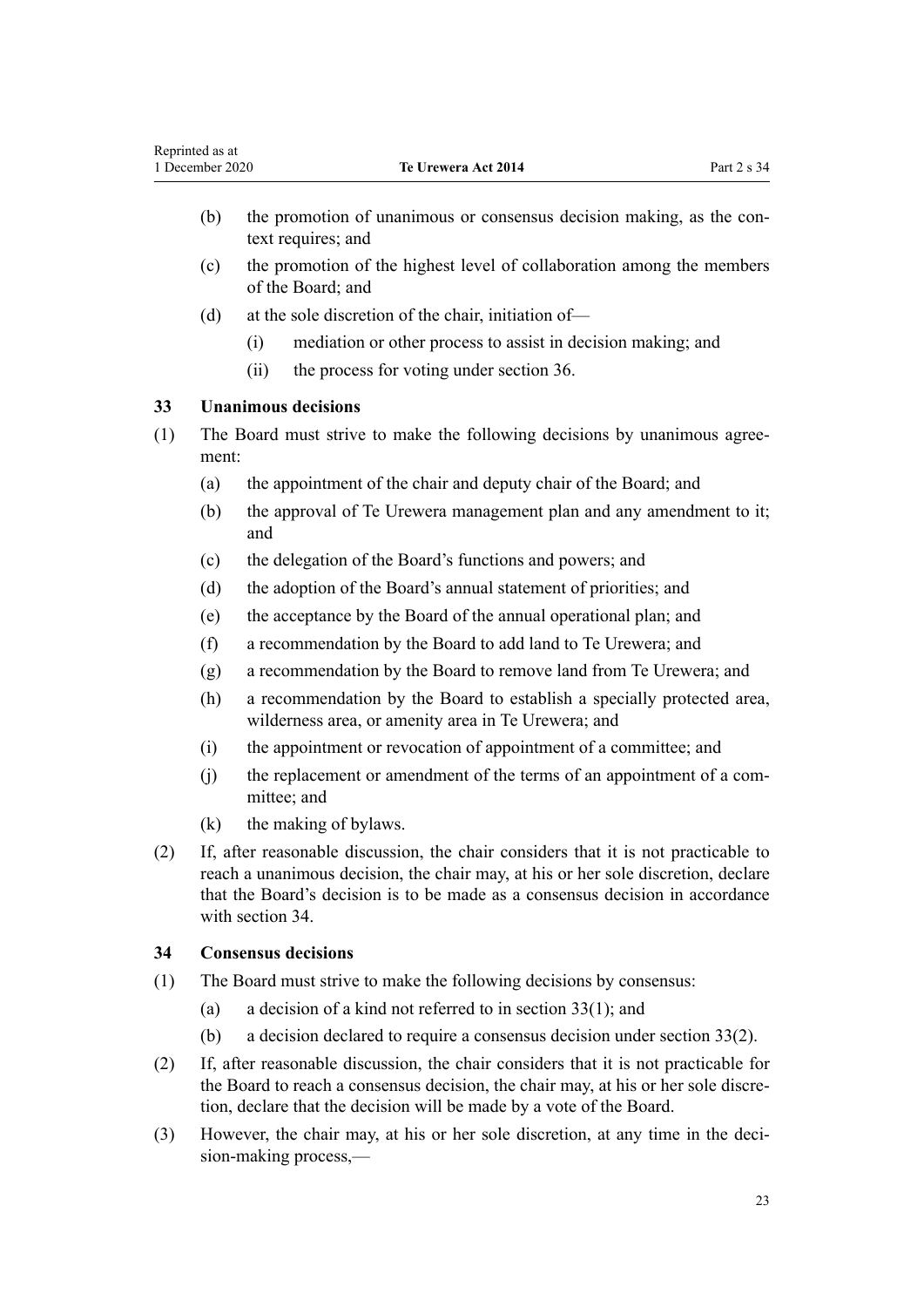- <span id="page-23-0"></span>(a) appoint a mediator to assist the Board to make a decision:
- (b) initiate any other process or take any other action to assist the Board to make a decision.

#### **35 Mediation**

If the chair initiates mediation under section  $32(d)(i)$ , the chair must notify the Board and the mediator of—

- (a) the mediation process to be adopted; and
- (b) the time within which the mediation process must be undertaken.

#### **36 Decision by voting**

- (1) If the chair declares that it is not practicable to reach a consensus decision after reasonable discussion, a decision may be made by voting, with the support of—
	- (a) a minimum of 80% of the members present and voting at a meeting of the Board; and
	- (b) not fewer than 2 members appointed by the Minister or Ministers, as appropriate.
- (2) The chair (or the deputy chair, if the chair is not present) has a deliberative vote, but not a casting vote.

#### **37 Decisions by committee**

- (1) The Board may delegate decision making to a committee of the Board set up in accordance with [Part 1](#page-70-0) of Schedule 2.
- (2) The Board must specify the terms of appointment of a committee, including whether, and in what circumstances, the committee must refer a decision to the Board for confirmation or for a final decision.

#### *Financial provisions*

## **38 Budget of Board**

- (1) Before the beginning of each financial year, the Board, the chief executive, and the Director-General must develop and agree a budget for the performance of the powers of the Board and the exercise of its powers for that financial year.
- (2) The chief executive and the Director-General must contribute equally to the costs provided for in the budget, unless both agree to a different contribution.

#### **39 Revenue**

(1) All revenue received by the Board must be paid into a bank account of the Board and applied, as directed by the Board, for achieving the purpose of this Act.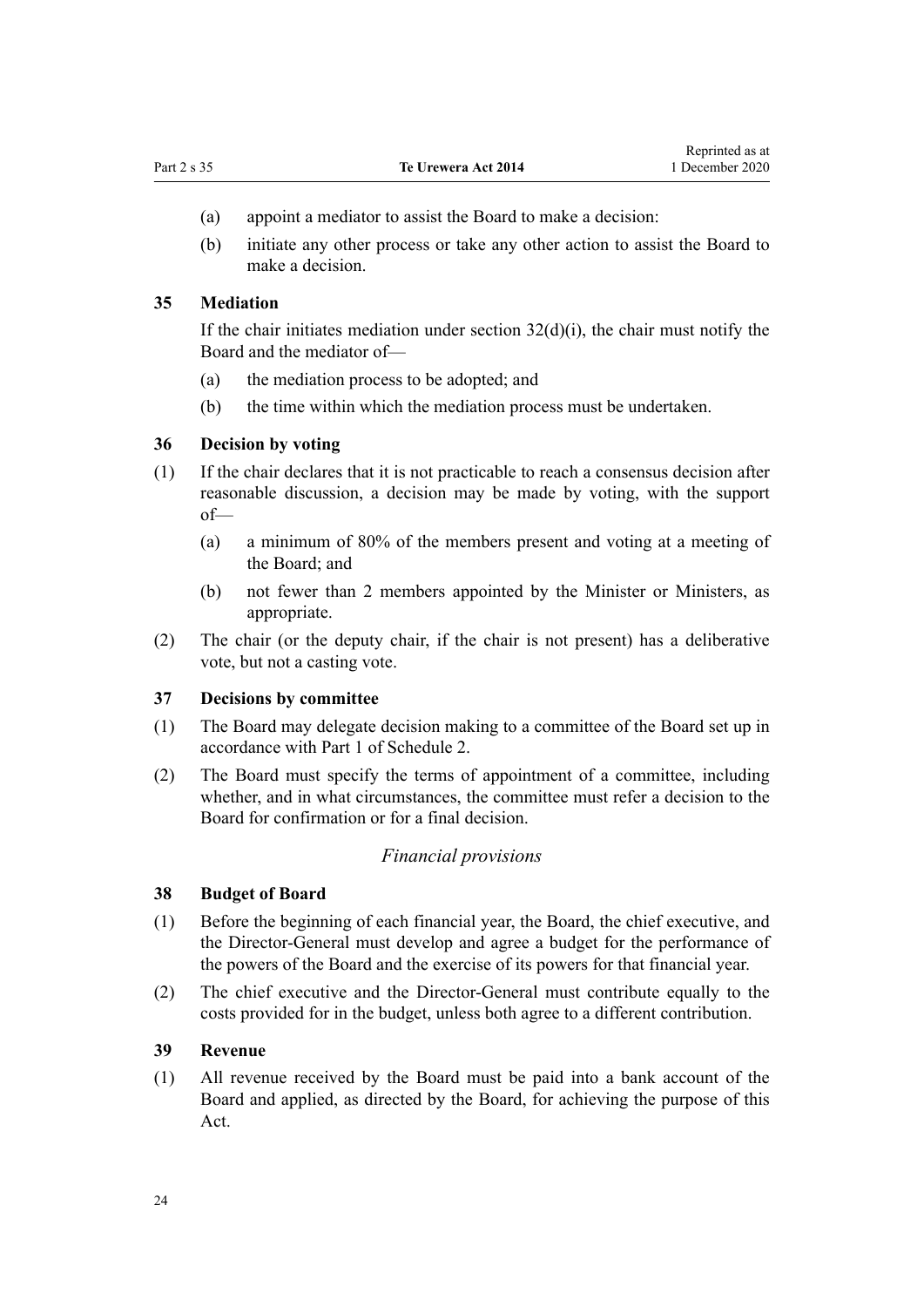<span id="page-24-0"></span>(2) Money received by the Board as a gift or bequest must be applied in accordance with any directions from the gifter or bequestor for its use or for a particular purpose in Te Urewera, but otherwise must be used in accordance with subsection  $(1)$ .

## *Taxation*

## **40 Tax treatment of Te Urewera and Board**

- (1) In this section, **Inland Revenue Acts** has the meaning given in [section 3\(1\)](http://legislation.govt.nz/pdflink.aspx?id=DLM348353) of the Tax Administration Act 1994.
- (2) For the purposes of the Inland Revenue Acts and the liabilities and obligations placed on a person under those Acts, Te Urewera and the Board are deemed to be the same person.
- (3) In particular (and to avoid doubt),—
	- (a) income derived by Te Urewera is treated as income derived by the Board; and
	- (b) expenditure incurred by Te Urewera is treated as expenditure incurred by the Board; and
	- (c) the application of funds attributable to Te Urewera is treated as the application of funds attributable to the Board; and
	- (d) goods and services supplied by Te Urewera are treated as goods and services supplied by the Board; and
	- (e) good and services acquired by Te Urewera are treated as goods and services acquired by the Board; and
	- (f) obligations placed on Te Urewera under [section 15B](http://legislation.govt.nz/pdflink.aspx?id=DLM350173) of the Tax Administration Act 1994 are treated as obligations placed on the Board.
- (4) A notice issued by the Commissioner of Inland Revenue to Te Urewera is treated for the purposes of the Inland Revenue Acts as a notice to the Board.
- (5) Despite subsections (2) to (4), Te Urewera and the Board are jointly and severally liable under the Inland Revenue Acts.
- (6) The [Income Tax Act 2007](http://legislation.govt.nz/pdflink.aspx?id=DLM1512300) is consequentially amended in the manner shown in [Schedule 5.](#page-112-0)

## *Application of other Acts*

## **41 Other statutory powers not affected**

Except as expressly provided in this Act, this Act and the deed of settlement do not limit—

- (a) any enactment or rule of law; or
- (b) the statutory functions and powers exercised by a body within Te Urewera, including the statutory powers and functions of—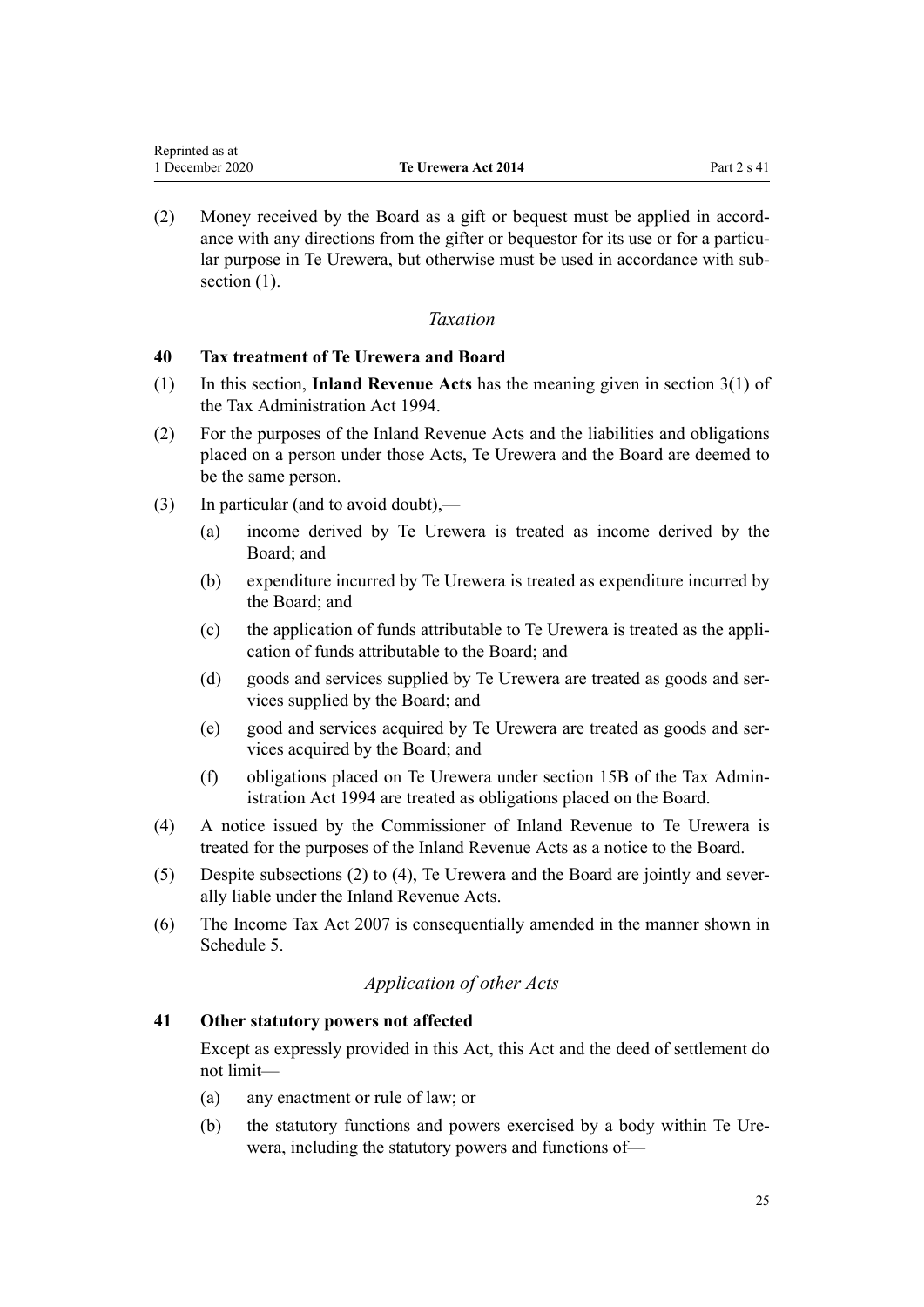- <span id="page-25-0"></span>(i) a local authority; or
- (ii) the New Zealand Fish and Game Council; or
- (iii) a Fish and Game Council with jurisdiction in the locality of Te Urewera.

## **42 Application of certain Acts**

The following Acts apply to the Board:

- (a) the [Official Information Act 1982;](http://legislation.govt.nz/pdflink.aspx?id=DLM64784) and
- (b) the [Ombudsmen Act 1975](http://legislation.govt.nz/pdflink.aspx?id=DLM430983); and
- (c) the [Public Audit Act 2001.](http://legislation.govt.nz/pdflink.aspx?id=DLM88540)

#### **43 Application of Resource Management Act 1991**

Despite [section 41](#page-24-0),—

- (a) work undertaken within Te Urewera by the Board, chief executive, or Director-General does not require a resource consent under [section 9\(3\)](http://legislation.govt.nz/pdflink.aspx?id=DLM231918) of the Resource Management Act 1991 if that work—
	- (i) is for the purpose of managing Te Urewera under this Act; and
	- (ii) is consistent with this Act and the management plan; and
	- (iii) does not have a significant adverse effect on the environment beyond the boundary of Te Urewera; and
- (b) [section 11](http://legislation.govt.nz/pdflink.aspx?id=DLM231942) and [Part 10](http://legislation.govt.nz/pdflink.aspx?id=DLM236786) of the Resource Management Act 1991 do not apply to leases over Te Urewera granted by the Board under this Act.

Subpart 2—Te Urewera management plan

*Preparation, approval, purpose, and scope of plan*

#### **44 Obligation on Board to prepare and approve management plan for Te Urewera**

- (1) The Board must prepare and approve Te Urewera management plan in accordance with this subpart.
- (2) Public notice, as required by clause  $19(1)(c)$  of Schedule 2, must be given not later than 1 year after the settlement date that a draft management plan is to be prepared.
- (3) Further provision is made for the preparation, notification, consideration, and approval of the management plan in [Part 2](#page-76-0) of Schedule 2.

#### **45 Purpose of Te Urewera management plan**

The purpose of Te Urewera management plan is—

(a) to identify how the purpose of this Act is to be achieved through the management of Te Urewera; and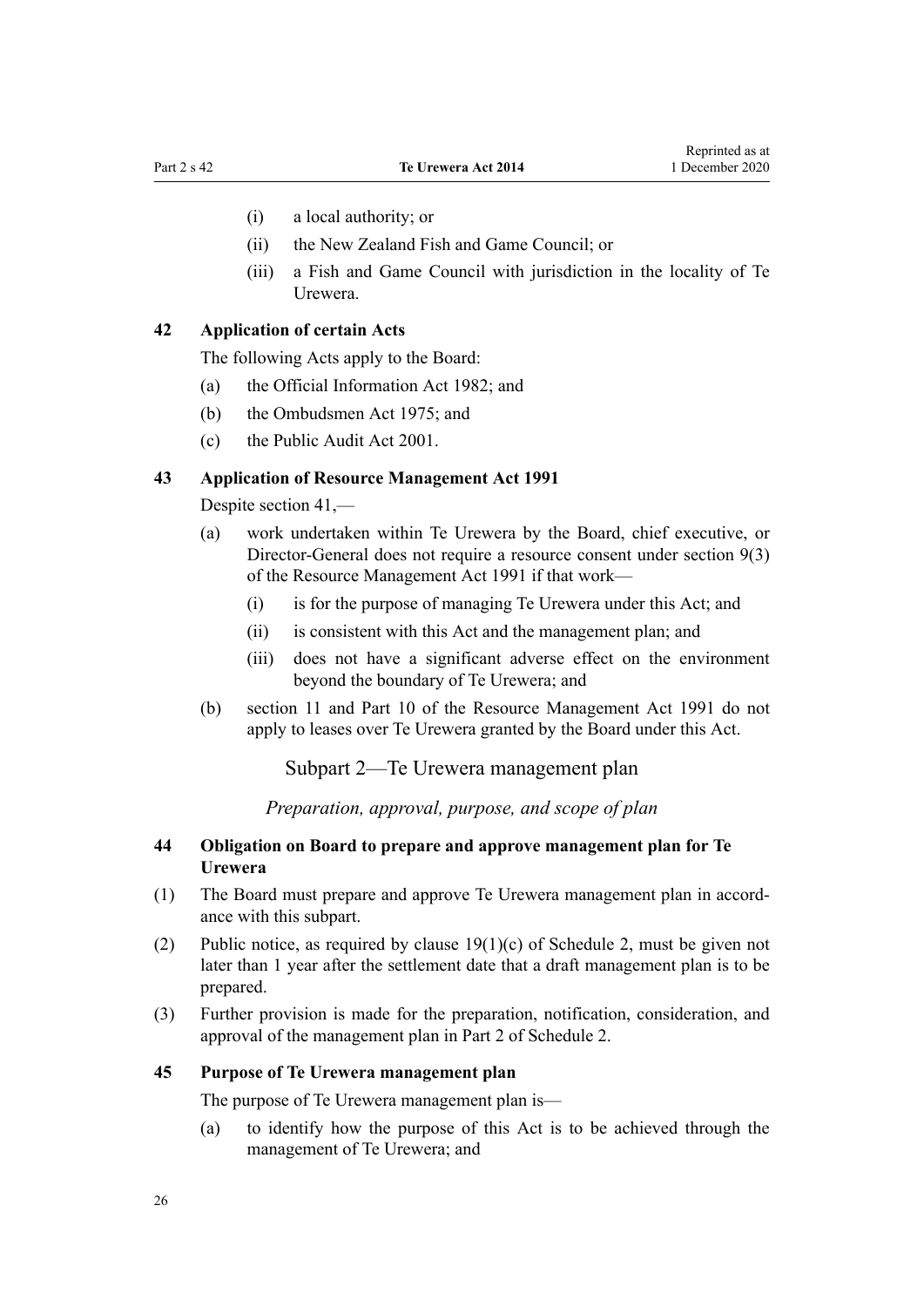<span id="page-26-0"></span>(b) to set objectives and policies for Te Urewera.

#### **46 Contents of Te Urewera management plan**

- (1) The management plan must—
	- (a) state the objectives and policies for the integrated management of Te Urewera; and
	- (b) identify relevant values at places within Te Urewera, including values relating to—
		- (i) indigenous species, habitats, and ecosystems; and
		- (ii) cultural and historical heritage; and
		- (iii) recreational values; and
		- (iv) scenic, geological, soil, and landform features; and
		- (v) freshwater fisheries and freshwater fish habitats; and
	- (c) identify the outcomes planned for specified places within Te Urewera—
		- (i) that are consistent with the values under paragraph (b); and
		- (ii) that take into account relevant national species recovery and management objectives; and
	- (d) explain how any conflicts between planned outcomes will be resolved; and
	- (e) identify any effects of activities undertaken within Te Urewera and explain how adverse effects are to be minimised; and
	- (f) identify any places in Te Urewera that have been given international recognition in agreements ratified or given legal standing in New Zealand and provide for the management of those places accordingly, where this is consistent with the purpose of this Act; and
	- (g) identify whether there is a need to create specially protected areas, wilderness areas, or amenity areas; and
	- (h) identify the criteria for decision making in respect of Te Urewera, including decisions on applications for activity permits and concessions; and
	- (i) identify what regular monitoring and evaluation of Te Urewera ought to be undertaken; and
	- (j) identify the matters proposed to be regulated by bylaws.
- (2) The management plan may address any other matters relevant to achieving the purpose of this Act.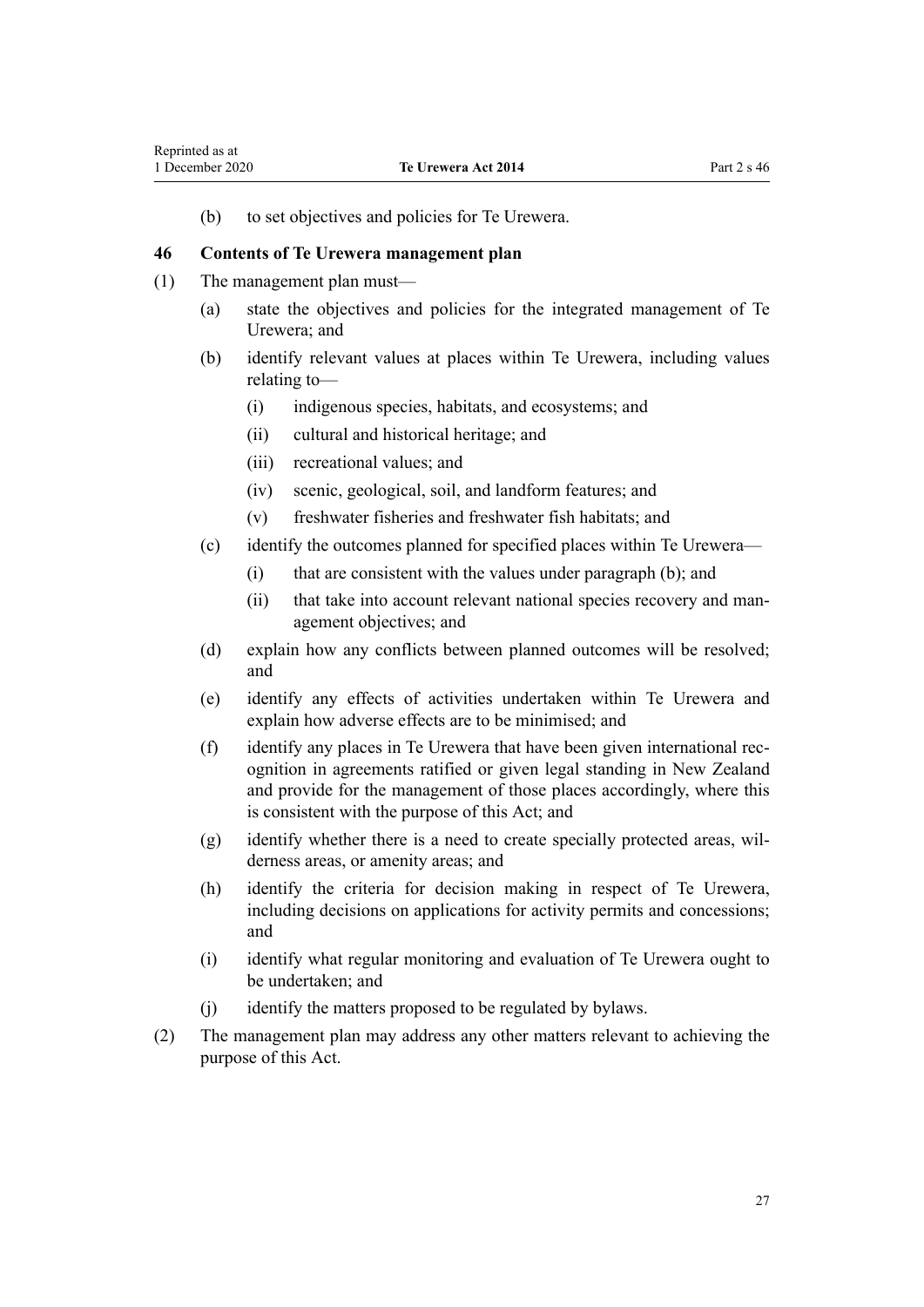## <span id="page-27-0"></span>**47 Relationship between management plan and conservation planning documents**

- (1) Every person or entity that prepares, approves, or reviews the management plan may have regard to any relevant conservation planning document.
- (2) Every person or entity that prepares, approves, or reviews a conservation planning document that is relevant to Te Urewera must have regard to the management plan.

## *Review of management plan*

## **48 Review and amendment of management plan**

- (1) The Board must commence a review of the management plan not later than 10 years after the date of the previous approval of that plan.
- (2) Despite subsection (1), the Board may undertake a review of the management plan, in whole or in part, and amend it if, at any time, it considers that it is necessary or desirable to ensure that the plan takes account of increased knowledge or changing circumstances.
- (3) Amendments must be made in accordance with section 47(1) and the process set out in [Part 2](#page-76-0) of Schedule 2.
- (4) However, the provisions of [clauses 22\(4\)](#page-77-0) and [23](#page-78-0) of Schedule 2 may be followed for making an amendment if the Board considers the amendment to be such that it does not materially affect—
	- (a) the objectives and policies expressed in the management plan; or
	- (b) the public interest in Te Urewera.

## *Transitional*

## **49 Transitional provision**

- (1) Until the date when the management plan required by [section 44](#page-25-0) is approved under this Part, the Te Urewera National Park management plan approved on 12 February 2003 under [section 48](http://legislation.govt.nz/pdflink.aspx?id=DLM38214) of the National Parks Act 1980 applies to Te Urewera, to the extent that it is not inconsistent with [sections 4](#page-8-0) and [5,](#page-8-0) as if that plan were approved for Te Urewera.
- (2) To avoid doubt, section 48 applies to the Te Urewera National Park management plan, with the necessary modifications, until the date when the management plan required by [section 44](#page-25-0) is approved under this Part.

## Subpart 3—Operational management of Te Urewera

## **50 Responsibilities of chief executive and Director-General**

(1) The chief executive and the Director-General are responsible for the operational management of Te Urewera.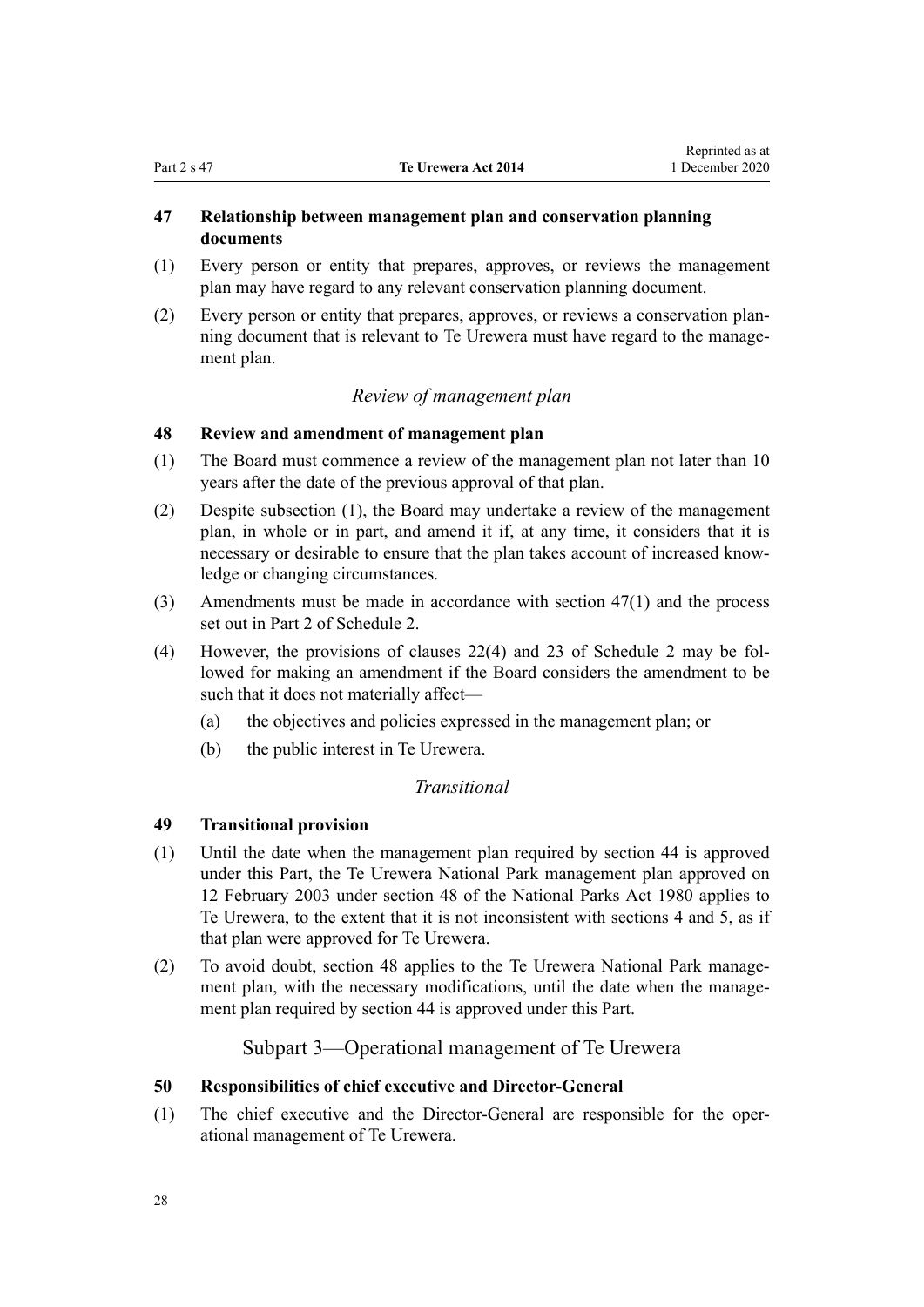- <span id="page-28-0"></span>(2) The operational management of Te Urewera must be in accordance with—
	- (a) this Act; and
	- (b) Te Urewera management plan; and
	- (c) the Board's statement of priorities; and
	- (d) the annual operational plan.
- (3) The process for preparing an operational plan is set out in [Part 3](#page-79-0) of Schedule 2.

#### **51 Board's statement of priorities**

- (1) Each year the Board must adopt and issue a statement of priorities for implementing the management plan in the following year.
- (2) The Board must—
	- (a) give public notice, in whatever manner it considers appropriate, of its adoption of the statement of priorities; and
	- (b) provide a copy of the statement of priorities to the chief executive and the Director-General.

## **52 Powers and obligations**

- (1) The Director-General and every other person who performs functions and exercises powers and duties under the [Conservation Act 1987](http://legislation.govt.nz/pdflink.aspx?id=DLM103609) has the powers that are necessary or expedient for the performance of the functions and exercise of the powers and duties under this Act.
- (2) Those functions, powers, and duties must be performed and exercised in accordance with—
	- (a) this Act; and
	- (b) the [Conservation Act 1987.](http://legislation.govt.nz/pdflink.aspx?id=DLM103609)
- (3) Subsection  $(2)(b)$  does not limit subsection  $(2)(a)$ .

## **53 Annual operational plan**

- (1) Each year the chief executive and the Director-General must prepare an annual operational plan for the operational management of Te Urewera in the following year.
- (2) The operational plan must—
	- (a) reflect the purpose of this Act; and
	- (b) as far as practicable, implement the management plan; and
	- (c) as far as practicable, implement the Board's statement of priorities for the relevant year; and
	- (d) identify the funding for the management of Te Urewera for the relevant year that is available from—
		- (i) the chief executive; and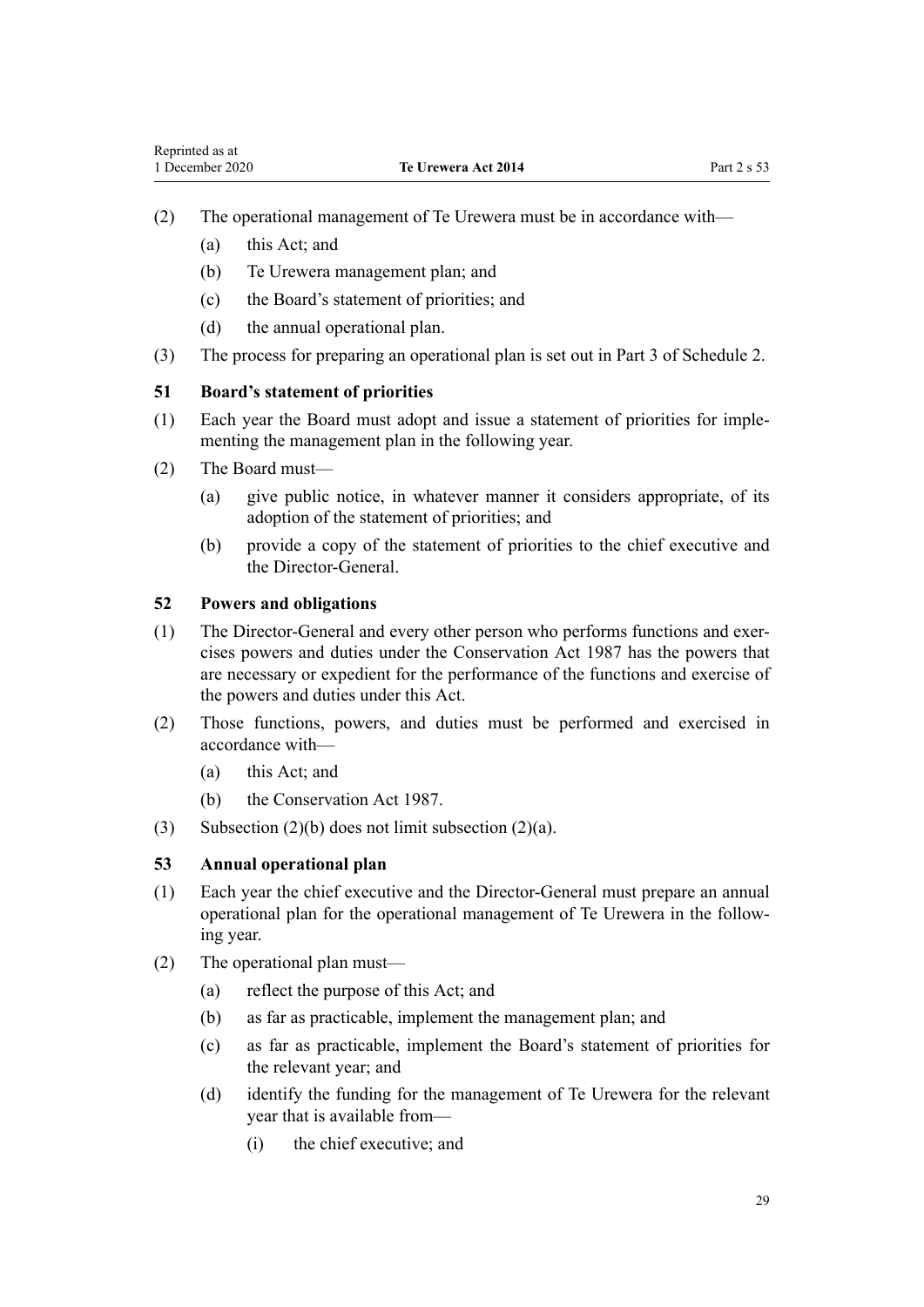- (ii) the Director-General; and
- <span id="page-29-0"></span>(e) describe the management activities that are planned for Te Urewera, including—
	- (i) capital and operational projects; and
	- (ii) policy and planning projects; and
	- (iii) projects spanning more than 1 financial year; and
	- (iv) restoration and maintenance activities; and
	- (v) contracts for management activities; and
	- (vi) the processing of applications for concessions and activity permits; and
	- (vii) the monitoring of activities undertaken under activity permits and concessions; and
- (f) identify the responsibility of the chief executive and the Director-General for particular management activities; and
- (g) identify opportunities for members of Tūhoe to carry out or participate in management activities; and
- (h) identify priorities and actions for building Tūhoe capability to undertake operational management in Te Urewera; and
- (i) include any other information relevant to the operational management of Te Urewera.
- (3) The annual operational plan may refer to funding that extends over more than 1 year.
- (4) The nature and extent of funding referred to in subsection (2)(d) is solely at the discretion of the body or person providing that funding.
- (5) Implementation of the matters identified under subsection (2)(b), (c), and (e) is required only to the extent that funding and other resources make that practicable.

#### **54 Kaimahi**

- (1) The chief executive or the Director-General may appoint persons to act in an honorary capacity as kaimahi for the purposes of operational management in Te Urewera.
- (2) Persons appointed under subsection (1)—
	- (a) may be appointed for a term of not more than 3 years, but may be reappointed; and
	- (b) are not employed, or deemed to be employed, in the service of the Sovereign for the purposes of—
		- (i) the [Public Service Act 2020](http://legislation.govt.nz/pdflink.aspx?id=LMS106157):
		- (ii) the [Government Superannuation Fund Act 1956.](http://legislation.govt.nz/pdflink.aspx?id=DLM446000)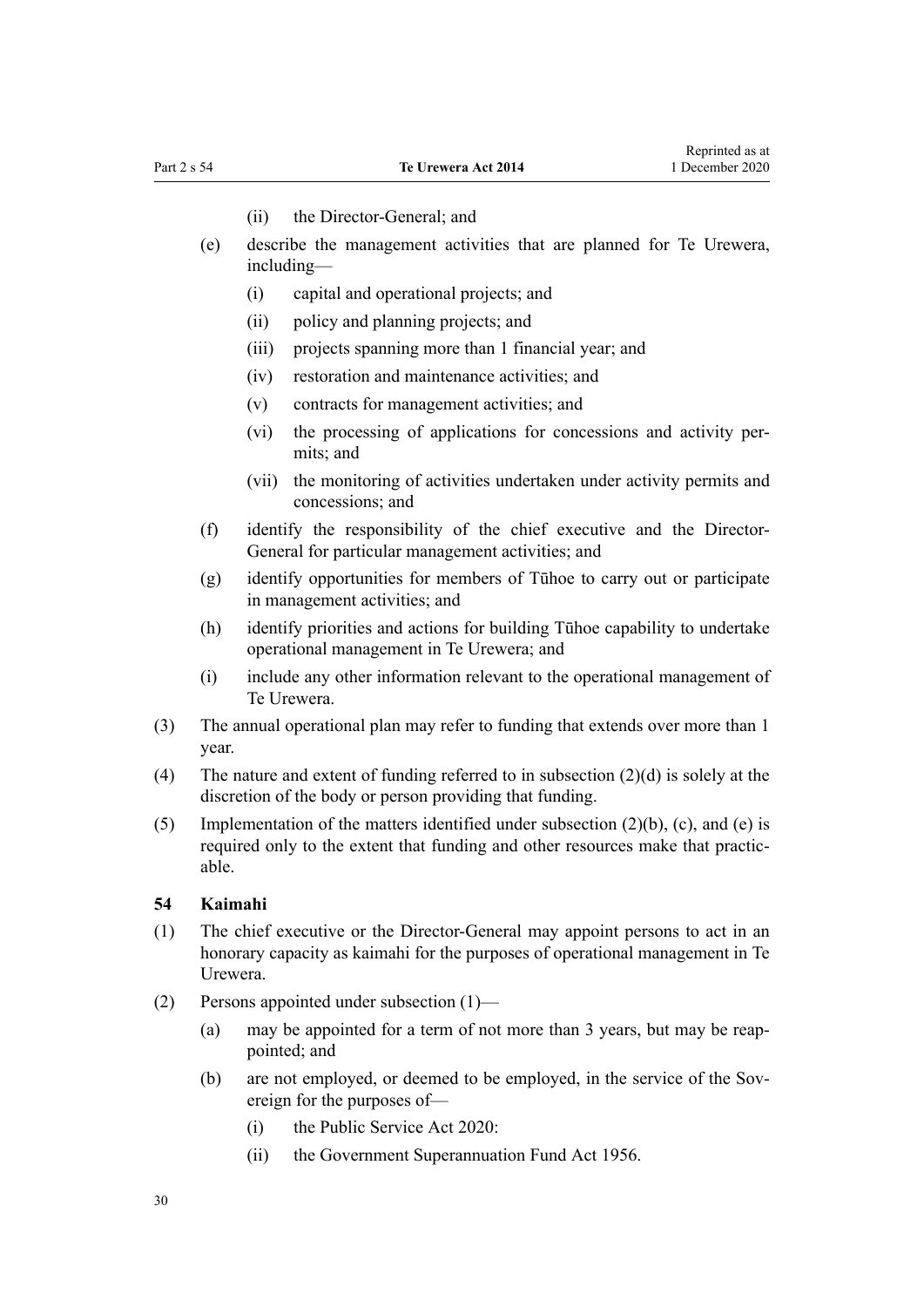<span id="page-30-0"></span>Section 54(2)(b)(i): amended, on 7 August 2020, by [section 135](http://legislation.govt.nz/pdflink.aspx?id=LMS176959) of the Public Service Act 2020 (2020 No 40).

## Subpart 4—Authorisation of certain activities in Te Urewera

#### **55 Categories of activity**

- (1) There are 4 categories of activity that may be undertaken in Te Urewera, as follows:
	- (a) activities described in section 56 (activities for which no authorisation is required):
	- (b) activities described in [section 58](#page-31-0) (activities which may only be undertaken if authorised by an activity permit granted by the Board):
	- (c) activities (including a trade, business, or occupation) authorised by a concession granted by the Board under [section 62](#page-32-0):
	- (d) activities otherwise authorised by or under this Act.
- (2) An activity permit or concession obtained from the Board under this subpart does not exempt a person from obtaining any other authorisation required by any other enactment.
- (3) Further provision is made in [Schedule 3](#page-80-0) for the granting and operating of activity permits and concessions.

#### **56 Activities for which no authorisation required**

The following classes of activity may be undertaken in Te Urewera without authorisation:

- (a) a cultural, recreational, or educational activity that—
	- (i) is undertaken by an individual or group without any specific gain or reward for that activity, whether pecuniary or otherwise (other than a reasonable charge to recover the reasonable expenses of organising the activity); and
	- (ii) otherwise complies with this Act:
- (b) a mining activity that is authorised under the [Crown Minerals Act 1991:](http://legislation.govt.nz/pdflink.aspx?id=DLM242535)
- (c) an activity carried out by or on behalf of the Board, the chief executive, or the Director-General in relation to the management of Te Urewera under this Act, the management plan, and the annual operational plan:
- (d) an activity that is necessary to—
	- (i) save or protect human life or health; or
	- (ii) prevent serious damage to property; or
	- (iii) avoid an actual or likely adverse effect on the environment within Te Urewera.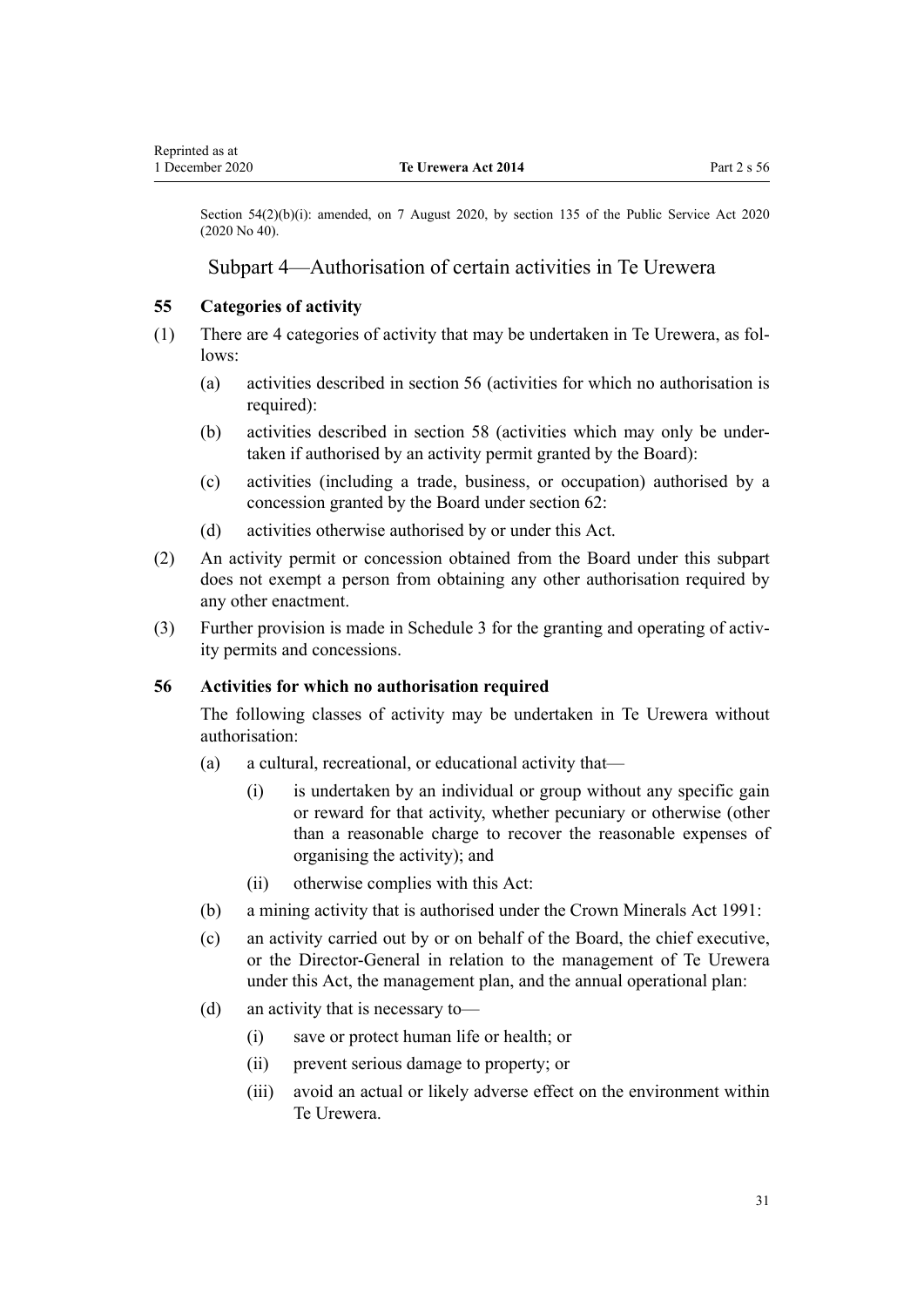## <span id="page-31-0"></span>**57 Requirements applying to authorisations**

- (1) Any person may apply to the Board for authorisation of an activity under an activity permit or a concession, as relevant.
- (2) In determining an application, the Board must be satisfied—
	- (a) that a proposed activity is not contrary to this Act; and
	- (b) in the case of the activities described in [clauses 1 to 6](#page-81-0) of Schedule 3, that the requirements of those clauses are complied with.

## *Activity permits*

#### **58 Activities requiring activity permit**

The following activities must not be undertaken in Te Urewera unless they are authorised by an activity permit issued by the Board:

- (a) taking, cutting, or destroying any plant, whether indigenous or exotic:
- (b) disturbing, trapping, taking, hunting, or killing any animal, whether indigenous or exotic (other than sports fish):
- (c) possessing dead protected wildlife for any cultural or other purpose:
- (d) entering specially protected areas:
- (e) making a road or altering an existing road:
- (f) establishing accommodation:
- (g) farming:
- (h) recreational hunting:
- (i) any activity that would otherwise be an offence under this Act.

#### **59 Process for determining applications for activity permits**

- (1) The Board must develop and make publicly available, in whatever manner it considers appropriate, a process and procedures for receiving, processing, and determining applications for activity permits.
- (2) The process must accord with good administrative practice and must cover such matters as—
	- (a) the power of the Board to request further information or commission reports:
	- (b) the power of the Board to set fees for processing applications or for the use of facilities and structures, as provided for in [clause 34](#page-97-0) of Schedule 3:
	- (c) criteria for when it will be appropriate to give public notice, as provided for in [clause 35](#page-98-0) of Schedule 3, in relation to an application, accepting public submissions, and conducting a public hearing: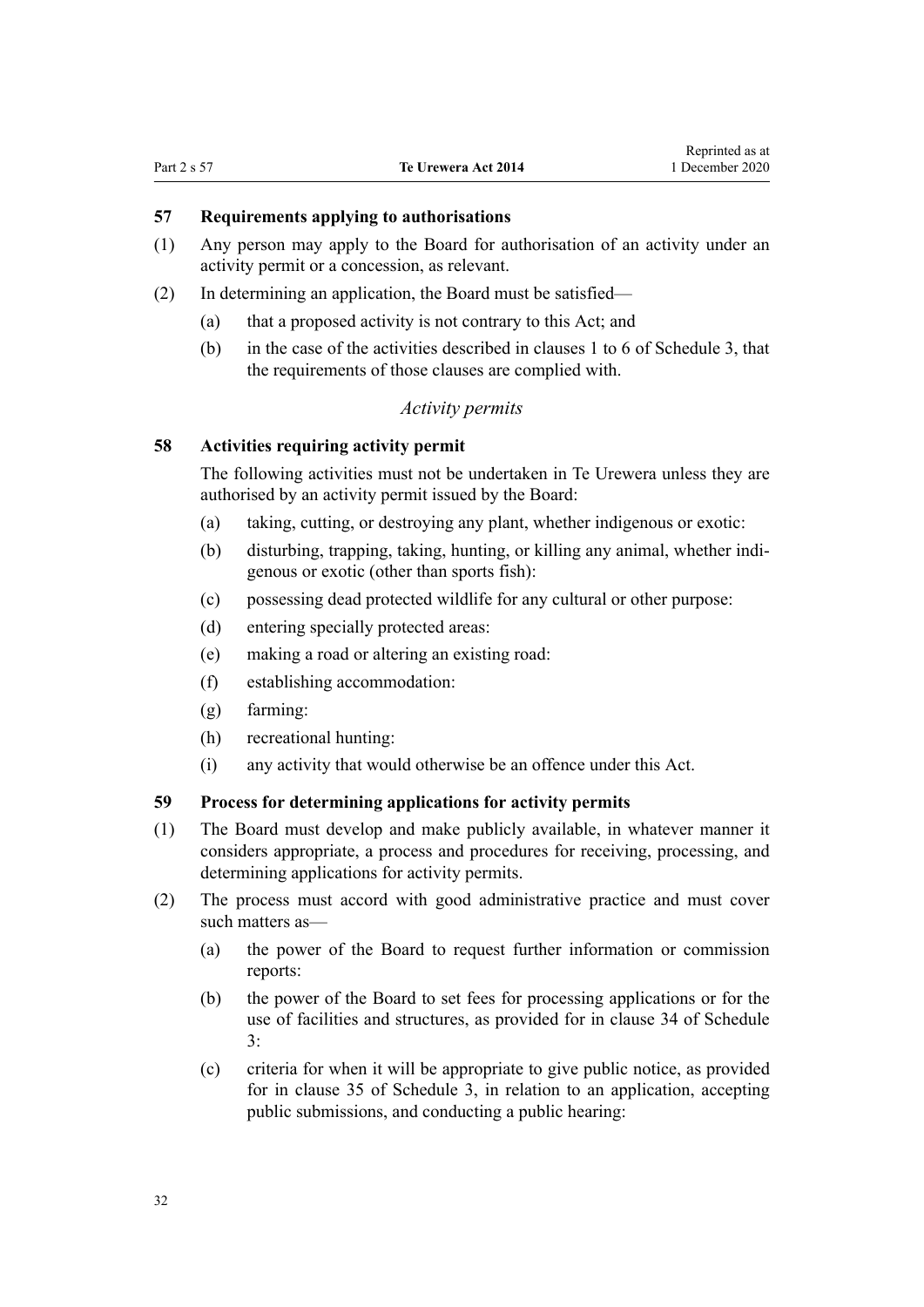- <span id="page-32-0"></span>(d) the power of the Board to reject an application as being incomplete or inconsistent with this Act or the management plan:
- (e) the power of the Board to impose conditions on an activity permit.

## **60 Application of Wildlife Act 1953**

- (1) The Board and the Director-General must jointly develop and make available a process for dealing with applications for authorisations that are required under both this subpart and the [Wildlife Act 1953](http://legislation.govt.nz/pdflink.aspx?id=DLM276813).
- (2) The process required by subsection (1) must—
	- (a) promote an efficient processing and determination of those applications; and
	- (b) preserve the ability of each statutory decision maker to determine an application in accordance with the relevant enactment.
- (3) The Board may grant an activity permit to possess, for cultural purposes, dead protected wildlife found and lawfully taken in Te Urewera.
- (4) If the Board has granted an activity permit under subsection (3), a permit is not required under the [Wildlife Act 1953](http://legislation.govt.nz/pdflink.aspx?id=DLM276813) for that activity.

## **61 Relationship with Fish and Game Council**

As soon as is reasonably practicable after the settlement date, the Board and the Fish and Game Council with jurisdiction in the locality of Te Urewera must commence discussions for the purpose of entering into a memorandum of understanding that records how the Board and the relevant Council will work together in a co-ordinated and co-operative way to ensure that they carry out their statutory functions under this Act and the [Conservation Act 1987](http://legislation.govt.nz/pdflink.aspx?id=DLM103609).

## *Concessions*

## **62 Activities requiring concessions**

- (1) The Board may grant concessions in the form of a lease, licence, permit, or easement, but only if the activity to which the concession relates is not inconsistent with the management plan.
- (2) Every activity that is or includes a trade, business, or occupation undertaken for specific gain or other reward, whether pecuniary or otherwise, must be authorised by a concession.
- (3) Application must not be made for a concession if the Board has exercised a power under [clause 30](#page-95-0) of Schedule 3 to initiate a process and the application would be inconsistent with that process.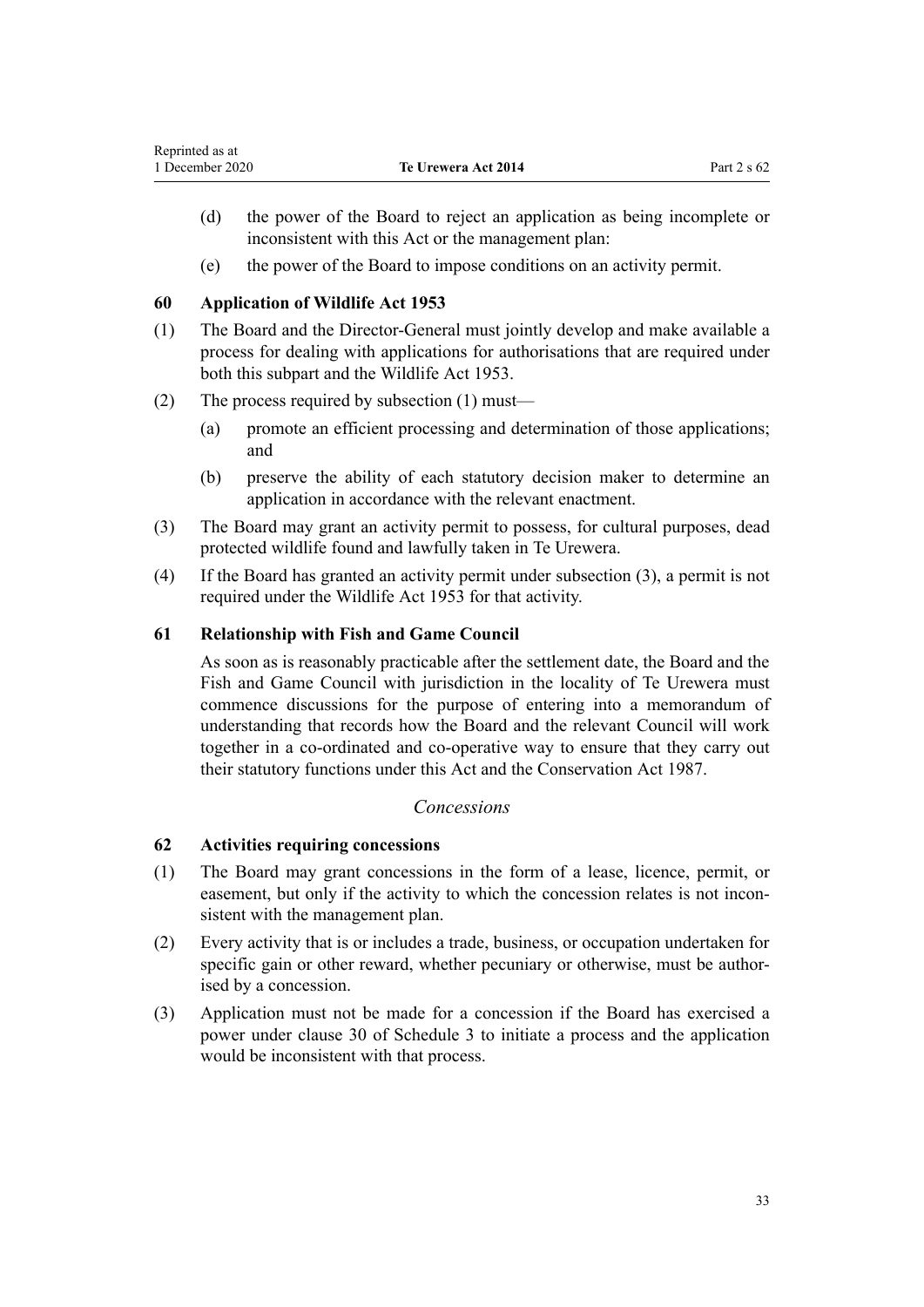## *Authorisation for biological control*

#### <span id="page-33-0"></span>**63 Introduction of biological control organisms**

- (1) In order to control wild animals, animal pests, or plant pests in Te Urewera, the Minister may approve the introduction of any biological control organism into Te Urewera.
- (2) Before granting an approval, the Minister must—
	- (a) consult the Board and have regard to its views; and
	- (b) undertake a risk assessment, including an assessment of alternative methods of control, based on scientific advice supported by research; and
	- (c) have regard to whether—
		- (i) a biological control organism, if introduced into Te Urewera, would itself become a problem or adversely affect any indigenous organism; and
		- (ii) there is sufficient scientific advice supported by research to indicate that the adverse impacts described in subparagraph (i) would occur.
- (3) The Minister must not grant an approval under subsection (1) that is inconsistent with—
	- (a) any relevant enactment, including this Act; or
	- (b) the management plan; or
	- (c) any relevant conservation planning document.

#### **64 Crown Minerals Act 1991**

- (1) Despite anything in this Act, Te Urewera land is to be treated as if it were Crown land described in [Schedule 4](http://legislation.govt.nz/pdflink.aspx?id=DLM247378) of the Crown Minerals Act 1991.
- (2) [Section 61](http://legislation.govt.nz/pdflink.aspx?id=DLM246714) of the Crown Minerals Act 1991 applies to the Board as if references to the appropriate Minister or Minister of Conservation in that section were references to the Board.

## Subpart 5—Review of governance and management of Te Urewera

#### **65 Independent review to be undertaken**

- (1) An independent review of the governance and management of Te Urewera must be undertaken, commencing on the fifth anniversary of the settlement date.
- (2) The purpose of the review is to review—
	- (a) the extent to which the purpose of this Act is being achieved; and
	- (b) without limiting the generality of paragraph  $(a)$ ,—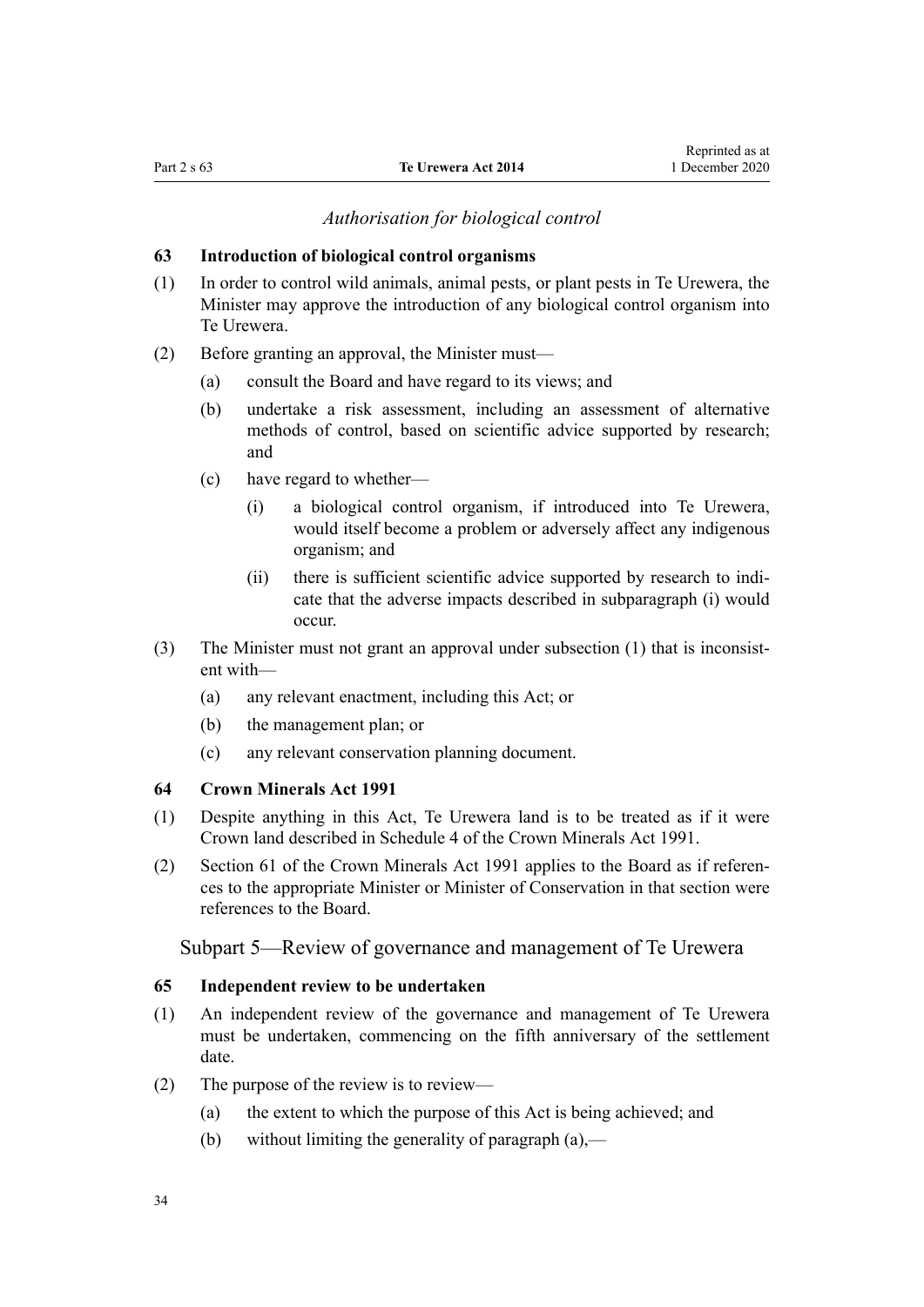- <span id="page-34-0"></span>(i) the functioning of the Board; and
- (ii) the decision-making process of the Board, including the voting process provided for by [section 36;](#page-23-0) and
- (iii) the structure and functioning of any committees; and
- (iv) the funding for the governance and management of Te Urewera.
- (3) The review must provide recommendations, if appropriate, to the appointers on any matter considered in the review.
- (4) Further reviews may be conducted at any later date by agreement of the relevant appointers.

#### **66 Appointment of reviewer or review panel**

- (1) The chair of the trustees and the Minister must jointly appoint a reviewer for the purpose of [section 65,](#page-33-0) or may appoint more than 1 reviewer as a review panel.
- (2) The appointment must include the terms of reference.
- (3) The reviewer must act in accordance with the terms of reference.
- (4) In this section and sections 67 and 68, **reviewer** includes a review panel of more than 1 reviewer.

#### **67 Obligations of reviewer**

- (1) In undertaking the review, the reviewer must discuss matters that the reviewer considers relevant to the review with—
	- (a) the Board; and
	- (b) the chief executive and the Director-General; and
	- (c) other persons or entities that the reviewer considers appropriate.
- (2) The Board, the chief executive, and the Director-General must—
	- (a) co-operate with and assist the reviewer in undertaking the review; and
	- (b) provide information that is reasonably requested by the reviewer if it is reasonably practicable to do so.
- (3) The reviewer must provide a draft report to the Board, the chair of the trustees, and the Minister, who may provide comments to the reviewer.
- (4) The reviewer must consider those comments and supply the final report to those persons.

#### **68 Response on review report**

- (1) The chair of the trustees and the Minister must, as soon as is reasonably practicable, consider and agree their response to the findings and recommendations of the reviewer set out in the final review report.
- (2) The final review report must be—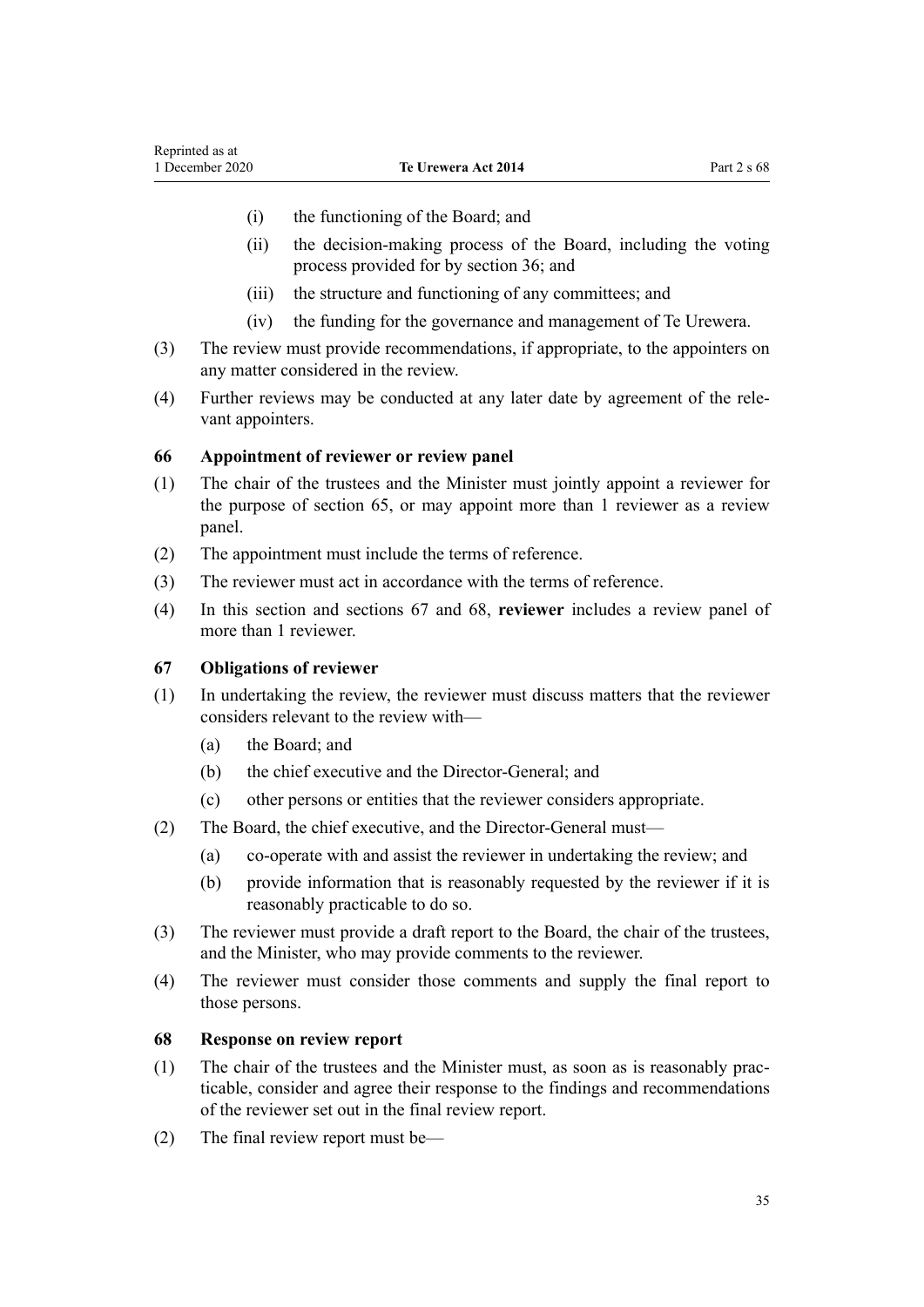- <span id="page-35-0"></span>(a) made publicly available by the chair of the trustees and the Minister; and
- (b) presented to the House of Representatives by that Minister.
- (3) The chair of the trustees and the Minister must work together to implement their agreed response to the final review report.

#### **69 Costs**

The costs of the independent review conducted under this subpart must be met equally by the persons appointing the reviewer.

# Subpart 6—Bylaws, compliance and enforcement, offences, penalties, and other matters

#### *Bylaws*

## **70 Board may make bylaws**

- (1) The Board may make bylaws to regulate conduct, including bylaws for any of the following purposes:
	- (a) the management, safety, and preservation of Te Urewera and the safety and preservation of the indigenous plants and animals in Te Urewera:
	- (b) the safety and protection of the public using Te Urewera:
	- (c) excluding the public from any specified part of Te Urewera:
	- (d) prescribing the conditions on which persons may—
		- (i) have access to, or be excluded from, any part of Te Urewera:
		- (ii) use any building or facility in Te Urewera:
	- (e) prescribing charges for the admission of persons to any part of Te Urewera set apart for a specified purpose of public recreation or for the use of any building or facility:
	- (f) prescribing conditions on which persons may be permitted to enter, or remain in, a wilderness area within Te Urewera:
	- (g) prescribing conditions for the use of camping sites or picnic places in Te Urewera and fixing charges for their use:
	- (h) prohibiting or regulating the use or parking of vehicles or the use or mooring of boats in Te Urewera:
	- (i) setting apart parking areas within Te Urewera, prescribing conditions and fixing charges for their use, and providing for the removal of motor vehicles that are parked in breach of the conditions:
	- (j) prohibiting or regulating the use of internal combustion engines in Te Urewera, whether or not the engine is the means of propulsion of a vehicle, boat, machine, or appliance: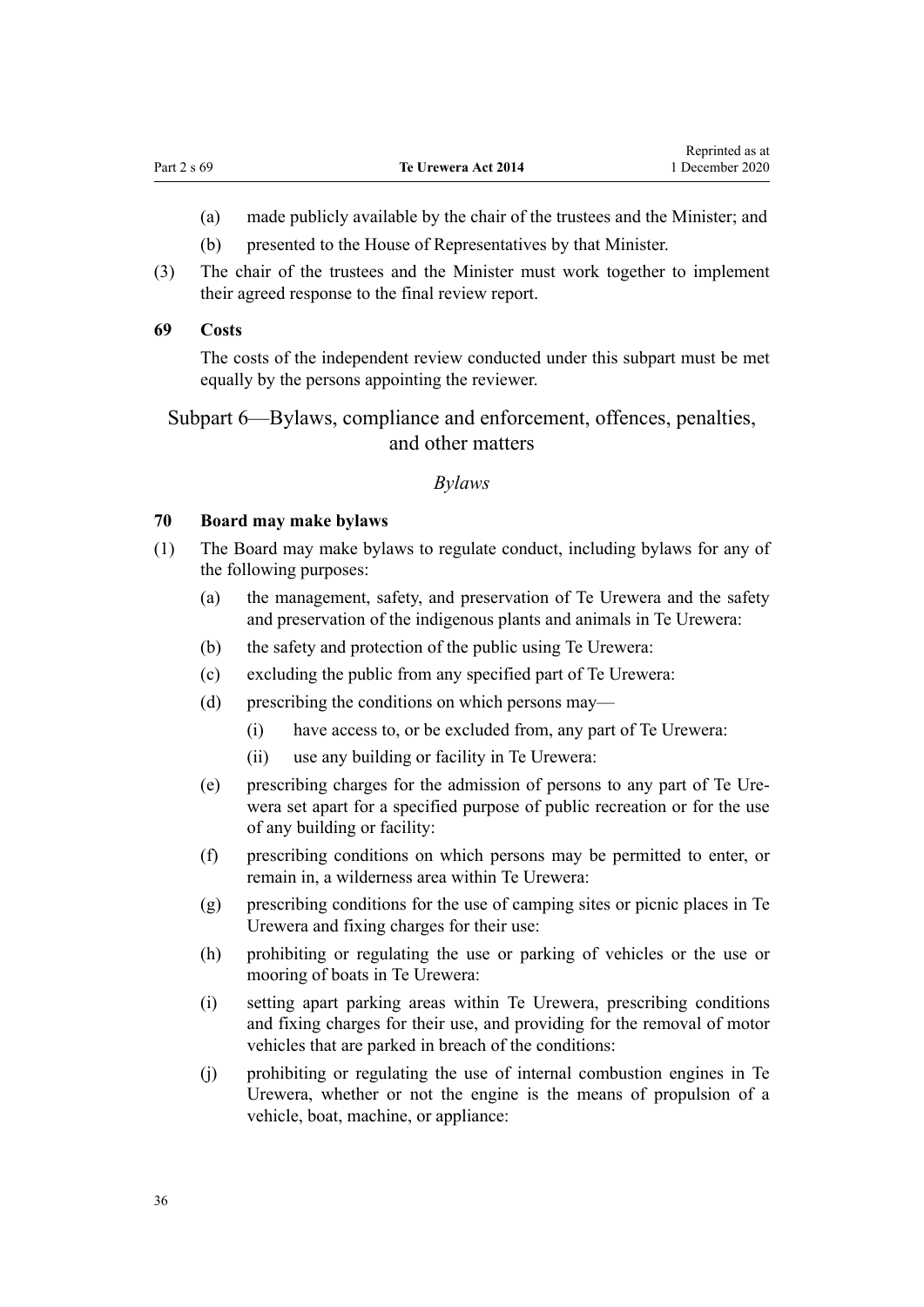(k) prescribing the safety devices that must be fitted to any machinery or

- device operated in Te Urewera under the authority of an agreement made, or a lease or licence granted, by the Board, including regulation of the operation and maintenance of the machinery or device: (l) prohibiting aircraft from hovering over or landing on any part of Te Urewera: (m) prescribing conditions on which operators and pilots in command of aircraft may land, take off, or set down, pick up, or recover within Te Urewera any person, livestock, carcass, or article of any kind: (n) prohibiting or restricting animals from being taken into, or used in, Te Urewera: (o) prescribing, for the breach of any bylaw made under this section, fines not exceeding— (i) \$10,000 in any 1 case in respect of a breach of bylaws prescribed under paragraphs (l) or (m): (ii) \$5,000 in any 1 case in respect of any other bylaws made under this section. (2) If the Board intends to make a bylaw under this section, the Board— (a) must seek advice on the content of the proposed bylaw from the chief executive and the Director-General and may seek comments from other persons or organisations that the Board considers appropriate; and (b) must, together with the chief executive and the Director-General, prepare a draft set of bylaws to submit to the Minister for approval. (3) Bylaws made under this section— (a) must be consistent with this Act and the management plan; and (b) must be approved by the Minister and, once approved, notified in the *Gazette* by the Minister; and (c) take effect on the date specified in the *Gazette* notice. (4) Despite any other enactment, bylaws made under this section are disallowable
- instruments but not legislative instruments for the purpose of the [Legislation](http://legislation.govt.nz/pdflink.aspx?id=DLM2997643) [Act 2012](http://legislation.govt.nz/pdflink.aspx?id=DLM2997643) and must be presented to the House of Representatives under [section](http://legislation.govt.nz/pdflink.aspx?id=DLM2998573) [41](http://legislation.govt.nz/pdflink.aspx?id=DLM2998573) of that Act.
- (5) Bylaws made under the [National Parks Act 1980](http://legislation.govt.nz/pdflink.aspx?id=DLM36962) and applying immediately before the settlement date to Te Urewera land remain in force until they expire or are revoked under the National Parks Act 1980.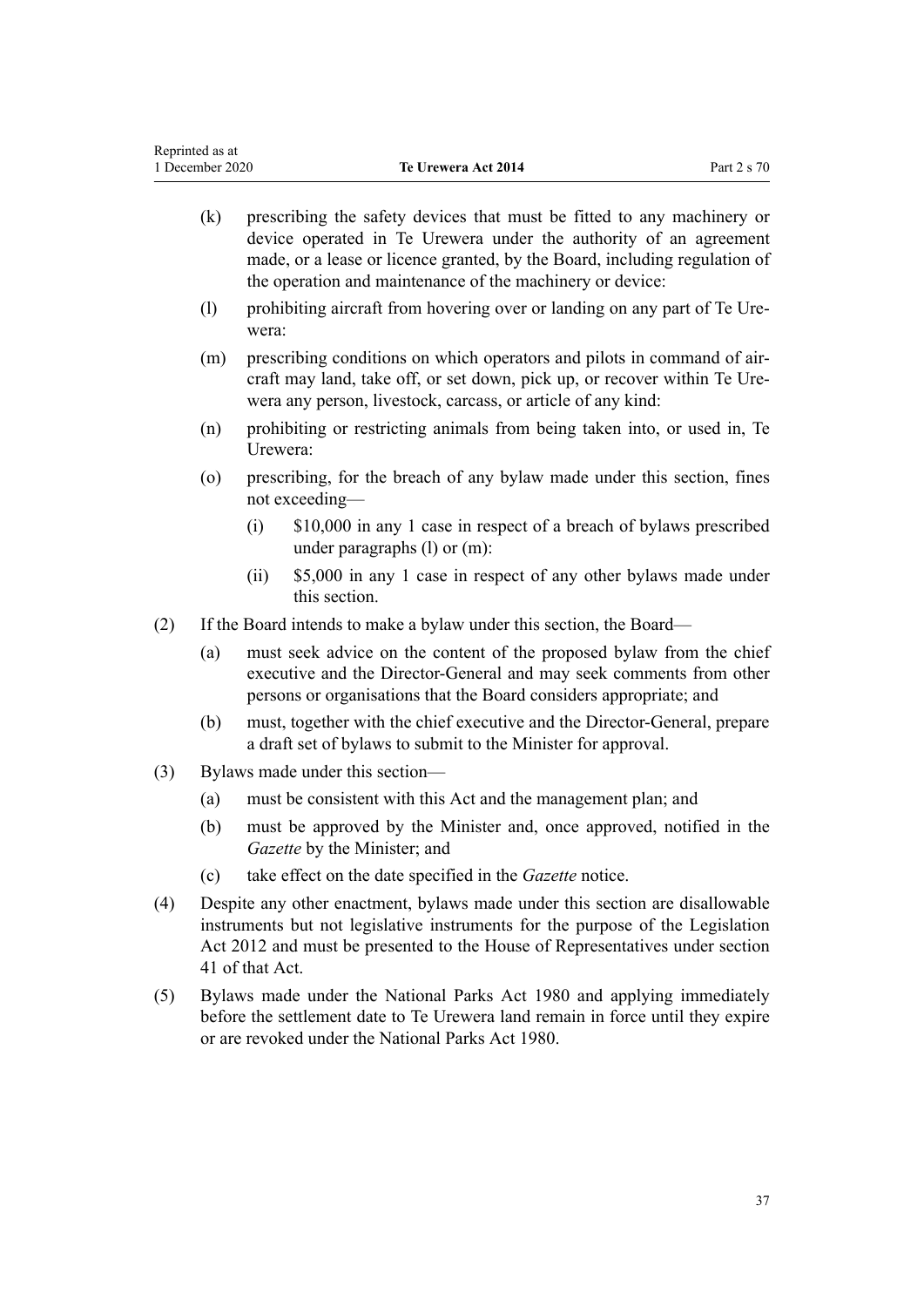# *Compliance and enforcement*

#### **71 Compliance and enforcement policy and training**

- (1) The Board may prepare and approve a compliance and enforcement policy for Te Urewera.
- (2) For the purpose of undertaking compliance and enforcement under this subpart, the chief executive and the Director-General must—
	- (a) agree the content of training that is appropriate for the exercise of the compliance and enforcement powers and duties of warranted officers; and
	- (b) make provision for such training.
- (3) All persons responsible for undertaking compliance and enforcement duties must have regard to any compliance and enforcement policy approved by the Board.
- (4) The chief executive and the Director-General must—
	- (a) co-ordinate the exercise of compliance and enforcement powers conferred by this Act; and
	- (b) jointly submit to the Board an annual report on the compliance and enforcement undertaken in Te Urewera.
- (5) In this section, **warranted officer** means a person who is issued with a written warrant under section 72, whether that person is—
	- (a) employed by the chief executive or the Director-General for compliance and enforcement duties under this Act; or
	- (b) engaged in an honorary capacity by the chief executive or the Director-General for compliance and enforcement duties under this Act.

## **72 Warranting**

- (1) The chief executive and the Director-General may jointly issue a written warrant to a person if the chief executive and the Director-General—
	- (a) agree that the person is a fit and proper person to exercise and perform the powers and duties of a warranted officer; and
	- (b) are satisfied that the person has—
		- (i) received the appropriate training; and
		- (ii) received the required qualification associated with that training.
- (2) A warrant issued under this section—
	- (a) must state the powers that the person is authorised to exercise:
	- (b) may be issued for a term not exceeding 3 years and may be renewed:
	- (c) may be surrendered voluntarily by written notice to the chief executive or Director-General, as appropriate: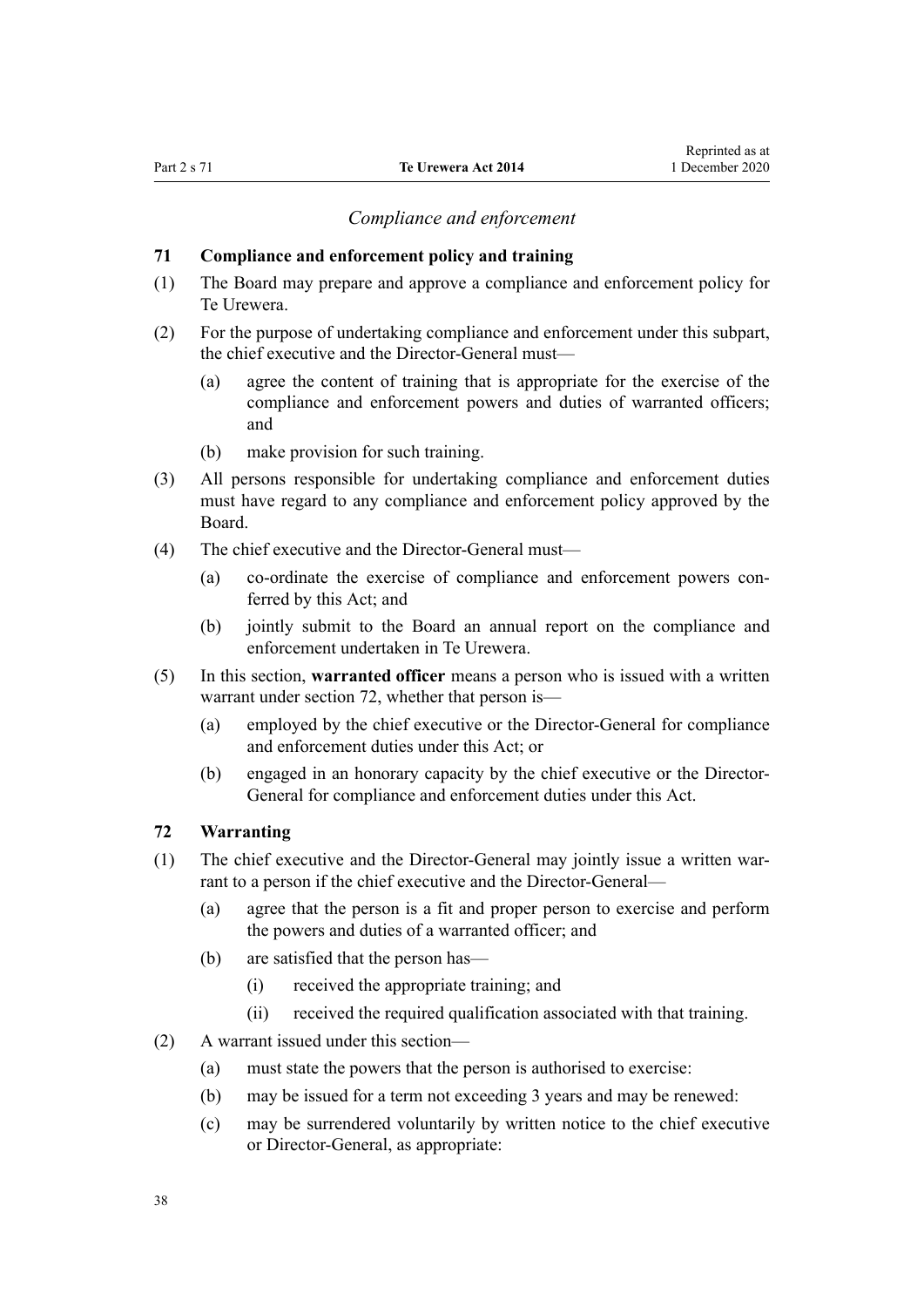<span id="page-38-0"></span>(d) must be surrendered to the chief executive or Director-General, as appropriate, when the term of appointment ends or the person ceases to be warranted for any reason.

# **73 Powers of warranted officers**

A warranted officer may exercise the powers conferred by this Act.

# **74 Constables**

Every constable has the powers of a warranted officer for the purposes of compliance and enforcement under this Act.

# **75 Warrants under other legislation**

- (1) The following persons may exercise, within Te Urewera, the powers and duties conferred on them by or under other legislation:
	- (a) rangers appointed under [section 38\(1\)](http://legislation.govt.nz/pdflink.aspx?id=DLM277803) of the Wildlife Act 1953; and
	- (b) fish and game rangers appointed under [section 26FA](http://legislation.govt.nz/pdflink.aspx?id=DLM104989) of the Conservation Act 1987, in respect of sports fish and game birds; and
	- (c) fishery officers and honorary fishery officers appointed under [Part 11](http://legislation.govt.nz/pdflink.aspx?id=DLM398399) of the Fisheries Act 1996, in respect of freshwater fisheries.
- (2) [Clauses 4](#page-101-0) and [5](#page-101-0) of Schedule 4 apply to existing and temporary warrants issued under the [Conservation Act 1987.](http://legislation.govt.nz/pdflink.aspx?id=DLM103609)

# *Offences*

# **76 Offences in Te Urewera**

- (1) Every person commits an offence who, without being authorised under this Act, the [Crown Minerals Act 1991,](http://legislation.govt.nz/pdflink.aspx?id=DLM242535) or any bylaw made under [section 70](#page-35-0),—
	- (a) causes or allows an animal owned by, or under the control of, that person to trespass on Te Urewera; or
	- (b) takes an animal into, or liberates an animal in, Te Urewera; or
	- (c) plants a plant, or sows or scatters the seed of a plant, or introduces any substance that the person knows or ought to have known is injurious to plant or animal life, in Te Urewera; or
	- (d) removes or wilfully damages any, or any part of, any plant, stone, mineral, gravel, kauri gum, or protected New Zealand object in Te Urewera; or
	- (e) wilfully digs, cuts, excavates, or damages the turf in Te Urewera; or
	- (f) occupies or uses any land in Te Urewera for cultivation or any other purpose; or
	- (g) wilfully damages or defaces a fence, a building, or any apparatus in Te Urewera; or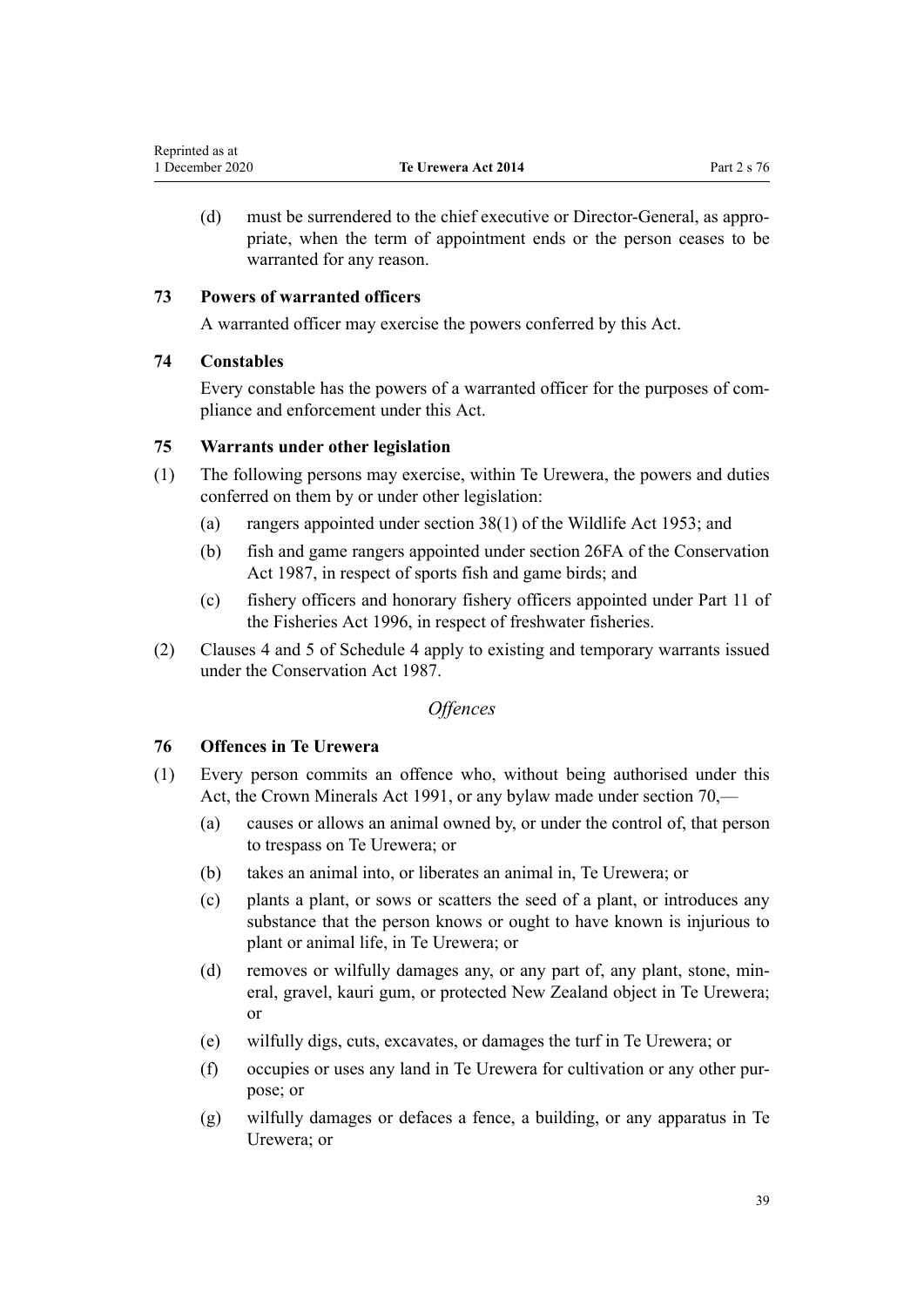(h) takes, destroys, or wilfully injures, or in any manner disturbs or interferes with, an indigenous animal or the nest or eggs of an indigenous animal in Te Urewera; or

Reprinted as at

- (i) erects a building, a sign, a hoarding, or any apparatus in Te Urewera; or
- (j) does anything in Te Urewera that requires a lawful authority under this Act—
	- (i) without an authority; or
	- (ii) in breach of the authority; or
- (k) in any way interferes with or damages a natural or historic feature of Te Urewera; or
- (l) refuses to give the information when requested under [clause 6](#page-101-0) of Schedule 4; or
- (m) after being asked to desist or stop under [clause 7](#page-101-0) or [8](#page-102-0) of Schedule 4, fails to do so.
- (2) Every person commits an offence against this Act who,—
	- (a) when required by notice from the chief executive or the Director-General to remove from Te Urewera an animal owned by, or under the control of, that person, fails to do so within the period specified in the notice:
	- (b) being the driver of a vehicle or the pilot of an aircraft or the person in charge of a boat that is illegally in Te Urewera or part of it, fails or refuses to remove that vehicle, aircraft, or boat when required to do so by a warranted officer:
	- (c) without a concession or other right or authority, does or causes something to be done for which a concession or other right or authority is required by this Act:
	- (d) unlawfully alters, obliterates, defaces, pulls up, removes, interferes with, or destroys boundary marks, or a stamp, mark, sign, poster, intentions book, concession, or right or authority issued by the Board, the chief executive, or the Director-General.
- (3) Every person commits an offence against this Act who uses, receives, sells, or otherwise disposes of an item specified in subsection (1)(d) or (h) knowing it to have been removed unlawfully from Te Urewera.
- (4) Every person commits an offence against this Act who, without being authorised under this Act,—
	- (a) is in possession of a chainsaw, firearm, trap, net, or other like object in Te Urewera; or
	- (b) discharges a firearm in Te Urewera; or
	- (c) from outside Te Urewera, shoots at an animal or other object or thing inside Te Urewera with a firearm.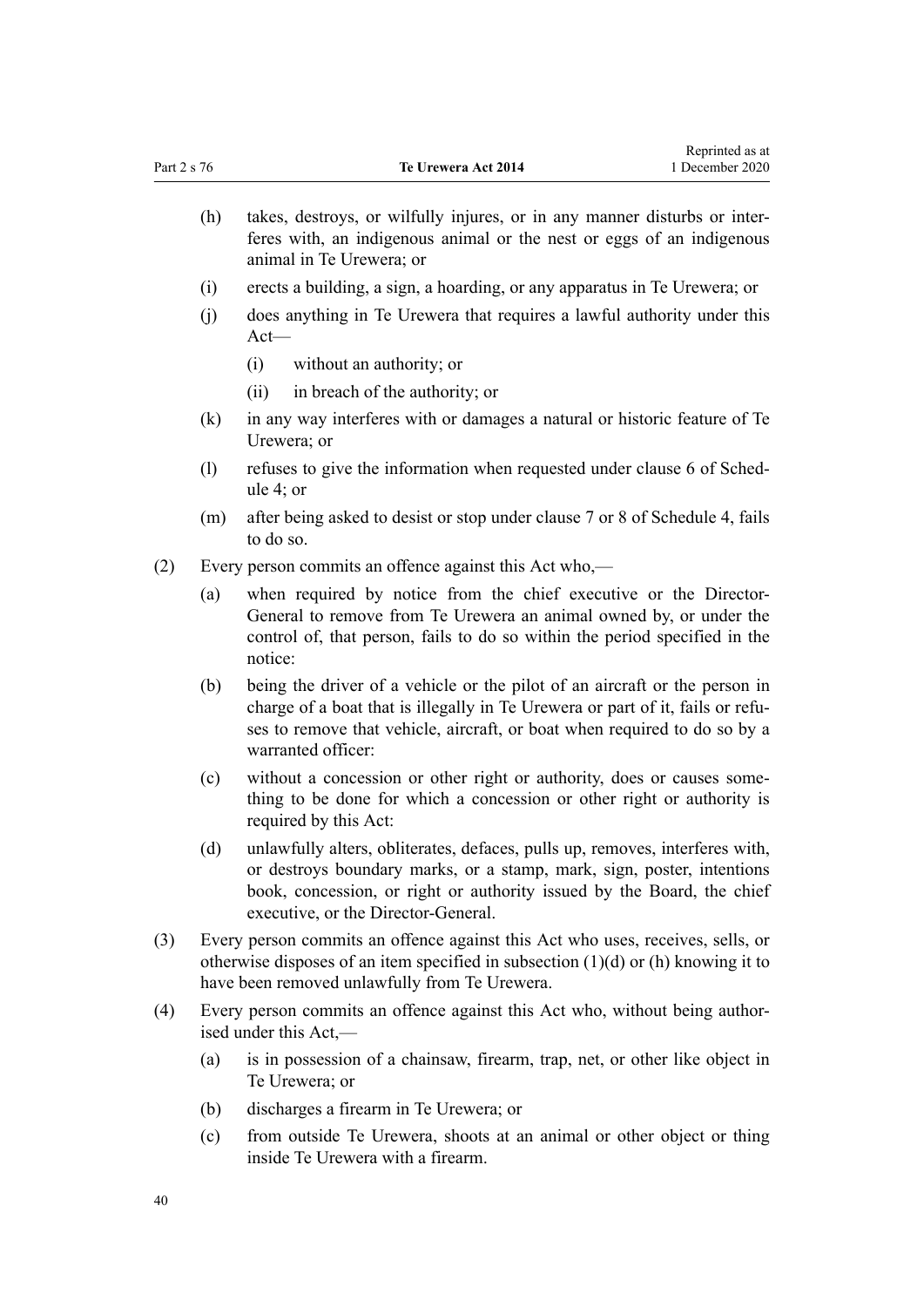<span id="page-40-0"></span>

| Reprinted as at |                            |             |
|-----------------|----------------------------|-------------|
| 1 December 2020 | <b>Te Urewera Act 2014</b> | Part 2 s 78 |

- (5) If a person is found discharging a firearm in breach of subsection (4), [clause](#page-102-0) [11\(8\)](#page-102-0) of Schedule 4 applies to that firearm as if it were illegally in the possession of that person in Te Urewera.
- (6) Every person commits an offence against this Act who breaches a bylaw made under [section 70](#page-35-0) and is liable on conviction to the penalty prescribed under section  $70(1)(o)$ .
- (7) In addition to any penalty for which the person may be liable, a person convicted of an offence under this section is liable to pay the cost of any loss or damage, or expenses caused by or arising from the action constituting the offence (which may include salaries, wages, and incidental expenses incurred in investigating the offence or in remedying the loss or damage caused by that action).
- (8) The proof of authorisation for the purposes of subsection (1) or (4) must be established by the person charged.
- (9) For the purpose of subsection (7), the cost or value must be assessed by a District Court Judge and is recoverable as if it were incurred as a fine.

# **77 Offences against warranted officers**

Every person commits an offence against this Act who—

- (a) wilfully obstructs a warranted officer acting in the execution of any of the functions, powers, or duties conferred or imposed by or under this subpart:
- (b) not being a warranted officer, represents that he or she is such an officer.

# *Penalties*

# **78 Penalties for specified offences**

- (1) Every person who commits an offence against any of the provisions listed in subsection (2) is liable on conviction to the penalties prescribed in subsection (3).
- (2) The provisions are—
	- (a) section  $76(1)(a)$  to (i) and (k):
	- (b) section  $76(2)(a)$  and (b):
	- (c) section  $76(4)(b)$  and (c):
	- (d) section  $77(a)$ .
- (3) The penalties are,—
	- (a) in the case of an individual, imprisonment for a term not exceeding 2 years or a fine not exceeding \$100,000, or both:
	- (b) in the case of a body corporate, a fine not exceeding \$200,000: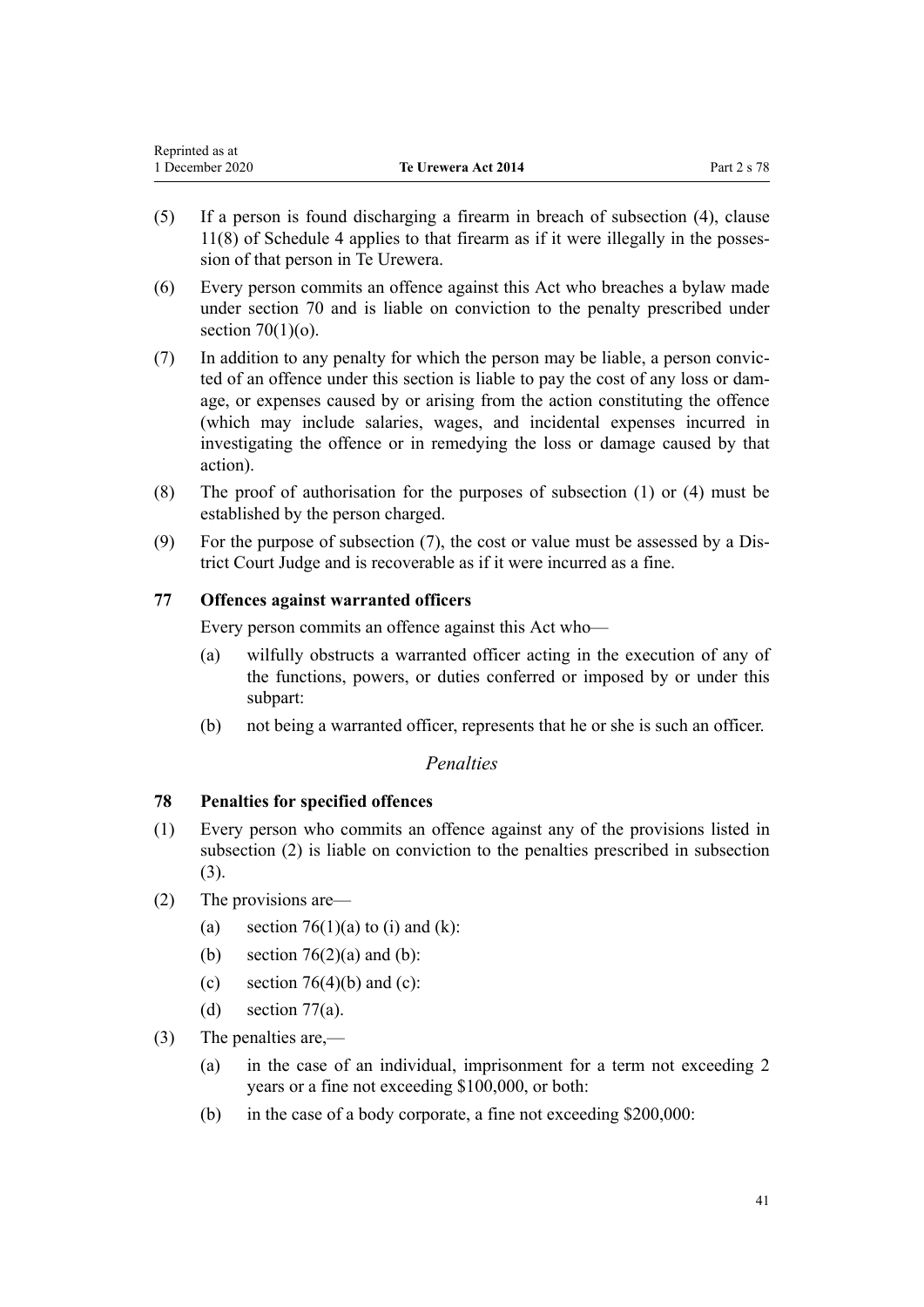(c) in any case where the offence is a continuing one, a further fine not exceeding \$10,000 for every day on which the offence continues.

# **79 Penalties not otherwise prescribed**

Every person who commits an offence against this Act for which no penalty is prescribed elsewhere in this Act is liable, on conviction, to,—

- (a) in the case of an individual, imprisonment for a term not exceeding 1 year or a fine not exceeding \$100,000, or both:
- (b) in the case of a body corporate, a fine not exceeding \$200,000:
- (c) in any case where the offence is a continuing one, a further fine not exceeding \$10,000 for every day on which the offence continues.

# **80 Penalties for offences committed for commercial gain**

- (1) If a person is convicted of an offence against this Act, and it is proved beyond reasonable doubt on sentencing that the offence was committed for the purpose of commercial gain or reward (whether or not any gain or reward is realised), the person is liable, in place of any penalty otherwise prescribed,—
	- (a) in the case of an individual, to imprisonment for a term not exceeding 5 years or to a fine not exceeding \$300,000, or both:
	- (b) in the case of a body corporate, to a fine not exceeding \$300,000:
	- (c) in any case, if the offence is a continuing one, a further fine not exceeding \$20,000 for every day on which the offence continues.
- (2) Subsection (1) is not limited by any other provisions in this subpart.

# *Proceedings*

# **81 Proceedings in respect of offences**

- (1) Any person may commence a proceeding under this Act.
- (2) If the Board, the chief executive, or the Director-General proposes to commence a proceeding under this Act, that person must inform the others of—
	- (a) the particulars of the offence; and
	- (b) the nature of the proposed proceeding, including the time when that person intends to commence it.
- (3) There is no duty on any person, other than those referred to in subsection (2), to inform any person of the intention to commence a proceeding.

# **82 Limitation period for filing charging document**

Despite anything to the contrary in section 25 of the Criminal Procedure Act 2011, the limitation period in respect of offences against this Act ends on the day that is 12 months from the date of the discovery of the offence.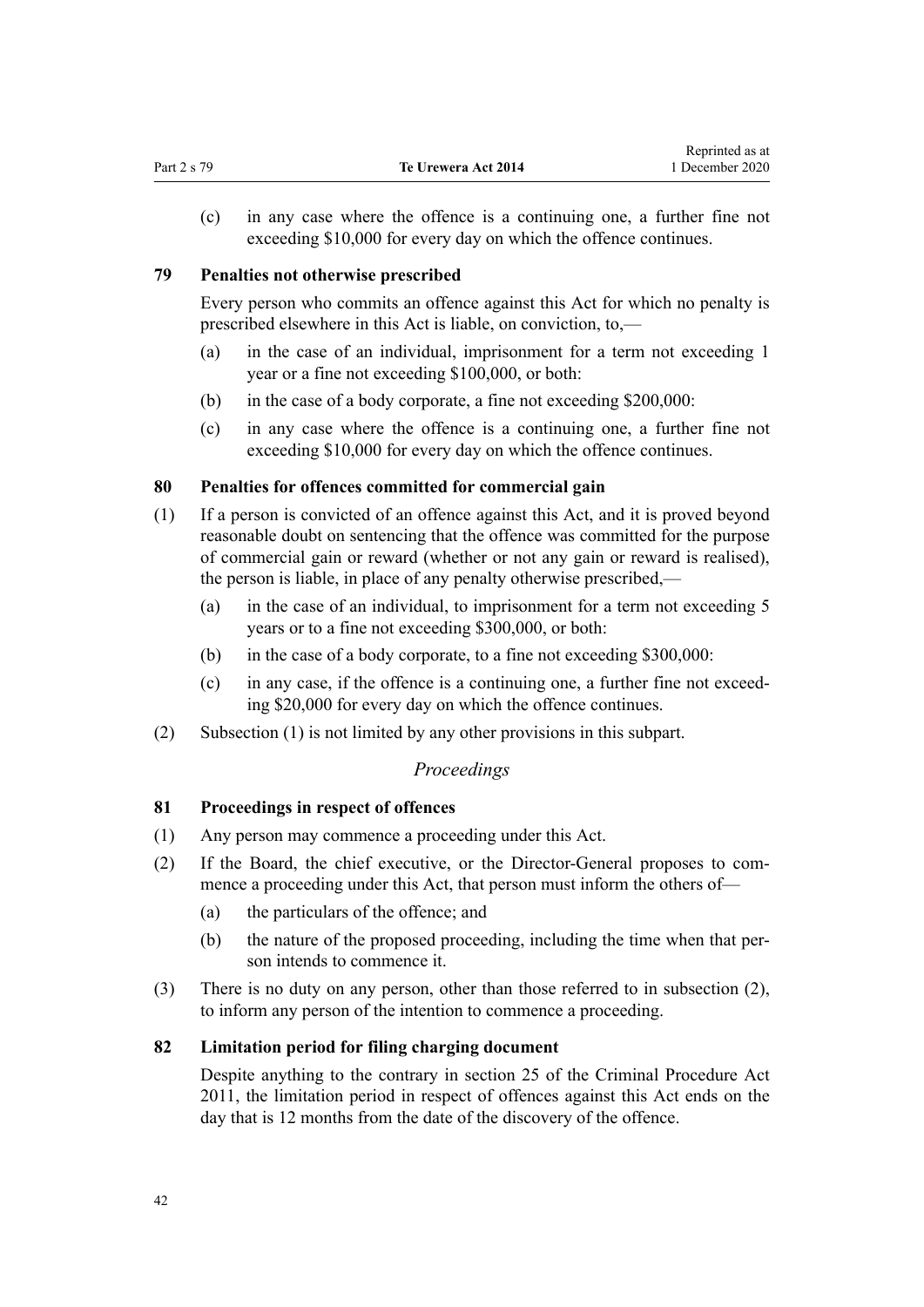# <span id="page-42-0"></span>**83 Presumptions relating to offences**

- (1) If a person is found in possession of a plant, stone, mineral, egg, nest, animal, taonga tūturu, or part of any similar thing in the vicinity of Te Urewera, and fails or refuses to give a satisfactory account, when asked by a warranted officer, as to how the thing has come to be in that person's possession, that is to be treated as evidence that the person removed it from Te Urewera.
- (2) In a proceeding for an offence against this Act or against a bylaw made under [section 70](#page-35-0), unless there is proof to the contrary, it is presumed that a map or plan specifying the location where the offence is alleged to have taken place, if signed by the chief executive of Land Information New Zealand, is sufficient evidence that the location is within Te Urewera without the personal attendance of that chief executive or proof of his or her signature.

# *Control of dogs in Te Urewera*

# **84 Control of dogs**

- (1) No person who owns or is in charge of a dog may allow the dog to be in Te Urewera unless permitted by or under this Act or by a bylaw made under [sec](#page-35-0)[tion 70](#page-35-0).
- (2) Provision is made in [Part 2](#page-107-0) of Schedule 4 for further matters relevant to dog control in Te Urewera.

# **85 Dog control permits**

- (1) Subject to [clause 13](#page-104-0) of Schedule 4, the Board may from time to time issue a dog control permit to allow the owner or person in charge of a dog to take the dog into Te Urewera or the part of Te Urewera specified in the permit.
- (2) Without limiting subsection (1), the Board may refuse to issue a dog control permit if the permit is sought—
	- (a) for a dog that is classified as a dangerous dog under [section 31](http://legislation.govt.nz/pdflink.aspx?id=DLM374887) of the Dog Control Act 1996 or is not registered under that Act; or
	- (b) by a person who—
		- (i) is classified under section  $21(1)$  of the Dog Control Act 1996 as a probationary owner; or
		- (ii) is disqualified under [section 25](http://legislation.govt.nz/pdflink.aspx?id=DLM374853) of the Dog Control Act 1996 from being the owner of any dog; or
		- (iii) has been convicted of an offence under the Dog Control and Hydatids Act 1982; or
		- (iv) has been convicted of an offence against [section 86](#page-43-0) or under [sec](http://legislation.govt.nz/pdflink.aspx?id=DLM106092)[tion 26ZZP](http://legislation.govt.nz/pdflink.aspx?id=DLM106092) or [26ZZQ](http://legislation.govt.nz/pdflink.aspx?id=DLM106094) of the Conservation Act 1987; or
		- (v) has been convicted of an offence against the [Wildlife Act 1953](http://legislation.govt.nz/pdflink.aspx?id=DLM276813), the [Marine Mammals Protection Act 1978](http://legislation.govt.nz/pdflink.aspx?id=DLM25110), or the [Trade in Endan-](http://legislation.govt.nz/pdflink.aspx?id=DLM145965)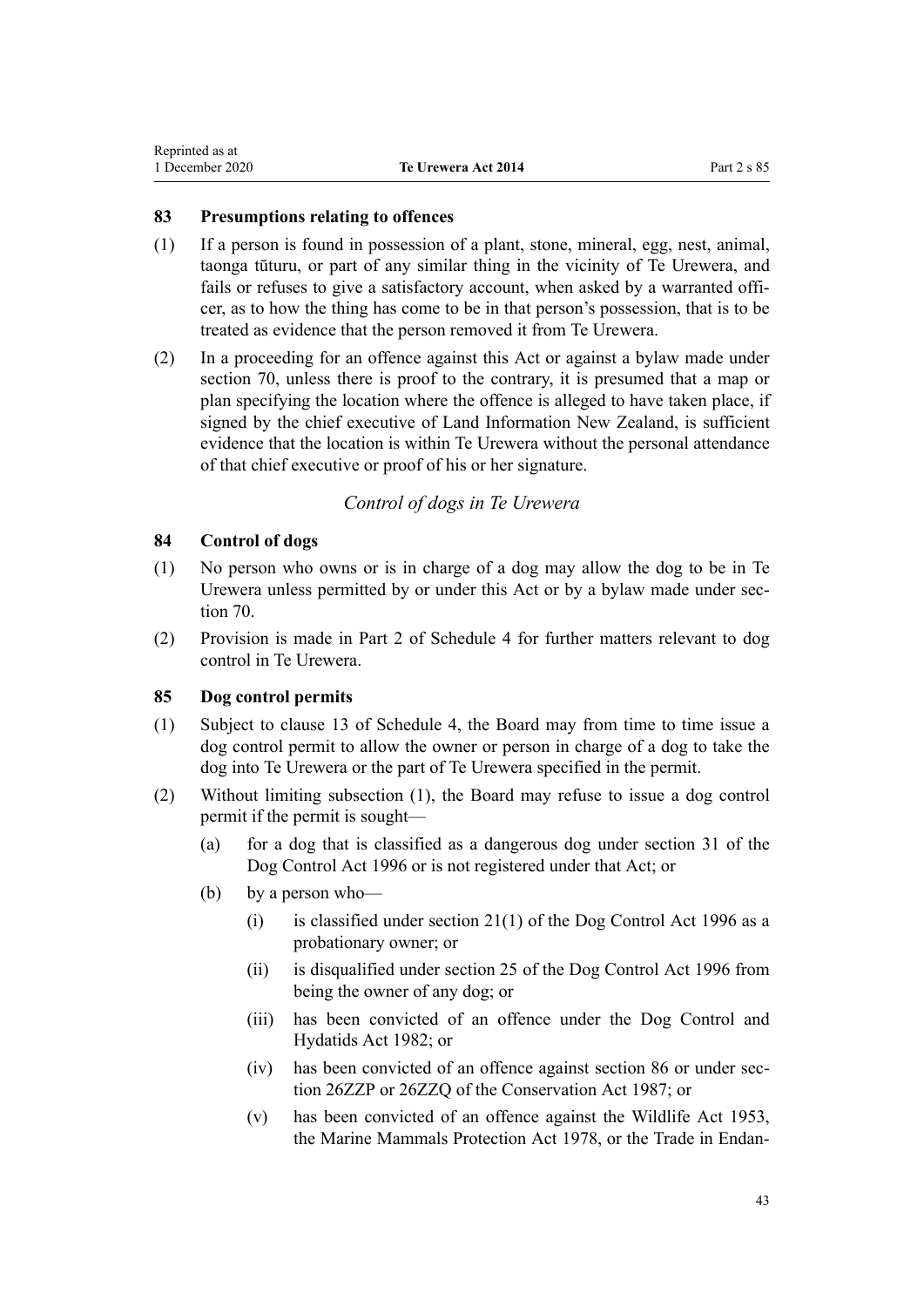[gered Species Act 1989](http://legislation.govt.nz/pdflink.aspx?id=DLM145965), or against regulations made under any of those Acts.

- <span id="page-43-0"></span>(3) Every dog control permit issued under subsection (1) is subject to—
	- (a) the condition that the holder carry the permit on his or her person whenever the holder is in Te Urewera and is accompanied by the dog; and
	- (b) other conditions that the Board thinks fit to impose.
- (4) Every dog control permit issued under subsection (1) must state the activity and purpose for which it is issued.

#### **86 Offences in relation to dogs**

- (1) Every person commits an offence against this Act and is liable on conviction to imprisonment for a term not exceeding 12 months or to a fine not exceeding \$10,000 or to both who—
	- (a) is the owner of a dog or person in charge of a dog and who allows the dog, contrary to [section 84](#page-42-0), to be in Te Urewera; or
	- (b) is a person authorised by or under this Act to take a dog into Te Urewera, but fails to keep the dog under proper control; or
	- (c) is the owner of a dog or person in charge of a dog, but fails to comply with any condition of a dog control permit.
- (2) Without limiting subsection (1)(b), for the purpose of this Act, a dog is not under proper control if it is found at large in Te Urewera.

#### *Fines payable to Board*

#### **87 Board to receive fines**

- (1) Fines imposed and recovered in any proceedings under this subpart must be paid to the Board.
- (2) Money received by the Board under this section is subject to—
	- (a) section  $39(1)$ ; and
	- (b) [section 73](http://legislation.govt.nz/pdflink.aspx?id=DLM163137) of the Public Finance Act 1989.

# **Part 3**

# **Te Urewera land and related matters**

#### *Interpretation*

# **88 Interpretation**

In this Part, unless the context requires otherwise,—

**Crown improvements** means the improvements—

(a) attached to Te Urewera establishment land; and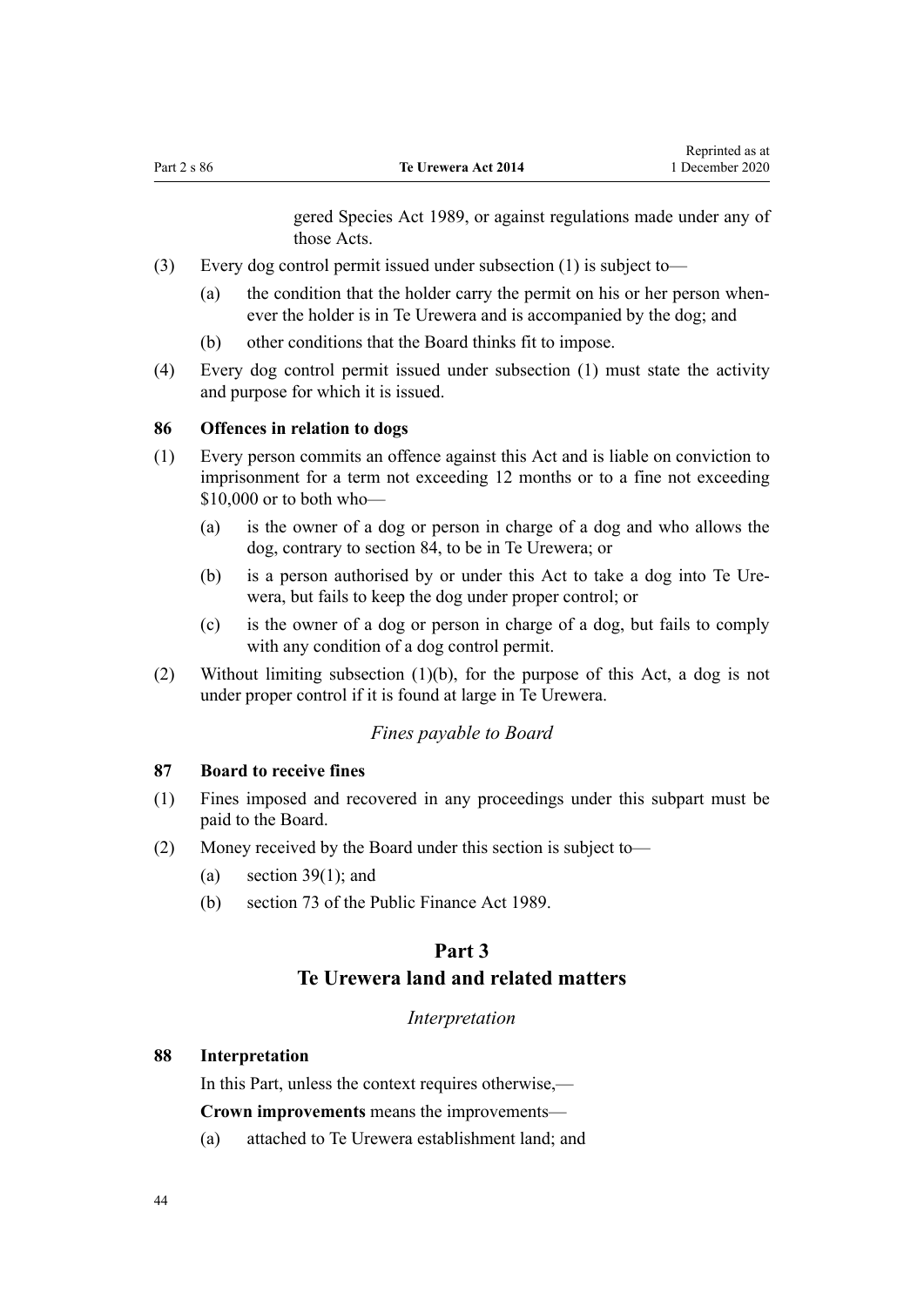(b) owned by the Crown immediately before the settlement date

**historical Treaty claim** has the meaning given in [section 2](http://legislation.govt.nz/pdflink.aspx?id=DLM435375) of the Treaty of Waitangi Act 1975

**LINZ** means Land Information New Zealand

**Māori freehold land** has the meaning given in [section 4](http://legislation.govt.nz/pdflink.aspx?id=DLM289897) of Te Ture Whenua Maori Act 1993

**private land** means land that is held in fee simple by any person other than the Sovereign, and includes Māori freehold land

**Te Urewera easements** means—

- (a) the right of way easement created by Transfer H731315.3 registered on computer freehold registers SA27A/847 and SA38D/87; and
- (b) the right of way easement created by Transfer H679634.3 registered on computer freehold register SA49A/375; and
- (c) the easements referred to in [section 99](#page-48-0) if the required easements are registered by the Crown before the settlement date.

Subpart 1—Provisions for registration and other matters relating to Te Urewera land

# **89 Registration of Te Urewera establishment land in Te Urewera**

- (1) The Registrar-General must, in accordance with a written application by a person authorised by the Director-General,—
	- (a) create, in the name of Te Urewera, 1 computer freehold register for the fee simple estate in Te Urewera establishment land; and
	- (b) record on the computer freehold register—
		- (i) any interests that are registered, notified, or notifiable (including the Te Urewera easements), and are described in the application; and
		- (ii) a notation that the establishment land is subject to this Act; and
		- (iii) for the purpose of [section 91](#page-45-0), a notation that the register is limited as to parcels.
- (2) Despite the registration of Te Urewera establishment land in the name of Te Urewera, the Board must exercise and perform all the rights, powers, and duties of the registered proprietor of the establishment land on behalf of, and in the name of, Te Urewera.
- (3) The Registrar-General must have regard to subsection (2).
- (4) A computer freehold register must be created for the establishment land as soon as is reasonably practicable after the settlement date, but not later than 24 months after that date.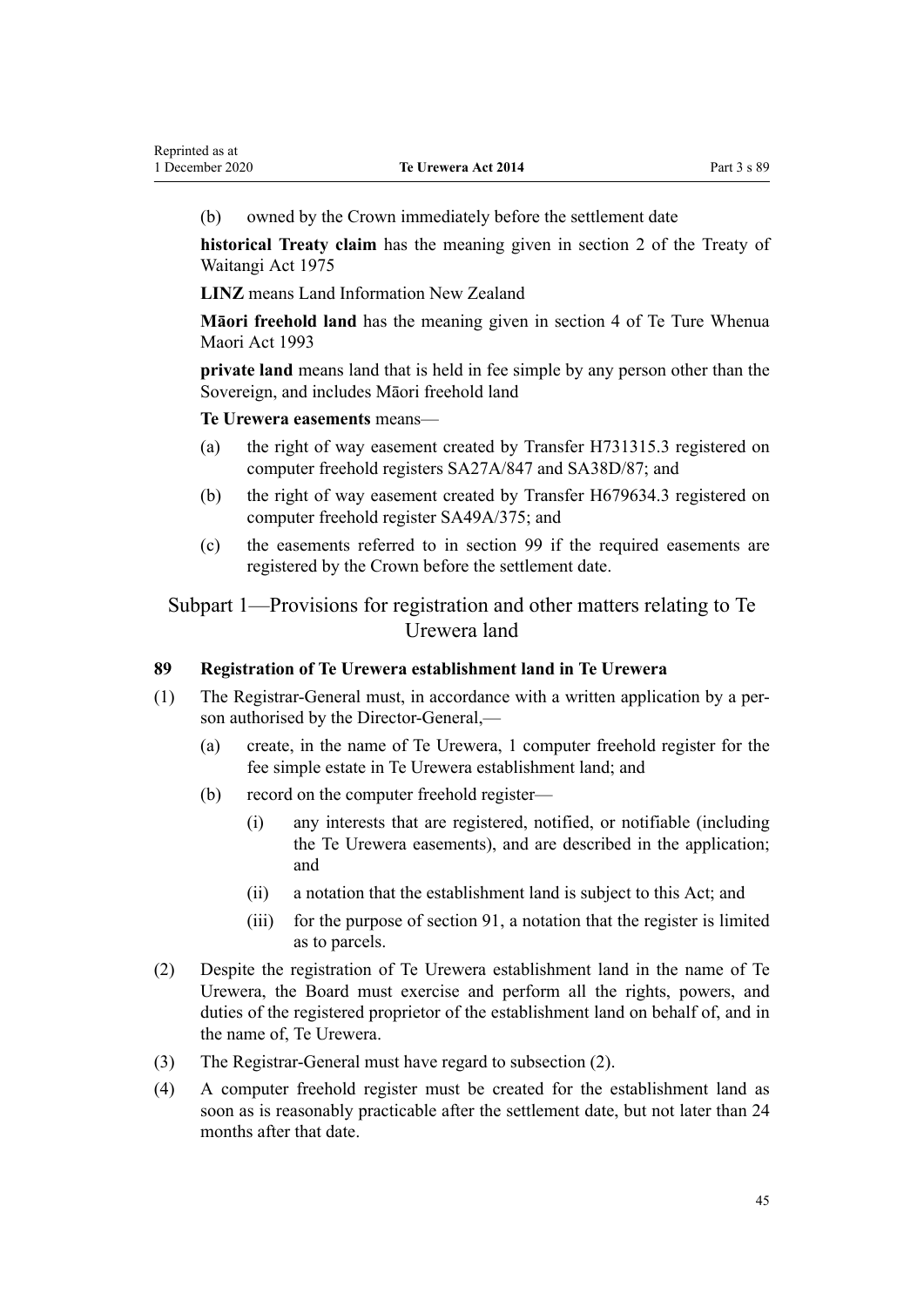- <span id="page-45-0"></span>(5) Subsection (1) applies despite—
	- (a) the [Land Transfer Act 1952](http://legislation.govt.nz/pdflink.aspx?id=DLM269031) or any other enactment or rule of law; and
	- (b) the fact that Te Urewera establishment land is situated in 2 land registration districts.

#### **90 Resumptive memorials to be cancelled**

- (1) The following enactments cease to apply to Te Urewera land:
	- (a) [Part 3](http://legislation.govt.nz/pdflink.aspx?id=DLM192356) of the Crown Forest Assets Act 1989:
	- (b) [sections 568 to 570](http://legislation.govt.nz/pdflink.aspx?id=LMS172546) of the Education and Training Act 2020:
	- (c) [Part 3](http://legislation.govt.nz/pdflink.aspx?id=DLM223144) of the New Zealand Railways Corporation Restructuring Act  $1990$
	- (d) [sections 27A to 27C](http://legislation.govt.nz/pdflink.aspx?id=DLM98097) of the State-Owned Enterprises Act 1986:
	- (e) [sections 8A to 8HJ](http://legislation.govt.nz/pdflink.aspx?id=DLM435544) of the Treaty of Waitangi Act 1975.
- (2) The Registrar-General must ensure that no resumptive memorials that relate to the enactments listed in subsection (1) are entered on the register for Te Urewera land.

Section 90(1)(b): replaced, on 1 August 2020, by [section 668](http://legislation.govt.nz/pdflink.aspx?id=LMS367713) of the Education and Training Act 2020 (2020 No 38).

#### **91 Interests of registered proprietors of adjacent land not affected**

The computer freehold register for Te Urewera land does not adversely affect or in any way limit the title of a registered proprietor of land adjacent to Te Urewera land.

# **92 Existing interests to continue**

- (1) Any interests relating to Te Urewera establishment land immediately before its vesting by [section 12](#page-14-0) are existing interests (**existing interests**).
- (2) Existing interests continue to apply, with any necessary modification, until the interest expires or is terminated.
- (3) For the purposes of the existing interests, on and from the settlement date,—
	- (a) in any case where the interest has been granted by or to the Crown, the Crown is deemed to have been replaced by the Board as the grantor or grantee; and
	- (b) if the context requires, references to other enactments are to be read as references to this Act; and
	- (c) references to Te Urewera National Park are to be read as references to Te Urewera.
- (4) Despite subsection (3)(a), a variation to, or renewal of, an interest relating to Tāwhiuau Maunga must have the written consent of the trustees of Te Rūnanga o Ngāti Manawa.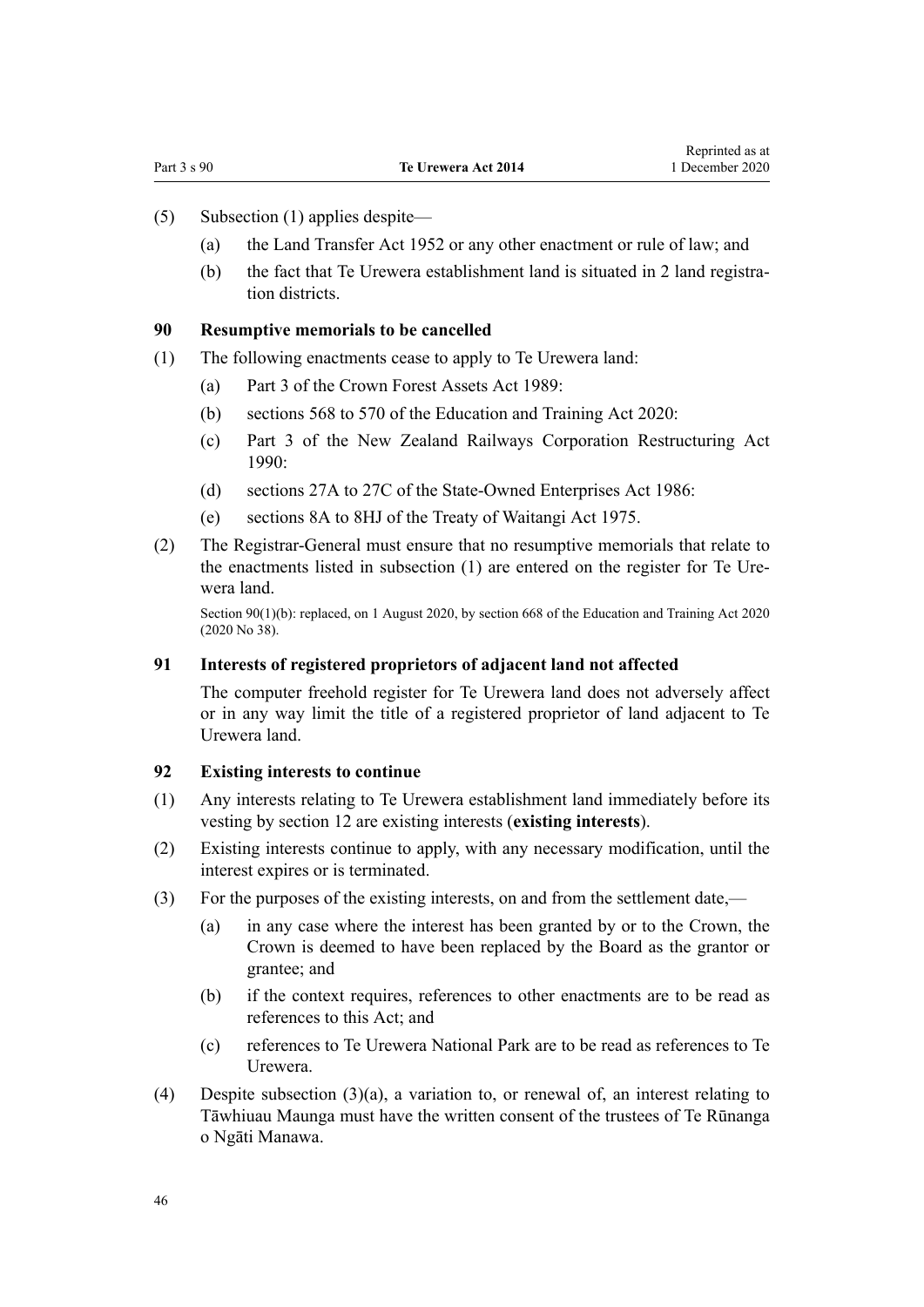<span id="page-46-0"></span>(5) In this section, **Tāwhiuau Maunga** and **trustees of Te Rūnanga o Ngāti Manawa** have the meanings given in [section 129](#page-63-0).

# **93 Application of other enactments**

- (1) Nothing in [Part 4A](http://legislation.govt.nz/pdflink.aspx?id=DLM104697) of the Conservation Act 1987 or the [Public Works Act 1981](http://legislation.govt.nz/pdflink.aspx?id=DLM45426) applies to the vesting of the fee simple estate in Te Urewera land.
- (2) Nothing in [Te Ture Whenua Maori Act 1993](http://legislation.govt.nz/pdflink.aspx?id=DLM289881) applies to Te Urewera land.
- (3) [Sections 24](http://legislation.govt.nz/pdflink.aspx?id=DLM444632) and [25](http://legislation.govt.nz/pdflink.aspx?id=DLM444648) of the Reserves Act 1977 do not apply to the revocation, under this subpart, of the reserve status of any part of Te Urewera land.
- (4) [Section 11](http://legislation.govt.nz/pdflink.aspx?id=DLM231942) and [Part 10](http://legislation.govt.nz/pdflink.aspx?id=DLM236786) of the Resource Management Act 1991 do not apply to—
	- (a) the vesting of the fee simple estate in Te Urewera land; or
	- (b) any matter incidental to, or required for the purpose of, the vesting.
- (5) The vesting of the fee simple estate in Te Urewera land does not—
	- (a) limit [section 10](http://legislation.govt.nz/pdflink.aspx?id=DLM246310) or [11](http://legislation.govt.nz/pdflink.aspx?id=DLM246311) of the Crown Minerals Act 1991; or
	- (b) affect other rights to subsurface minerals in Te Urewera land.
- (6) The permission of a council under [section 348](http://legislation.govt.nz/pdflink.aspx?id=DLM420676) of the Local Government Act 1974 is not required for laying out, forming, granting, or reserving a private road, private way, or right of way required to fulfil the terms of the deed of settlement in relation to Te Urewera land.

# *Official geographic names*

# **94 Official geographic names discontinued**

- (1) The official geographic name of Te Urewera National Park is discontinued.
- (2) If any part of Te Urewera land was a Crown protected area immediately prior to its vesting, the official geographic name of that land is discontinued.
- (3) The New Zealand Geographic Board Ngā Pou Taunaha o Aotearoa must amend the Gazetteer to record that the relevant official geographic names have been discontinued by this section.
- (4) In this section, **Crown protected area**, **Gazetteer**, and **official geographic name** have the meanings given in [section 4](http://legislation.govt.nz/pdflink.aspx?id=DLM1065420) of the New Zealand Geographic Board (Ngā Pou Taunaha o Aotearoa) Act 2008.

# *Improvements*

#### **95 Ownership of improvements**

- (1) Crown improvements—
	- (a) remain vested in the Crown; and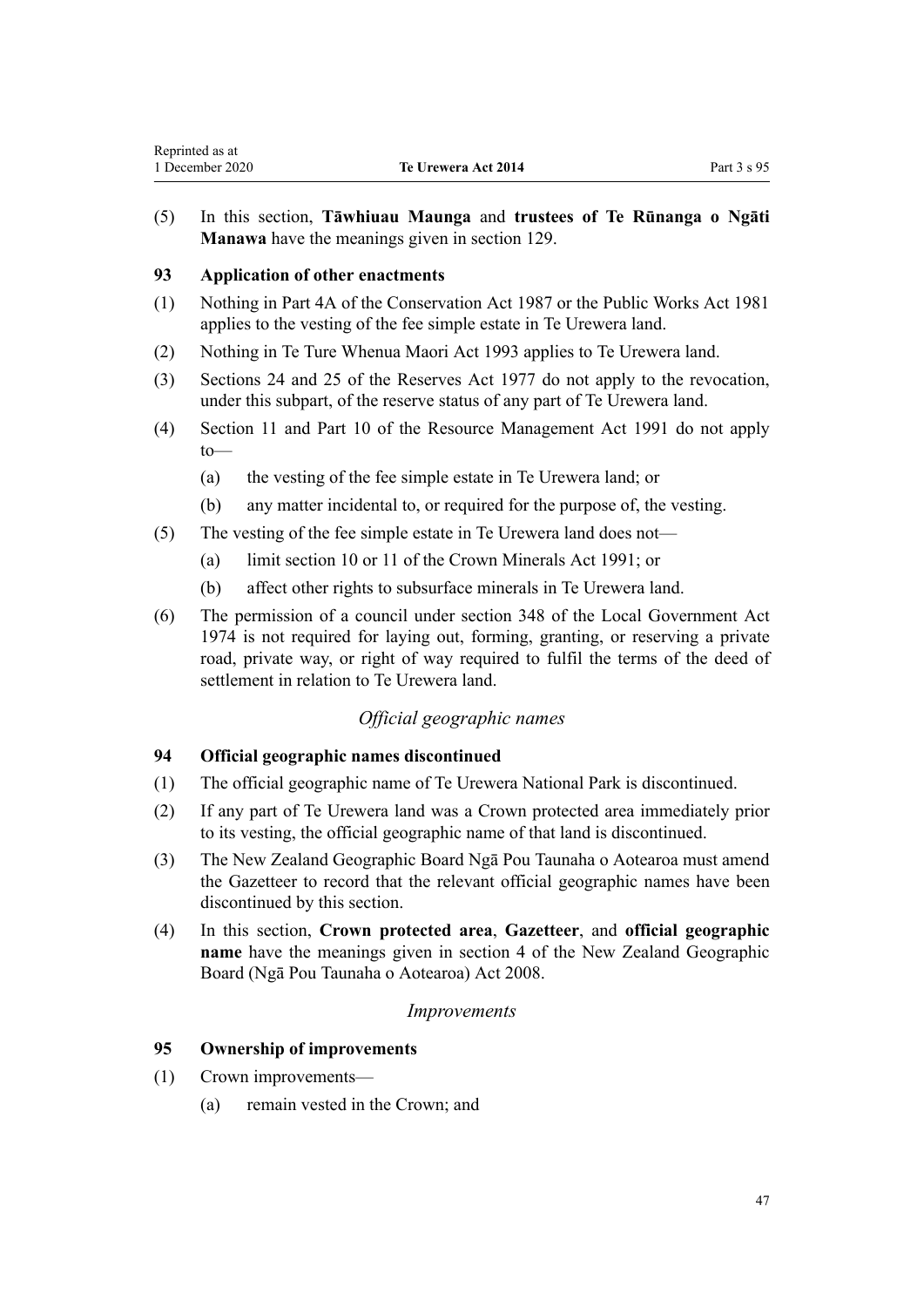- <span id="page-47-0"></span>(b) may be used, occupied, accessed, maintained, removed, or demolished by the chief executive or the Director-General in a manner that is consistent with—
	- (i) the management plan; and
	- (ii) the annual operational plan for Te Urewera.
- (2) Subsection  $(1)(b)$  applies only to the extent that the use, occupation, access, maintenance, removal, or demolition of the improvements is not inconsistent with—
	- (a) the terms of an existing interest (within the meaning of section  $92(1)$ ); or
	- (b) any existing grant by the Crown to a third party for the use of the improvements.
- (3) Other improvements attached to the establishment land that are not governed by an existing interest (within the meaning of [section 92\(1\)\)](#page-45-0) are vested in—
	- (a) the person or body that attached the improvement to the land; or
	- (b) if that person or body no longer exists or no longer has an interest in the improvement, the person or body who would have had ownership rights to the improvement immediately before the vesting, as if the improvement were personal property.

#### *Liabilities*

# **96 Certain liabilities excluded**

#### *Rates*

(1) Te Urewera land is to be treated as if Te Urewera were listed in [clause 1](http://legislation.govt.nz/pdflink.aspx?id=DLM1733703) of Part 1 of Schedule 1 of the Local Government (Rating) Act 2002.

*Fire Authority levies*

(2) No levy may be imposed on the Board in respect of Te Urewera land under [section 45\(3\)](http://legislation.govt.nz/pdflink.aspx?id=DLM443520) or [46\(3\)](http://legislation.govt.nz/pdflink.aspx?id=DLM443524) of the Forest and Rural Fires Act 1977.

*Contamination of land*

- (3) The Crown, and not the Board, is responsible for any liability to remediate Te Urewera land that is contaminated, if the contamination occurred at any time while the Crown owned the land.
- (4) In subsection (3), **contaminated land** has the meaning given in [section 2\(1\)](http://legislation.govt.nz/pdflink.aspx?id=DLM230272) of the Resource Management Act 1991.

# **97 Costs of meeting any liability**

- (1) This section applies if—
	- (a) the Board has a liability arising from acting on behalf of Te Urewera; and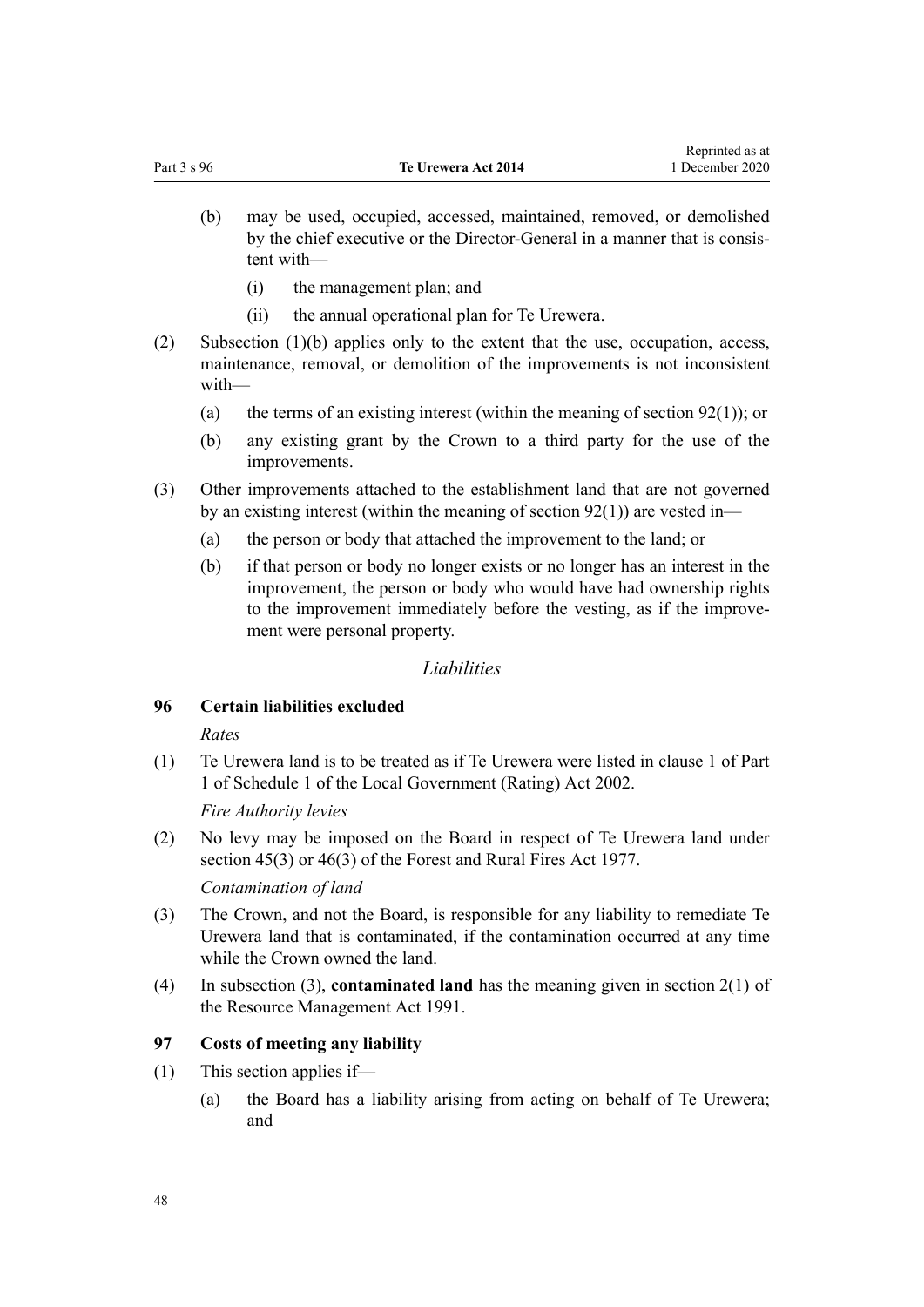- <span id="page-48-0"></span>(b) the Board cannot meet the costs or other obligations imposed by that liability.
- (2) The Board must, at the earliest practicable opportunity, give written notice of the matter to—
	- (a) the trustees; and
	- (b) the Minister of Finance and the Minister of Conservation (the **Ministers**).
- (3) The notice may propose options for meeting the costs and other obligations associated with the liability.
- (4) The Board, the trustees, and the Ministers must consider and respond to any proposals any of them may make.
- (5) The trustees and the Ministers may—
	- (a) propose options or seek proposals from the Board for meeting the liability; and
	- (b) agree to provide assistance to the Board, specifying any condition on that assistance that they consider appropriate.

#### *Easements required*

#### **98 Easement over former Kainaha historic reserve**

- (1) The Board must, at its first meeting after the settlement date, sign and return to the Crown, in favour of the Minister for Arts, Culture and Heritage, a registrable easement in gross for a right to locate, access, and maintain headstones on the former Kainaha historic reserve, on the terms and conditions set out in part 8.2 of the documents schedule.
- (2) The easement—
	- (a) must be enforceable in accordance with its terms despite this Act or any other enactment; and
	- (b) is to be treated as having been granted in accordance with this Act.

#### **99 Waikaremoana easements**

- (1) The Board must grant and register easements in perpetuity over the part of Te Urewera establishment land used for the operation of the Waikaremoana power station, on the terms and conditions specified by the Crown.
- (2) The easements—
	- (a) must be enforceable in accordance with their terms, despite this Act or any other enactment; but
	- (b) are to be treated as having been granted in accordance with this Act.
- (3) This section applies only if the Crown has not registered the easements before the settlement date.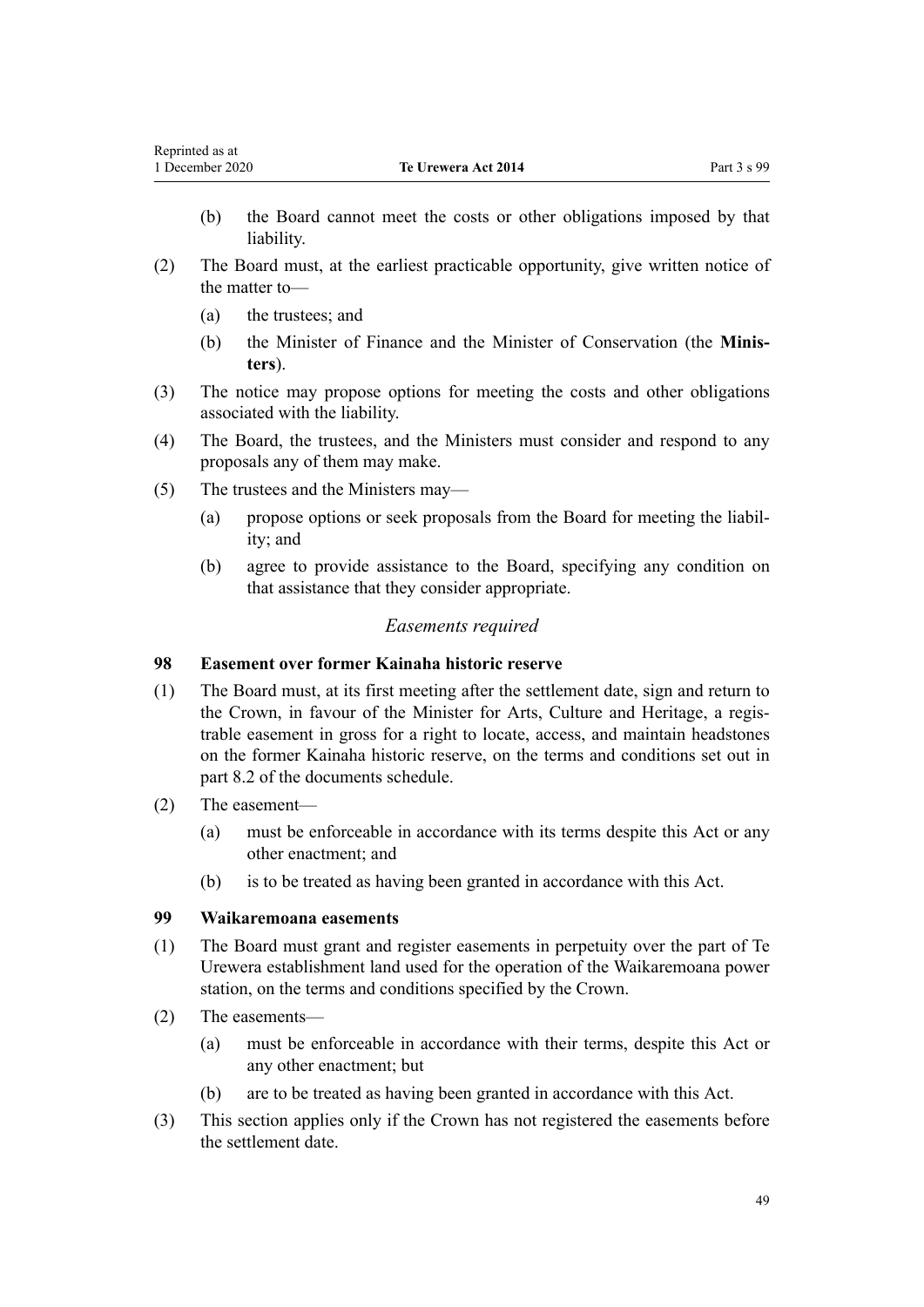# <span id="page-49-0"></span>Subpart 2—Land added to, or removed from, Te Urewera or interests acquired

# **100 Land added to Te Urewera**

- (1) Any area of land outside the boundaries to Te Urewera may be added to Te Urewera under this subpart.
- (2) Land may be added to Te Urewera only if—
	- (a) it meets the criteria set out in section 101; and
	- (b) the land is approved for addition to Te Urewera in accordance with [sec](#page-51-0)[tions 104 to 107,](#page-51-0) as relevant.
- (3) Land added to Te Urewera becomes Te Urewera land.

# **101 Criteria for adding land**

- (1) All land proposed for addition to Te Urewera must contain—
	- (a) features that have significant natural, cultural, or historic values important for the connection between Tūhoe and Te Urewera, if their inclusion in Te Urewera will strengthen and maintain that connection; or
	- (b) natural features of such distinctive natural beauty or cultural or scientific value that preservation of the land in perpetuity is of national importance; or
	- (c) indigenous ecological systems and biodiversity or other natural features whose natural, cultural, or historic values are unique or so scientifically important that their preservation in perpetuity is of national importance.
- (2) An area of land outside the boundaries of Te Urewera may be considered for inclusion in Te Urewera, even if its natural, cultural, or historic values have been diminished, as long as the land—
	- (a) is capable of restoration or regeneration, particularly if it is representative of an indigenous ecological system not elsewhere protected in New Zealand; or
	- (b) contains features that are not elsewhere protected in New Zealand but are unique, or so beautiful or scientifically important as to justify protection as part of Te Urewera; or
	- (c) does not have significant natural values but—
		- (i) the area has cultural or historic values significant enough to justify protection as part of Te Urewera; and
		- (ii) the inclusion of that land is compatible with the protection of the natural values of Te Urewera.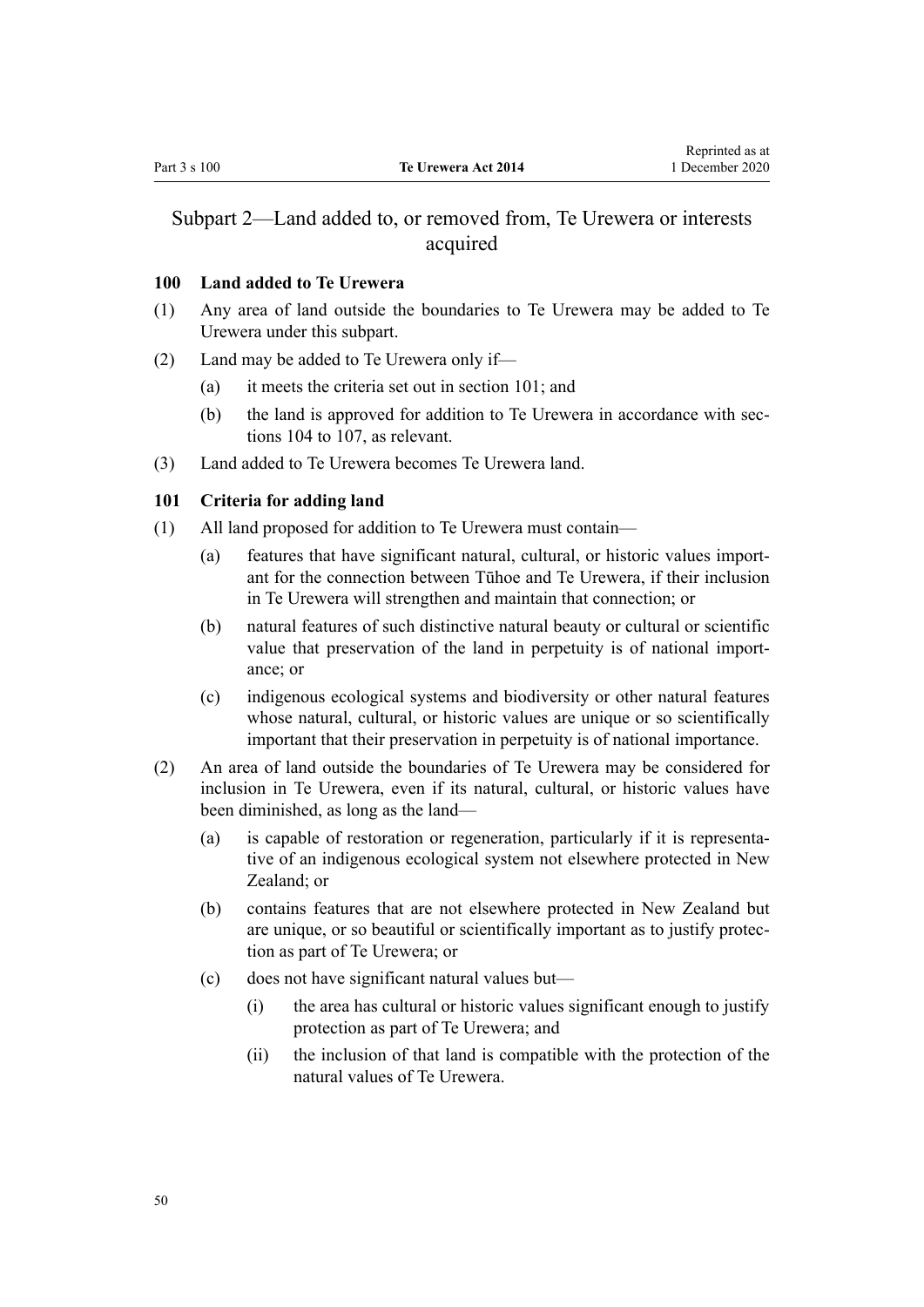### <span id="page-50-0"></span>**102 Other interests may be acquired**

- (1) The Board may acquire interests of the kind described in subsection (3) if the Board is satisfied as to the matters set out in subsection (2).
- (2) Before exercising a power under this section, the Board must be satisfied,—
	- (a) after considering the matters in [sections 101](#page-49-0) and 103, that the acquisition of an interest would be for the benefit of Te Urewera; and
	- (b) that the Board is able to secure the necessary funds for the acquisition.
- (3) The Board may—
	- (a) enter into a contract for—
		- (i) a lease or licence over private land:
		- (ii) an easement over private land:
		- (iii) an interest of a licensee or lessee in private land:
	- (b) accept an easement, lease, licence, or the interest of a licensee or lessee as a gift.
- (4) An interest acquired under this section is, for the duration of the interest, subject to this Act and must be administered by the Board for the purpose of this Act.

# **103 Relevant considerations for determining whether land may be added or interests acquired**

In considering a proposal to add land to Te Urewera or to acquire an interest, the Board, the chief executive, the Minister, and the Director-General must each consider, as relevant, the following matters:

- (a) the extent to which the land proposed to be added to Te Urewera, or any interest acquired, would contribute to—
	- (i) achieving the purpose of this Act; and
	- (ii) protecting Te Urewera from the adverse effects of activities outside Te Urewera; and
	- (iii) strengthening and maintaining the connection of Tūhoe with Te Urewera; and
	- (iv) achieving protection of a nationally representative range of ecosystems, natural features, scenery types, and landscape types, and the contribution of Te Urewera to achieving that goal; and
	- (v) the efficient management of Te Urewera; and
	- (vi) public access to Te Urewera, to the extent that that is consistent with the need to preserve the natural, cultural, historic, or scientific values of Te Urewera; and
- (b) any extant historical Treaty claims over the land to which the proposal relates; and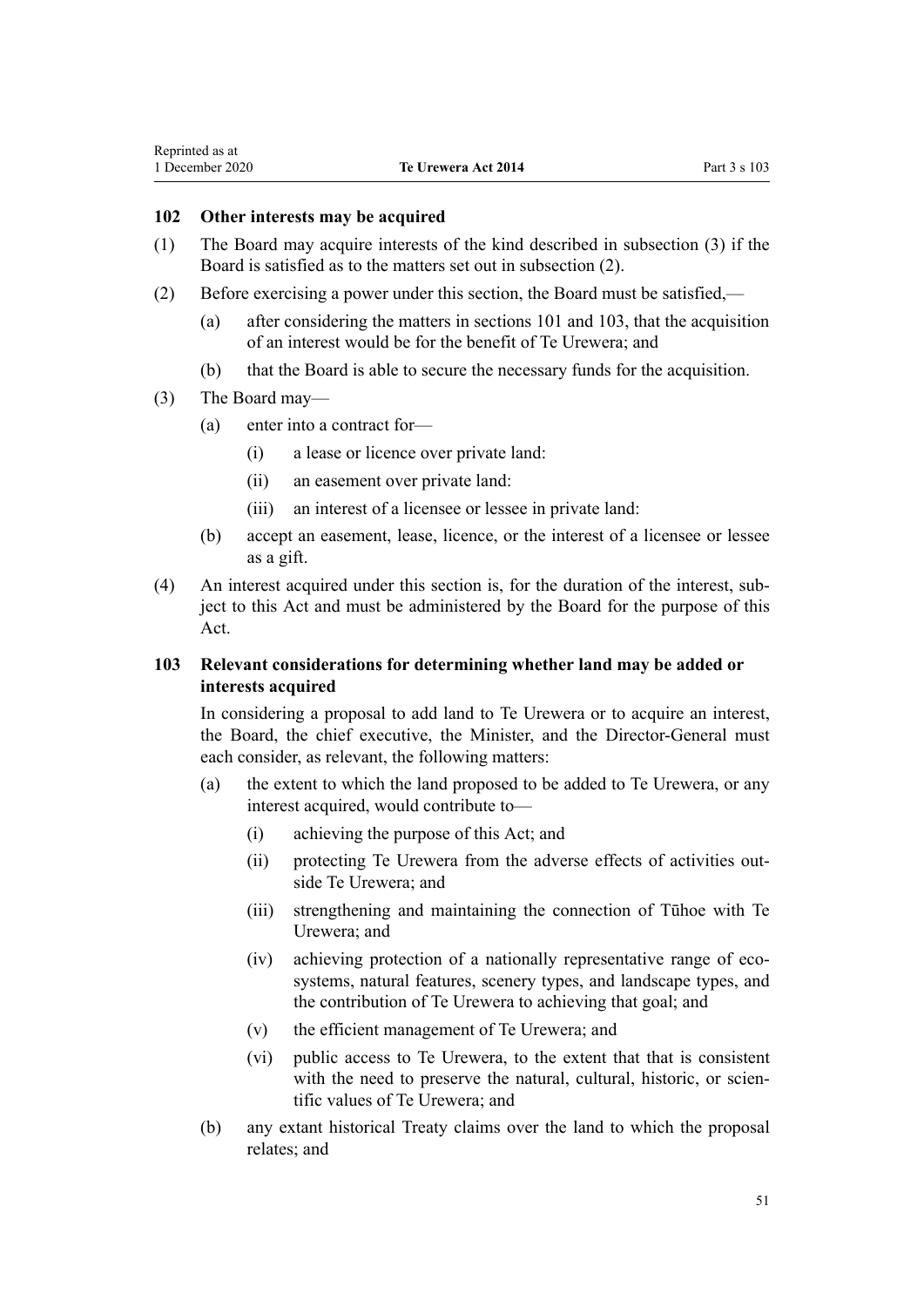- <span id="page-51-0"></span>(c) any financial or other implications relevant to the governance and management of Te Urewera; and
- (d) any other matters that are considered relevant.

# *Addition of private land*

#### **104 Proposal to add private land to Te Urewera**

- (1) The Board may make a proposal to add private land to Te Urewera if it is satisfied that the land is suitable to add to Te Urewera on the grounds that—
	- (a) the land meets the criteria set out in [section 101;](#page-49-0) and
	- (b) the Board and the owner of the land have reached an agreement for the Board to acquire the land by sale and purchase or receive it as a gift.
- (2) If the private land that is the subject of a proposal is Māori freehold land,—
	- (a) the agreement to add that land to Te Urewera must be treated as an alienation of the whole or part of a block for the purposes of [Part 7](http://legislation.govt.nz/pdflink.aspx?id=DLM291510) of Te Ture Whenua Maori Act 1993; and
	- (b) the agreement is conditional on the Minister making a recommendation under section  $105(1)(a)$ ; and
	- (c) the requirements of [Te Ture Whenua Maori Act 1993](http://legislation.govt.nz/pdflink.aspx?id=DLM289881) for alienation of the whole or part of a block must be complied with.
- (3) The Board may, before making a proposal under subsection (1), request the chief executive and the Director-General to investigate the proposal and provide a report to the Board with recommended outcomes.
- (4) To avoid doubt, the Māori Land Court does not have jurisdiction to make a vesting order to add land to Te Urewera.
- (5) The addition of any land to Te Urewera is subject to the Board being able to secure the funds necessary for the purchase price (if any).

#### **105 Minister's obligations**

- (1) The Minister must consider a proposal of the Board under section 104 and may, if the Minister considers it appropriate,—
	- (a) recommend to the Governor-General that all or part of the land referred to in the Board's proposal be added to Te Urewera; or
	- (b) decide not to make a recommendation to the Governor-General.
- (2) In the case of a proposal relating to Māori freehold land, the Minister must be satisfied that the Māori Land Court has—
	- (a) endorsed the agreement to alienate the land for the purpose of adding it to Te Urewera by issuing a certificate of confirmation under [Part 8](http://legislation.govt.nz/pdflink.aspx?id=DLM291539) of Te Ture Whenua Maori Act 1993; or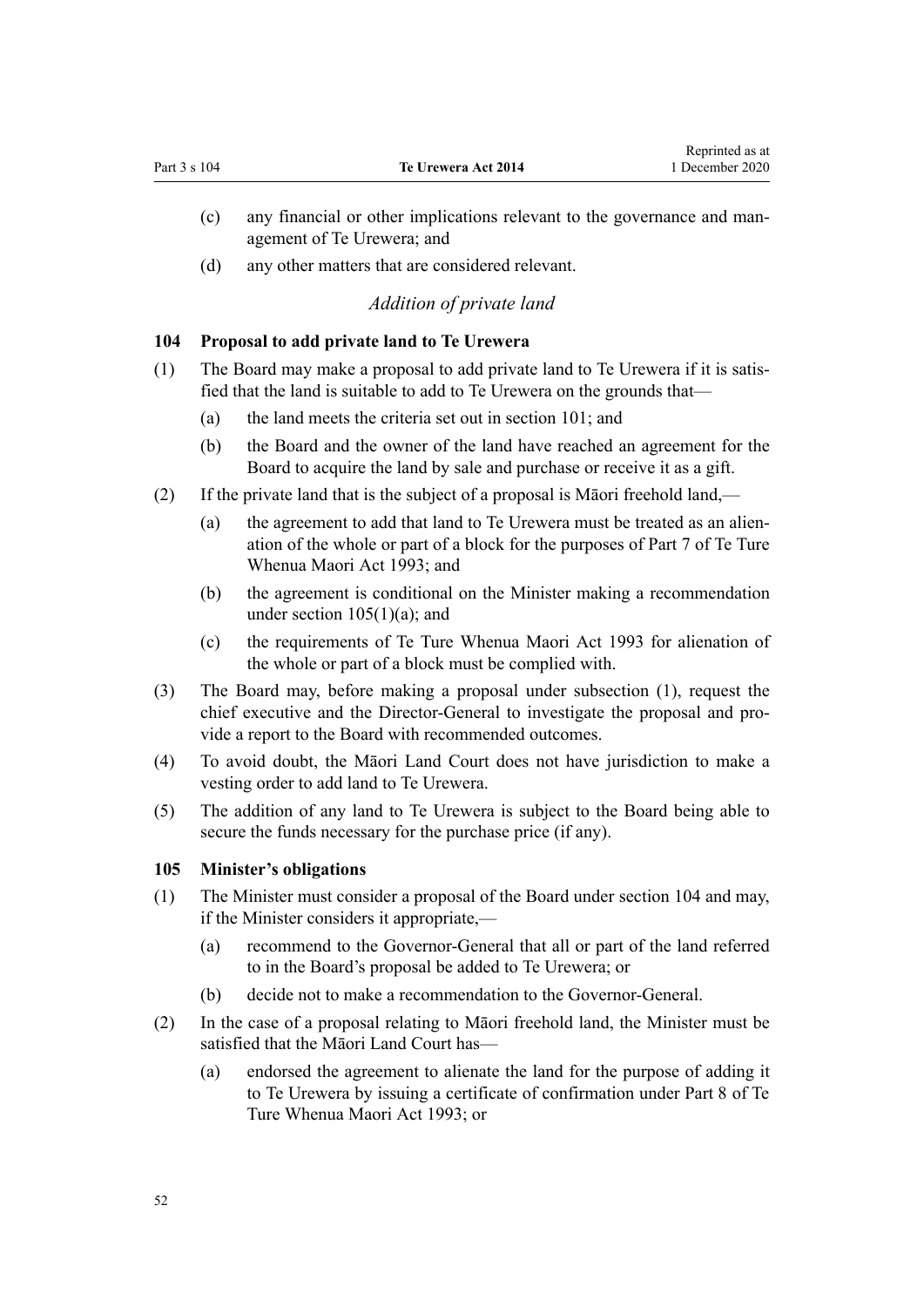- <span id="page-52-0"></span>(b) in the case of a resolution of the owners to alienate the land, made an order of confirmation under [Part 8](http://legislation.govt.nz/pdflink.aspx?id=DLM291539) of that Act.
- (3) Before deciding not to make a recommendation to the Governor-General, the Minister must provide the Board with—
	- (a) the reasons why the Minister is considering not making a recommendation; and
	- (b) an opportunity to consider how to respond to the Minister.
- (4) The Governor-General may, on the advice of the Minister, make an Order in Council that—
	- (a) vests in Te Urewera the land referred to in the Minister's recommendation; and
	- (b) states that the land is held under, and in accordance with, this Act; and
	- (c) sets out any other matters relevant to the vesting.

# *Addition of public conservation land*

# **106 Board's obligations**

- (1) If the Board proposes to add public conservation land to Te Urewera, the Board must—
	- (a) advise the Minister of the proposal; and
	- (b) seek and consider views on the proposal from—
		- (i) iwi and hapū; and
		- (ii) the New Zealand Conservation Authority; and
		- (iii) the relevant conservation boards; and
		- (iv) the relevant local authorities; and
		- (v) the New Zealand Fish and Game Council; and
		- (vi) a Fish and Game Council with jurisdiction in the locality of Te Urewera.
- (2) The Board may request the Director-General to investigate the proposal and report on it to the Board, including outcomes the Director-General recommends.
- (3) If the Director-General receives a request under subsection (2), the Director-General must—
	- (a) consider the matters set out in [section 103](#page-50-0) (setting out the relevant considerations); and
	- (b) give written notice to the Minister of Energy and Resources.
- (4) After undertaking an investigation, the Director-General must—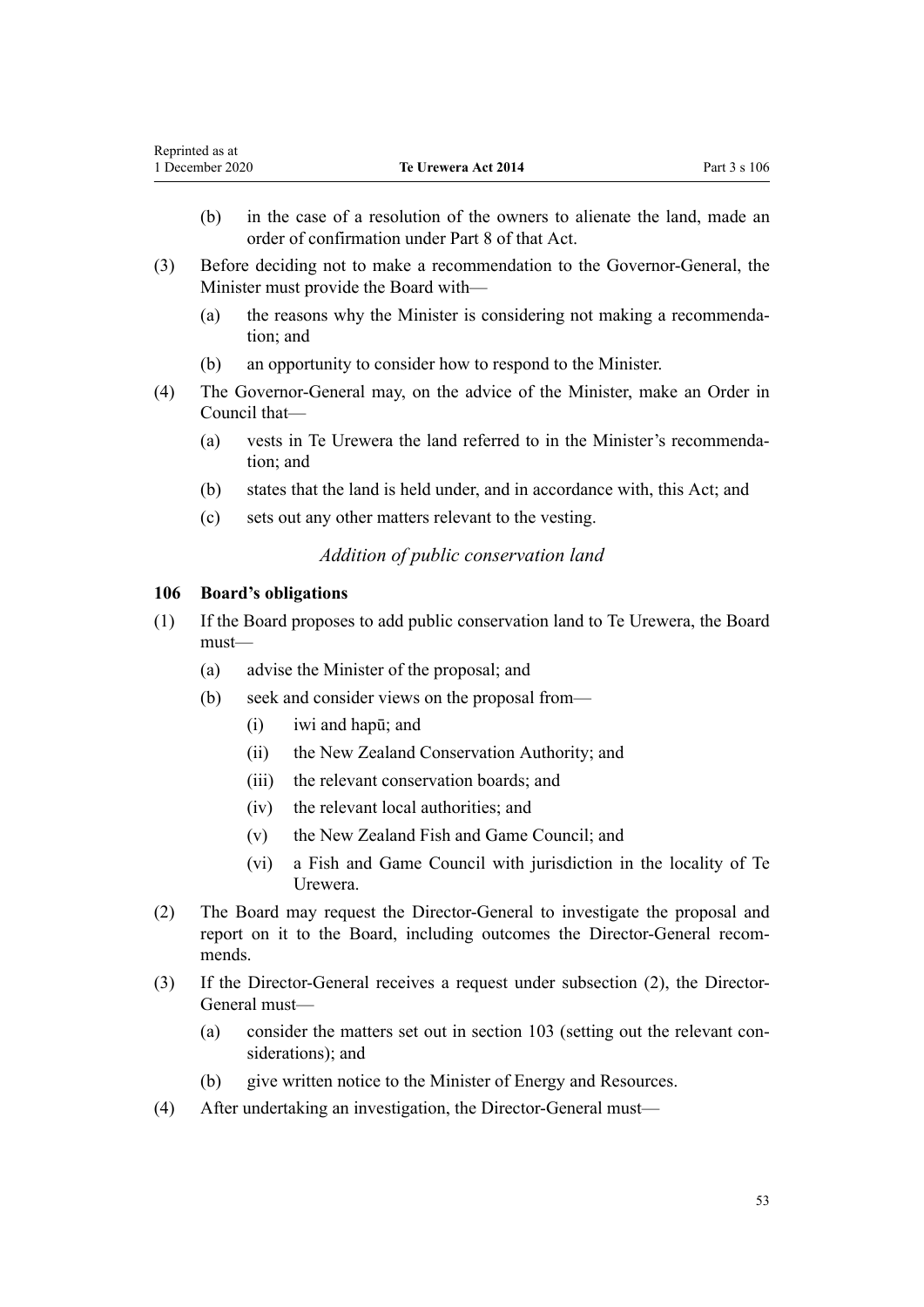<span id="page-53-0"></span>

| Part 3 s 107 |                                                                                                                                     | Te Urewera Act 2014                                                                                                                                                                            | 1 December 2020 |
|--------------|-------------------------------------------------------------------------------------------------------------------------------------|------------------------------------------------------------------------------------------------------------------------------------------------------------------------------------------------|-----------------|
|              | (a)                                                                                                                                 | give public notice nationally of the draft report on the investigation, in<br>whatever manner the Director-General considers appropriate, stating<br>where the draft report may be viewed; and |                 |
|              | (b)                                                                                                                                 | invite public submissions on the report by a specified date, which must<br>be not less than 40 working days after the date of the notice; and                                                  |                 |
|              | (c)                                                                                                                                 | specify how submissions may be made and request submitters to state<br>whether they wish to be heard by the Director-General in support of their<br>submissions; and                           |                 |
|              | (d)                                                                                                                                 | provide submitters who wish to be heard with a reasonable opportunity<br>to appear and be heard; and                                                                                           |                 |
|              | (e)                                                                                                                                 | consider all submissions, written and oral, as long as they are relevant to<br>the investigation and comply with the conditions notified; and                                                  |                 |
|              | (f)                                                                                                                                 | prepare a final report.                                                                                                                                                                        |                 |
| (5)          |                                                                                                                                     | The final report of the Director-General must include—                                                                                                                                         |                 |
|              | (a)                                                                                                                                 | an explanation of the process of the investigation; and                                                                                                                                        |                 |
|              | (b)                                                                                                                                 | a summary and evaluation of the submissions made on the report; and                                                                                                                            |                 |
|              | (c)                                                                                                                                 | the final outcomes recommended.                                                                                                                                                                |                 |
| (6)          |                                                                                                                                     | The Director-General must provide the final report to the Board.                                                                                                                               |                 |
| (7)          | The Board must seek comment on that final report from the New Zealand Con-<br>servation Authority and relevant conservation boards. |                                                                                                                                                                                                |                 |
| (8)          |                                                                                                                                     | Before making a recommendation to the Minister that all, part, or none of the<br>land referred to in the Director-General's final report be added to Te Urewera,<br>the Board must consider—   |                 |
|              | (a)                                                                                                                                 | the report of the Director-General and any comments received under<br>subsection $(7)$ ; and                                                                                                   |                 |
|              | (b)                                                                                                                                 | the matters set out in section 103.                                                                                                                                                            |                 |
| (9)          |                                                                                                                                     | If the Board is satisfied that the addition of the relevant land would benefit Te<br>Urewera, the Board may recommend to the Minister that all or part of the land<br>be added to Te Urewera.  |                 |
| 107          |                                                                                                                                     | <b>Minister's obligations</b>                                                                                                                                                                  |                 |
| (1)          |                                                                                                                                     | The Minister must consider the recommendation received from the Board<br>under section $106(8)$ and may, if the Minister considers it appropriate,—                                            |                 |
|              | (a)                                                                                                                                 | recommend to the Governor-General that all or part of the land referred<br>to in the final report of the Director-General be added to Te Urewera; or                                           |                 |
|              | (b)                                                                                                                                 | decide not to make a recommendation to the Governor-General.                                                                                                                                   |                 |
| (2)          |                                                                                                                                     | Before deciding not to make a recommendation to the Governor-General, the<br>Minister must provide the Board with—                                                                             |                 |

Reprinted as at

Part 3 s 107 **Te Urewera Act 2014**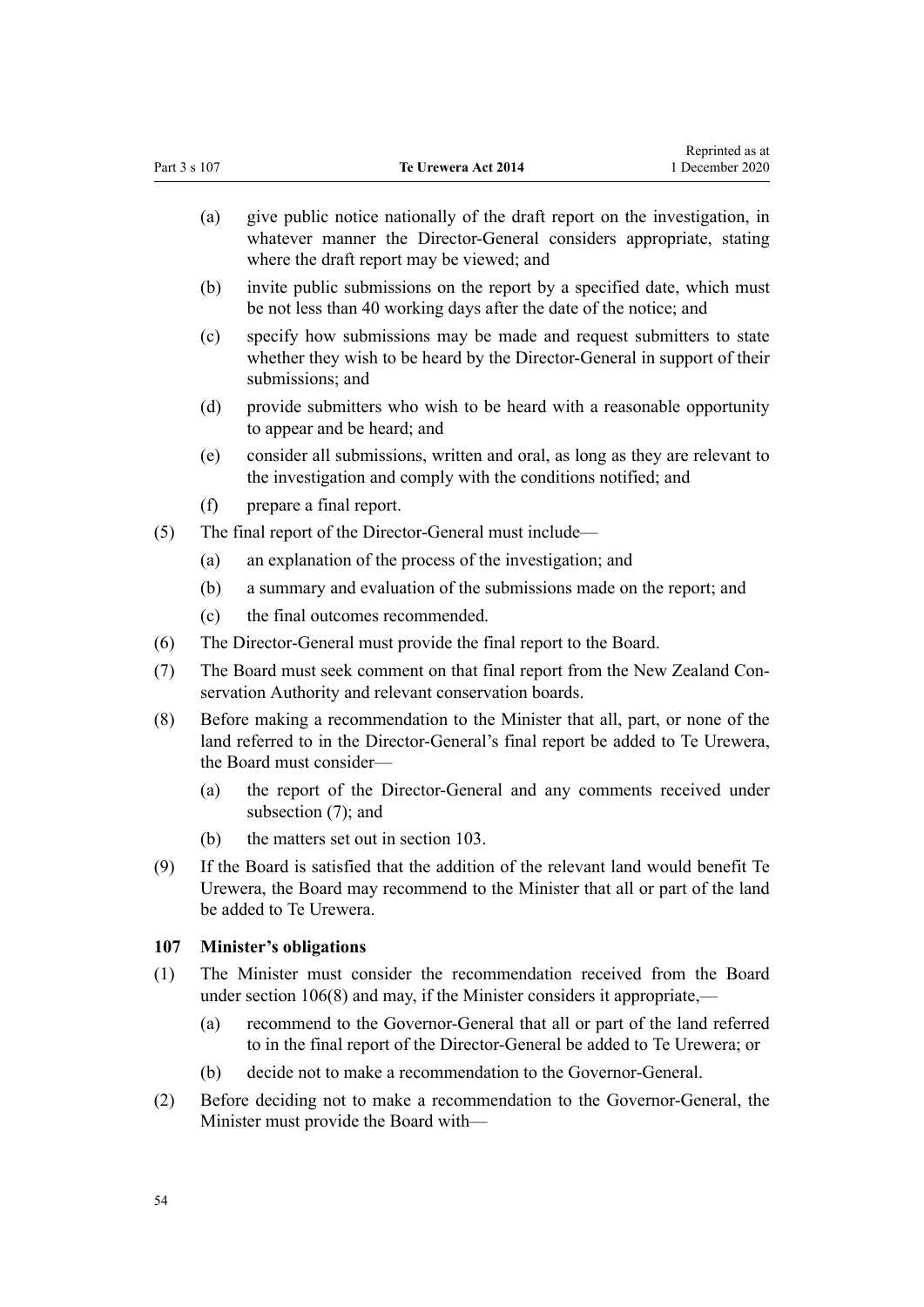- (a) the reasons why the Minister is considering not making a recommendation; and
- (b) an opportunity to consider how to respond to the Minister's concerns.
- (3) The Governor-General may, on the advice of the Minister, make an Order in Council that—
	- (a) frees the land to be added to Te Urewera of its status as public conservation land held or administered under conservation legislation; and
	- (b) vests that land in Te Urewera; and
	- (c) states that the land ceases to be vested in the Crown but is held in the name of Te Urewera under, and in accordance with, this Act; and
	- (d) sets out any other matters relevant to the vesting.

# *Registration of land added to Te Urewera*

# **108 Registration of land added to Te Urewera**

- (1) This section applies to land added at any time to Te Urewera by an Order in Council made under [section 105](#page-51-0) or [107.](#page-53-0)
- (2) After an Order in Council made under [section 105](#page-51-0) or [107](#page-53-0) comes into force, the Board, or a person authorised by the Board, must promptly apply in writing to the Registrar-General to create a new computer freehold register for Te Urewera land.
- (3) The Registrar-General must, in accordance with that application,—
	- (a) register the Order in Council obtained under [section 105](#page-51-0) or [107](#page-53-0) against any computer registers referred to in the Order and cancel such registers as to the land described in the Order in Council; and
	- (b) cancel the existing computer freehold register for Te Urewera land; and
	- (c) create, in the name of Te Urewera, 1 computer freehold register for the fee simple estate in Te Urewera land (being the land described in the Order in Council and the land in the computer freehold register in the name of Te Urewera immediately before that register is cancelled under paragraph (b)); and
	- (d) record on the computer freehold register—
		- (i) any interests that are registered, notified, or notifiable and are described in the application; and
		- (ii) a notation that the land is subject to this Act; and
		- (iii) for the purpose of [section 91](#page-45-0), a notation that the register is limited as to parcels.
- (4) Despite the registration of Te Urewera land in the name of Te Urewera, the Board must exercise and perform all the rights, duties, and powers of the regis-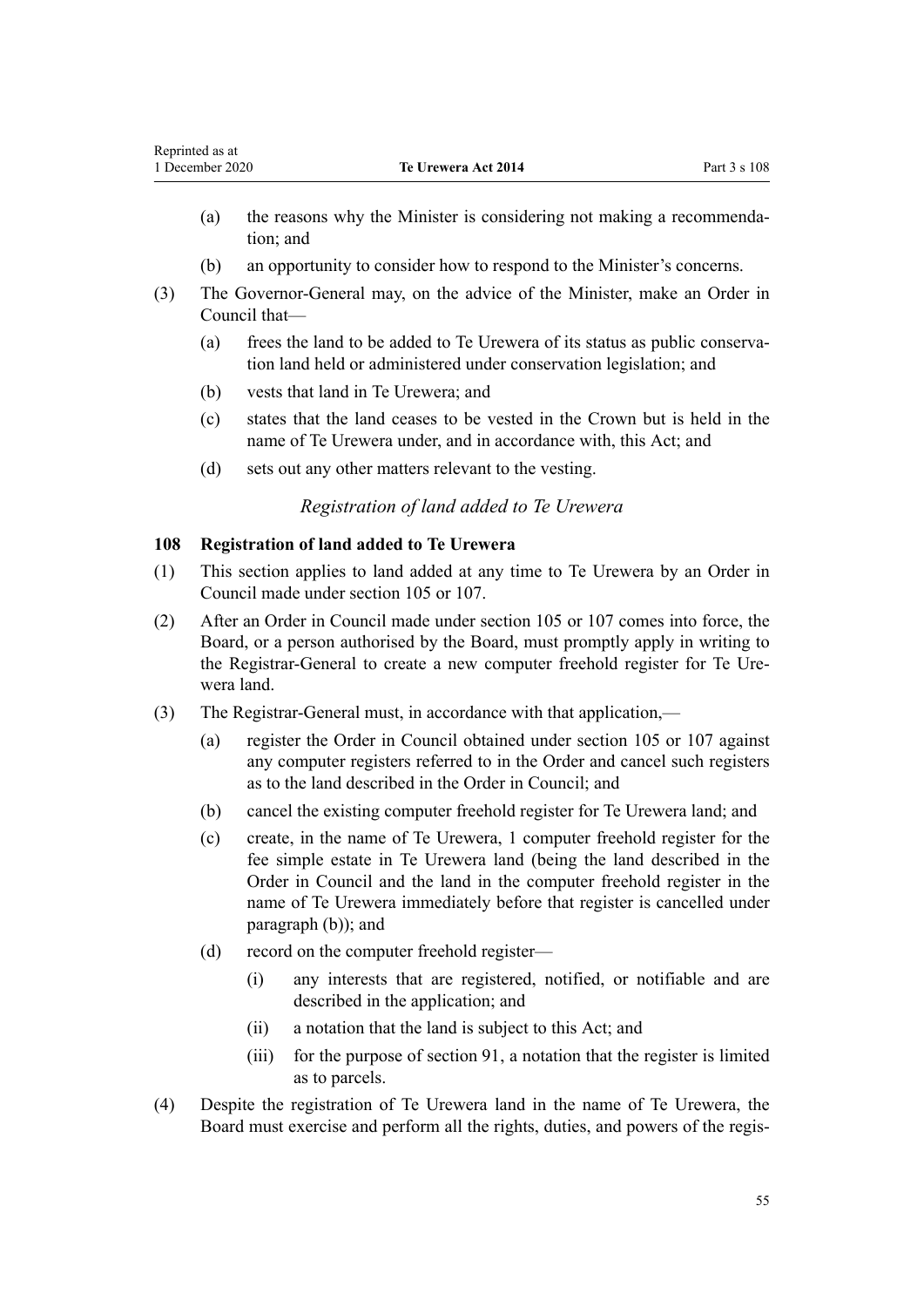tered proprietor of Te Urewera land on behalf of, and in the name of, Te Urewera.

- (5) The Registrar-General must have regard to subsection (4).
- (6) Subsection (3)—
	- (a) applies despite—
		- (i) the [Land Transfer Act 1952](http://legislation.govt.nz/pdflink.aspx?id=DLM269031) or any other enactment or rule of law; and
		- (ii) the fact that Te Urewera land is situated in 2 land registration districts; and
	- (b) is subject to the completion of any survey necessary to create a computer freehold register.

# *Unformed roads*

# **109 Stopping certain unformed roads adjoining Te Urewera land**

- (1) This section applies if a local authority—
	- (a) stops an unformed road adjoining Te Urewera for the purpose of adding that land to Te Urewera; and
	- (b) declares by public notice that the road is stopped.
- (2) The road ceases to be a road and the land vests in Te Urewera and becomes Te Urewera land.
- (3) The provisions of [Schedule 10](http://legislation.govt.nz/pdflink.aspx?id=DLM425592) of the Local Government Act 1974 apply to the stopping of a road under this section, except as this section provides otherwise.
- (4) Despite [section 100\(2\),](#page-49-0) [sections 103 to 105](#page-50-0) do not apply to land added to Te Urewera under this section.
- (5) The following provisions of the [Local Government Act 1974](http://legislation.govt.nz/pdflink.aspx?id=DLM415531) do not apply to the stopping of a road under this section:
	- (a) section  $342(1)(a)$  (to the extent that it requires the prior consent of the Minister for Land Information to be obtained):
	- (b) [section 345](http://legislation.govt.nz/pdflink.aspx?id=DLM420626) (which relates to the disposal of land not required for a road).

#### **110 Registration of land added to Te Urewera if road stopped**

- (1) The Board, or a person authorised by the Board, must promptly apply in writing to the Registrar-General to create a new computer freehold register for Te Urewera land.
- (2) The Registrar-General must, in accordance with that written application,—
	- (a) cancel the existing computer freehold register for Te Urewera land; and
	- (b) create, in the name of Te Urewera, 1 computer freehold register for the fee simple estate in Te Urewera land (being the stopped road and the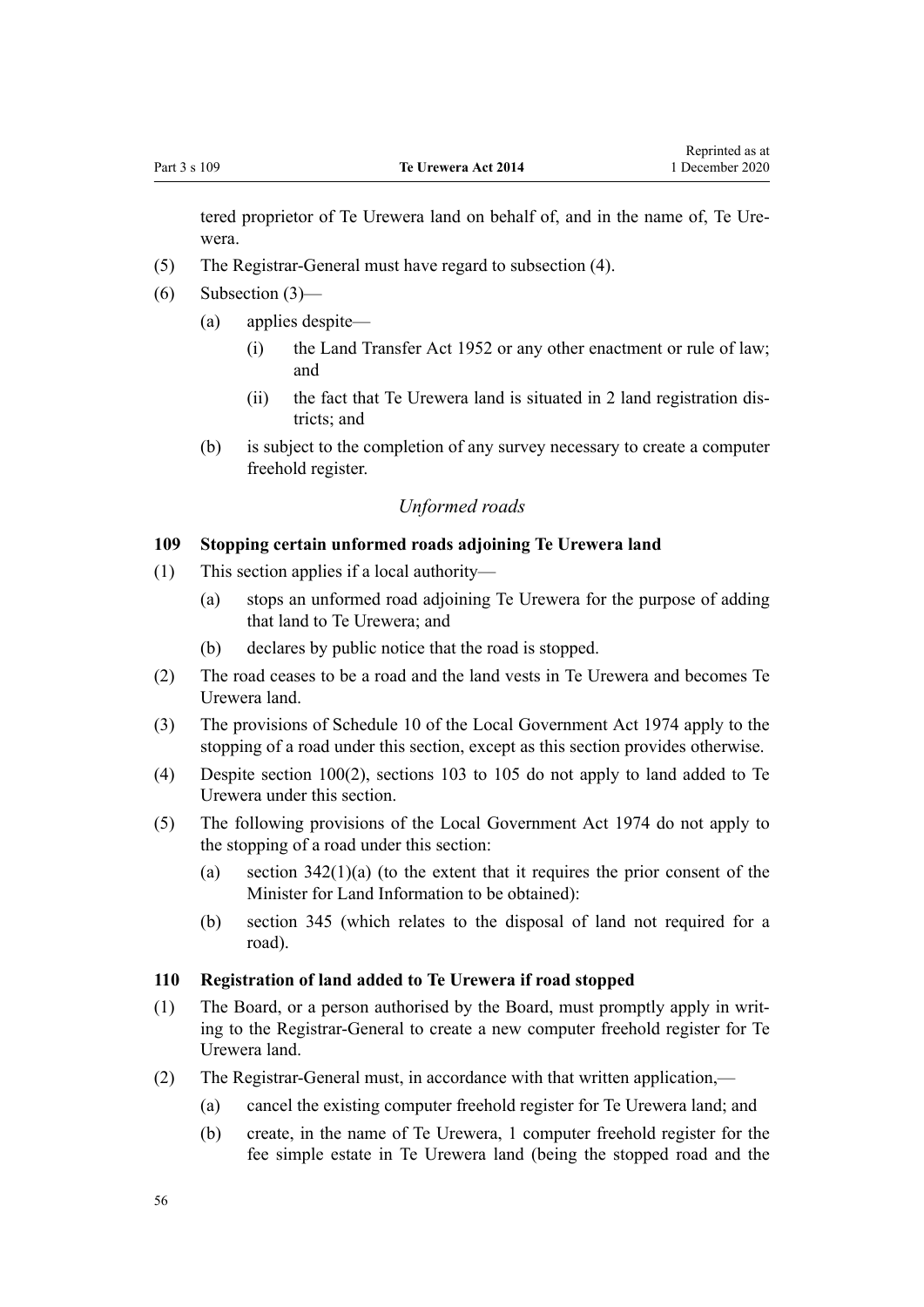<span id="page-56-0"></span>land in the computer freehold register in the name of Te Urewera immediately before that register was cancelled under paragraph (a)); and

- (c) record on the computer freehold register—
	- (i) any interests that are registered, notified, or notifiable and are described in the application; and
	- (ii) a notation that the land is subject to this Act; and
	- (iii) for the purpose of [section 91](#page-45-0), a notation that the register is limited as to parcels.
- (3) Despite the registration of Te Urewera land in the name of Te Urewera, the Board must exercise and perform all the rights, duties, and powers of the registered proprietor of Te Urewera land on behalf of, and in the name of, Te Urewera.
- (4) The Registrar-General must have regard to subsection (3).
- (5) Subsection (2)—
	- (a) applies despite—
		- (i) the Land Transfer Act 1952 or any other enactment or rule of law; and
		- (ii) the fact that Te Urewera land is situated in 2 land registration districts; and
	- (b) is subject to the completion of any survey necessary to create a computer freehold register.

# *Removal of land from Te Urewera*

#### **111 Circumstances when land may be removed from Te Urewera**

- (1) No area of land may be removed from Te Urewera except by an Act of Parliament enacted after the commencement of this Act.
- (2) On the recommendation of the Board, the Minister may propose legislation for introduction to Parliament to remove an area of land from Te Urewera, but only—
	- (a) if the removal would enable a minor boundary adjustment to align Te Urewera more closely with natural boundaries or as a result of a resurvey; or
	- (b) if land is required for the realignment of an existing formed legal road, for a new legal road, or for the legalisation of an existing public road; or
	- (c) to facilitate the exchange of land to deal with an encroachment or to enhance the boundaries of Te Urewera; or
	- (d) if the land does not have natural, cultural, historic, or scientific values to justify its inclusion in Te Urewera.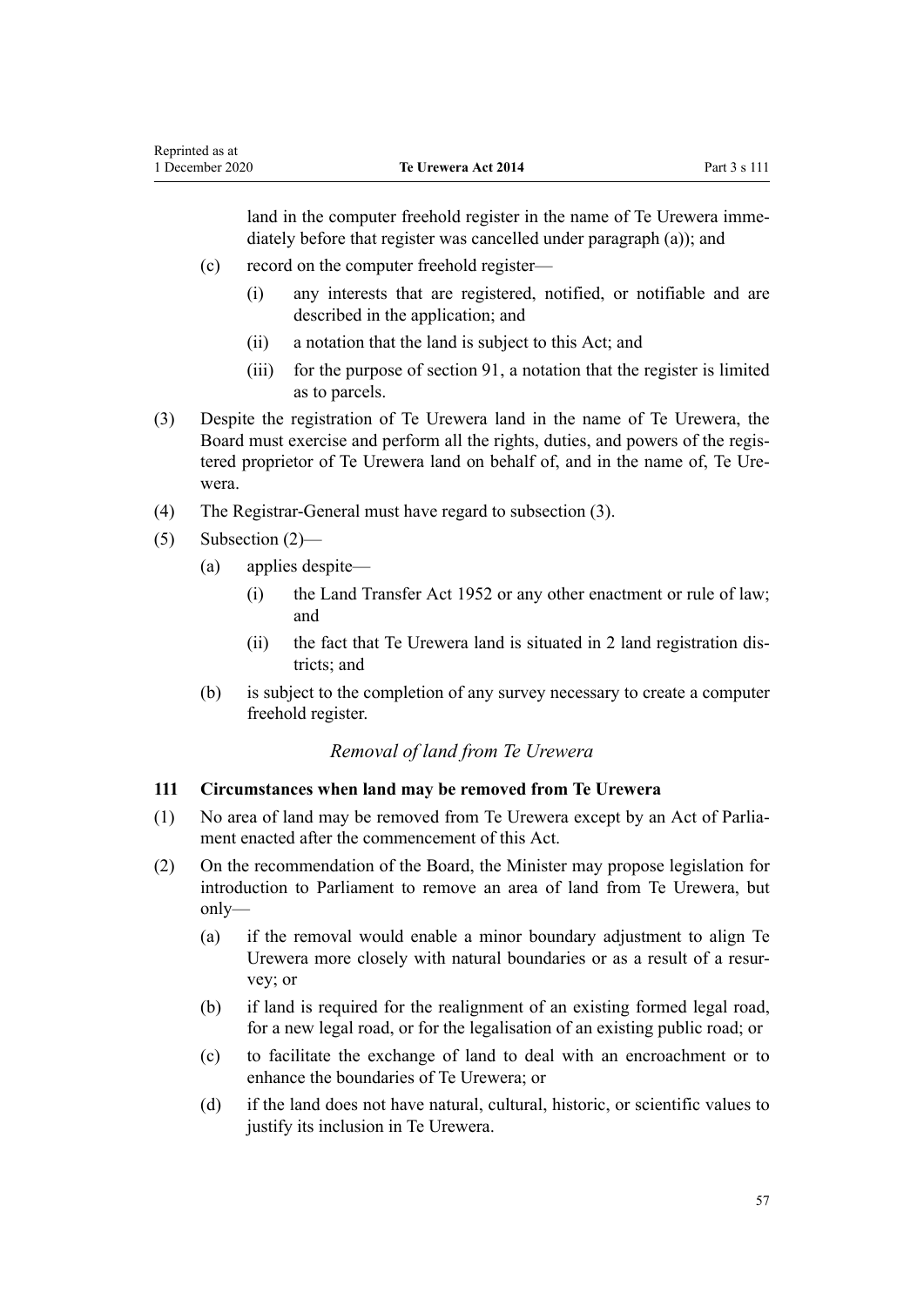(3) If the proposal to remove land from Te Urewera has not been included in the management plan and the Board considers that its removal may be controversial, the Board must give public notice nationally seeking public comment on the proposal before making a recommendation under subsection (2).

Reprinted as at

- (4) [Section 11](http://legislation.govt.nz/pdflink.aspx?id=DLM231942) and [Part 10](http://legislation.govt.nz/pdflink.aspx?id=DLM236786) of the Resource Management Act 1991 do not apply—
	- (a) to the removal of land from Te Urewera; or
	- (b) to any matter incidental to, or required for the purpose of, the removal.
- (5) Land removed from Te Urewera under this section—
	- (a) ceases to be Te Urewera land; and
	- (b) is no longer subject to this Act.

### **112 Registration after land removed from Te Urewera**

- (1) If land is removed from Te Urewera under [section 111,](#page-56-0) the Board, or a person authorised by the Board, must promptly apply in writing to the Registrar-General to create a new computer freehold register for Te Urewera land.
- (2) The Registrar-General must, in accordance with that written application,—
	- (a) cancel the existing computer freehold register for Te Urewera land; and
	- (b) create, in the name of Te Urewera, 1 computer freehold register for the fee simple estate in Te Urewera land (being the land in the computer freehold register in the name of Te Urewera immediately before that register was cancelled under paragraph (a), but excluding the land removed in accordance with [section 111\)](#page-56-0); and
	- (c) record on the computer freehold register—
		- (i) any interests that are registered, notified, or notifiable and are described in the application; and
		- (ii) a notation that the land is subject to this Act; and
		- (iii) for the purpose of [section 91](#page-45-0), a notation that the register is limited as to parcels.
- (3) Despite the registration of Te Urewera land in the name of Te Urewera, the Board must exercise and perform all the rights, duties, and powers of the registered proprietor of Te Urewera land on behalf of, and in the name of, Te Urewera.
- (4) The Registrar-General must have regard to subsection (3).
- (5) Subsection (2)—
	- (a) applies despite—
		- (i) the [Land Transfer Act 1952](http://legislation.govt.nz/pdflink.aspx?id=DLM269031) or any other enactment or rule of law; and
		- (ii) the fact that Te Urewera land is situated in 2 land registration districts; and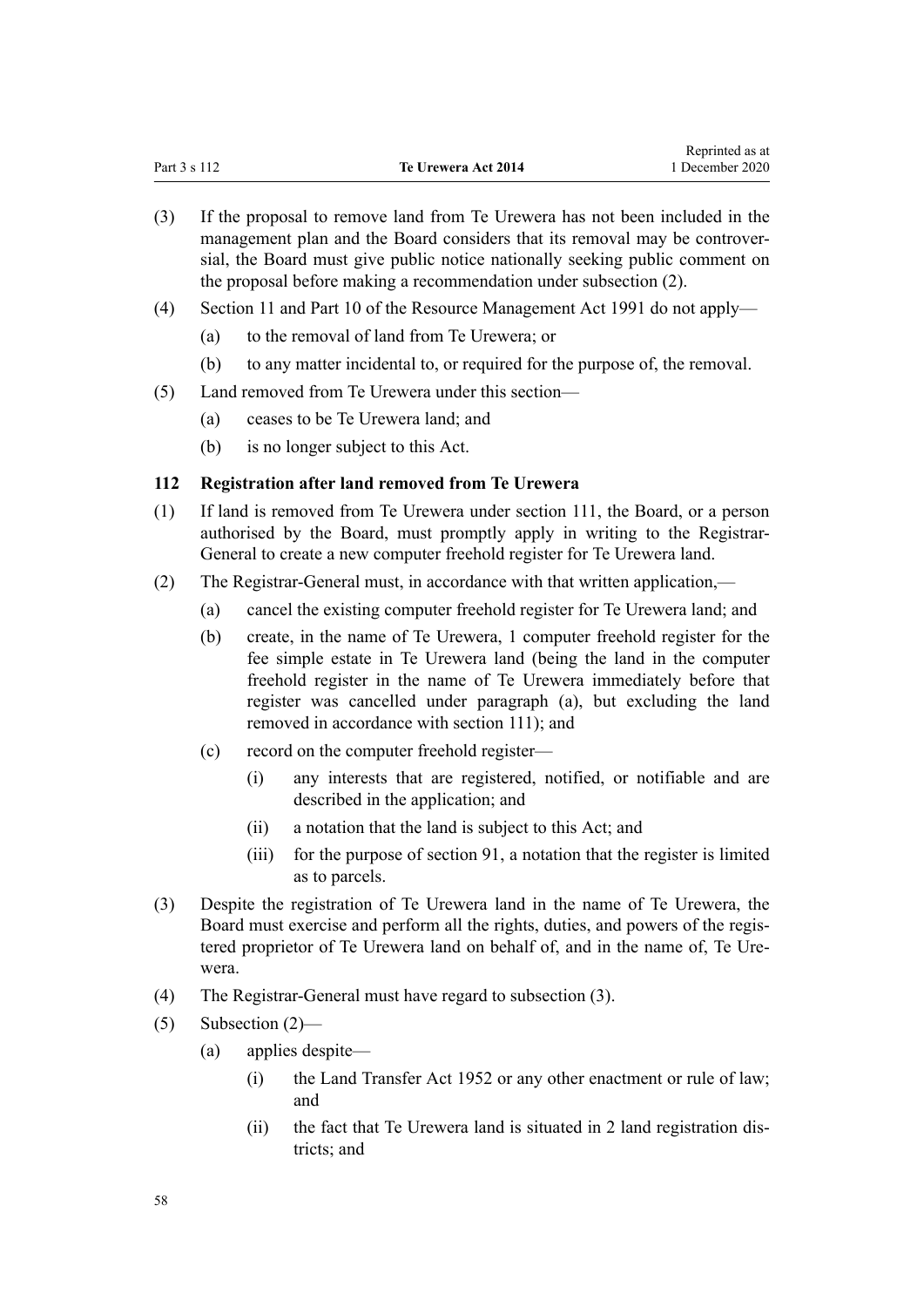<span id="page-58-0"></span>(b) is subject to the completion of any survey necessary to create a computer freehold register.

Subpart 3—Powers to establish special areas and to enter into covenants

# *Establishment of special areas within Te Urewera*

# **113 Recommendation to establish special areas in Te Urewera**

- (1) The Board may, if provided for in the management plan, recommend to the Minister that any of the following areas be established in any part of Te Urewera:
	- (a) a specially protected area:
	- (b) a wilderness area:
	- (c) an amenity area.
- (2) The Board must specify in its recommendation—
	- (a) the particular features that justify the area being established under this subpart; and
	- (b) the name proposed for the area.

### **114 Criteria for recommendations to establish special areas**

#### *Specially protected areas*

- (1) The Board may make a recommendation to establish a specially protected area in a specified part of Te Urewera, but only if the Board considers that there are special features or values in that part of Te Urewera that—
	- (a) are of particular importance in achieving the purpose of this Act; and
	- (b) justify the status of a specially protected area; and
	- (c) are of such importance that public access to that area should be controlled.

*Wilderness areas*

- (2) The Board may make a recommendation to establish a wilderness area in a specified part of Te Urewera, but only if the Board considers that there are particular natural and wilderness values in that part of Te Urewera that—
	- (a) are of particular importance in achieving the purpose of this Act; and
	- (b) justify the status of a wilderness area; and
	- (c) are of such importance that the restrictions set out in [sections 119](#page-60-0) and [120](#page-60-0) must apply.
- (3) An area set aside as a wilderness area must be sufficiently large, remote, and buffered to be affected by human influences only in minor ways.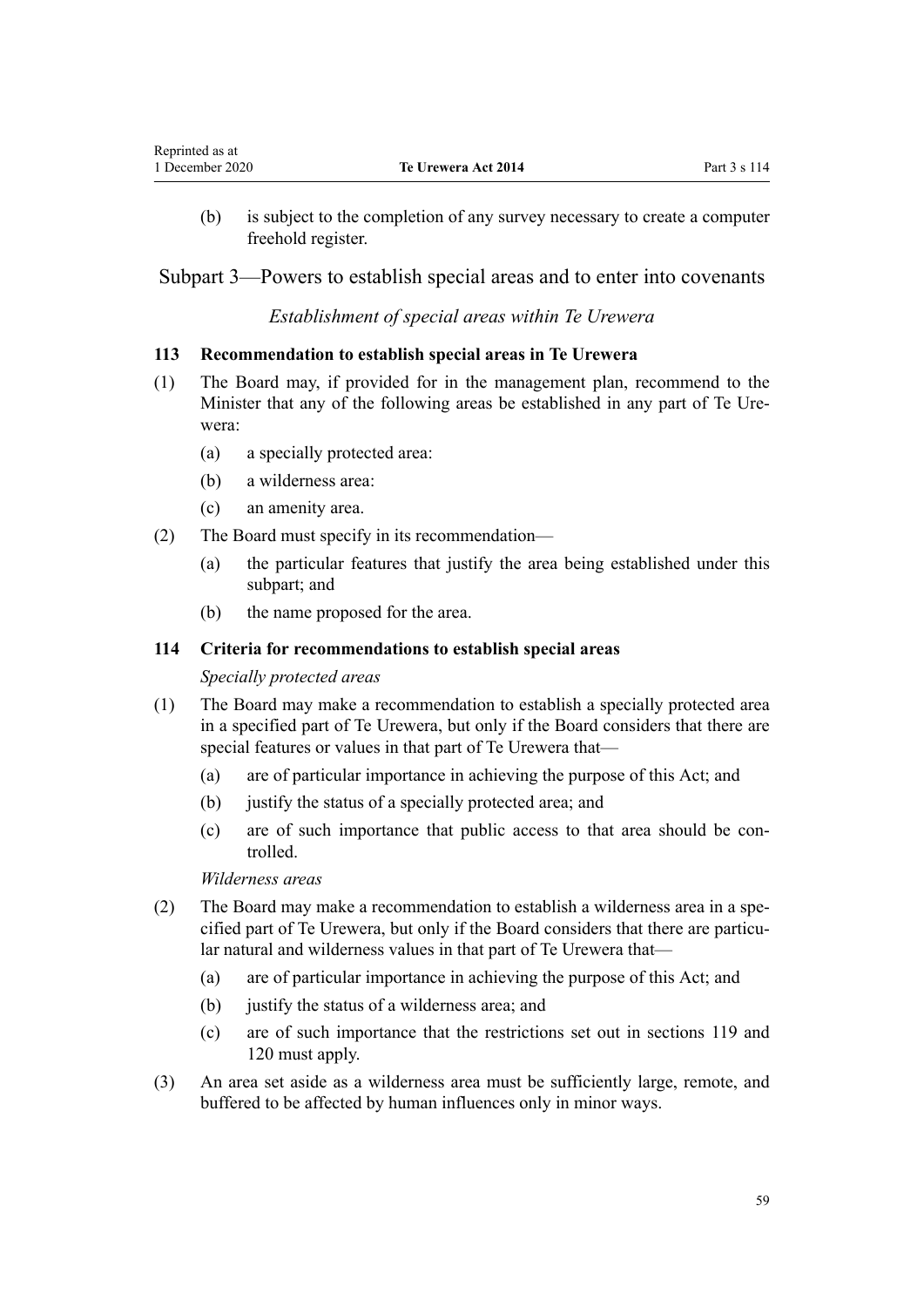*Amenity areas*

- (4) The Board may make a recommendation to establish an amenity area in a specified part of Te Urewera, but only if the Board considers that—
	- (a) the area should be set apart for the development of recreational, public, and cultural amenities and related services; and
	- (b) the development of those amenities and services cannot practicably be located outside Te Urewera; and
	- (c) the adverse effects on the rest of Te Urewera can be minimised.

#### **115 Determination of recommendation to establish special areas**

- (1) On receiving a recommendation from the Board under [section 113](#page-58-0), the Minister—
	- (a) must consider the Board's recommendation; and
	- (b) may request further information from the Board that the Minister considers relevant; and
	- (c) may by notice in the *Gazette* establish all or part of the area in the manner recommended by the Board, specifying the name of the area or may decline to accept the recommendation.
- (2) Before the Minister declines to accept a recommendation in whole or in part, the Minister must provide the Board with—
	- (a) the reasons why the Minister is considering not accepting the recommendation; and
	- (b) an opportunity to consider how to respond to the Minister's concerns.
- (3) The status of an area established under this section may be revoked or the boundaries of the area altered, on a recommendation of the Board and in accordance with subsections (1) and (2).

#### **116 Management of areas established under this subpart**

- (1) A specially protected area must be managed in accordance with—
	- (a) the management plan; and
	- (b) the purpose for which the area is established.
- (2) A wilderness area must be managed—
	- (a) in accordance with the management plan; and
	- (b) to preserve its indigenous natural resources; and
	- (c) to retain its wilderness qualities.
- (3) An amenity area must be managed in accordance with—
	- (a) the management plan; and
	- (b) the purpose for which the area is established.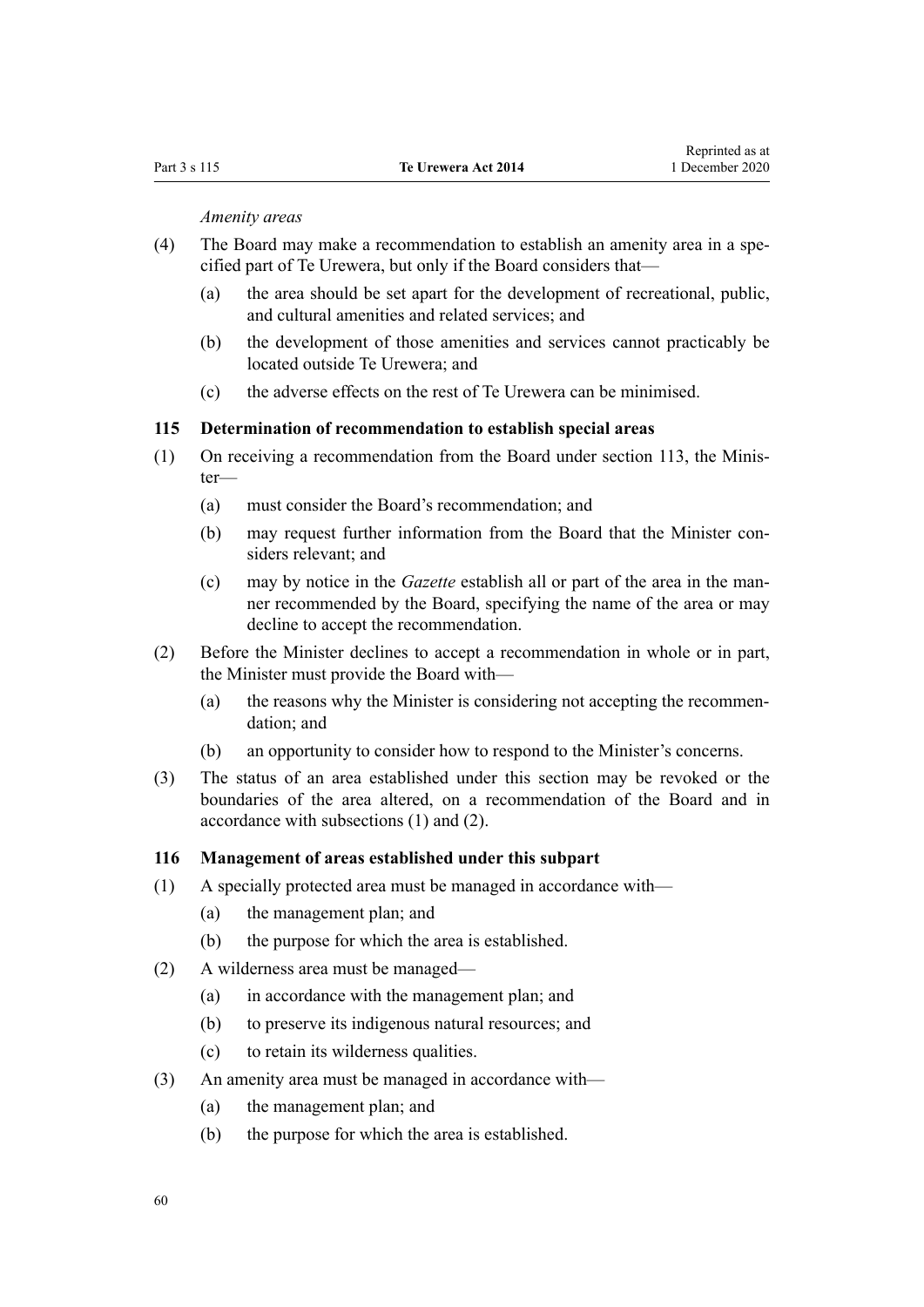#### <span id="page-60-0"></span>**117 Minister may propose establishing specially protected area**

- (1) The Minister may propose to the Board that a specially protected area be established in any part of Te Urewera.
- (2) The Board must consider the Minister's proposal and may, if it considers it appropriate, make a recommendation to that effect under [section 113](#page-58-0).

# *Specially protected areas*

#### **118 Authorisation of activities in specially protected areas**

- (1) No person may enter a specially protected area unless that person—
	- (a) is authorised to do so by the Board; and
	- (b) complies with the conditions of the authorisation.
- (2) An authorisation may be issued subject to any conditions.
- (3) The Board must not issue an authorisation that would be inconsistent with the management plan.
- (4) If a specially protected area is established under section 117, the Board may allow the Minister to be responsible for issuing authorisations in relation to that area.

#### *Wilderness areas*

#### **119 Restrictions on activities in wilderness areas**

- (1) While an area is set apart as a wilderness area,—
	- (a) its indigenous natural resources must be preserved; and
	- (b) the following activities are prohibited:
		- (i) constructing, erecting, or maintaining buildings, machinery, or apparatus in the area; and
		- (ii) taking into, or using animals, vehicles, or motorised vessels (including hovercraft and jet boats) in, the area; and
		- (iii) landing, hovering, or taking off of a helicopter or other motorised aircraft for the purpose of embarking or disembarking passengers or goods in the area:
		- (iv) constructing roads, tracks, or trails in the area.
- (2) The activities specified in subsection (1) must not be undertaken in a wilderness area unless authorised by the Board under section 120.

#### **120 Criteria for authorising activities in wilderness areas**

- (1) The Board may authorise an activity described in section 119, but only if it is satisfied that the proposed activity—
	- (a) is consistent with the management plan; and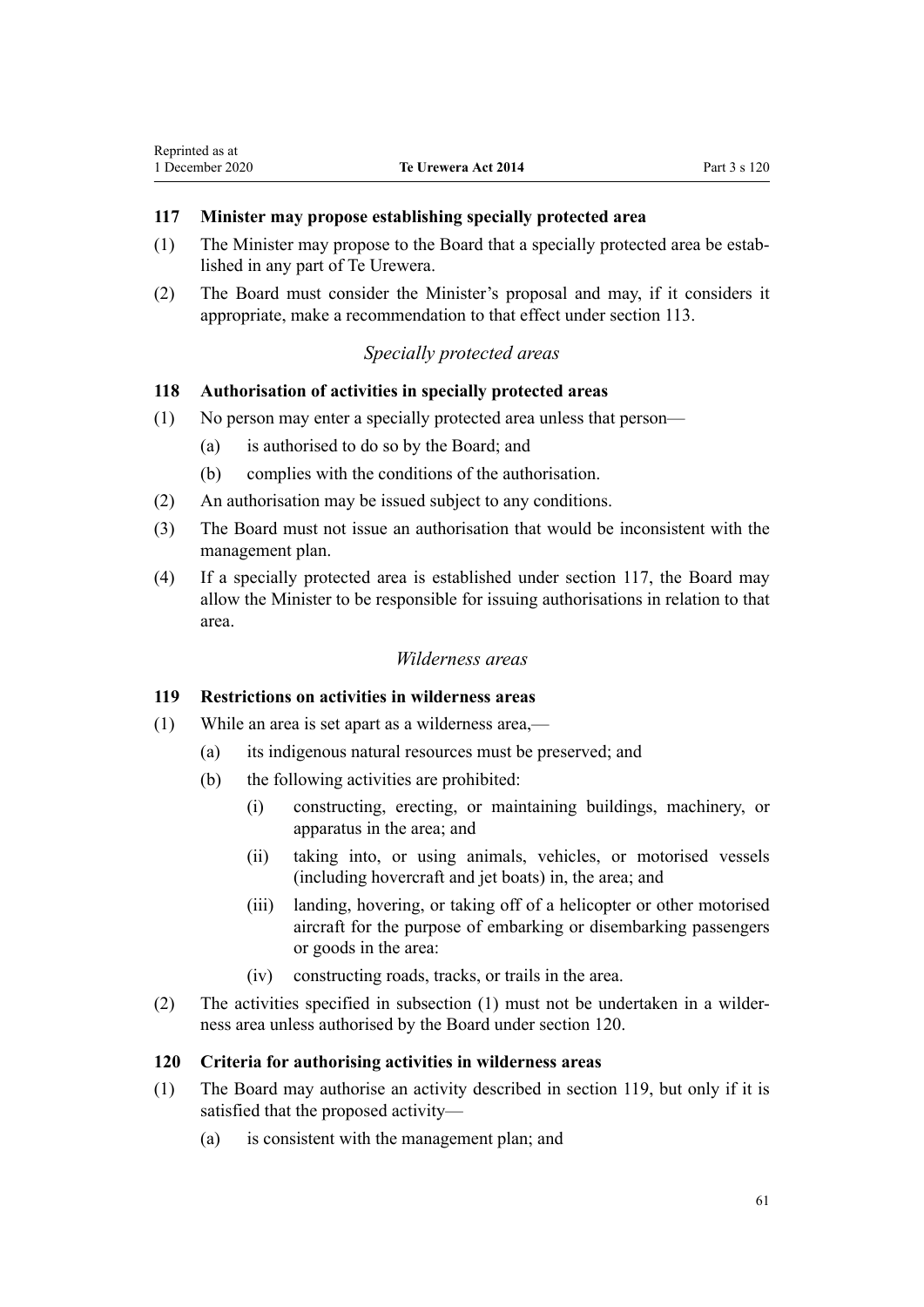- <span id="page-61-0"></span>(b) is necessary or desirable for preserving the indigenous natural resources in the wilderness area; and
- (c) is consistent with the purpose of this Act.
- (2) The Board may authorise any person to liberate any species of indigenous animal in a wilderness area if—
	- (a) the Board is satisfied that there is sufficient evidence of the species previously being present in the area; and
	- (b) the proposed liberation is not inconsistent with the management plan.

# *Amenity areas*

# **121 Limitation on purpose and principles**

While an area is set aside as an amenity area, the purpose and principles set out in [sections 4](#page-8-0) and [5](#page-8-0) apply in that area only to the extent that they are compatible with the development and operation of the recreational, public, and cultural amenities and services for which the amenity area is established.

# *Power to covenant land*

# **122 Board may enter into covenants**

- (1) The purpose of this section and sections 123 to 125 is to enable the Board, in its discretion, to enter into a covenant with the owner of private land outside Te Urewera (or with the lessee of the land, with the consent of the owner).
- (2) The purpose of entering into a covenant is to provide for the protection of the relevant land in a manner that contributes to achieving the purpose of this Act.
- (3) A covenant may be entered into only if—
	- (a) the Board is satisfied that the land over which a covenant is proposed meets the criteria set out in [section 101](#page-49-0); and
	- (b) the Board has considered the matters set out in [section 103](#page-50-0); and
	- (c) the owner of the land (or the lessee, with the consent of the owner) is willing to enter into a covenant that provides for the management of the land in a manner that will achieve the purpose of the covenant.
- (4) The Board must meet all the costs associated with entering into a covenant.

# **123 Scope of covenants**

- (1) A covenant entered into under section 122 may be in perpetuity or for any term specified in the covenant document.
- (2) In the case of a covenant applying to any Māori freehold land, a covenant may be in perpetuity, but subject to a condition that, at intervals of not less than 25 years, the objectives, conditions, and continuation of the covenant be reviewed, with a power to terminate the covenant—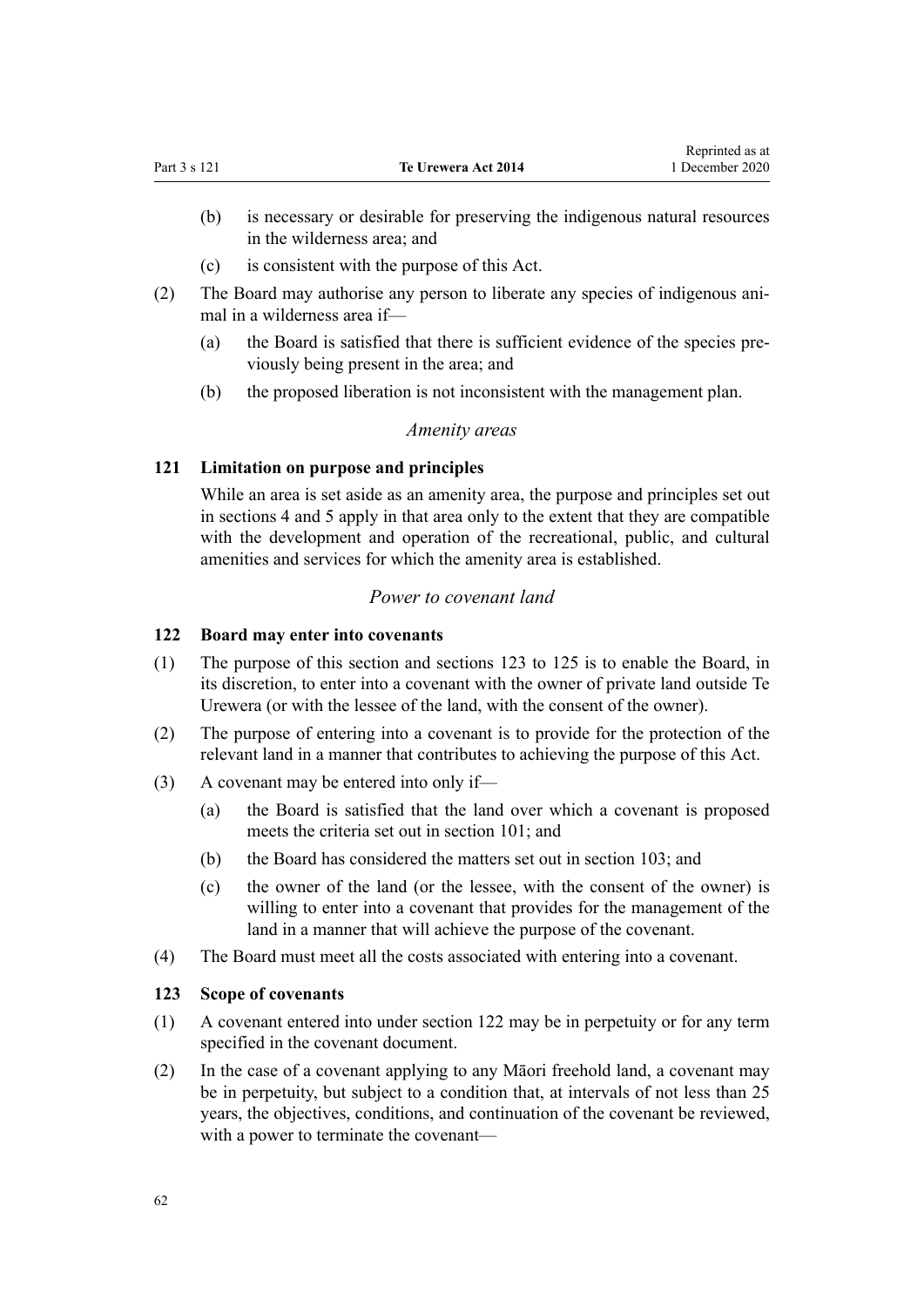- (a) by agreement; or
- (b) by notice of either party of not less than 6 months.
- (3) The Board must have regard to the manawhenua of the owner or lessee in a review under subsection (2).

#### **124 Compliance and enforcement**

- (1) For the duration of a covenant, the following provisions apply to the covenanted land, as far as they are applicable and with the necessary modifications, as if the land were part of Te Urewera:
	- (a) [clauses 6 to 12](#page-101-0) of Schedule 4 (which relate to the powers of warranted officers):
	- (b) [sections 76](#page-38-0) and [77](#page-40-0) (which set out the offences applying in Te Urewera).
- (2) Subsection (1) applies subject to the terms and conditions of the covenant.

#### **125 Legal effect and registration of covenant**

- (1) Despite any other enactment or rule of law or equity, a covenant runs with the covenanted land and binds the land with the burden of the covenant.
- (2) A covenant is deemed to be an interest in land for the purposes of the [Land](http://legislation.govt.nz/pdflink.aspx?id=DLM269031) [Transfer Act 1952](http://legislation.govt.nz/pdflink.aspx?id=DLM269031).
- (3) The Board, or a person authorised by the Board, must lodge the covenant for registration with the Registrar-General who must record on a computer register for the land a notation that the land is subject to a covenant under [sections 122](#page-61-0) [to 124](#page-61-0).
- (4) Subsection (3) is subject to the completion of a survey if the land to which the covenant applies is not already defined in accordance with rules made under [section 49](http://legislation.govt.nz/pdflink.aspx?id=DLM142600) of the Cadastral Survey Act 2002 or under any previous survey regulations.

Subpart 4—Provisions relating to certain parts of Te Urewera

#### *Ruakituri Wilderness Area*

#### **126 Ruakituri Wilderness Area**

The Ruakituri Wilderness Area established under the [National Parks Act 1980](http://legislation.govt.nz/pdflink.aspx?id=DLM36962) by notice published in the *Gazette* (2006, page 405) continues to be set apart and managed as a wilderness area under this Act as if it were gazetted under this Act.

## *Te Whāiti*

#### **127 Status of Te Whāiti changed**

(1) Te Whāiti (being part of Te Urewera National Park) ceases to be a national park under the [National Parks Act 1980.](http://legislation.govt.nz/pdflink.aspx?id=DLM36962)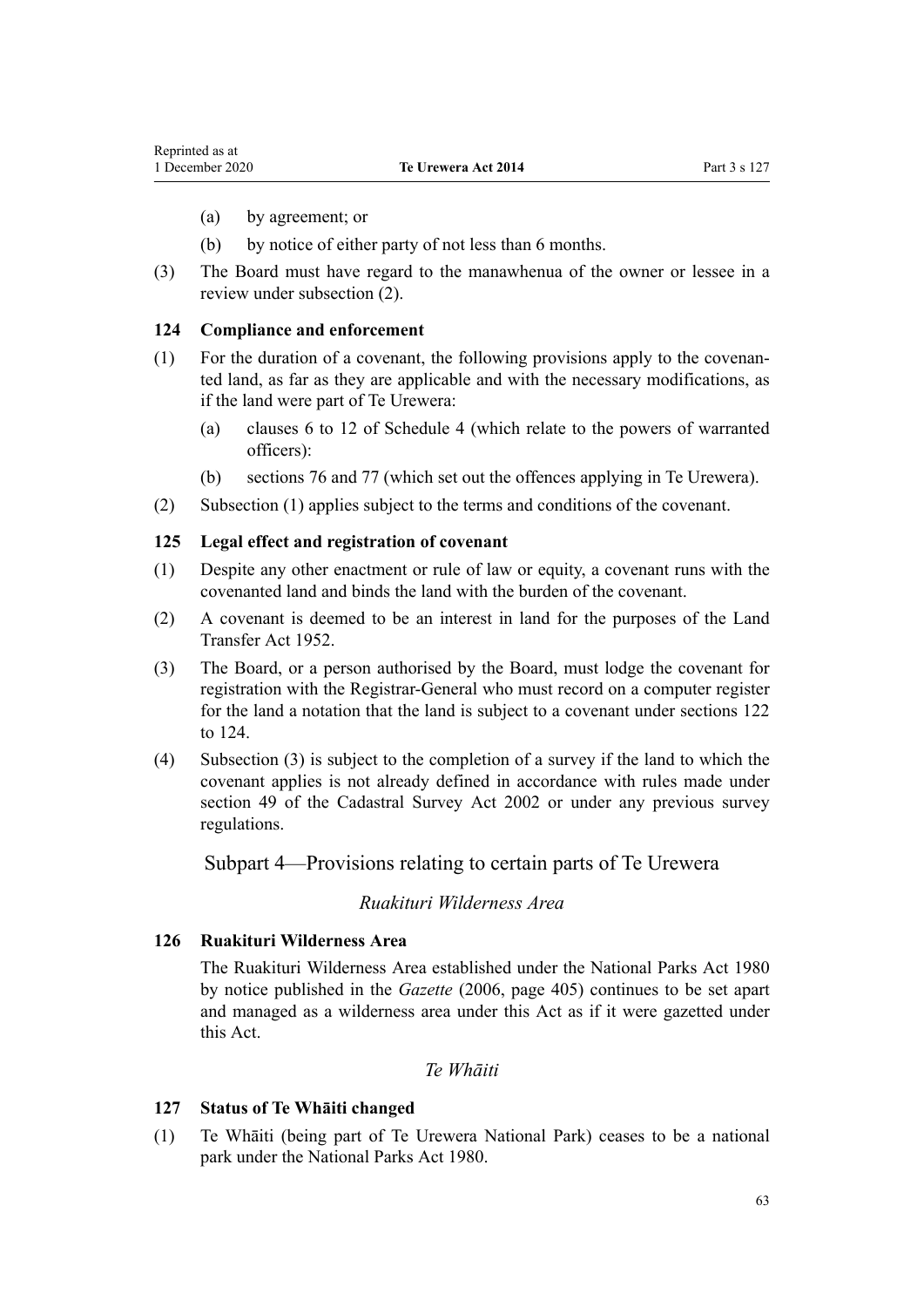<span id="page-63-0"></span>

|              |                     | Reprinted as at |
|--------------|---------------------|-----------------|
| Part 3 s 128 | Te Urewera Act 2014 | 1 December 2020 |

- (2) Te Whāiti is declared to be a conservation area under the [Conservation Act](http://legislation.govt.nz/pdflink.aspx?id=DLM103609) [1987](http://legislation.govt.nz/pdflink.aspx?id=DLM103609) and becomes part of the Whirinaki Te Pua-a-Tāne Conservation Park, to be held and managed under that Act.
- (3) However, Te Whāiti continues to be protected as if it were part of a national park.
- (4) The status of Te Whāiti as a conservation area and part of the Whirinaki Te Pua-a-Tāne Conservation Park cannot be revoked except by an Act of Parliament.
- (5) In this section, **Te Whāiti** means the land identified on the plan labelled Te Whāiti in part 2.2 of the attachments, being 593.8760 hectares, more or less, being Sections 3, 7, and 8 Block V Ahikereru Survey District and Sections 6 and 7 Block VI Ahikereru Survey District. All Instrument S529245 (South Auckland District).

# *Onepoto*

# **128 Status of Onepoto changed**

- (1) The part of Onepoto that is a national park (being part of Te Urewera National Park)—
	- (a) ceases to be a national park under the [National Parks Act 1980;](http://legislation.govt.nz/pdflink.aspx?id=DLM36962) and
	- (b) is declared to be a conservation area under the [Conservation Act 1987](http://legislation.govt.nz/pdflink.aspx?id=DLM103609), while continuing to be protected as if it were a national park under the [National Parks Act 1980.](http://legislation.govt.nz/pdflink.aspx?id=DLM36962)
- (2) The part of Onepoto that has a secondary use designation as a national park ceases to have that designation, but is declared by this section to have a secondary use designation as a conservation area.
- (3) The part of Onepoto referred to—
	- (a) in subsection (1) is Part Section 5 and Section 6 Block 1 Waiau Survey District Balance *Gazette* notice 76439 (Gisborne Land District); and
	- (b) in subsection (2) is Sections 18 and 19 SO 8881 and Section 7 Block 1 Waiau Survey District Balance *Gazette* notice 79491 (secondary use) as noted on computer freehold register GS5B/673 (Gisborne Land District).

# *Tāwhiuau Maunga and Ngāti Manawa interests in western parts of Te Urewera*

# **129 Interpretation**

(1) In this section and [sections 130 to 135](#page-64-0),—

**Ngāti Manawa area of interest** has the meaning given in Part 13 of the Ngāti Manawa deed of settlement

**Ngāti Manawa deed of settlement** has the meaning given to **deed of settlement** in [section 10](http://legislation.govt.nz/pdflink.aspx?id=DLM3276821) of the Ngāti Manawa Claims Settlement Act 2012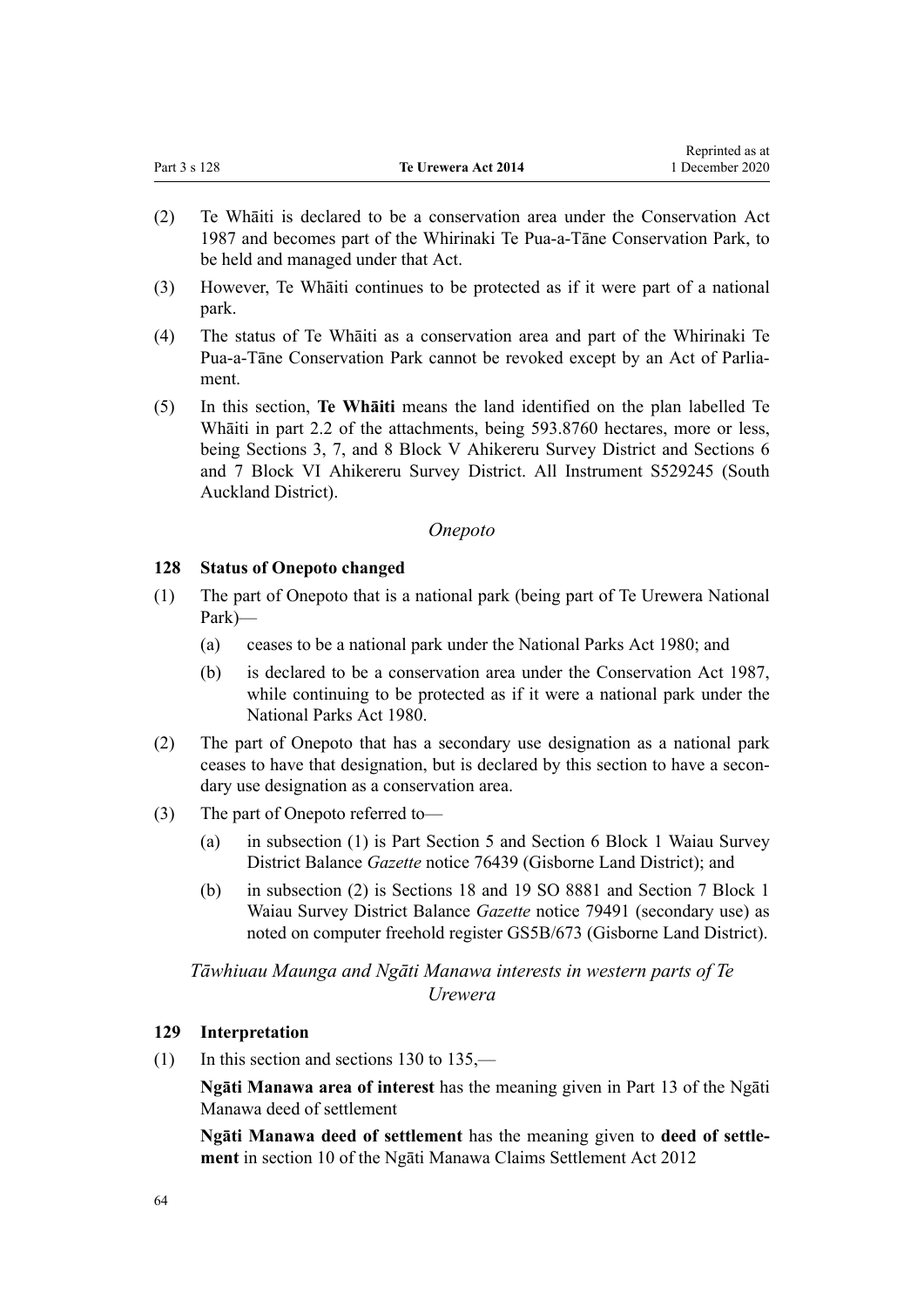<span id="page-64-0"></span>**Ngāti Manawa values** has the meaning given in [section 10](http://legislation.govt.nz/pdflink.aspx?id=DLM3276821) of the Ngāti Manawa Claims Settlement Act 2012

**protection principles** has the meaning given in [section 10](http://legislation.govt.nz/pdflink.aspx?id=DLM3276821) of the Ngāti Manawa Claims Settlement Act 2012

**Tangiharuru** means the Ngāti Manawa ancestor of that name

# **Tāwhiuau area**—

- (a) means the land defined as Tāwhiuau in [section 10](http://legislation.govt.nz/pdflink.aspx?id=DLM3276821) of the Ngāti Manawa Claims Settlement Act 2012; and
- (b) includes Tāwhiuau Maunga

**Tāwhiuau Maunga** means the land described in [Part 2](#page-68-0) of Schedule 1

**trustees of Te Rūnanga o Ngāti Manawa** has the meaning given in [section 10](http://legislation.govt.nz/pdflink.aspx?id=DLM3276821) of the Ngāti Manawa Claims Settlement Act 2012.

(2) The [Ngāti Manawa Claims Settlement Act 2012](http://legislation.govt.nz/pdflink.aspx?id=DLM3276800) is consequentially amended in the manner shown in [Schedule 5](#page-112-0).

# **130 Vesting of Tāwhiuau Maunga in name of Tangiharuru**

- (1) Tāwhiuau Maunga—
	- (a) ceases to be part of Te Urewera National Park and held under the [National Parks Act 1980;](http://legislation.govt.nz/pdflink.aspx?id=DLM36962) and
	- (b) is not part of Te Urewera.
- (2) The fee simple estate in Tāwhiuau Maunga is vested in the name of Tangiharuru.
- (3) The land vested by subsection (2) must not be alienated, mortgaged, charged, or otherwise disposed of, other than by the grant of a lease or an easement by the Board under [section 62\(1\).](#page-32-0)
- (4) Despite subsection (1), for management purposes Tāwhiuau Maunga is to be treated as if it were part of Te Urewera and subject to this Act.
- (5) A concession in the form of a lease, licence, or an easement over any part of the land vested by subsection (3) must not be granted without the written consent of the trustees of Te Rūnanga o Ngāti Manawa.

#### **131 Registration of Tāwhiuau Maunga in name of Tangiharuru**

- (1) The Registrar-General must, in accordance with a written application by a person authorised by the Director-General,—
	- (a) create, in the name of Tangiharuru, 1 computer freehold register for the fee simple estate in Tāwhiuau Maunga; and
	- (b) record on the computer freehold register—
		- (i) any interests that are registered, notified, or notifiable, and are described in the application; and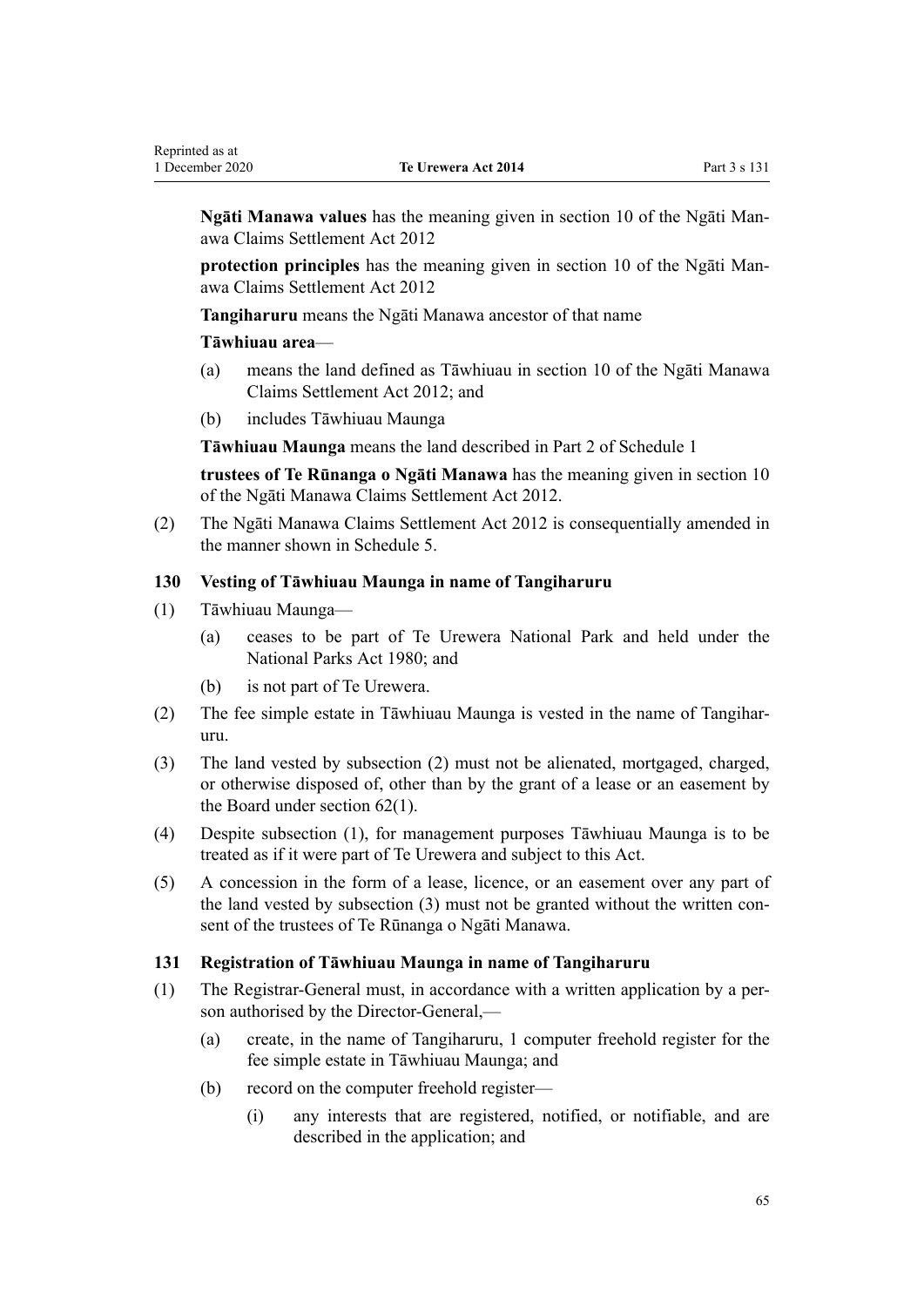- (ii) a notation that the land is subject to this Act; and
- (iii) for the purpose of [section 91](#page-45-0), a notation that the register is limited as to parcels.
- (2) The interests referred to in subsection  $(1)(b)(i)$  include the Te Urewera easements referred to in paragraphs (a) and (b) of the definition of Te Urewera easements in [section 88](#page-43-0).
- (3) The computer freehold register required by subsection (1) must be created not later than 24 months after the settlement date.
- (4) Subsection (1) applies despite the Land Transfer Act 1952 or any other enactment or rule of law.
- (5) For the purposes of any registration matter relating to a concession granted by the Board under [section 62\(1\)](#page-32-0), the Registrar-General may only register the interest if the document presented for registration is accompanied by the written consent of the trustees of Te Rūnanga o Ngāti Manawa.
- (6) The Registrar-General must have regard to section 132(1).

# **132 Role of trustees of Te Rūnanga o Ngāti Manawa**

- (1) On and from the date when the fee simple estate in Tāwhiuau Maunga is registered in the name of Tangiharuru under [section 131,](#page-64-0) the trustees of Te Rūnanga o Ngāti Manawa, except as otherwise provided in this Act,—
	- (a) have all the duties, powers, and rights of the registered proprietor of Tāwhiuau Maunga; and
	- (b) must perform the duties, and exercise the powers and rights, in their own names and not in the name of Tangiharuru.
- (2) On and from the date of registration of Tāwhiuau Maunga, [section 100](http://legislation.govt.nz/pdflink.aspx?id=DLM3277079) of the Ngāti Manawa Claims Settlement Act 2012 ceases to apply to Tāwhiuau Maunga.

#### **133 Management of Tāwhiuau area**

- (1) This section applies to the following kinds of decisions made in relation to the Tāwhiuau area by the Board or Minister of Conservation:
	- (a) a decision that relates solely to the Tāwhiuau area:
	- (b) a decision that may have a significant effect on the Tāwhiuau area or Ngāti Manawa values and protection principles.
- (2) In making a decision of a kind described in subsection (1), the Board or the Minister of Conservation, as appropriate, must—
	- (a) engage with the trustees of Te Rūnanga o Ngāti Manawa; and
	- (b) have particular regard for the fact that Tāwhiuau Maunga is vested in Tangiharuru; and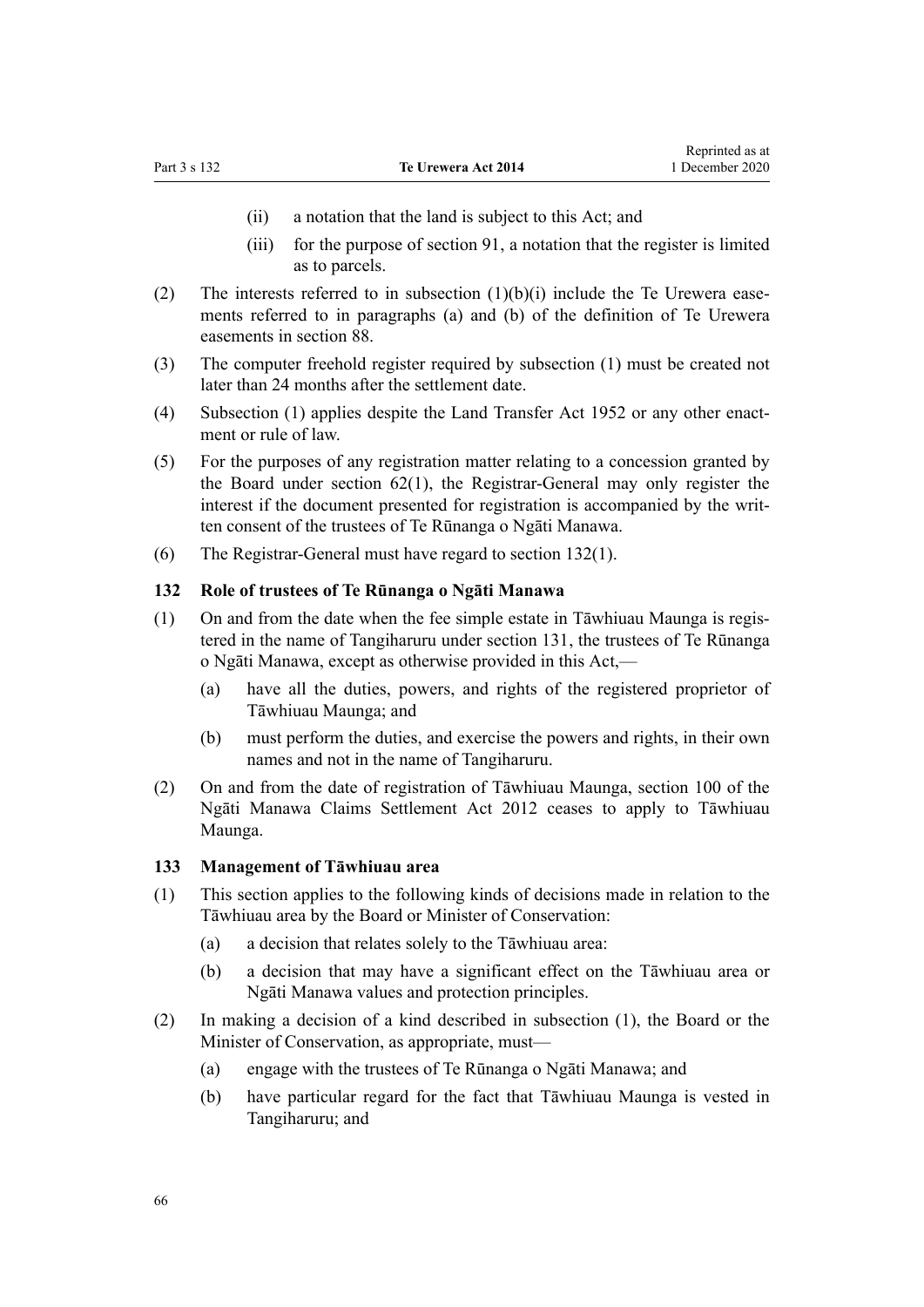(c) not make a decision that is inconsistent with Ngāti Manawa values and protection principles.

# **134 Agreement between trustees of Te Rūnanga o Ngāti Manawa and Te Urewera Board**

In order to recognise Ngāti Manawa's interests within the western parts of Te Urewera that are in the Ngāti Manawa area of interest, the trustees of Te Rūnanga o Ngāti Manawa and the Board must, not later than 24 months after the settlement date, enter into an agreement to make provision for how the Board and the trustees of Te Rūnanga o Ngāti Manawa will conduct their relationship—

- (a) in matters relating to the management and administration of the area of Te Urewera where Ngāti Manawa have existing redress under the [Ngāti](http://legislation.govt.nz/pdflink.aspx?id=DLM3276800) [Manawa Claims Settlement Act 2012;](http://legislation.govt.nz/pdflink.aspx?id=DLM3276800) and
- (b) in other matters of interest to both the Board and the trustees of Te Rūnanga o Ngāti Manawa, such as—
	- (i) the process by which the parties will interact; and
	- (ii) the consideration of Ngāti Manawa's values; and
	- (iii) the involvement of Ngāti Manawa in relevant decision-making processes.

# **135 Application of other provisions**

Reprinted as at

The following provisions apply to Tāwhiuau Maunga as if the references to Te Urewera land and Te Urewera establishment land were references to Tāwhiuau Maunga:

- (a) [section 64](#page-33-0) (which provides for the status of Te Urewera land under the Crown Minerals Act 1991), except that the Board must obtain the written consent of the trustees of Te Rūnanga o Ngāti Manawa before it may enter into or vary an access arrangement under [section 61](http://legislation.govt.nz/pdflink.aspx?id=DLM246714) of the Crown Minerals Act 1991 in respect of Tāwhiuau Maunga:
- (b) [sections 91](#page-45-0) and [92](#page-45-0) (which protect the interests of registered owners of land adjacent to Te Urewera land and existing interests over establishment land):
- (c) [section 93](#page-46-0) (which provides for how certain other enactments apply to Te Urewera land):
- (d) [section 95](#page-46-0) (which provides for the ownership of improvements on Te Urewera establishment land):
- (e) [section 96](#page-47-0) (which excludes certain liabilities).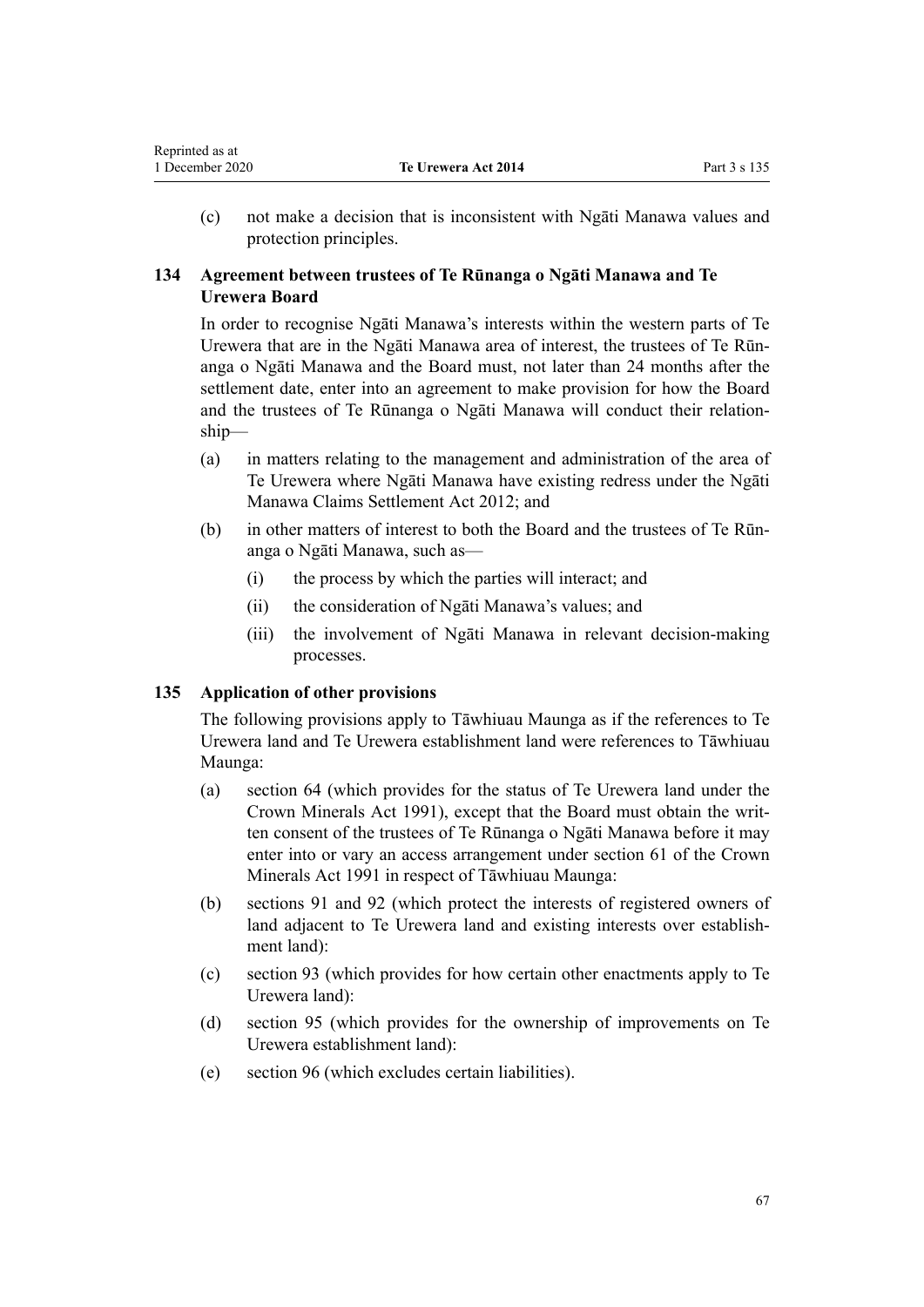#### *Interests of Ngāti Whare in certain parts of Te Urewera*

# **136 Agreement between trustees of Te Rūnanga o Ngāti Whare and Te Urewera Board**

- (1) Not later than 24 months after the settlement date, the Board must enter into an agreement with the trustees of Te Rūnanga o Ngāti Whare to make provision for how the trustees of Te Rūnanga o Ngāti Whare and the Board will conduct their relationship in matters relating to the management and administration of certain western parts of Te Urewera and other agreed matters of interest to both the Board and Ngāti Whare.
- (2) The purpose of subsection (1) is to provide for the recognition of, and to reflect,—
	- (a) the special association and customary interest of Ngāti Whare in relation to parts of Te Urewera; and
	- (b) the close relationship between Te Rūnanga o Ngāti Whare and Tūhoe Te Uru Taumatua.
- (3) In this section, **trustees of Te Rūnanga o Ngāti Whare** has the meaning given in [section 10](http://legislation.govt.nz/pdflink.aspx?id=DLM4339919) of the Ngāti Whare Claims Settlement Act 2012.

*Interests of Ngāti Ruapani ki Waikaremoana in Waikaremoana area*

#### **137 Interests of Ngāti Ruapani ki Waikaremoana in Waikaremoana area**

- (1) As soon as practicable after the settlement date, the Board and Ngāti Ruapani ki Waikaremoana must commence discussions for the purpose of entering into a memorandum of understanding that records how the Board will work with Ngāti Ruapani ki Waikaremoana in undertaking processes under this Act that affect the interests of Ngāti Ruapani ki Waikaremoana in the Waikaremoana area.
- (2) Legislation enacted to give effect to a settlement of the historical claims of Ngāti Ruapani ki Waikaremoana may provide for the memorandum of understanding entered into under subsection (1) to terminate.
- (3) Subsection (2) applies if the Crown and Ngāti Ruapani ki Waikaremoana agree that redress provided to Ngāti Ruapani ki Waikaremoana under other legislation supersedes the matters set out in the memorandum of understanding.

# Subpart 5—Consequential amendments to other Acts

#### **138 Amendment to other Acts**

Amend the Acts specified in [Schedule 5](#page-112-0) in the manner specified in that schedule.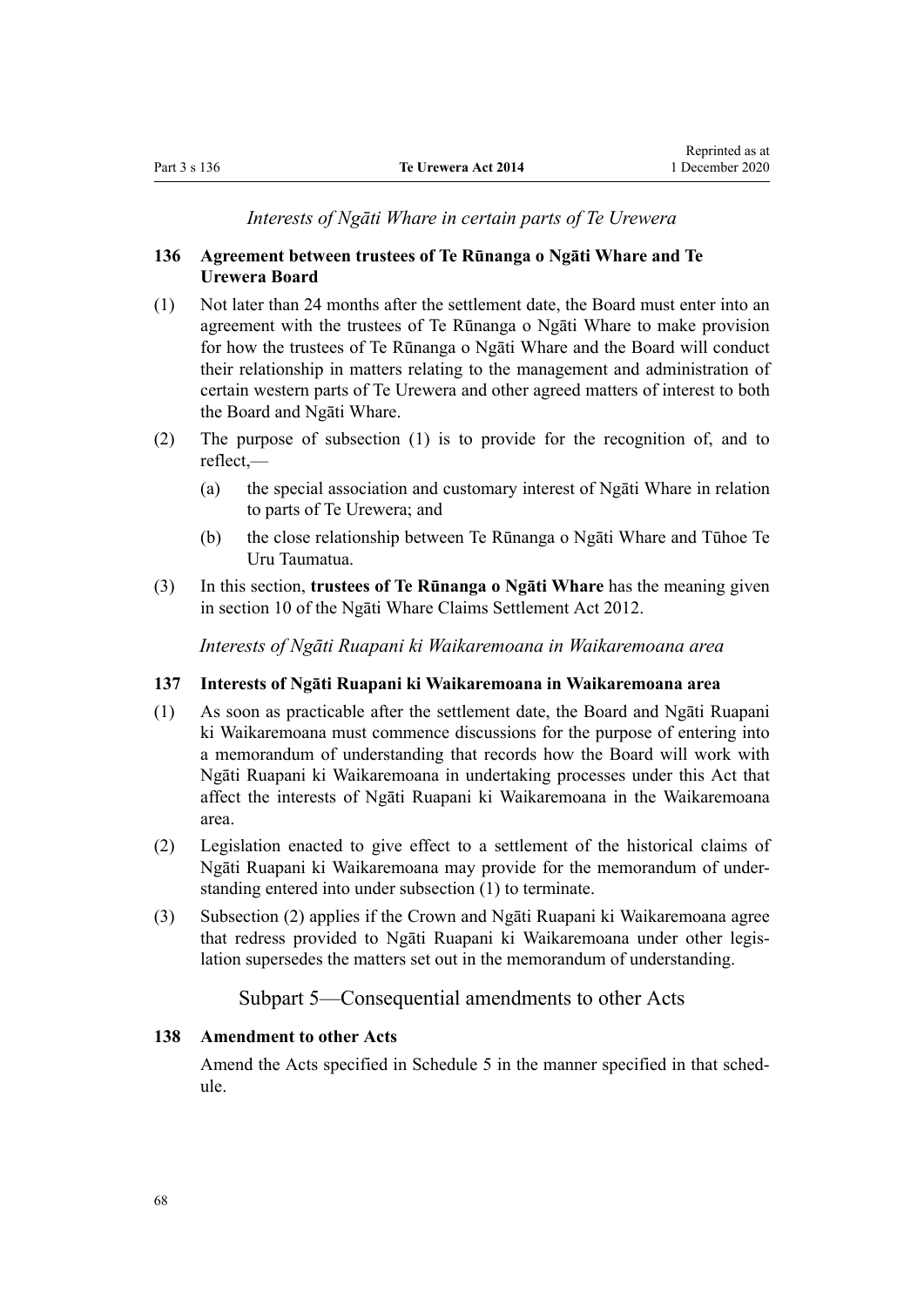# **Schedule 1 Land descriptions**

[ss 7](#page-8-0), [129](#page-63-0)

# **Part 1**

# **Te Urewera establishment land**

#### <span id="page-68-0"></span>**Name of property Description**

Te Urewera establishment land *South Auckland Land District and Gisborne Land District—Wairoa District, Gisborne District, Whakatane District, and Opotiki District* 208671.3397 hectares, more or less, being Sections 1 to 63 SO 461052. All *Gazette* notices 133217.1, 117422.1, 113221.1, 76598, 66950, S612826, and 60531. Balance *Gazette* notices S655768 and 71352 and Part *Gazette* notice H679634.1.

# **Part 2 Tāwhiuau Maunga**

#### **Name of property Description**

Tāwhiuau Maunga *South Auckland Land District—Whakatane District*

62.3528 hectares, more or less, being Section 70 SO 461052. Part *Gazette* notice H679634.1.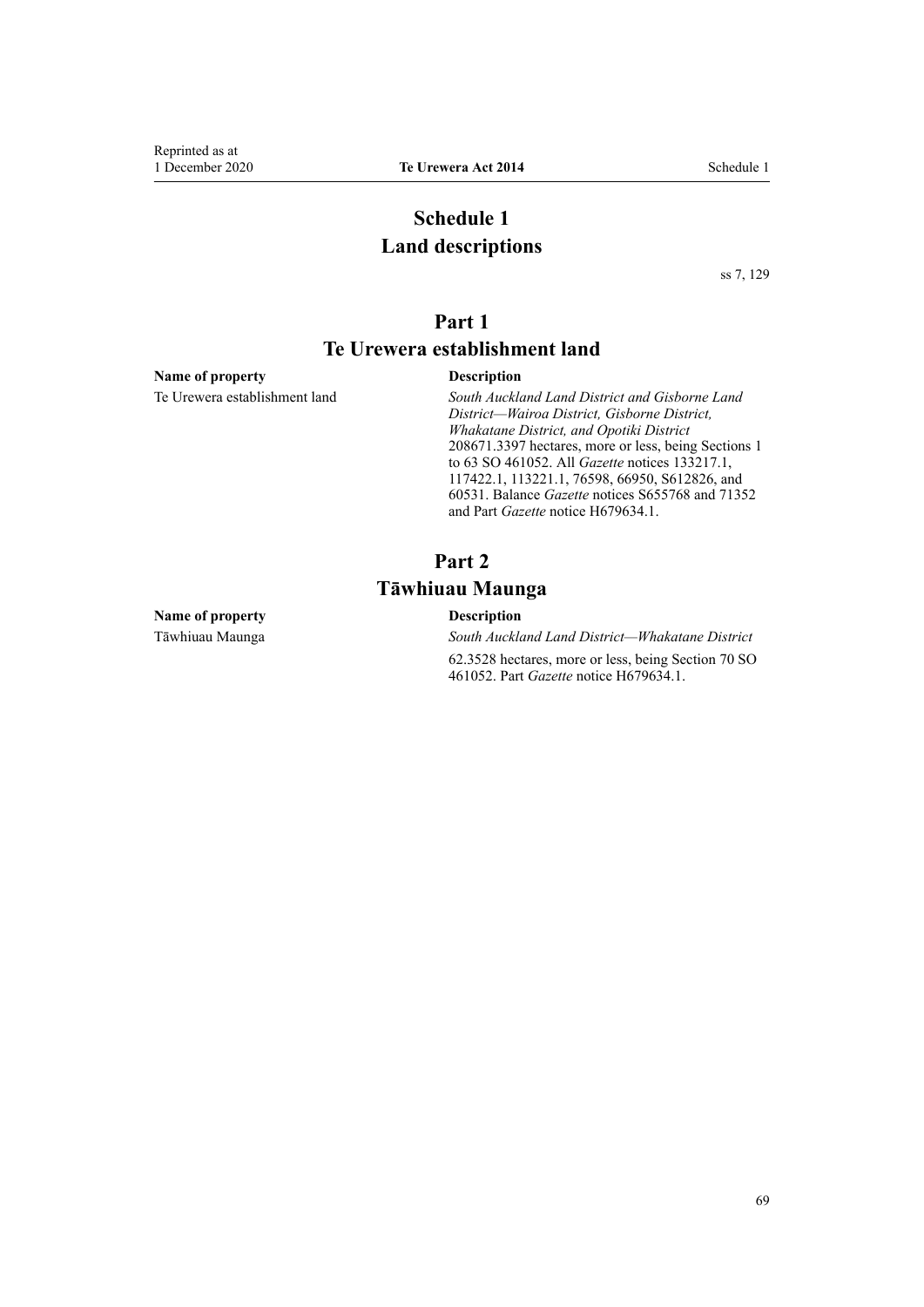# **Schedule 2 Further provisions relating to Board**

[ss 16](#page-15-0), [37,](#page-23-0) [44](#page-25-0), [48, 50](#page-27-0)

# **Contents**

Page

# **[Part 1](#page-70-0) [Administrative matters](#page-70-0)**

|                | Meetings                                             |    |
|----------------|------------------------------------------------------|----|
| $\mathbf{1}$   | Schedule of meetings to be agreed                    | 71 |
| $\overline{c}$ | Quorum                                               | 71 |
| 3              | Conduct of meetings                                  | 71 |
| 4              | Who may attend Board meetings                        | 71 |
| 5              | Public notice of meetings                            | 72 |
|                | Standing orders                                      |    |
| 6              | Standing orders to be adopted                        | 72 |
|                | Reporting and accountability                         |    |
| 7              | Annual report                                        | 72 |
| 8              | Disclosure of annual report                          | 73 |
|                | Committees                                           |    |
| 9              | Initial appointment of committees                    | 73 |
| 10             | Obligation on committees                             | 74 |
|                | Delegation                                           |    |
| 11             | Power of Board to delegate                           | 74 |
| 12             | Powers of delegate                                   | 74 |
| 13             | Effect of delegation on Board                        | 75 |
| 14             | Revocation of delegation                             | 75 |
|                | Conflict of interest of members of Board             |    |
| 15             | When interests must be disclosed                     | 75 |
| 16             | Obligation to disclose interest                      | 76 |
|                | <b>Authority to bind Board</b>                       |    |
| 17             | Method of entering into legally binding obligation   | 76 |
|                | Part 2                                               |    |
|                | Preparation of management plan                       |    |
| 18             | Preparation of draft management plan may be devolved | 77 |
| 19             | Obligations in preparing draft management plan       | 77 |
| 20             | Notification and submissions                         | 77 |
| 21             | Consideration of submissions and amendment of draft  | 78 |

[management plan](#page-77-0)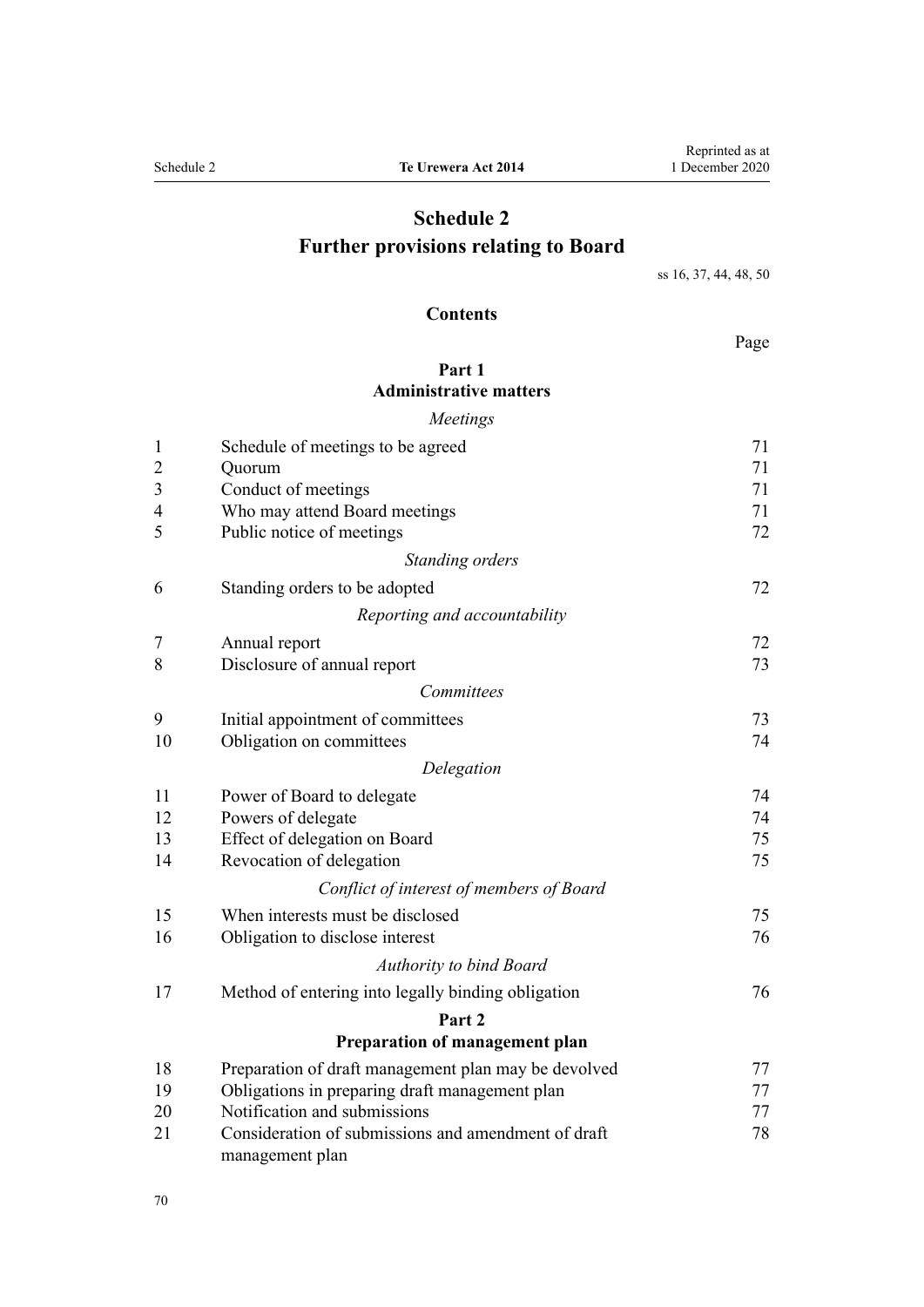<span id="page-70-0"></span>

|    | Reprinted as at<br>1 December 2020           | Te Urewera Act 2014     | Schedule 2 |
|----|----------------------------------------------|-------------------------|------------|
|    |                                              |                         |            |
| 22 | Process of approval for management plan      |                         | 78         |
| 23 | Approval and notification of management plan |                         | 79         |
|    |                                              | Part 3                  |            |
|    |                                              | Annual operational plan |            |
| 24 | Process for preparation                      |                         | 80         |

# **Part 1**

# **Administrative matters**

# *Meetings*

# **1 Schedule of meetings to be agreed**

- (1) At the first meeting of the Board in each year of the term of the Board, the Board must agree a schedule of the meetings of the Board for that year.
- (2) The Board must regularly review the schedule to ensure that it provides for sufficient meetings to enable the Board to achieve its purposes and perform its functions.
- (3) The Board must hold its first meeting not later than 20 working days after the settlement date.

# **2 Quorum**

The quorum for a meeting of the Board is no fewer than 6 members, including—

- (a) at least 2 members appointed by the trustees; and
- (b) at least 2 members appointed by the Ministers or Minister, as appropriate; and
- (c) the chair or deputy chair of the Board.

# **3 Conduct of meetings**

- (1) The chair must preside over the meetings of the Board.
- (2) If the chair is unable to attend a meeting, the deputy chair must preside over that meeting.

# **4 Who may attend Board meetings**

- (1) The chief executive or his or her delegate and the Director-General or his or her delegate may attend any meeting of the Board unless the chair of the Board decides, on reasonable grounds, that they may not attend a meeting or part of a meeting.
- (2) Members of the public may attend any meeting of the Board unless, in the reasonable opinion of the chair,—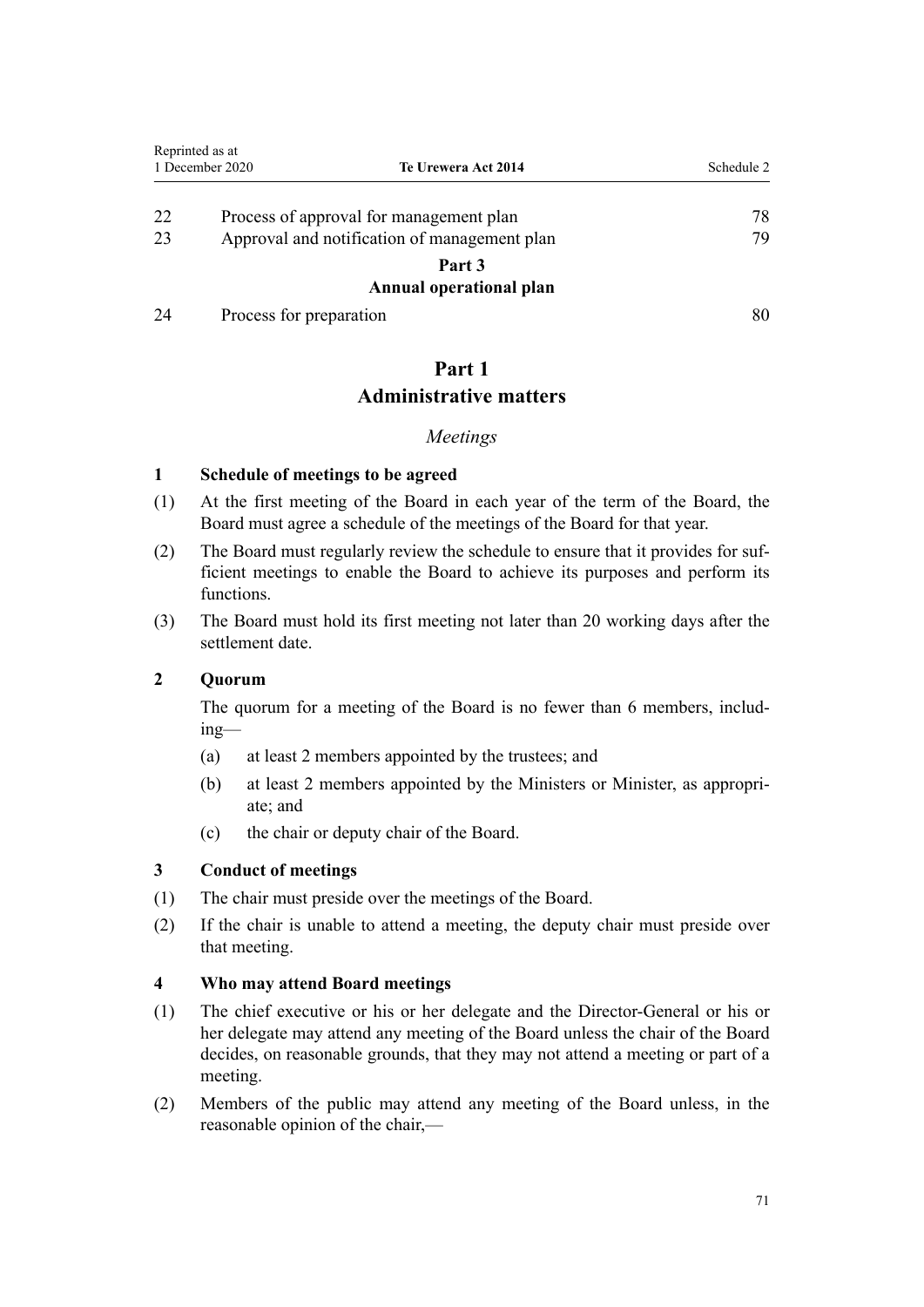- <span id="page-71-0"></span>(a) the attendance of the public would result in the disclosure of information and there is good reason for withholding that information; or
- (b) the behaviour of a member of the public or news media is likely to prejudice or continue to prejudice the orderly or efficient conduct of the meeting.

# **5 Public notice of meetings**

- (1) Public notice of meetings of the Board must be given in whatever manner the Board considers appropriate, including on the Board's Internet site, not later than 10 working days before each scheduled meeting.
- (2) The notice must include—
	- (a) the date, time, and place of the meeting; and
	- (b) where documentation relevant to the meeting may be viewed or obtained; and
	- (c) the entitlement of members of the public to attend, and when they may be excluded.
- (3) The agenda must be made publicly available at least 2 working days before a meeting.

# *Standing orders*

# **6 Standing orders to be adopted**

- (1) At the first meeting of the Board, the Board must adopt a set of standing orders.
- (2) The Board may—
	- (a) at any time amend the standing orders:
	- (b) temporarily suspend standing orders during a meeting.
- (3) The standing orders must not contravene this Act.

# *Reporting and accountability*

# **7 Annual report**

- (1) Each year the Board must adopt and publish an annual report.
- (2) The annual report must contain the following information in respect of the financial year to which it relates:
	- (a) a report on the Board's exercise of its functions and powers and its progress in achieving its purposes; and
	- (b) the financial statements prepared in accordance with generally accepted accounting practice; and
	- (c) a statement of responsibility for the financial statements; and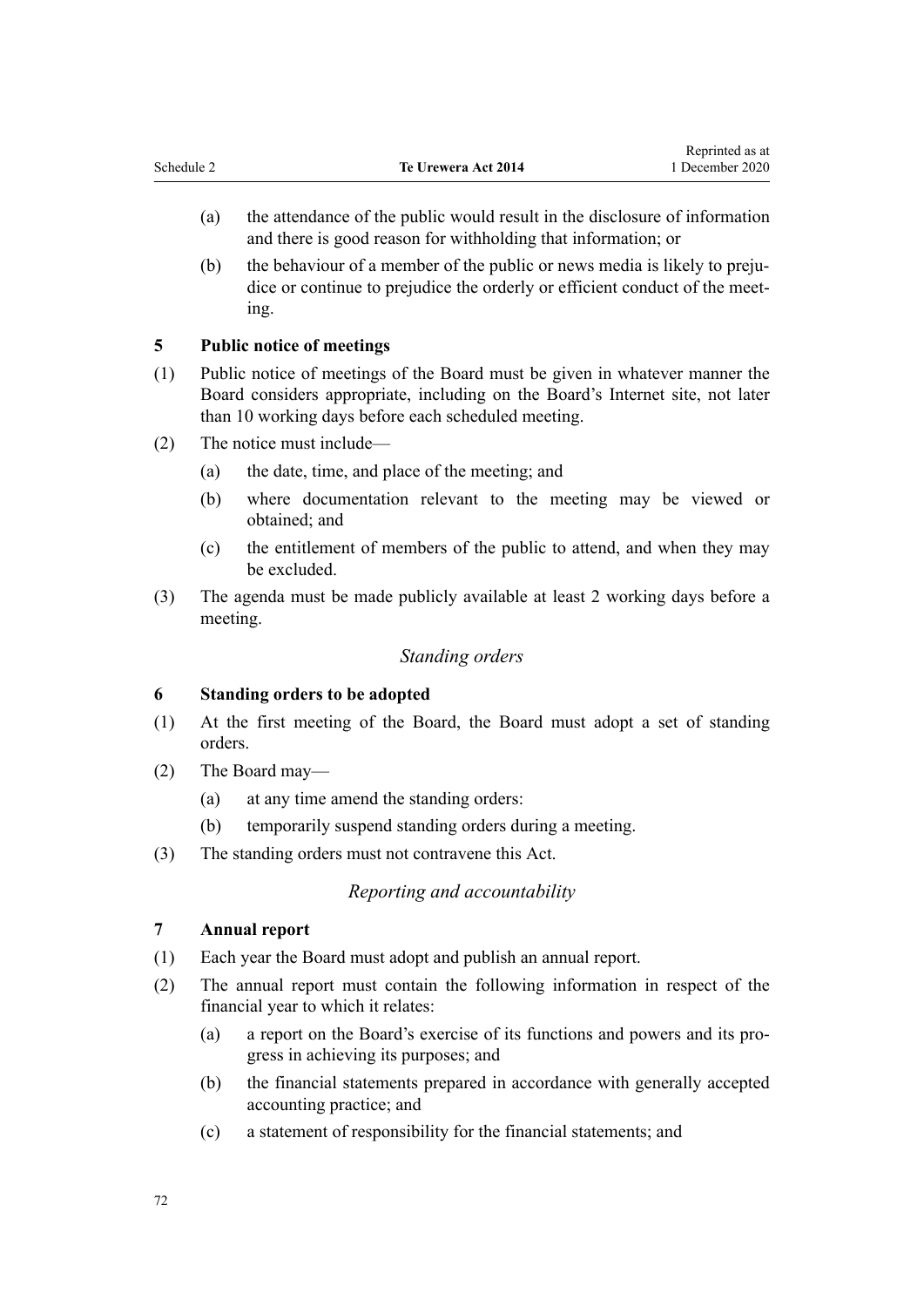- (d) an audit report.
- (3) The Board, the trustees, the Minister, and the Minister of Finance may agree to any further reporting requirements necessary to reflect any change to the financial relationship between the Crown and the Board.
- (4) The Board is a public entity as defined in [section 4](http://legislation.govt.nz/pdflink.aspx?id=DLM88548) of the Public Audit Act 2001 and, in accordance with that Act, the Auditor-General is its auditor.
- (5) In this clause,—

**financial statements** has the meaning given in [section 6](http://legislation.govt.nz/pdflink.aspx?id=DLM4632890) of the Financial Reporting Act 2013

**generally accepted accounting practice** has the meaning given in [section 8](http://legislation.govt.nz/pdflink.aspx?id=DLM4632894) of the Financial Reporting Act 2013.

#### **8 Disclosure of annual report**

- (1) The Board must provide the annual report to—
	- (a) the chair of the trustees; and
	- (b) the Minister.
- (2) The Minister must present the Board's annual report to the House of Representatives as soon as practicable after it has been received by the Minister.
- (3) After the report has been provided under subclause (1), an appointer may seek further information from the Board, and make comments to the Board, on any relevant matter arising out of the report.

#### *Committees*

#### **9 Initial appointment of committees**

- (1) The Board may establish committees to deal with matters that include, for example,—
	- (a) rāhui and the taking of cultural materials:
	- (b) the granting of concessions and authorisations for other activities.
- (2) The Board must, not later than 6 months after its first meeting,—
	- (a) establish any initial committees; and
	- (b) appoint members of the Board to be members of the committees; and
	- (c) appoint members of the Board to chair the committees; and
	- (d) determine the functions and decisions to be delegated to each committee; and
	- (e) determine the procedures of the committees, including their standing orders and decision-making processes.
- (3) The Board may, at any time,—
	- (a) appoint additional committees: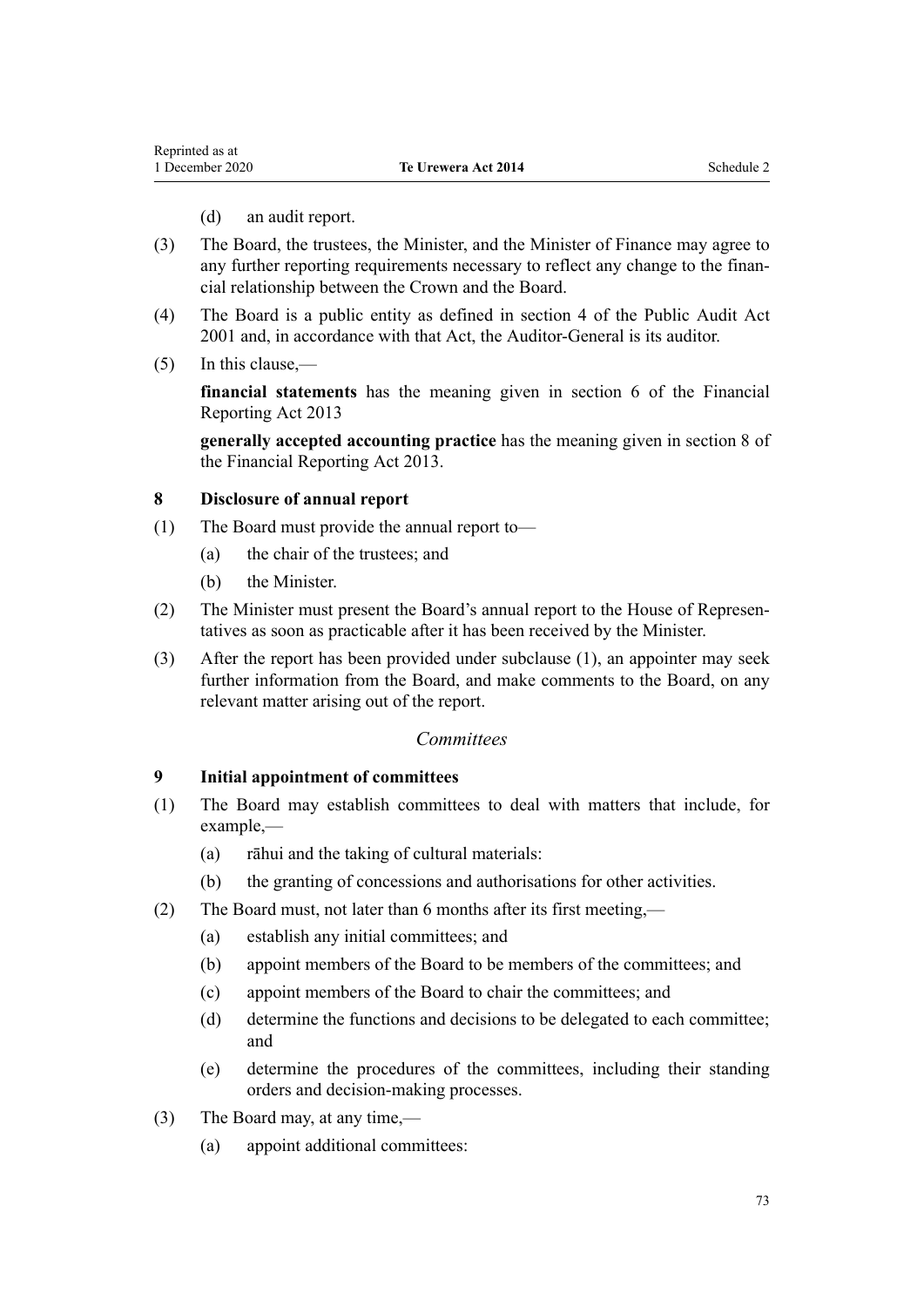- (b) revoke the appointment of a committee:
- (c) reappoint a committee or alter the membership of a committee:
- (d) replace or amend the terms of appointment of a committee.

#### **10 Obligation on committees**

Every committee appointed by the Board—

- (a) is subject to the direction and control of the Board; and
- (b) must carry out all the directions of the Board.

#### *Delegation*

#### **11 Power of Board to delegate**

- (1) The Board may delegate any of its functions and powers, either generally or specifically, and subject to any conditions, by written notice, to—
	- (a) the chief executive:
	- (b) the Director-General:
	- (c) 1 or more members of the Board:
	- (d) a committee or subcommittee of the Board.
- (2) However, the Board must not delegate any of the following matters:
	- (a) the approval or amendment of Te Urewera management plan; or
	- (b) the adoption of the Board's annual statement of priorities; or
	- (c) the acceptance of the annual operational plan; or
	- (d) a recommendation to add land to Te Urewera; or
	- (e) a recommendation to remove land from Te Urewera; or
	- (f) a recommendation that a specially protected area, a wilderness area, or an amenity area be established in Te Urewera; or
	- (g) the appointment, or revocation of appointment, of a committee; or
	- (h) the replacement or amendment of the terms of appointment of a committee; or
	- (i) the making of bylaws; or
	- (j) the power of delegation.

#### **12 Powers of delegate**

- (1) A delegate to whom a function or power of the Board is delegated may, unless the terms of delegation provide otherwise, perform the function or exercise the power in the same manner, subject to the same restrictions, and with the same effect as if the delegate were the Board.
- (2) A delegate who purports to perform a function or exercise a power under a delegation—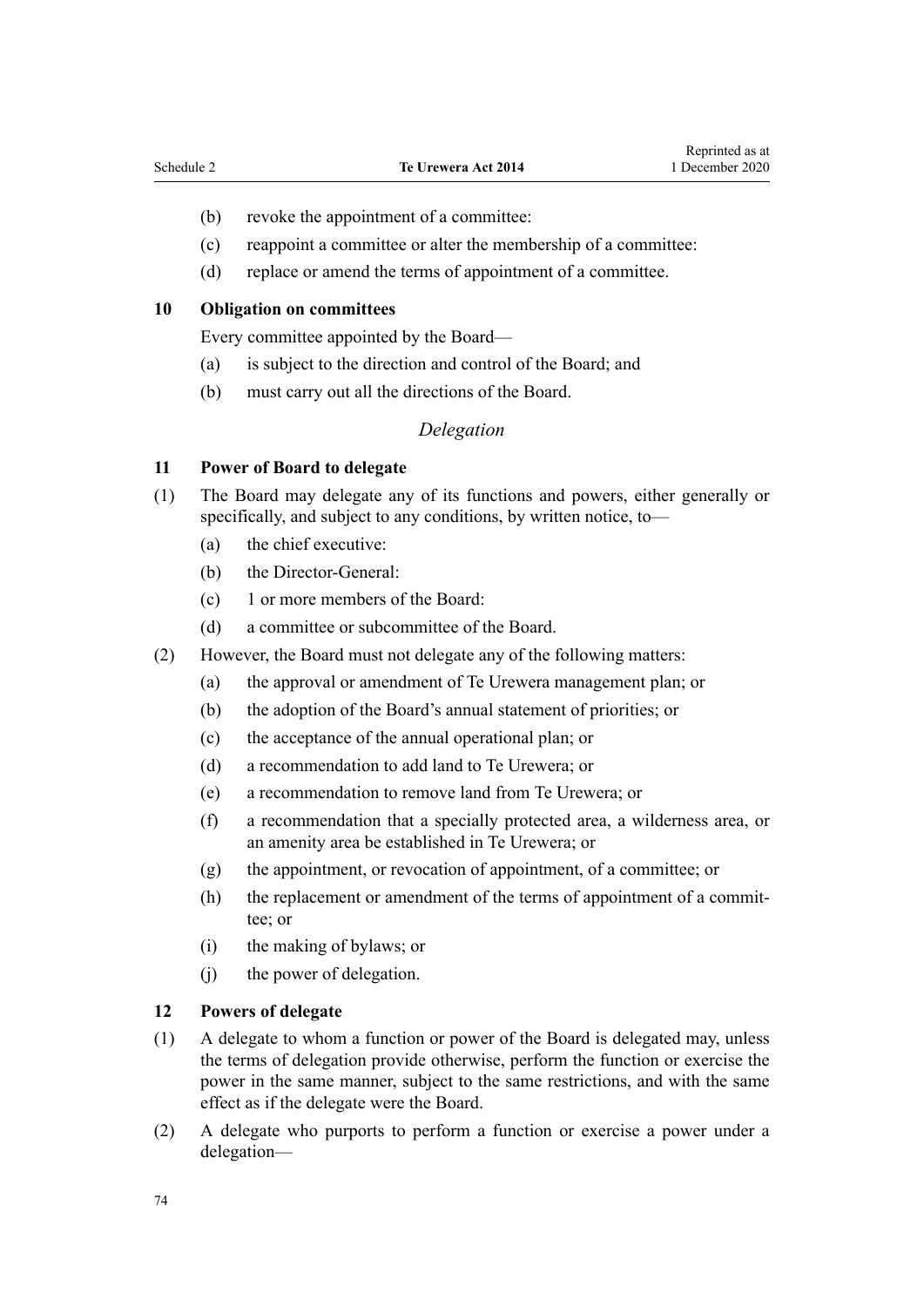- (a) is, in the absence of proof to the contrary, presumed to do so in accordance with the terms of that delegation; and
- (b) must produce evidence of his or her authority to do so, if reasonably requested to do so.

## **13 Effect of delegation on Board**

No delegation under this Act—

- (a) affects or prevents the performance of a function or exercise of a power by the Board; or
- (b) affects the responsibility of the Board for the actions of the delegate acting under the delegation; or
- (c) is affected by any change in the membership of the Board or of any committee.

# **14 Revocation of delegation**

A delegation may be revoked at will by the Board by—

- (a) decision of the Board and written notice to the delegate; or
- (b) any other method provided for in the delegation.

# *Conflict of interest of members of Board*

### **15 When interests must be disclosed**

- (1) In this clause and [clause 16](#page-75-0), **matter** means—
	- (a) the Board's performance of its functions and exercise of its powers; or
	- (b) an arrangement, agreement, contract, concession, or permit made, entered into, or granted (or any consideration of or proposal to do so) by the Board.
- (2) A member of the Board has an actual or potential interest in a matter if that member—
	- (a) may derive a financial benefit from the matter; or
	- (b) is the spouse, civil union partner, de facto partner, child, or parent of a person who may derive a financial benefit from the matter; or
	- (c) may have a financial interest in a person to whom the matter relates; or
	- (d) is a partner, director, officer, Board member, or trustee of a person who may have a financial interest in a person to whom the matter relates; or
	- (e) is otherwise directly or indirectly interested in the matter.
- (3) However, a person is not interested in a matter if his or her interest is so remote or insignificant that it cannot reasonably be regarded as likely to influence the person in carrying out his or her responsibilities as a member of the Board.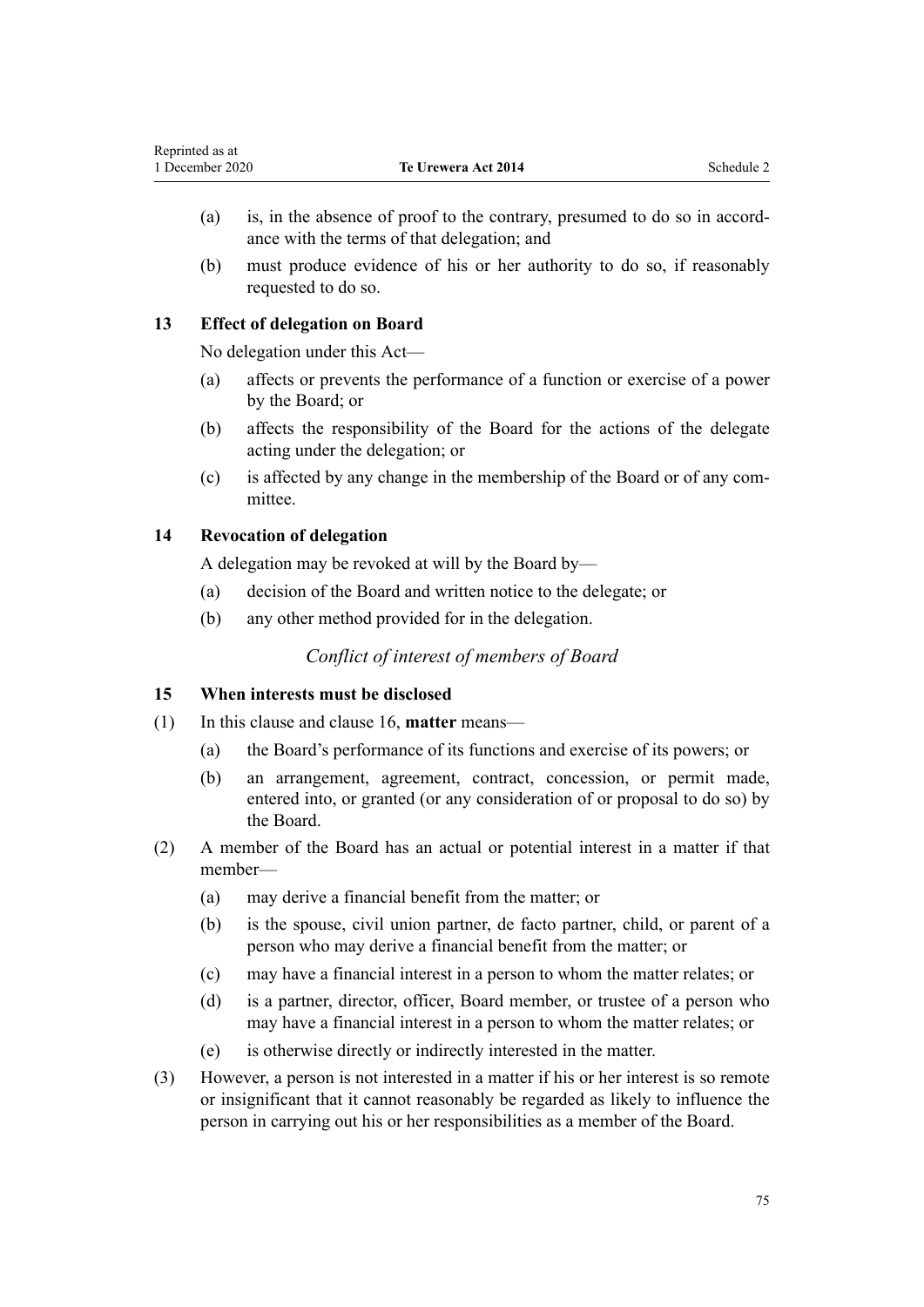#### <span id="page-75-0"></span>**16 Obligation to disclose interest**

- (1) A member of the Board must disclose any actual or potential interest in a matter to the Board.
- (2) The Board must maintain an interests register that records the actual or potential interests disclosed to the Board.
- (3) The Board must consider, and if necessary take steps to manage, any actual or potential conflict of interest.
- (4) A member of the Board is not precluded from discussing or voting on a matter by virtue only that—
	- (a) the member is affiliated to an iwi or a hapū with interests in Te Urewera; or
	- (b) the economic, social, cultural, and spiritual values of an iwi or a hapū with interests in Te Urewera and their relationship with Te Urewera are advanced by or reflected in—
		- (i) the subject matter under consideration; or
		- (ii) a decision or recommendation of the Board; or
		- (iii) the participation of the member in the matter.
- (5) The following are not, in themselves, an interest that must be disclosed or recorded:
	- (a) the affiliation of a member of the Board to an iwi or a hapū with interests in Te Urewera:
	- (b) the fact that a member of the Board is also a trustee of Tūhoe Te Uru Taumatua.

#### *Authority to bind Board*

#### **17 Method of entering into legally binding obligation**

- (1) All contracts or other obligations that would create a liability greater than \$1,000 for the Board must be entered into in writing and signed on behalf of the Board by—
	- (a) the chair of the Board; and
	- (b) 1 other member of the Board.
- (2) Subclause (1) applies to a contract or an obligation—
	- (a) whether or not it is entered into in New Zealand; and
	- (b) whether or not the law governing the contract or obligation is the law of New Zealand.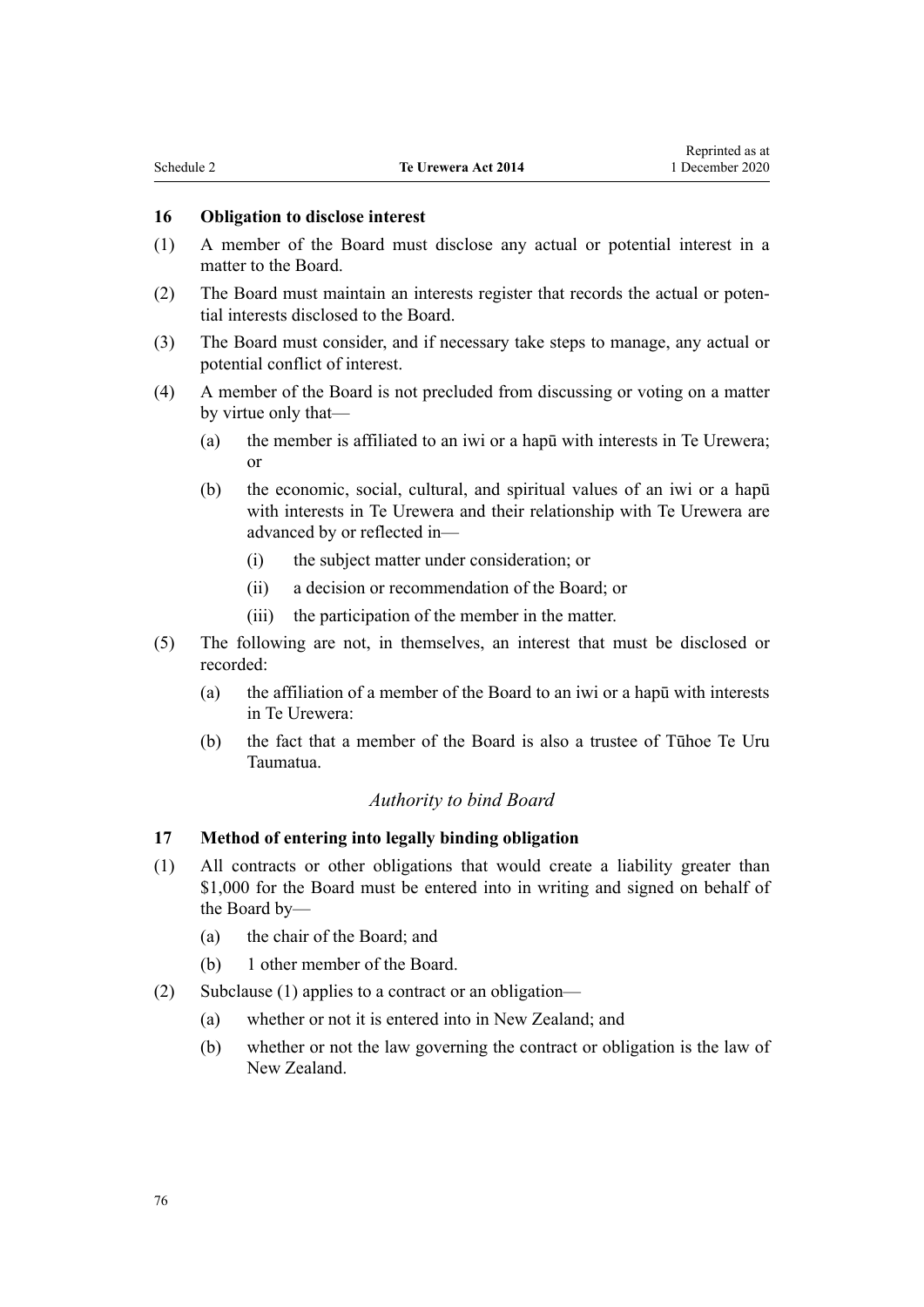# **Part 2**

# **Preparation of management plan**

## **18 Preparation of draft management plan may be devolved**

The Board may—

- (a) appoint a committee of the Board to prepare the draft management plan:
- (b) make any reasonable request to the chief executive or the Director-General or to both jointly—
	- (i) to prepare the draft management plan:
	- (ii) to provide assistance in the management plan process.

### **19 Obligations in preparing draft management plan**

- (1) Before beginning to prepare the draft management plan, the Board must—
	- (a) discuss with the chief executive and the Director-General—
		- (i) the principal matters to be dealt with in the management plan; and
		- (ii) how those matters are to be dealt with; and
	- (b) prepare a statement of priorities for the management plan; and
	- (c) give public notice nationally in whatever manner the Board considers appropriate that—
		- (i) a draft management plan is to be prepared; and
		- (ii) a statement of priorities has been prepared and where it may be viewed; and
	- (d) invite written comment by a specified date on the matters that should be dealt with in the management plan.
- (2) In preparing the draft management plan, the Board must consider written comments provided to it by the specified date.

### **20 Notification and submissions**

- (1) As soon as practicable after completing the draft management plan, the Board must—
	- (a) give public notice nationally of the draft management plan, with advice as to where it can be viewed; and
	- (b) provide a copy of the draft management plan to—
		- (i) the chair of Tūhoe Te Uru Taumatua and the chief executive; and
		- (ii) the Minister and the Director-General; and
		- (iii) any person or organisation that provided comment in response to clause  $19(1)(d)$ ; and
		- (iv) the New Zealand Conservation Authority; and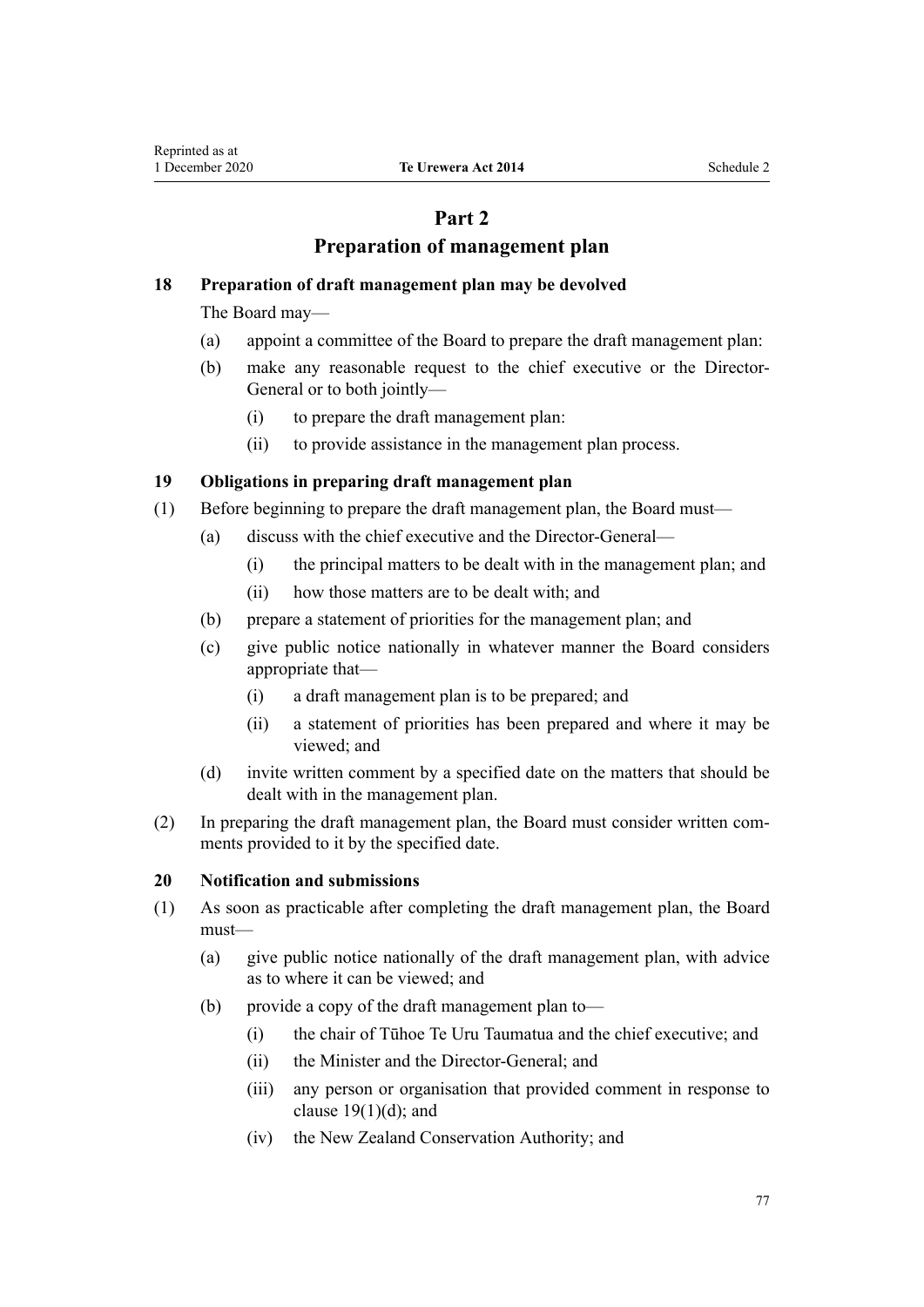- <span id="page-77-0"></span>(v) the relevant conservation boards; and
- (vi) the relevant local authorities; and
- (vii) any other persons or organisations that the Board considers should be provided with the draft management plan.
- (2) The public notice, given in whatever manner the Board considers appropriate, must—
	- (a) state where the draft management plan may be viewed and the times; and
	- (b) invite submissions on the draft management plan and state how they may be made; and
	- (c) specify the date by which submissions must be received, which must not be earlier than 40 working days after the date of the notice; and
	- (d) invite submitters to indicate whether they wish to be heard in support of their submission.
- (3) Any person may make a written submission in accordance with the conditions set out in the public notice.

#### **21 Consideration of submissions and amendment of draft management plan**

- (1) The Board must—
	- (a) give persons who wish to do so a reasonable opportunity to appear and be heard on their submission; and
	- (b) consider all written and oral submissions that—
		- (i) are relevant to the purpose of the management plan; and
		- (ii) comply with the conditions given in the public notice for making a submission; and
	- (c) prepare and publish a summary of the submissions, together with a statement of the Board's response to the submissions.
- (2) After considering the submissions, the Board may amend the draft management plan as it considers appropriate.

#### **22 Process of approval for management plan**

- (1) After taking the steps described in clause 21, the Board must provide the draft management plan to the New Zealand Conservation Authority (the **Authority**) for comment, requesting its comment not later than 30 working days from the date when the draft management plan was provided to the Authority.
- (2) The Board—
	- (a) must have regard to any comments from the Authority that are relevant to the purpose of the management plan and comply with the time frame in subclause (1); and
	- (b) may amend the draft management plan as it considers appropriate.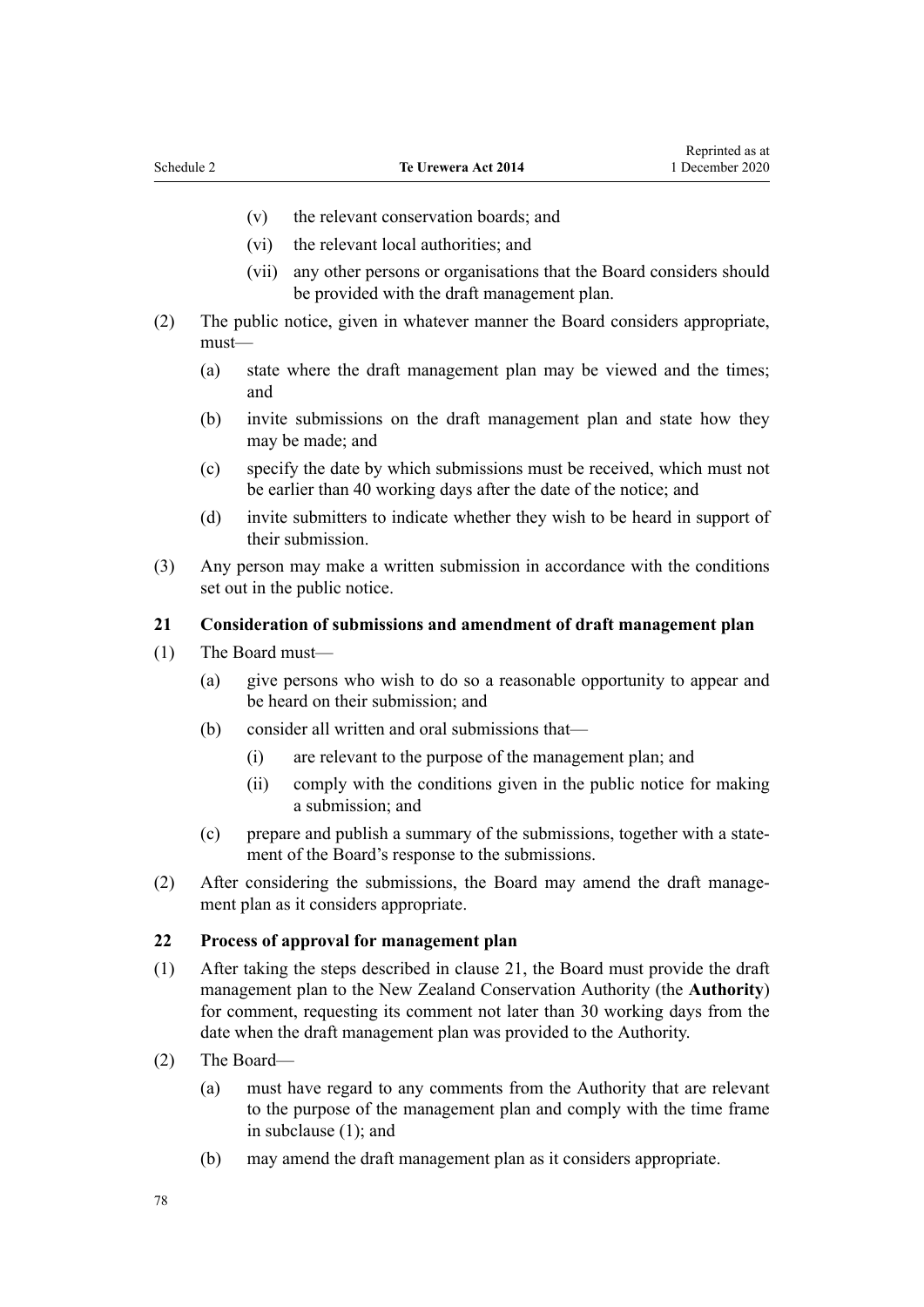- (3) The Board must provide the following to the chair of the trustees and the Minister:
	- (a) the draft management plan; and
	- (b) the summary of submissions and statement referred to in clause  $21(1)(c)$ ; and
	- (c) any comments from the Authority; and
	- (d) a statement as to how those comments have been dealt with.
- (4) The Board must request that the chair of the trustees and the Minister either—
	- (a) recommend that the Board approve the draft management plan; or
	- (b) advise the Board of any matters that either of them considers require further consideration or revision.
- (5) Both the chair of the trustees and the Minister must agree before a recommendation for approval may be given under subclause (4)(a).
- (6) If the chair of the trustees and the Minister do not agree, the matter on which they disagree must be put to the Board as advice under subclause (4)(b).
- (7) If advice is given under subclause (6), the Board—
	- (a) must consider it; and
	- (b) may, as the Board considers appropriate, amend the draft management plan in response to the advice; and
	- (c) must provide the draft management plan to the chair of the trustees and the Minister—
		- (i) with an explanation of how the advice has been dealt with; and
		- (ii) with a further request for a recommendation under subclause  $(4)(a)$ .
- (8) Subclauses (4) to (7) apply to a request under subclause (7)(c)(ii).

### **23 Approval and notification of management plan**

- (1) Following a recommendation from the chair of the trustees and the Minister under [clause 22\(4\)\(a\),](#page-77-0) the Board—
	- (a) may approve the management plan; and
	- (b) must, at the same time as it approves a management plan, issue a report stating how it has considered and responded to submissions and comments on the draft management plan.
- (2) The Board must give public notice nationally of the approved management plan, in whatever manner it considers appropriate, stating the date on which the plan comes into force.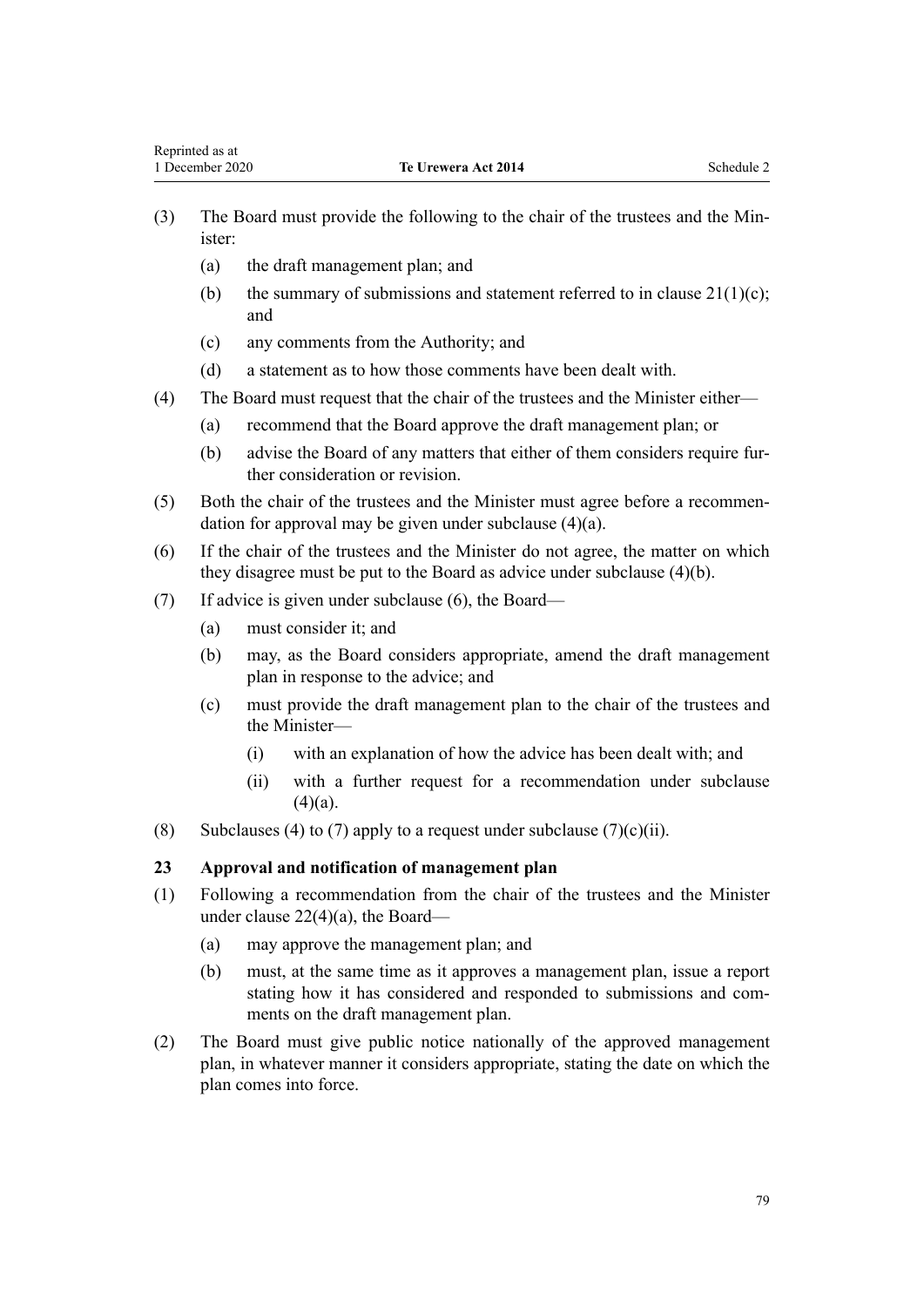# **Part 3 Annual operational plan**

#### **24 Process for preparation**

- (1) Each year the chief executive and the Director-General must present a draft annual operational plan (**draft plan**) to the Board before the beginning of the year to which the plan relates.
- (2) The Board must consider the draft plan and determine whether it is consistent with the management plan and statement of priorities.
- (3) The Board may—
	- (a) accept the draft plan in part or as a whole as being consistent with the management plan and statement of priorities; or
	- (b) reject the draft plan in its entirety.
- (4) The Board must notify the chief executive and the Director-General in writing of its decision as soon as practicable after receiving the draft plan and, in the event that it—
	- (a) accepts part of the draft plan only, it must—
		- (i) advise which parts of the draft plan are accepted; and
		- (ii) refer those parts that are not accepted to the chief executive and the Director-General for further consideration; and
		- (iii) meet with the chief executive and the Director-General to discuss the Board's decision:
	- (b) rejects the plan in its entirety, take the steps set out in paragraph (a)(i) to (iii).
- (5) The Board, the chief executive, and the Director-General must, in good faith, seek to resolve any disagreement over the draft plan, with the intention to make the whole plan acceptable to the Board as soon as is reasonably possible.
- (6) From the commencement of the relevant year,—
	- (a) the chief executive and the Director-General—
		- (i) must undertake management activities in accordance with the accepted parts of the draft plan; and
		- (ii) may, in an emergency, undertake other management activities they consider necessary for the safety of Te Urewera or any person in Te Urewera; but
	- (b) each retains discretion over the use of their respective funds to implement the annual operational plan.
- (7) At the end of each year, the chief executive and the Director-General must report to the Board on the implementation of the operational plan for that year.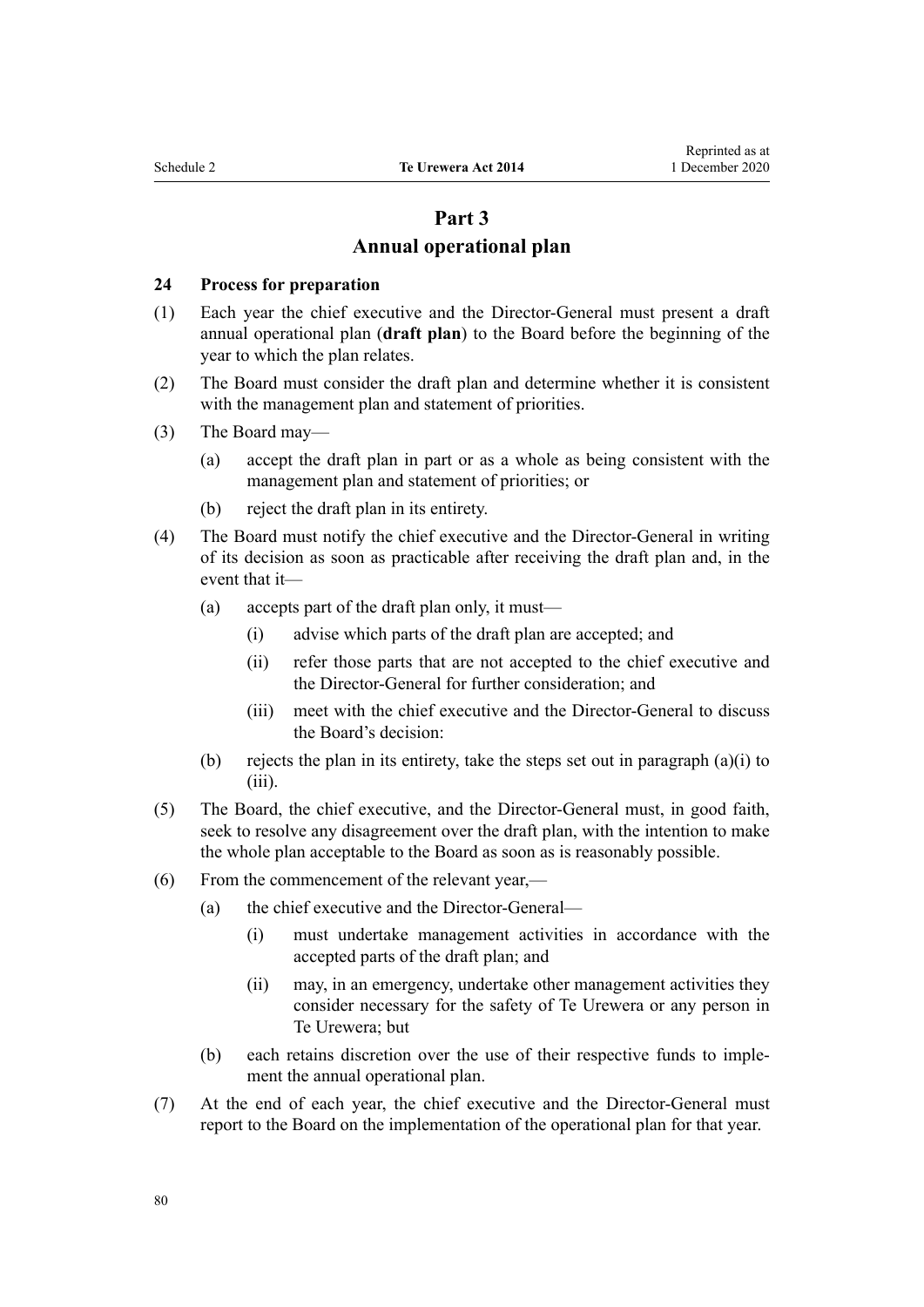# **Schedule 3**

# **Further provisions relating to authorisations and administrative matters**

[ss 55](#page-30-0), [57, 59](#page-31-0), [62\(3\)](#page-32-0)

# **Contents**

#### Page

#### *[Activity permits](#page-81-0)*

| $\mathbf{1}$   | Indigenous plants and animals                                      | 82 |
|----------------|--------------------------------------------------------------------|----|
| $\overline{2}$ | Accommodation                                                      | 82 |
| 3              | Roads                                                              | 83 |
| 4              | Farming                                                            | 83 |
| 5              | Activity permits for recreational hunting                          | 84 |
| 6              | Declarations relating to recreational hunting                      | 84 |
|                | Concessions                                                        |    |
| 7              | Requirement if proposal is for commercial purpose                  | 84 |
| 8              | When applications may be granted                                   | 84 |
| 9              | When applications must be declined                                 | 85 |
| 10             | When applications may be declined                                  | 86 |
| 11             | Contents of applications                                           | 86 |
| 12             | Further information may be required                                | 87 |
| 13             | Process to apply when application is complete                      | 87 |
| 14             | Matters that Board must consider                                   | 88 |
| 15             | Mandatory conditions                                               | 88 |
| 16             | Board may impose conditions                                        | 89 |
| 17             | Condition as to payment of rents, fees, and royalties              | 90 |
| 18             | Conditions may be varied                                           | 90 |
| 19             | Term of concession                                                 | 91 |
| 20             | Continuation of term after new concession applied for              | 91 |
| 21             | Continuation of existing concession                                | 92 |
| 22             | If Board declines to grant new concession                          | 93 |
| 23             | Further circumstance when term may continue                        | 93 |
| 24             | If Board grants concession                                         | 94 |
| 25             | Board declines to grant concession                                 | 95 |
| 26             | Board may reconsider decision                                      | 95 |
| 27             | Failure to execute concession document or exercise concession      | 95 |
| 28             | Charges                                                            | 96 |
| 29             | Restrictions on aircraft landing in Te Urewera                     | 96 |
| 30             | Tendering and management                                           | 96 |
| 31             | Accounts relating to concessions                                   | 97 |
| 32             | Concession records                                                 | 97 |
| 33             | Contributions for services provided for benefit of concessionaires | 97 |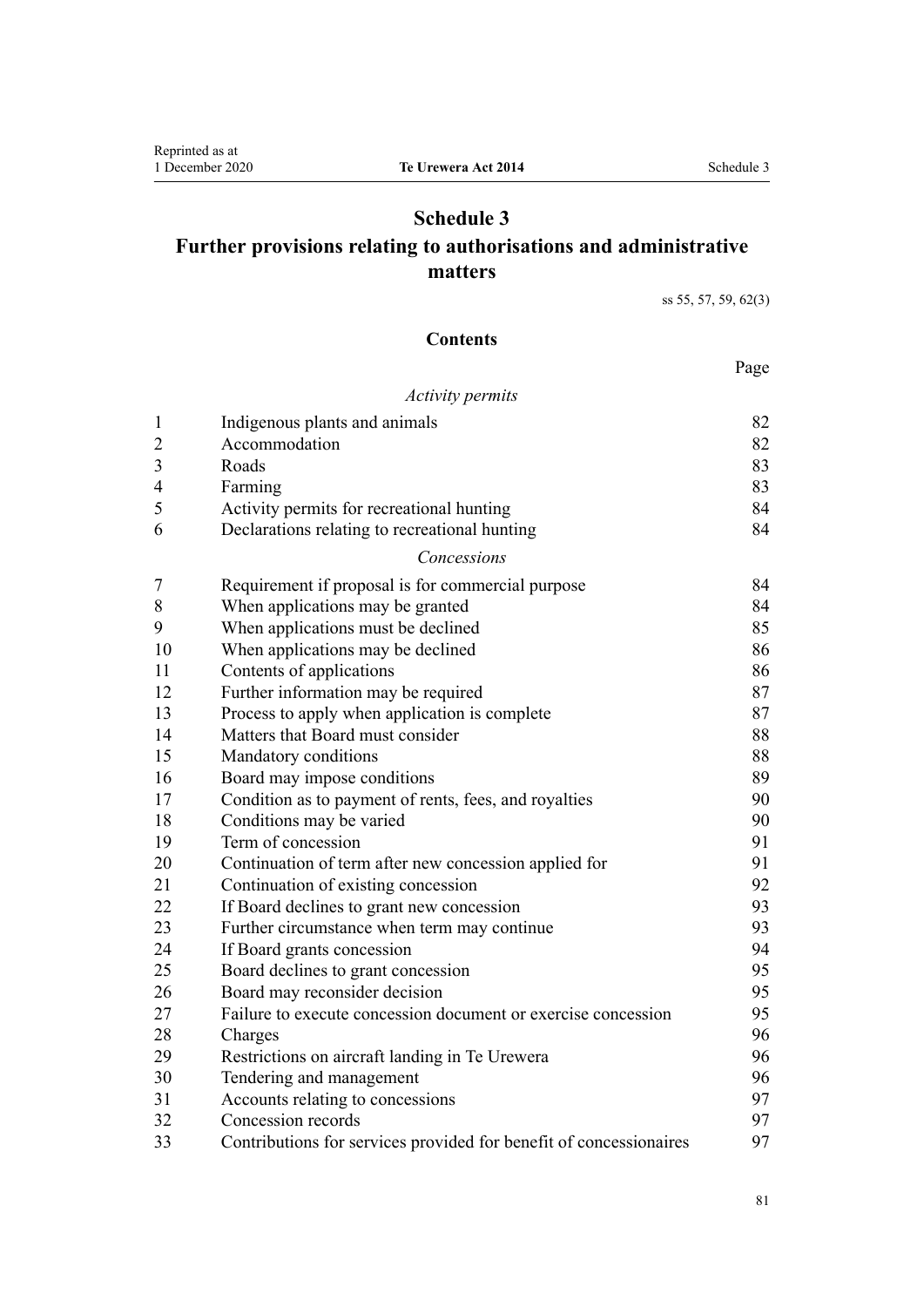<span id="page-81-0"></span>

| Schedule 3 | Te Urewera Act 2014                                        | 1 December 2020 |
|------------|------------------------------------------------------------|-----------------|
|            | Power to charge for authorisations and certain uses        |                 |
| 34         | Charging for processing applications and use of facilities | 98              |
|            | <i>Public notice requirements</i>                          |                 |

Reprinted as at

[35](#page-98-0) [Requirements for certain public notices](#page-98-0) [99](#page-98-0)

### *Activity permits*

#### **1 Indigenous plants and animals**

- (1) This clause applies to applications for the following activities:
	- (a) taking, cutting, or destroying indigenous plants within Te Urewera; and
	- (b) disturbing, trapping, taking, hunting, or killing indigenous animals within Te Urewera.
- (2) The Board may only grant an activity permit for the activities specified in subclause (1) if—
	- (a) the preservation of the species concerned is not adversely affected; and
	- (b) the effects on Te Urewera are no more than minor; and
	- (c) the grant of a permit is consistent with the management plan.
- (3) In deciding an application, the Board must take into account whether—
	- (a) the proposed activity is essential for management, research, interpretation, or educational purposes; and
	- (b) the proposed activity is important for the restoration or maintenance of customary practices that are relevant to the relationship of iwi and hapū to Te Urewera; and
	- (c) the quantity of indigenous plants or animals that will be affected is minor in relation to the abundance of the material; and
	- (d) the proposed activity could occur outside Te Urewera or elsewhere within Te Urewera where the potential adverse effects would be significantly less; and
	- (e) iwi and hapū support the application.

#### **2 Accommodation**

- (1) This clause applies to applications for an activity permit—
	- (a) to establish accommodation within Te Urewera; or
	- (b) to add to an existing structure or facility.
- (2) The Board may only grant a permit for accommodation if that activity is provided for in the management plan.
- (3) In deciding an application, the Board must take into account whether—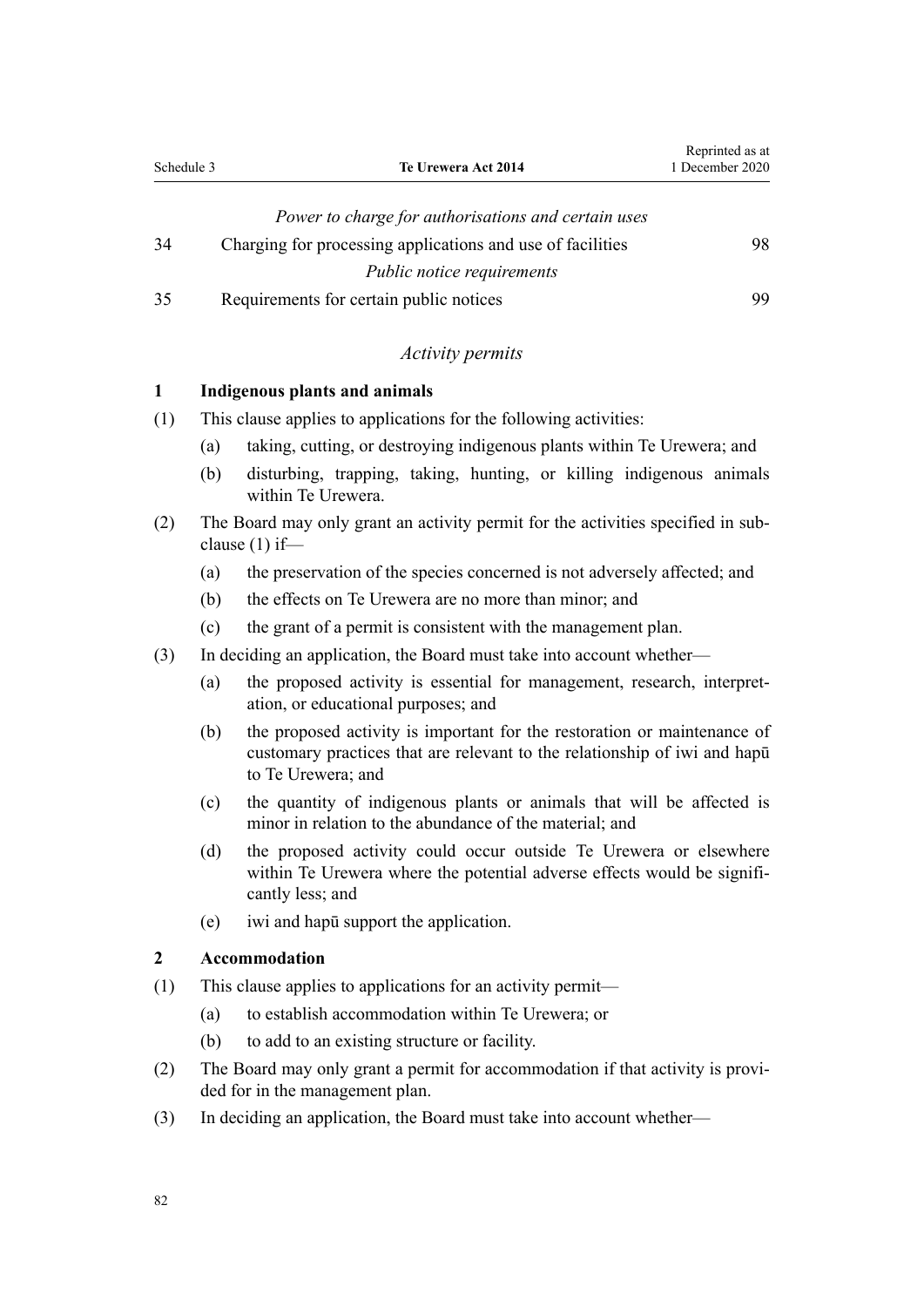|              | (b)                                                                                                                                                                   |              | the activity could reasonably be undertaken in an existing structure or<br>facility; and                                                                             |  |
|--------------|-----------------------------------------------------------------------------------------------------------------------------------------------------------------------|--------------|----------------------------------------------------------------------------------------------------------------------------------------------------------------------|--|
|              | (c)                                                                                                                                                                   |              | the proposal—                                                                                                                                                        |  |
|              |                                                                                                                                                                       | (i)          | minimises any adverse effects on Te Urewera and on the existing<br>benefit, use, and enjoyment of the public arising from public<br>access to and in Te Urewera; and |  |
|              |                                                                                                                                                                       | (ii)         | avoids a rapid increase in the built environment within Te Ure-<br>wera; and                                                                                         |  |
|              |                                                                                                                                                                       | (iii)        | complements any existing accommodation and its related facil-<br>ities; and                                                                                          |  |
|              |                                                                                                                                                                       | (iv)         | provides for a location, scale design, construction, colour, and<br>maintenance that preserve a sense of naturalness and harmonise<br>with the landscape.            |  |
| (4)          |                                                                                                                                                                       |              | New accommodation and related facilities, including encampments, for exclu-<br>sive private use are not permitted in Te Urewera.                                     |  |
| $\mathbf{3}$ |                                                                                                                                                                       | <b>Roads</b> |                                                                                                                                                                      |  |
| (1)          | The Board may grant an activity permit for the following activities, but only if<br>the activity is provided for in the management plan:                              |              |                                                                                                                                                                      |  |
|              | (a)                                                                                                                                                                   |              | to make a road or an extension to a road:                                                                                                                            |  |
|              | (b)                                                                                                                                                                   |              | to alter an existing road.                                                                                                                                           |  |
| (2)          | fied that-                                                                                                                                                            |              | Before granting an activity permit under this clause, the Board must be satis-                                                                                       |  |
|              | (a)                                                                                                                                                                   | and          | any new road, road extension, or upgrade to an existing road in Te Ure-<br>wera will have minimal effects on natural features, as far as practicable;                |  |
|              | (b)<br>all practicable measures are to be taken, in making a new road or extend-<br>ing or upgrading an existing road, to mitigate any adverse effects,<br>including- |              |                                                                                                                                                                      |  |
|              |                                                                                                                                                                       | (i)          | avoiding the fragmentation of habitats and ecosystems; and                                                                                                           |  |
|              |                                                                                                                                                                       | (ii)         | the rehabilitation of the surfaces of earthworks; and                                                                                                                |  |
|              |                                                                                                                                                                       | (iii)        | weed control; and                                                                                                                                                    |  |
|              |                                                                                                                                                                       | (iv)         | the collection and treatment of storm water run-off.                                                                                                                 |  |
| 4            | <b>Farming</b>                                                                                                                                                        |              |                                                                                                                                                                      |  |
| (1)          |                                                                                                                                                                       |              | This clause applies to farming and grazing land that, in the public interest,<br>should continue to be farmed or used for grazing.                                   |  |
|              |                                                                                                                                                                       |              | 83                                                                                                                                                                   |  |
|              |                                                                                                                                                                       |              |                                                                                                                                                                      |  |

(a) the accommodation or related facility could reasonably be located out-

adverse effects would be significantly less; and

<span id="page-82-0"></span>Reprinted as at<br>1 December 2020

side Te Urewera or elsewhere within Te Urewera where the potential

**1 Te Urewera Act 2014** Schedule 3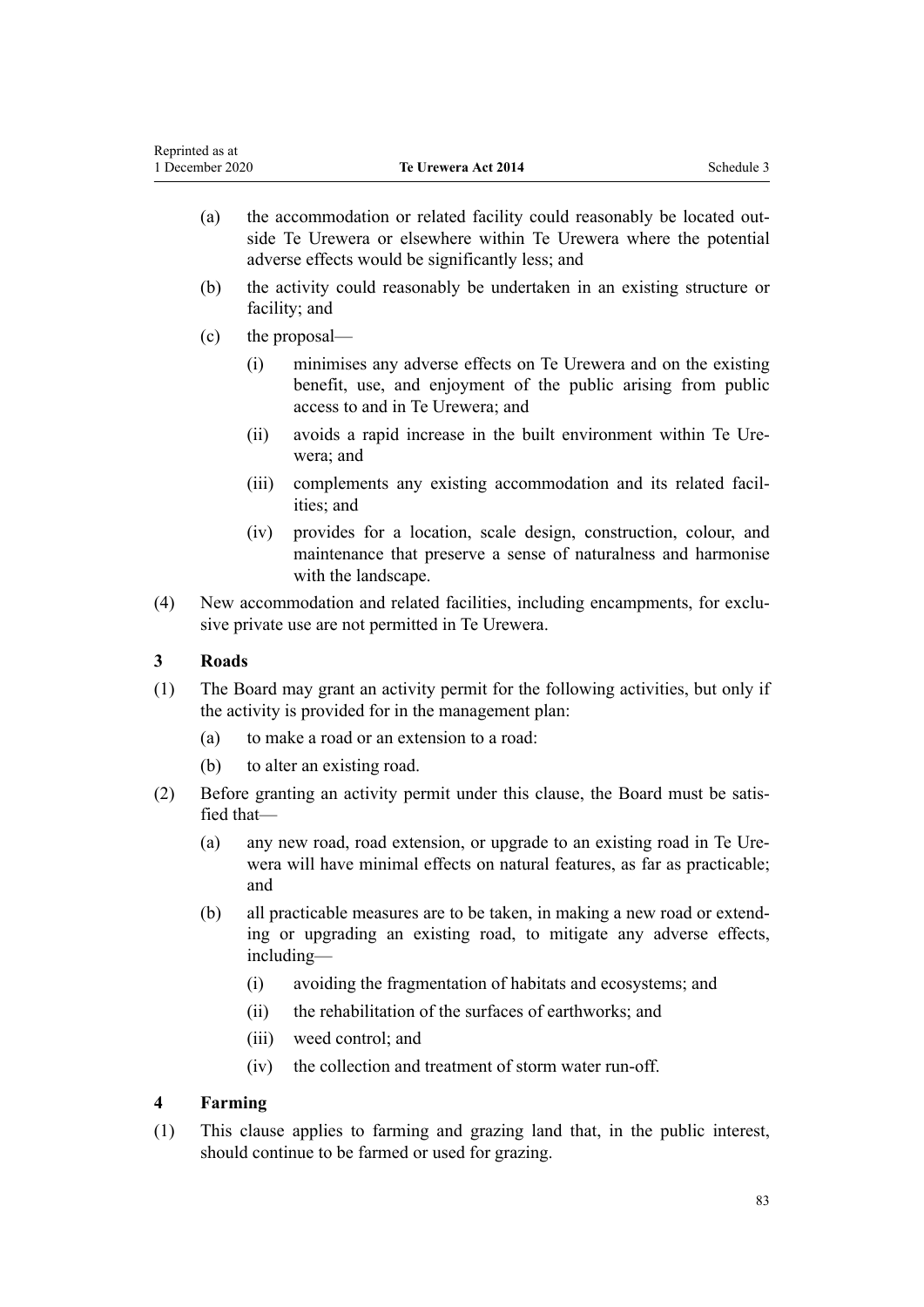<span id="page-83-0"></span>

|            |                     | Reprinted as at |
|------------|---------------------|-----------------|
| Schedule 3 | Te Urewera Act 2014 | 1 December 2020 |

(2) The Board may grant activity permits under [section 57](#page-31-0) for Te Urewera land to be used for farming or grazing, but only if farming or grazing is provided for in the management plan.

# **5 Activity permits for recreational hunting**

- (1) The Board may grant an activity permit to undertake recreational hunting for exotic animals in Te Urewera that are not protected, as long as the Board is satisfied—
	- (a) that the grant of such a permit—
		- (i) would be consistent with the management plan; and
		- (ii) would not interfere with any operation to control wild animals and pests in Te Urewera; and
	- (b) that the safety of persons in, or likely to be in, the vicinity of the area to which any permit applies has been provided for.
- (2) The Board may include conditions on a permit granted under this clause, including conditions about the use of dogs, helicopters, and horses.

### **6 Declarations relating to recreational hunting**

- (1) The Board may, by public notice,—
	- (a) declare areas of Te Urewera to be open or closed for recreational hunting:
	- (b) identify areas in Te Urewera where hunting may, with an activity permit, be undertaken.
- (2) Public notice may be given in whatever manner the Board considers appropriate.
- (3) Any declaration or identification under subclause (1) must be consistent with the management plan.

### *Concessions*

### **7 Requirement if proposal is for commercial purpose**

- (1) This clause applies to every activity described in [clauses 1 to 6](#page-81-0) that is for a commercial purpose, as described in [section 62\(2\),](#page-32-0) including commercial hunting and trapping, guided hunting operations, and wild animal control operations.
- (2) An activity to which subclause (1) refers is prohibited unless a concession is obtained in addition to any other authorisation required under this Act or other enactment.

### **8 When applications may be granted**

(1) The Board may grant an application for a lease or a licence (other than a *profit à prendre*), but only if—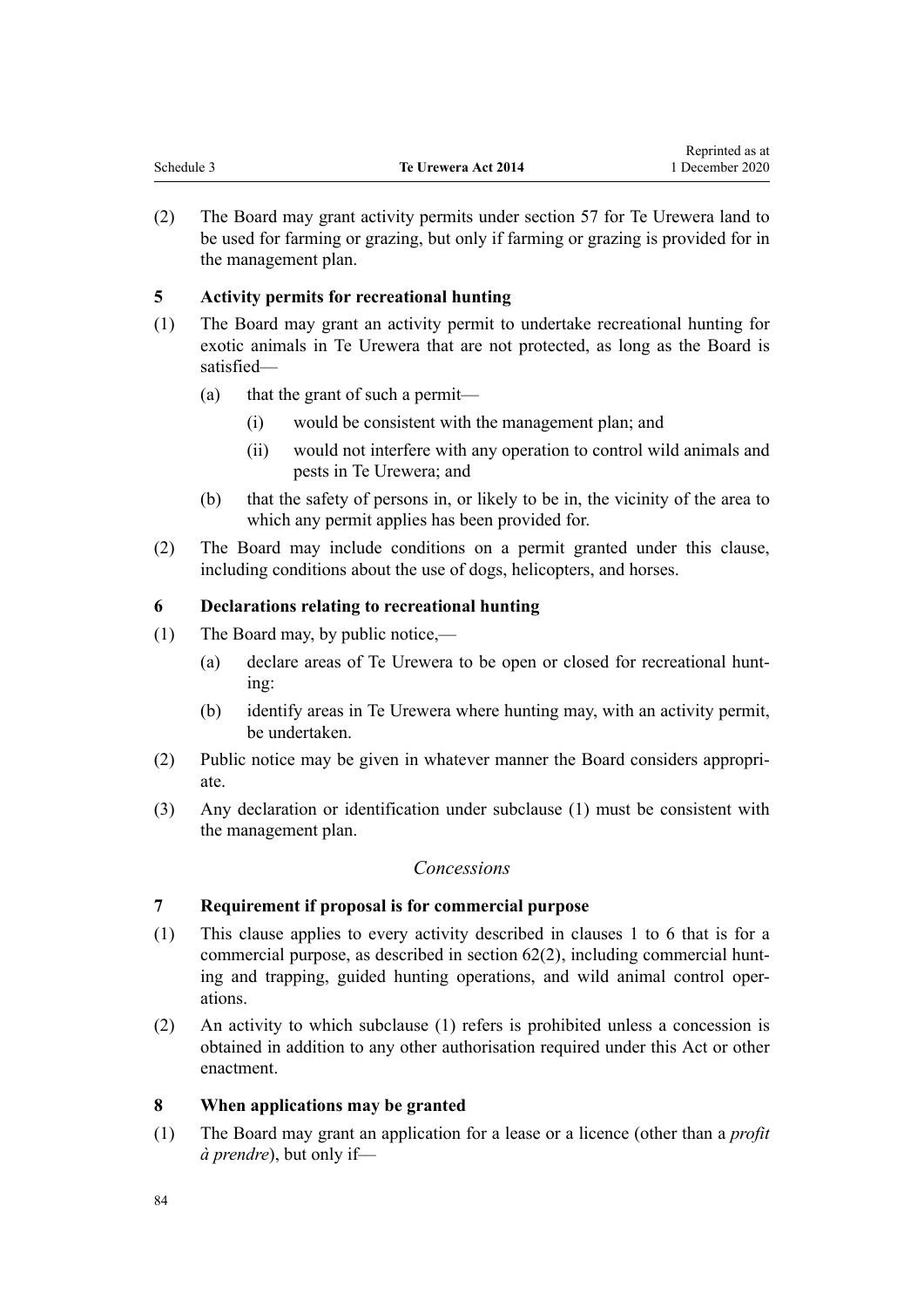- <span id="page-84-0"></span>(a) the lease or licence relates to 1 or more fixed structures and facilities (which do not include any track or road except where the track or road is an integral part of a larger facility); and
- (b) in any case where the application includes an area or areas around the structure or facility,—
	- (i) either—
		- (A) it is necessary for the purposes of safety or security of the site, structure, or facility to include any area or areas (including any security fence) around the structure or facility; or
		- (B) it is necessary to include any clearly defined area or areas that are an integral part of the activity on the land; and
	- (ii) the grant of a lease or licence is essential to enable the activity to be carried on.
- (2) However, no lease may be granted unless the applicant satisfies the Board that exclusive possession is necessary for—
	- (a) the protection of public safety; or
	- (b) the protection of the physical security of the activity concerned; or
	- (c) the competent operation of the activity concerned.
- (3) For the purposes of subclause  $(2)(c)$ , the competent operation of an activity includes the necessity for the activity to achieve adequate investment and maintenance.
- (4) The Board must not grant an easement over Te Urewera land in a case where a lease, licence, or permit may be granted if the Board considers that a lease, licence, or permit is more appropriate in the circumstances.
- (5) However, if the management plan does not make provision for a concession of the kind applied for, the Board may, after complying with [clauses 11 to 14](#page-85-0), grant the concession.

# **9 When applications must be declined**

The Board must not grant an application for a concession to build a structure or facility, or to extend or add to an existing structure or facility, if the Board is satisfied that the activity—

- (a) could reasonably be undertaken outside Te Urewera or in another part of Te Urewera where the potential adverse effects would be significantly less; or
- (b) could reasonably use an existing structure or facility or the existing structure or facility without the addition.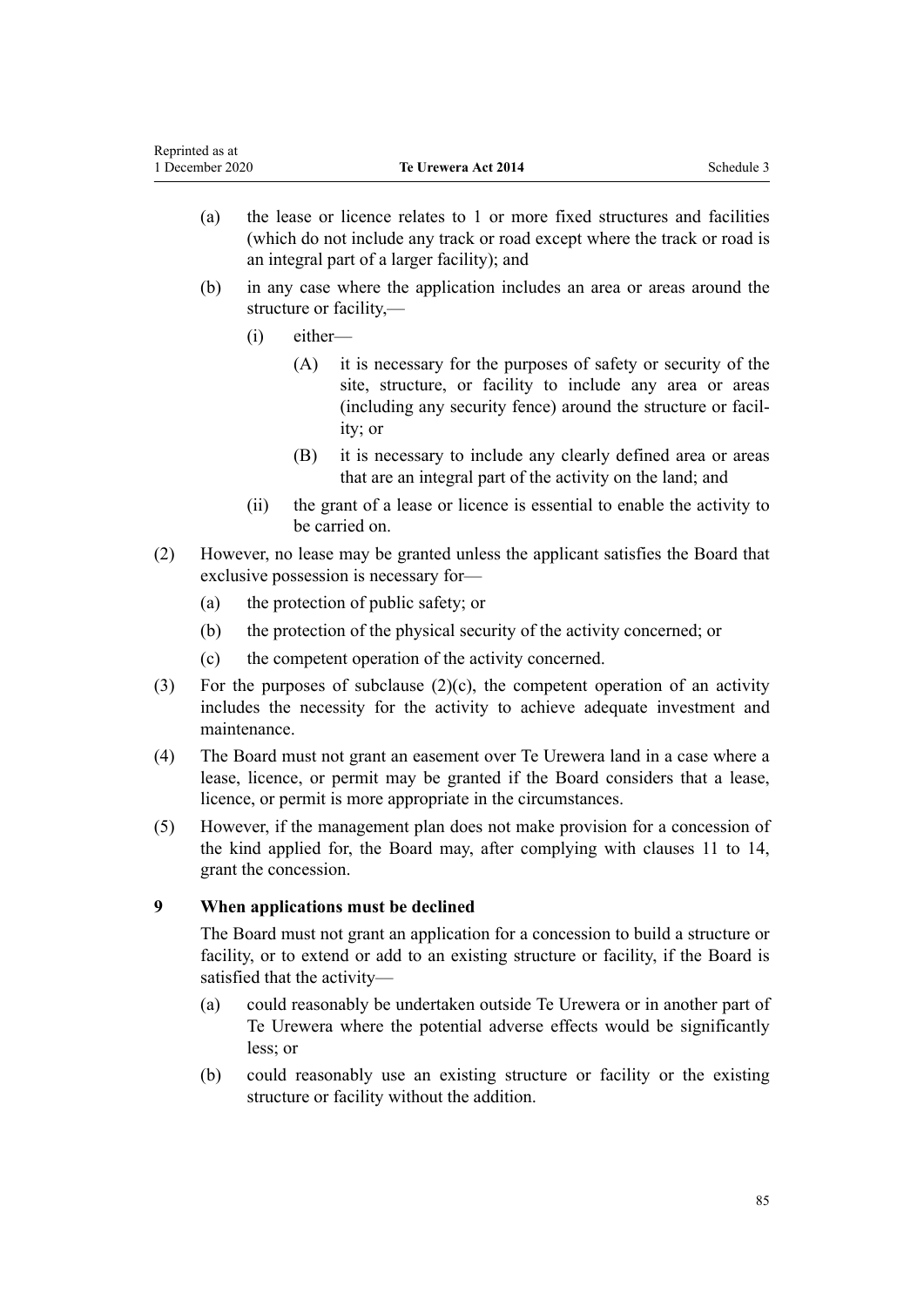#### <span id="page-85-0"></span>**10 When applications may be declined**

- (1) The Board may decline an application if the Board considers that—
	- (a) the information provided is insufficient or inadequate to enable the Board to assess the effects (including the effects of any proposed methods to avoid, remedy, or mitigate the adverse effects) of any activity, structure, or facility; or
	- (b) there are no adequate or reasonable methods for remedying, avoiding, or mitigating the adverse effects of the activity, structure, or facility.
- (2) The Board may decline an application, whether or not it is provided for in the management plan, if the Board considers that the effects of the activity are such that a review of the management plan would be more appropriate.
- (3) If the Board declines an application under subclause (2), the Board may, if requested by the applicant, initiate a review of the management plan in accordance with [subpart 5](#page-33-0) of Part 2.
- (4) The Board may require the applicant to pay all or part of the reasonable costs of such a review.
- (5) Subclauses (2) and (3) do not limit the discretion of the Board to initiate a review under [subpart 5](#page-33-0) of Part 2.

#### **11 Contents of applications**

- (1) Every application for a concession must be made to the Board and must include the following information:
	- (a) a description of the proposed activity:
	- (b) a description identifying the places where the proposed activity will be carried out and indicating the status of such places:
	- (c) a description of the potential effects of the proposed activity, and any actions which the applicant proposes to take to avoid, remedy, or mitigate any adverse effects:
	- (d) details of the proposed type of concession for which the applicant is applying:
	- (e) a statement of the proposed duration of the concession and the reasons for that proposed duration:
	- (f) relevant information relating to the applicant, including any information relevant to the applicant's ability to carry out the proposed activity.
- (2) In the case of an application for a concession of a kind listed in subclause (3), the applicant must also give—
	- (a) reasons for the request; and
	- (b) sufficient information to satisfy the Board that it would be appropriate and lawful to grant the application.
- (3) The kinds of concessions referred to in subclause (2) are—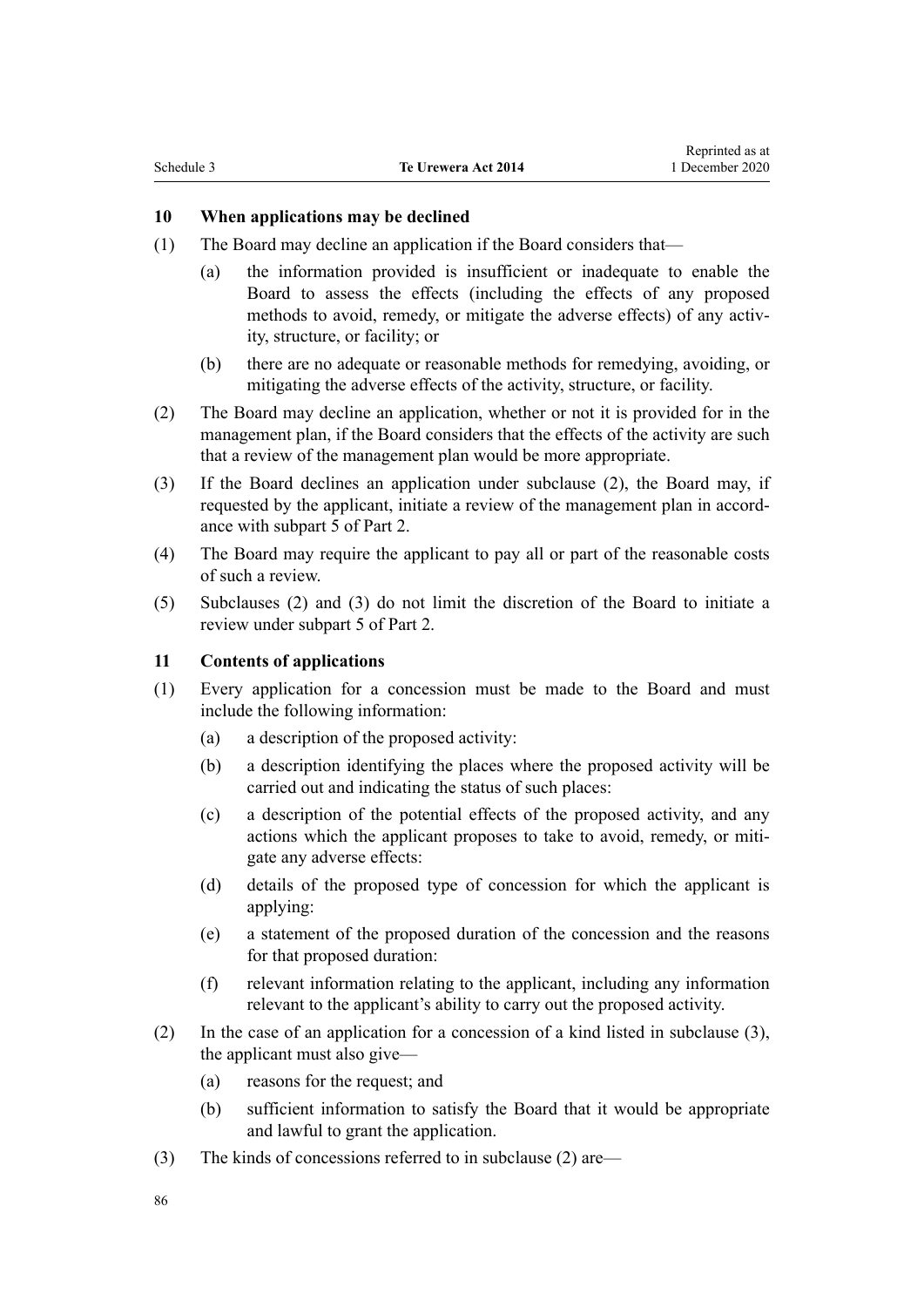- <span id="page-86-0"></span>(a) a lease:
- (b) a *profit à prendre* or licence:
- (c) an easement.

#### **12 Further information may be required**

- (1) The Board may require an applicant for a concession to supply further information as it considers necessary to enable a decision to be made, including the preparation of an assessment of effects on the environment in the form set out in Schedule 4 of the Resource Management Act 1991 or any other form the Board requires.
- (2) The Board may, at the applicant's expense,—
	- (a) commission a report or seek advice from any person (including the Director-General) on any matters raised in relation to the application, including a review of any information provided by the applicant:
	- (b) obtain from any source any existing relevant information on the proposed activity or structure that is the subject of the application.
- (3) Any information obtained by the Board under subclause (2) must be supplied to the applicant, who may comment on it within such time as may be specified by the Board.
- (4) An application is incomplete if the Board—
	- (a) advises the applicant that the specified information required under subclause (1) has not been provided; or
	- (b) has not received any report commissioned or advice sought under subclause (2); or
	- (c) has supplied information to the applicant under subclause (3) and the time limit specified under that subclause has not expired.

#### **13 Process to apply when application is complete**

- (1) The Board must consider every complete application for a concession received, other than an application that contravenes [section 62\(3\)](#page-32-0).
- (2) Subclause (1) does not limit [clause 34](#page-97-0) (which provides for charges applying to applications).
- (3) The Board must decline an application if the Board is satisfied that the application is—
	- (a) contrary to the provisions of this Act; or
	- (b) inconsistent with the management plan.
- (4) If the Board declines an application under subclause (3), the Board must, within 20 working days after receiving the application, inform the applicant of its decision with reasons for declining the application.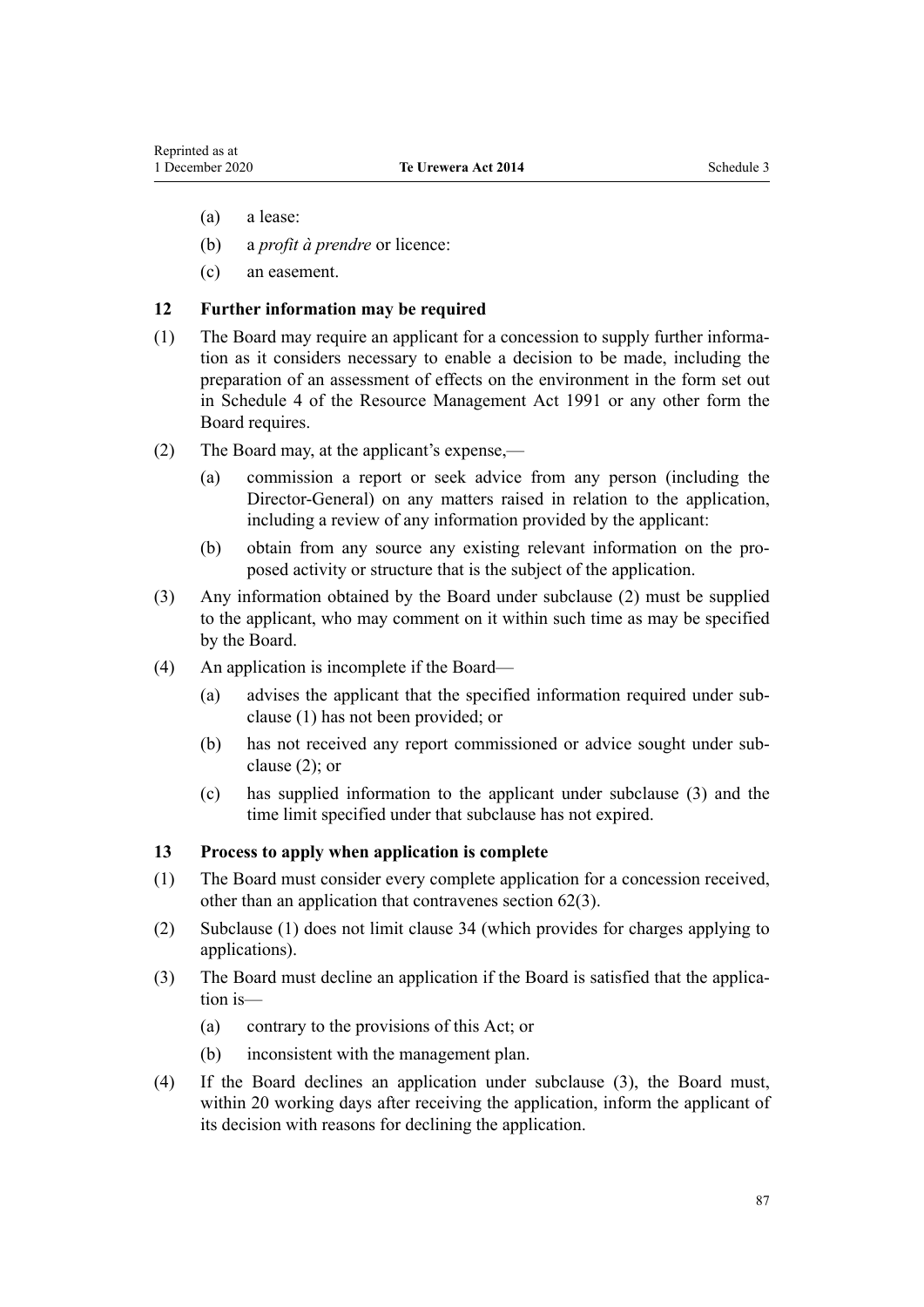<span id="page-87-0"></span>

|            |                     | Reprinted as at |
|------------|---------------------|-----------------|
| Schedule 3 | Te Urewera Act 2014 | 1 December 2020 |

- (5) Nothing in this Act or any other enactment requires the Board to grant a concession if the Board considers that the grant of a concession would be inappropriate in the circumstances of the particular application, having regard to the matters set out in clause 14.
- (6) Before granting a lease or a licence with a term (including all renewals) exceeding 10 years, the Board must, in whatever manner it considers appropriate, give public notice of the application.
- (7) Before granting a licence with a term (including all renewals) not exceeding 10 years, or a permit or an easement, the Board may, in whatever manner it considers appropriate, give public notice of the application if, having regard to the effects of the licence, permit, or easement, the Board considers it would be appropriate to give public notice.
- (8) Subclauses (6) and (7) do not apply to the grant of a lease or licence resulting from the exercise of a right of renewal, or a right to a new lease or licence, that is contained in a lease or licence.
- (9) [Clause 35](#page-98-0) applies to a public notice given under subclauses (6) or (7).

#### **14 Matters that Board must consider**

In considering an application for a concession, the Board must, in addition to the relevant matters specified in [section 57\(2\),](#page-31-0) have regard to the following matters:

- (a) the nature of the activity and the type of structure or facility (if any) proposed to be constructed:
- (b) the effects of the activity, structure, or facility:
- (c) any measures that can reasonably and practicably be undertaken to avoid, remedy, or mitigate any adverse effects of the activity:
- (d) any information received under [clause 10,](#page-85-0) [11,](#page-85-0) or [12](#page-86-0):
- (e) any relevant environmental impact assessment, including any audit or review:
- (f) any relevant oral or written submissions received as a result of a public notice issued under [clause 13:](#page-86-0)
- (g) any relevant information that may be withheld from any person in accordance with the [Official Information Act 1982](http://legislation.govt.nz/pdflink.aspx?id=DLM64784) or the [Privacy Act](http://legislation.govt.nz/pdflink.aspx?id=LMS23193) [2020](http://legislation.govt.nz/pdflink.aspx?id=LMS23193).

Schedule 3 clause 14(g): amended, on 1 December 2020, by [section 217](http://legislation.govt.nz/pdflink.aspx?id=LMS23706) of the Privacy Act 2020 (2020 No 31).

#### **15 Mandatory conditions**

(1) Every concession document must include (and is to be treated as including) a condition that the person in whose favour the concession is granted (the **concessionaire**) must act in accordance with the management plan, whether the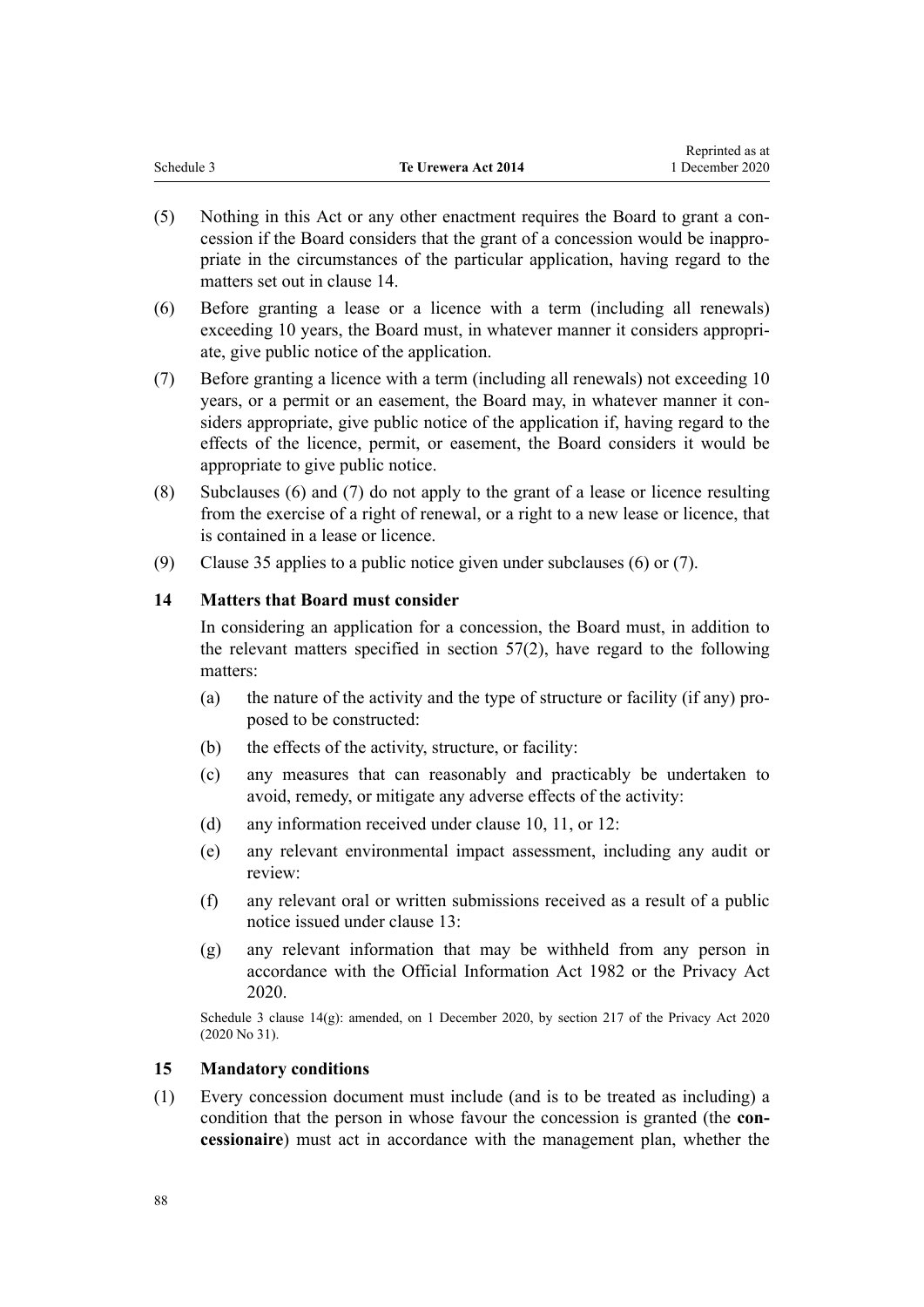<span id="page-88-0"></span>plan or any amendment to it was approved before, on, or after the date on which the concession became effective.

- (2) A provision of a concession document that contravenes, or allows expressly or impliedly a contravention of, the management plan is of no effect.
- (3) A breach or contravention of the management plan is to be treated as a breach or contravention of the concession and the concession document.

#### **16 Board may impose conditions**

In granting a concession, the Board may impose any conditions the Board considers appropriate for the activity, structure, or facility, including conditions relating to or providing for—

- (a) the activity itself, the carrying out of the activity, and the places where it may be carried out:
- (b) the name and full address of every person or body to whom the concession is granted and who may carry out the activity:
- (c) the payment of rent, fees, and royalties as provided in [clause 17](#page-89-0):
- (d) the payment of compensation for any adverse effects of the activity on the interests of Te Urewera or the public in the land concerned, unless such compensation has been provided for in the setting of rent:
- (e) the provision by the concessionaire of a bond—
	- (i) to cover any costs incurred by the Board in carrying out work that the concessionaire has failed to carry out and that was required by the concession document to be carried out; or
	- (ii) to mitigate any adverse effects arising from but not authorised by the concession or not reasonably foreseen at the time the concession was granted:
- (f) the waiver or reduction of any rent, compensation, or bond where—
	- (i) the concessionaire makes any contribution to the management of the lands or the public interest in those lands; or
	- (ii) there is any other non-commercial public benefit from the activity; or
	- (iii) any circumstances of the concession justify such waiver or reduction; or
	- (iv) the costs of setting and collecting the rent exceed any rent which may be collected:
- (g) the restoration of the site and the removal of any structure or facility at the expense of the concessionaire or the vesting in the Board of any structure or facility at the end of the term of the concession:
- (h) periodic reviews of the terms and conditions (including rents) of the concession: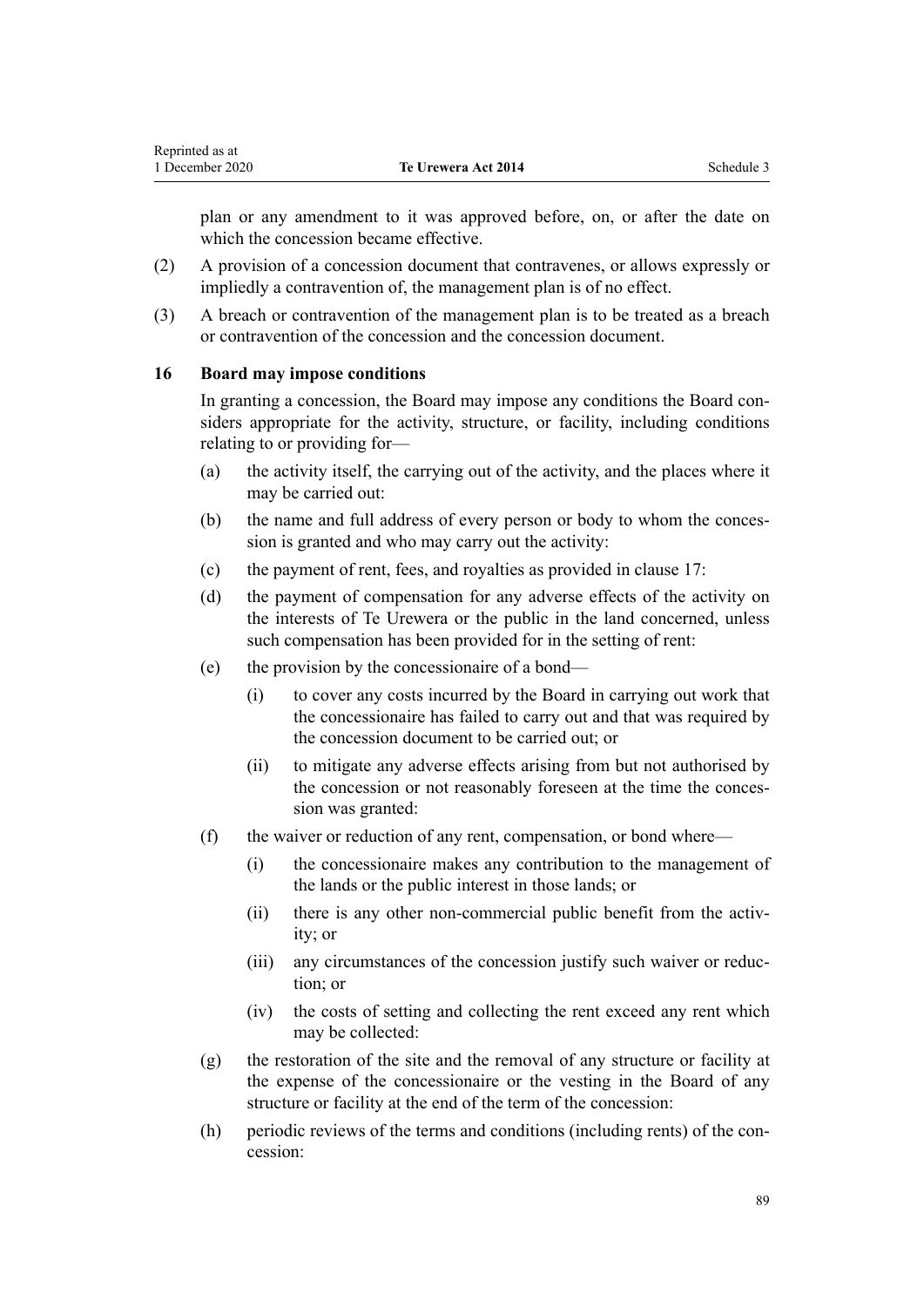- <span id="page-89-0"></span>(i) a covenant that on any transfer, sublease, sublicence, or assignment of a concession, the concessionaire remains liable throughout the term (including renewals) of the lease or licence or easement and must procure from the transferee, sublessee, sublicensee, or assignee a covenant to be bound by the conditions of the lease, licence, or easement:
- (j) the payment of any fees (including legal fees) in respect of the preparation of the concession document and its registration (where necessary), being fees payable in addition to any fees or other money payable under clause 17.

#### **17 Condition as to payment of rents, fees, and royalties**

- (1) Every concession granted under [section 62\(1\)](#page-32-0) is subject to a condition that the concessionaire must pay to the Board—
	- (a) the rents, fees, and royalties specified in the concession document; and
	- (b) any other levy or charge made on an occupier of land under a lease, licence, or easement.
- (2) The rent, fee, or royalty specified in a concession document may be fixed at the market value, having regard to—
	- (a) any circumstances relating to the nature of the activity; and
	- (b) the effects of the activity on the purposes of the area affected; and
	- (c) any contractual conditions, covenants, or other encumbrances placed upon intrinsic resources, natural resources, or historic resources by the concession.
- (3) The rent, fee, or royalty for a concession must be reviewed at intervals not exceeding 3 years.
- (4) Revenue received from concessions is subject to [section 39.](#page-23-0)

#### **18 Conditions may be varied**

- (1) The Board and the concessionaire may at any time, by agreement in writing and without any public notification, vary any conditions in the concession document if—
	- (a) the variation is of a minor and technical nature and does not materially increase the adverse effects of the activity or the term of the activity or materially change the location of the activity; or
	- (b) the variation will result in a reduction of the adverse effects or the duration of the activity.
- (2) The concessionaire may at any time apply to the Board to vary or extend a concession.
- (3) An application under subclause (2) must be treated as if it were an application for a concession, and the provisions of [clauses 11](#page-85-0), [13](#page-86-0) to 17, [19](#page-90-0), and [20](#page-90-0) apply.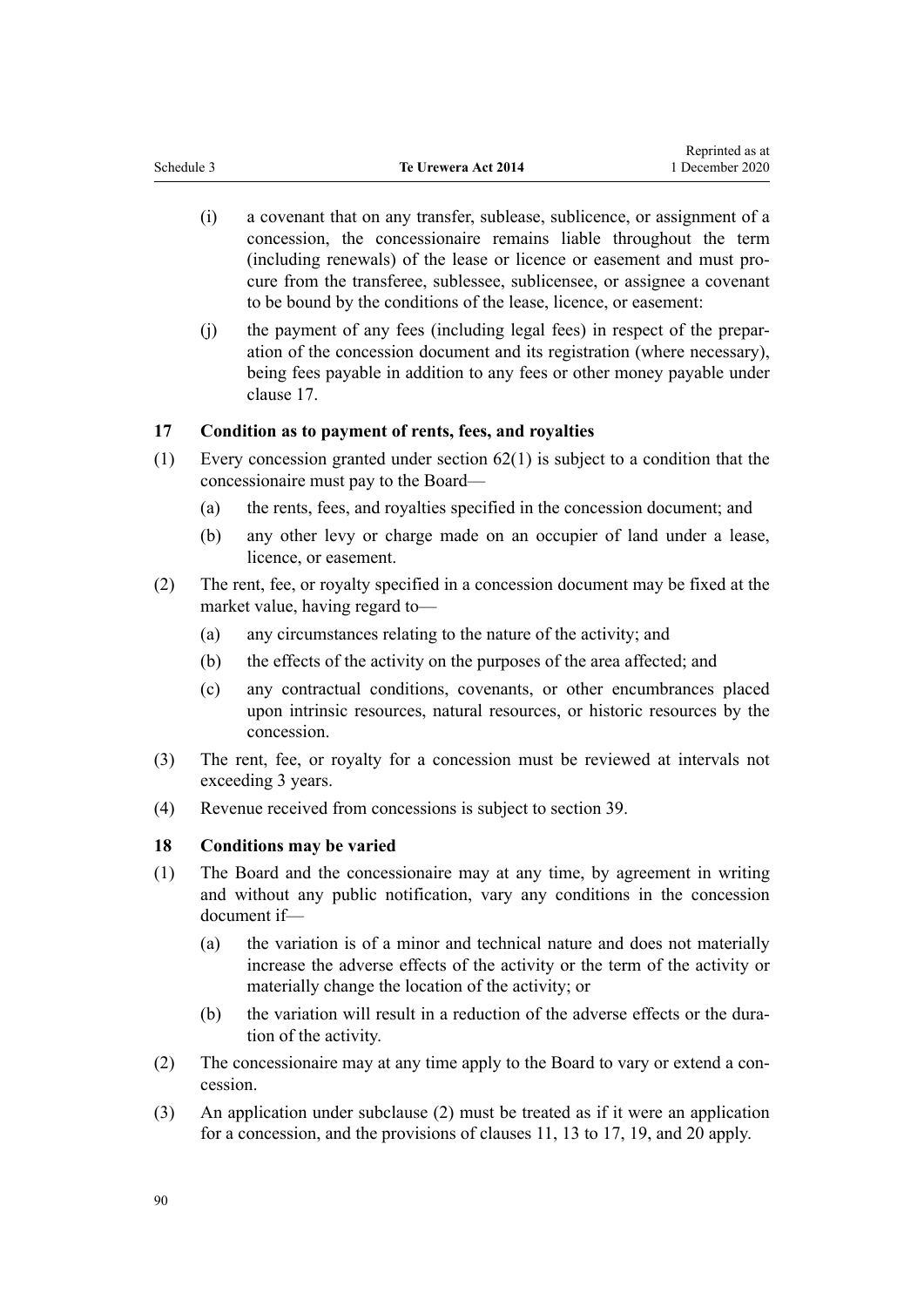- <span id="page-90-0"></span>(4) The Board, on request or on its own motion, may vary the conditions of a concession if—
	- (a) the variation is the result of a review provided for in the concession document; or
	- (b) the variation is necessary to deal with significant adverse effects of the activity that were not reasonably foreseeable at the time the concession was granted; or
	- (c) the variation is necessary because the information made available to the Board by the concessionaire for the purposes of the concessionaire's application contained inaccuracies that materially influenced the decision to grant a concession and the effects of the activity permitted by the concession require more appropriate conditions.
- (5) A concessionaire is bound by any variation made under subclause (4).
- (6) The Board and the concessionaire must execute a variation instrument.
- (7) If a variation relates to a registered lease or easement, the Board, or a person authorised by the Board, must promptly lodge the variation instrument for registration.
- (8) In this clause, **variation** includes an extension and a renewal.

#### **19 Term of concession**

- (1) A lease or a licence may be granted for a term (which must include all possible renewals of the lease or licence) not exceeding 30 years or, if the Board is satisfied that there are exceptional circumstances, for a term not exceeding 60 years.
- (2) A permit may be granted for a term not exceeding 10 years but is not renewable.
- (3) An easement may be granted for a term not exceeding 30 years, but,—
	- (a) in exceptional circumstances, the Board may grant a term not exceeding 60 years; or
	- (b) if the easement provides a right of way access to a property to which there is no other practical access, the term may be for a longer period, as the Board considers appropriate; or
	- (c) if the easement is for a public work (as defined in the [Public Works Act](http://legislation.govt.nz/pdflink.aspx?id=DLM45426) [1981](http://legislation.govt.nz/pdflink.aspx?id=DLM45426)), the term may be for the reasonably foreseeable duration of that public work.

### **20 Continuation of term after new concession applied for**

- (1) This clause and [clauses 21](#page-91-0) and [22](#page-92-0) apply if—
	- (a) a concession is due to expire; and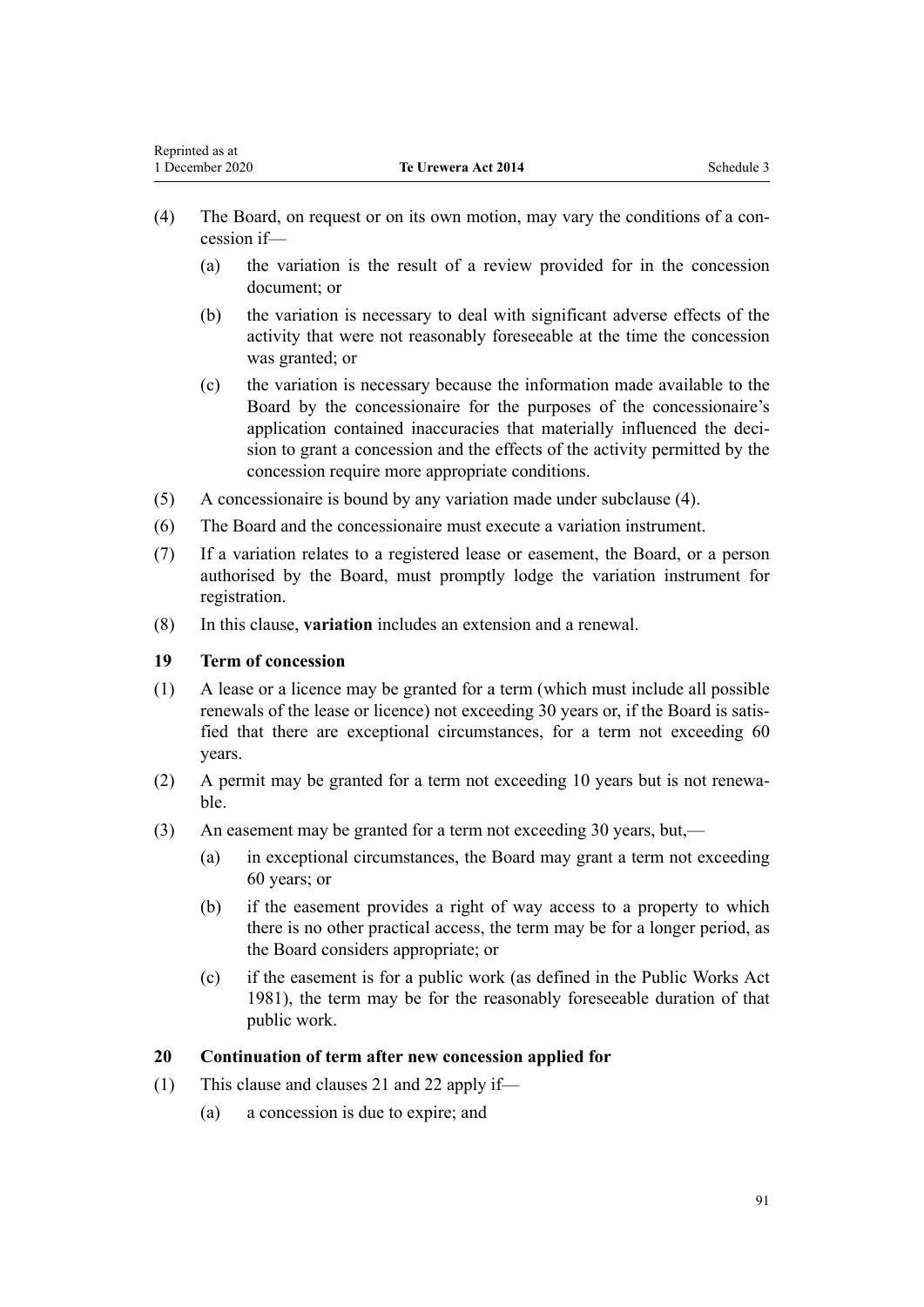- <span id="page-91-0"></span>(b) the concessionaire applies for a new concession for the same activity; and
- (c) the application complies with the requirements of [clauses 11 to 13](#page-85-0); and
- (d) the application meets the timing requirement in subclause (2) or (3); and
- (e) the concessionaire has complied with the terms and conditions of the existing concession.
- (2) The application meets the timing requirement if it is made at least 6 months before the existing concession expires.
- (3) The application also meets the timing requirement if—
	- (a) it is made in the period starting 6 months before, and ending 3 months before, the existing concession expires; and
	- (b) the Board, in its discretion, allows the application to be made within that period.

#### **21 Continuation of existing concession**

- (1) Subclause (2) applies if—
	- (a) the Board grants the new concession; and
	- (b) the concessionaire does not apply for reconsideration under [clause 26\(b\)](#page-94-0) before 1 of the following occurs:
		- (i) the new concession document is signed by the parties:
		- (ii) the specified deadline is reached.
- (2) The concessionaire may continue to operate under the existing concession until 1 of the events described in subclause (1)(b)(i) and (ii) occurs.
- (3) Subclause (4) applies if—
	- (a) the Board grants the new concession; and
	- (b) the concessionaire applies for reconsideration under [clause 26\(b\)](#page-94-0) before 1 of the following occurs:
		- (i) the new concession document is signed by the parties:
		- (ii) the specified deadline is reached.
- (4) The concessionaire may continue to operate under the existing concession until 1 of the following occurs:
	- (a) the new concession document is signed by the parties:
	- (b) the Board completes or declines to carry out the reconsideration.
- (5) In this clause and [clauses 22,](#page-92-0) [24,](#page-93-0) and [25,](#page-94-0) **specified deadline** means the earlier of the following times:
	- (a) the end of the day that is 1 month after the day of the Board's decision to grant or to decline to grant the new concession: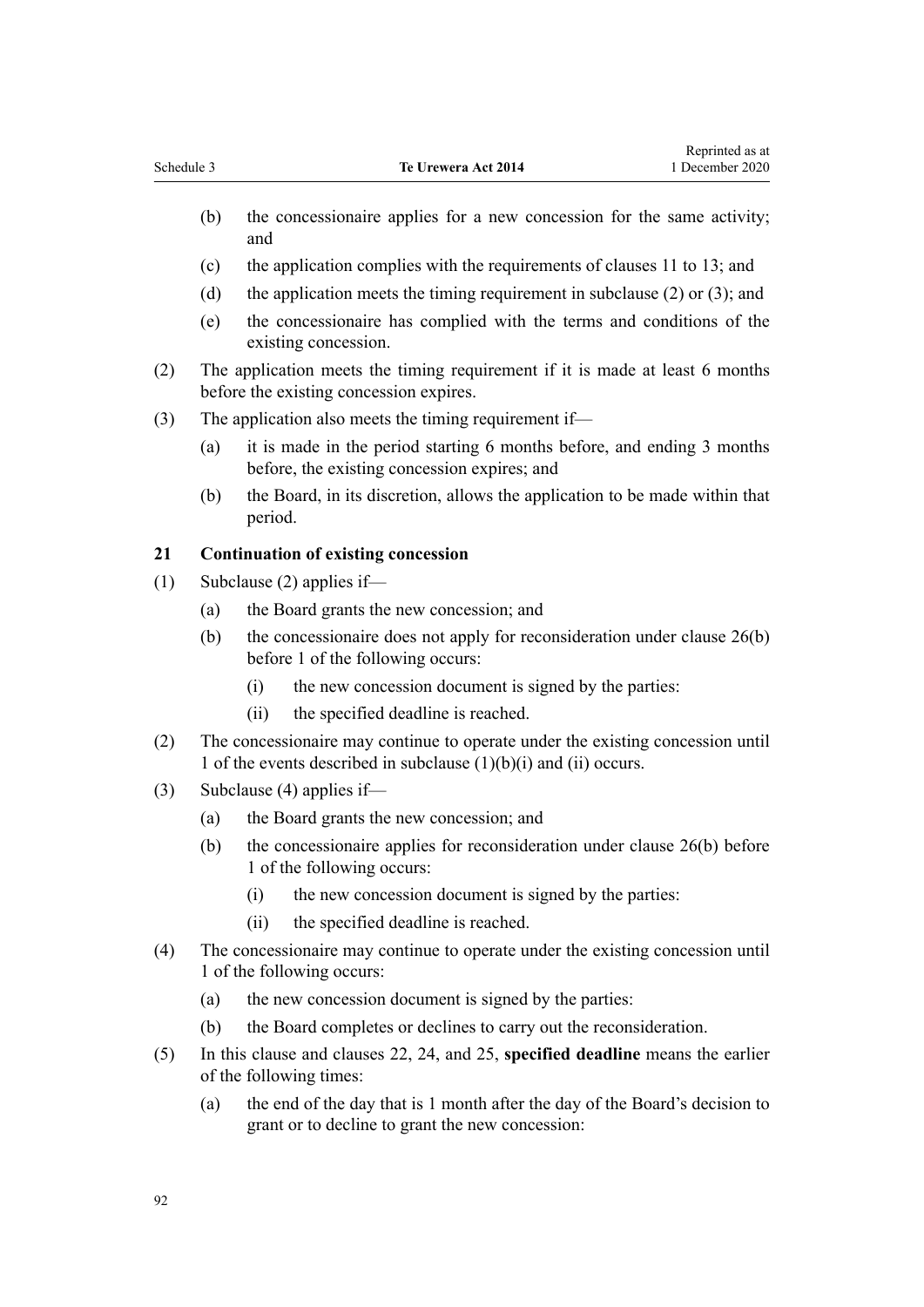<span id="page-92-0"></span>(b) the end of any time limit for the concessionaire to apply for reconsideration under [clause 26](#page-94-0) that is prescribed by bylaws made under [section](#page-35-0) [70,](#page-35-0) including any extension of the time limit.

#### **22 If Board declines to grant new concession**

- (1) Subclause (2) applies if—
	- (a) the Board declines to grant the new concession; and
	- (b) the concessionaire does not apply for reconsideration under [clause 26](#page-94-0) before the specified deadline.
- (2) The concessionaire may continue to operate under the existing concession until the specified deadline.
- (3) Subclause (4) applies if—
	- (a) the Board declines to grant the new concession; and
	- (b) the concessionaire applies for reconsideration under [clause 26](#page-94-0) before the specified deadline.
- (4) The concessionaire may continue to operate under the existing concession until the Board completes or declines to carry out the reconsideration.
- (5) This clause does not apply to an existing concession if [clause 20](#page-90-0) (which enables a person to apply to continue an existing concession) already applies to the concession.

#### **23 Further circumstance when term may continue**

- (1) This clause applies if—
	- (a) a concession is due to expire; and
	- (b) the Board has exercised a power under [clause 30](#page-95-0) to initiate a process that relates to an application for a concession; and
	- (c) an application by the concessionaire for a new concession for the same activity would be inconsistent with the process if the application were made when written notice is given under paragraph (d); and
	- (d) the concessionaire gives written notice to the Board that the concessionaire wants to continue to operate under the existing concession under this clause; and
	- (e) the written notice meets the timing requirement in subclause (2) or (3); and
	- (f) the concessionaire has complied with the terms and conditions of the existing concession.
- (2) The written notice meets the timing requirement if it is given at least 6 months before the existing concession expires.
- (3) The written notice also meets the timing requirement if—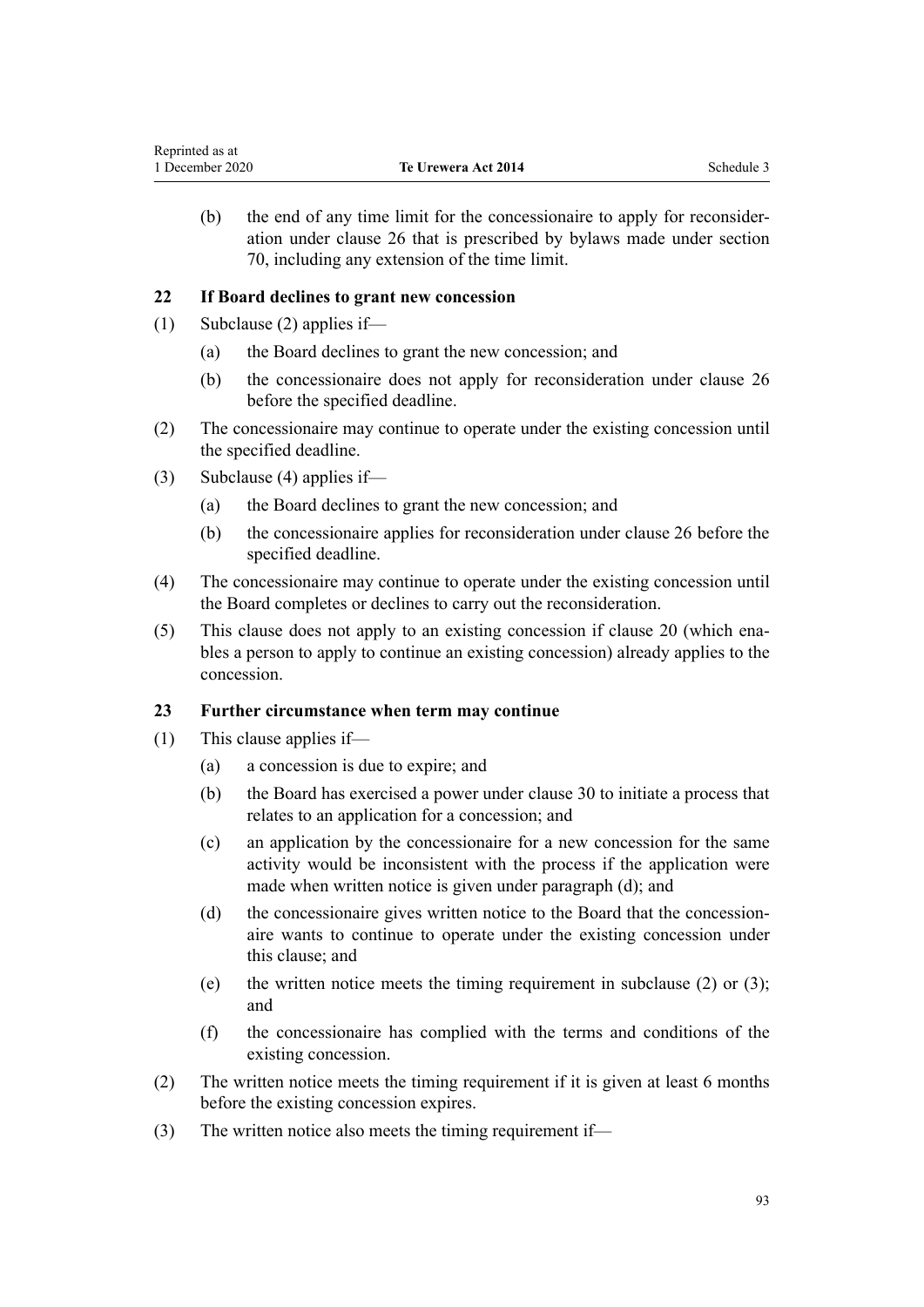<span id="page-93-0"></span>

| Schedule 3 | <b>Te Urewera Act 2014</b> | <sup>1</sup> December 2020 |
|------------|----------------------------|----------------------------|
|            |                            | Reprinted as at            |

(a) it is given in the period starting 6 months before, and ending 3 months before, the existing concession expires; and

Representative as a series of

- (b) the Board, in its discretion, allows the written notice to be given within that period.
- (4) The concessionaire may continue to operate under the existing concession until—
	- (a) the Board has decided to grant or to decline to grant a concession for each application made in accordance with the process initiated under [clause 30](#page-95-0); and
	- (b) each applicant's right to apply for reconsideration under [clause 26](#page-94-0) has been resolved as described in [clause 25](#page-94-0) or [26.](#page-94-0)
- (5) This clause and clauses 24 and [25](#page-94-0) do not apply to an existing concession if this clause already applies to the concession.

#### **24 If Board grants concession**

- (1) Subclause (2) applies if—
	- (a) the Board grants a concession in the circumstances provided for in [clause 23](#page-92-0); and
	- (b) the applicant does not apply for reconsideration under [clause 26\(b\)](#page-94-0) before 1 of the following occurs:
		- (i) the concession document is signed by the parties:
		- (ii) the specified deadline is reached.
- (2) The applicant's right to apply for reconsideration terminates when either of the conditions described in subclause (1)(b) occurs.
- (3) Subclause (4) applies if—
	- (a) the Board grants a new concession; and
	- (b) the applicant applies for reconsideration under [clause 26\(b\)](#page-94-0) before 1 of the following occurs:
		- (i) the concession document is signed by the parties:
		- (ii) the Board completes the reconsideration or declines to reconsider its decision.
- (4) The applicant's right to apply for reconsideration terminates when 1 of the following occurs:
	- (a) the concession document is signed by the parties:
	- (b) the Board completes the reconsideration or declines to reconsider its decision.
- (5) In this clause and [clause 25](#page-94-0), **specified deadline** means the earlier of the following times: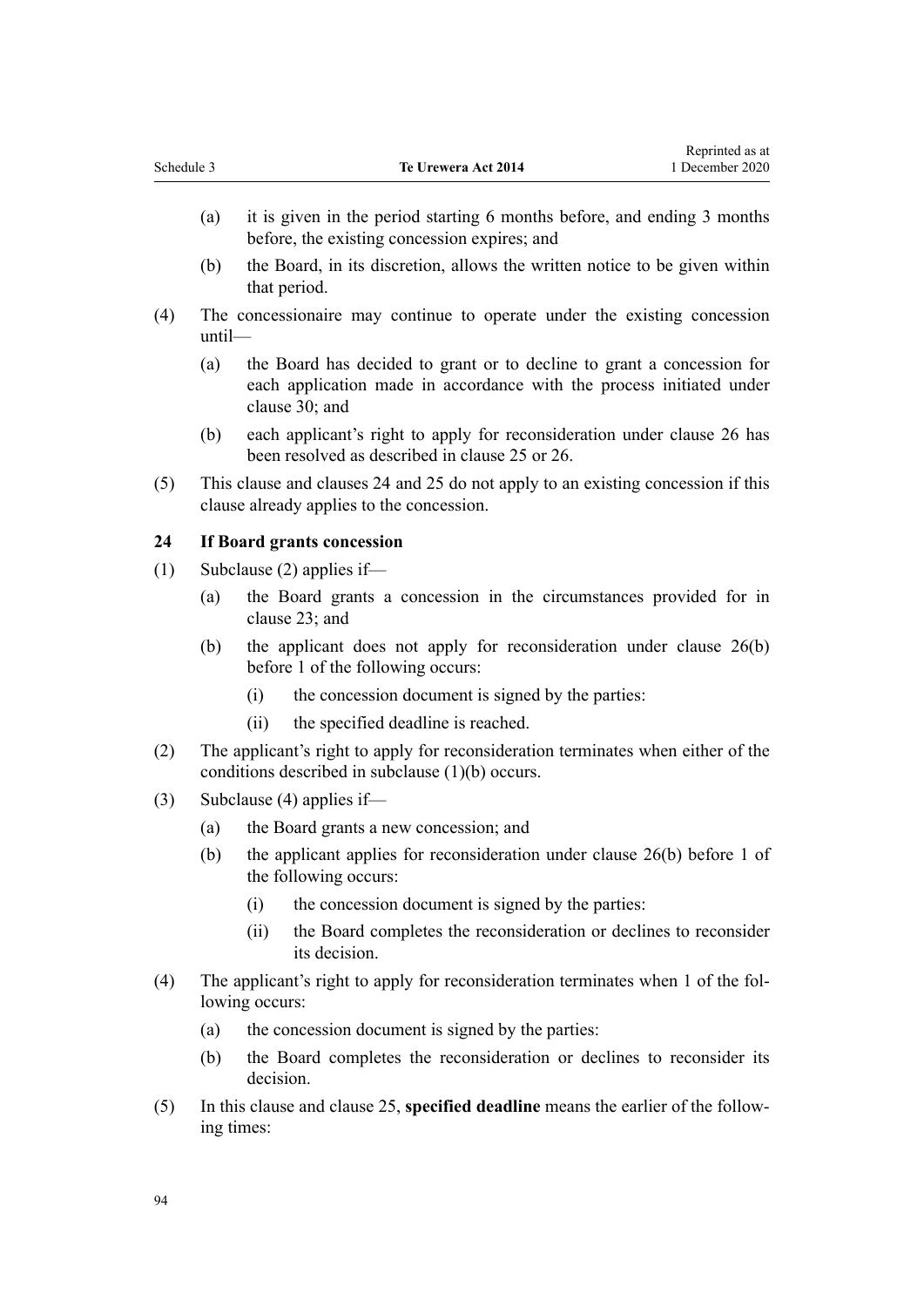- <span id="page-94-0"></span>(a) the end of the day that is 1 month after the day of the Board's decision to grant or to decline to grant the relevant applicant's concession:
- (b) the end of any time limit for the relevant applicant to apply for reconsideration under clause 26 that is prescribed in bylaws made under [section](#page-35-0) [70,](#page-35-0) including any extension of the time limit.

# **25 Board declines to grant concession**

- (1) Subclause (2) applies if—
	- (a) the Board declines to grant the concession in the circumstances provided for in [clause 22](#page-92-0); and
	- (b) the applicant does not apply for reconsideration under clause 26(a) before the specified deadline.
- (2) The applicant's right to apply for reconsideration is resolved when the specified deadline is reached.
- (3) Subclause (4) applies if—
	- (a) the Board declines to grant the concession in the circumstances provided for in [clause 23](#page-92-0); and
	- (b) the applicant applies for reconsideration under clause 26(a) before the specified deadline.
- (4) The applicant's right to apply for reconsideration is resolved when the Board completes the reconsideration or declines to reconsider the decision.

### **26 Board may reconsider decision**

If an applicant for a concession applies to the Board for a reconsideration, the Board may,—

- (a) in a case where it has declined to grant a concession to the applicant, reconsider that decision:
- (b) in a case where it has granted a concession to the applicant, but before a concession document has been executed, reconsider any decision relating to the proposed concession.

### **27 Failure to execute concession document or exercise concession**

- (1) If a person to whom a concession is granted fails to sign the concession document within 1 month after being required by written notice to do so, the Board may cancel the grant of the concession to that person.
- (2) A concession lapses on the expiry of 2 years after the date of commencement of the concession, or after the expiry of such longer period as the Board allows, unless the concession is exercised before the end of that period.
- (3) Any money paid under the concession (including any fees paid under [clause](#page-97-0) [34\)](#page-97-0) is forfeit to the Board, unless the Board otherwise directs and is subject to [section 39](#page-23-0).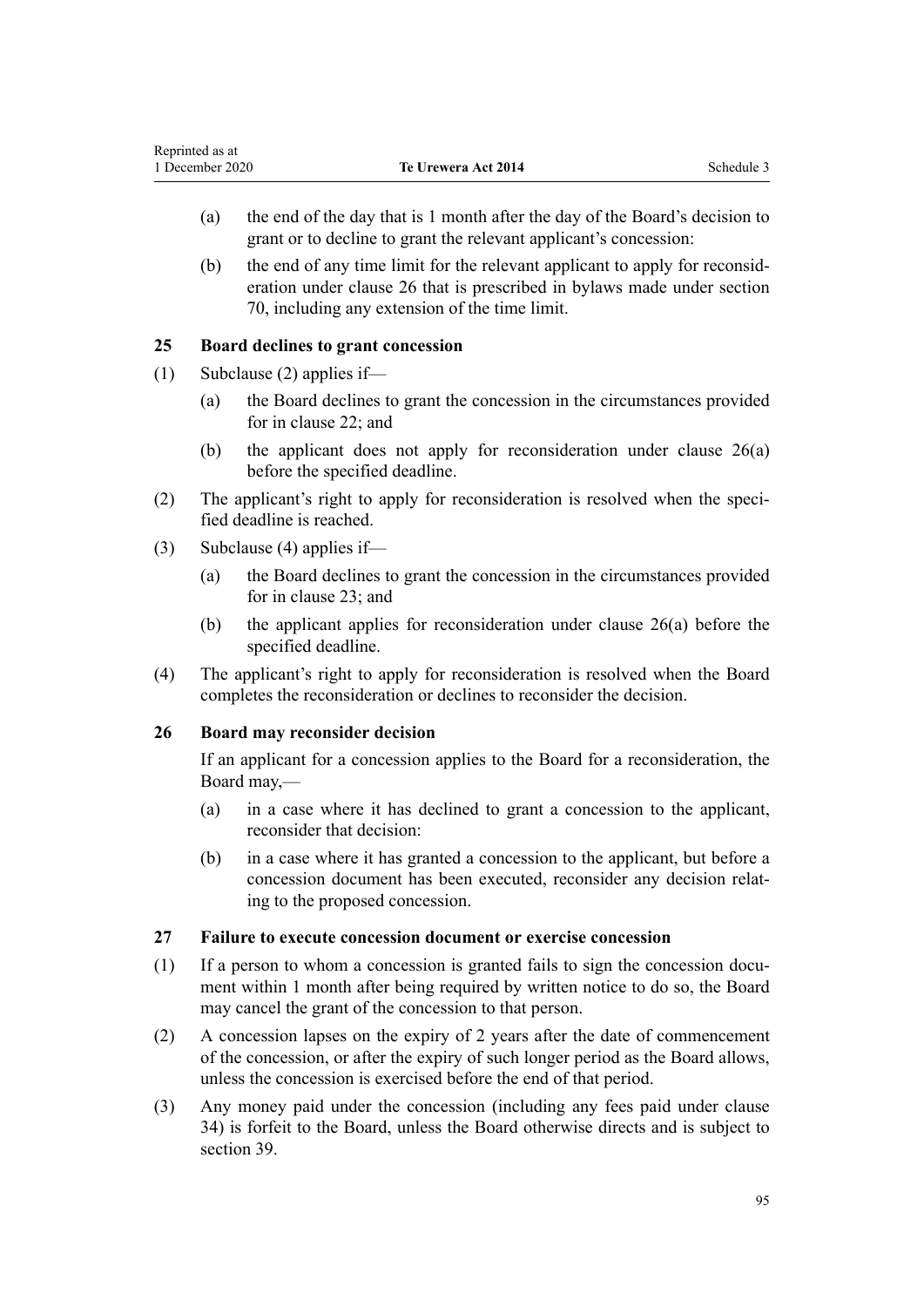<span id="page-95-0"></span>

| reprinted as at                                             |  |
|-------------------------------------------------------------|--|
| Schedule 3<br>1 December 2020<br><b>Te Urewera Act 2014</b> |  |

Reprinted as at

(4) An activity carried on by the concessionaire under a concession that has been cancelled under subclause (1) or has lapsed under subclause (2) is to be treated as an activity carried on without the authority of the Board for the purposes of [clause 34](#page-97-0).

#### **28 Charges**

A concessionaire may, to the extent that the concession document provides, impose a reasonable charge for an activity carried on by the concessionaire in accordance with a concession granted by the Board.

## **29 Restrictions on aircraft landing in Te Urewera**

- (1) Aircraft are not permitted to land on, or take off from, any site within Te Urewera unless that site is a certified aerodrome.
- (2) However, subclause (1) does not apply—
	- (a) if there is an emergency arising from—
		- (i) mechanical or structural or operational defects in the aircraft or its equipment; or
		- (ii) weather conditions or other causes not under the control of the pilot in command; or
	- (b) the action is necessary to establish, construct, operate, maintain, repair, or replace a maritime navigational aid; or
	- (c) a concession has been obtained for the purpose from the Board.
- (3) A concession document granted for such a purpose by the Board must—
	- (a) be in the possession of the operator; and
	- (b) have been sighted by the pilot in command of the aircraft prior to landing or taking off.
- (4) This clause does not—
	- (a) apply to any aircraft operated by the New Zealand Defence Force or the Civil Aviation Authority of New Zealand; or
	- (b) imply any responsibility by the Board or liability for the safety of any aircraft or person aboard an aircraft while the aircraft is in the air or landing.
- (5) For the purposes of this section, **landing** includes the hovering of any aircraft and the setting down or taking on of goods or persons from an aircraft.
- (6) In this clause, **certified aerodrome** means an aerodrome licensed under the Civil Aviation Regulations 1953 or certificated under rules made under the [Civil Aviation Act 1990.](http://legislation.govt.nz/pdflink.aspx?id=DLM214686)
- **30 Tendering and management**

The Board may—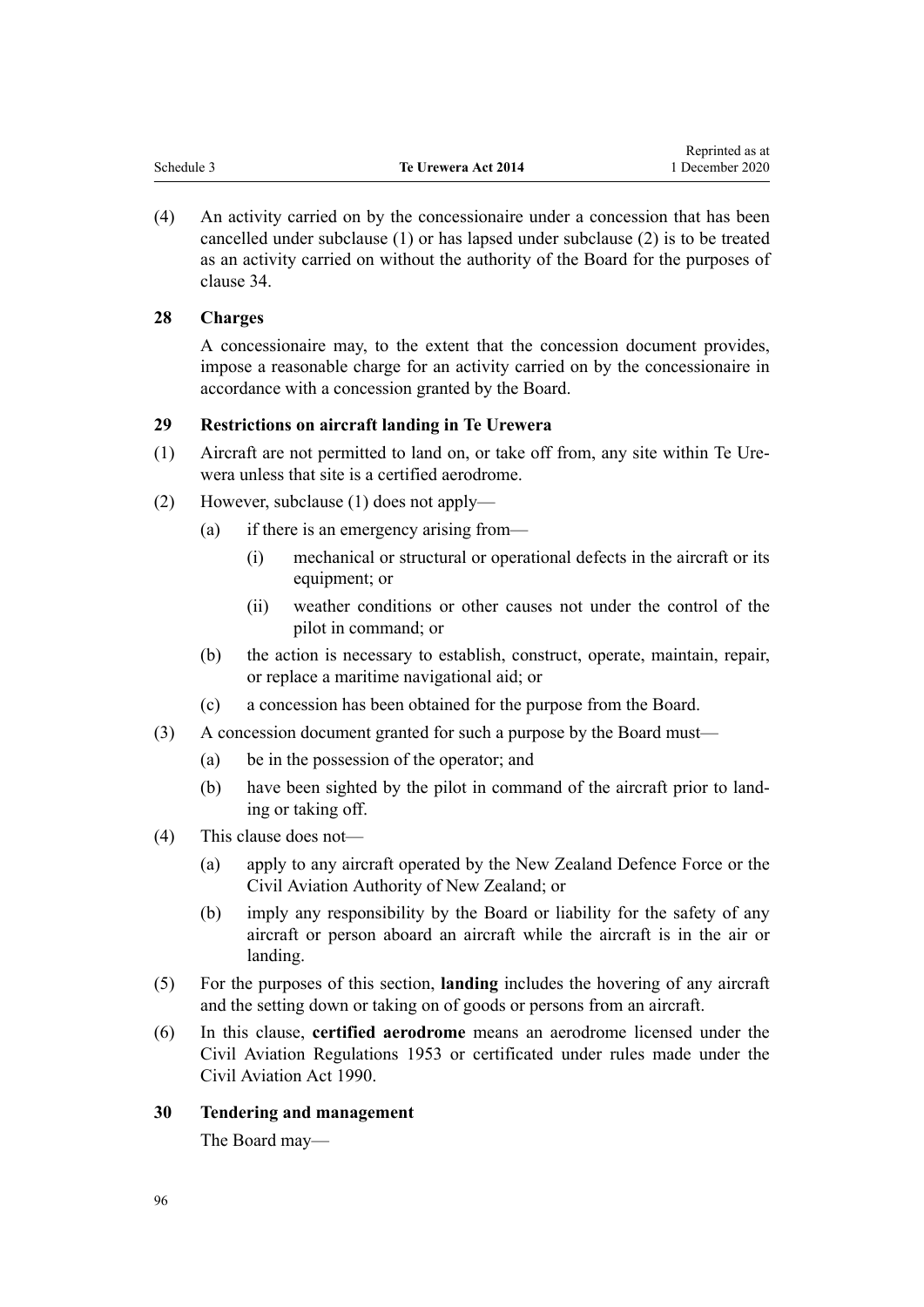- <span id="page-96-0"></span>(a) tender the right to make an application, invite applications, or carry out other actions that may encourage specific applications:
- (b) include in a concession provisions for the concessionaire to carry on activities relating to the management of any part of Te Urewera on behalf of the Board or at any time enter into any agreement providing for the concessionaire to carry out such activities.

### **31 Accounts relating to concessions**

- (1) The Board may, to assist in verifying any rent, fees, or royalties, or amount of any compensation or bond, require any body or person who has been granted a concession under this Act to provide a complete statement of audited financial accounts and any other relevant information for that part of the activity that is carried out under the concession on or in Te Urewera.
- (2) The accounts must be forwarded to the Board not later than 3 months after the end of the financial year in respect of which they are required.
- (3) The contravention of or failure to comply with subclause (2) is a breach of the concession.

# **32 Concession records**

The Board must make the following publicly available in whatever manner it considers appropriate:

- (a) records of each application for a concession received by the Board; and
- (b) details of any public notification of the application; and
- (c) the decision made on the application.

### **33 Contributions for services provided for benefit of concessionaires**

- (1) If a community service, benefit, or facility is provided by the Board, Minister, or Director-General for the benefit of concessionaires occupying any part of Te Urewera or undertaking an activity within it under a concession document, the Board—
	- (a) may assess the amount of the contribution to be paid by the concessionaires to the person providing and maintaining the service, benefit, or facility; and
	- (b) must make that assessment in accordance with this clause and the relevant concession document.
- (2) Subclause (1) applies whether the service, benefit, or facility is provided within or outside Te Urewera.
- (3) The contribution assessed under subclause (1) in relation to the capital cost of providing the service, benefit, or facility must be apportioned by the Board among the concessionaires as the Board thinks fit.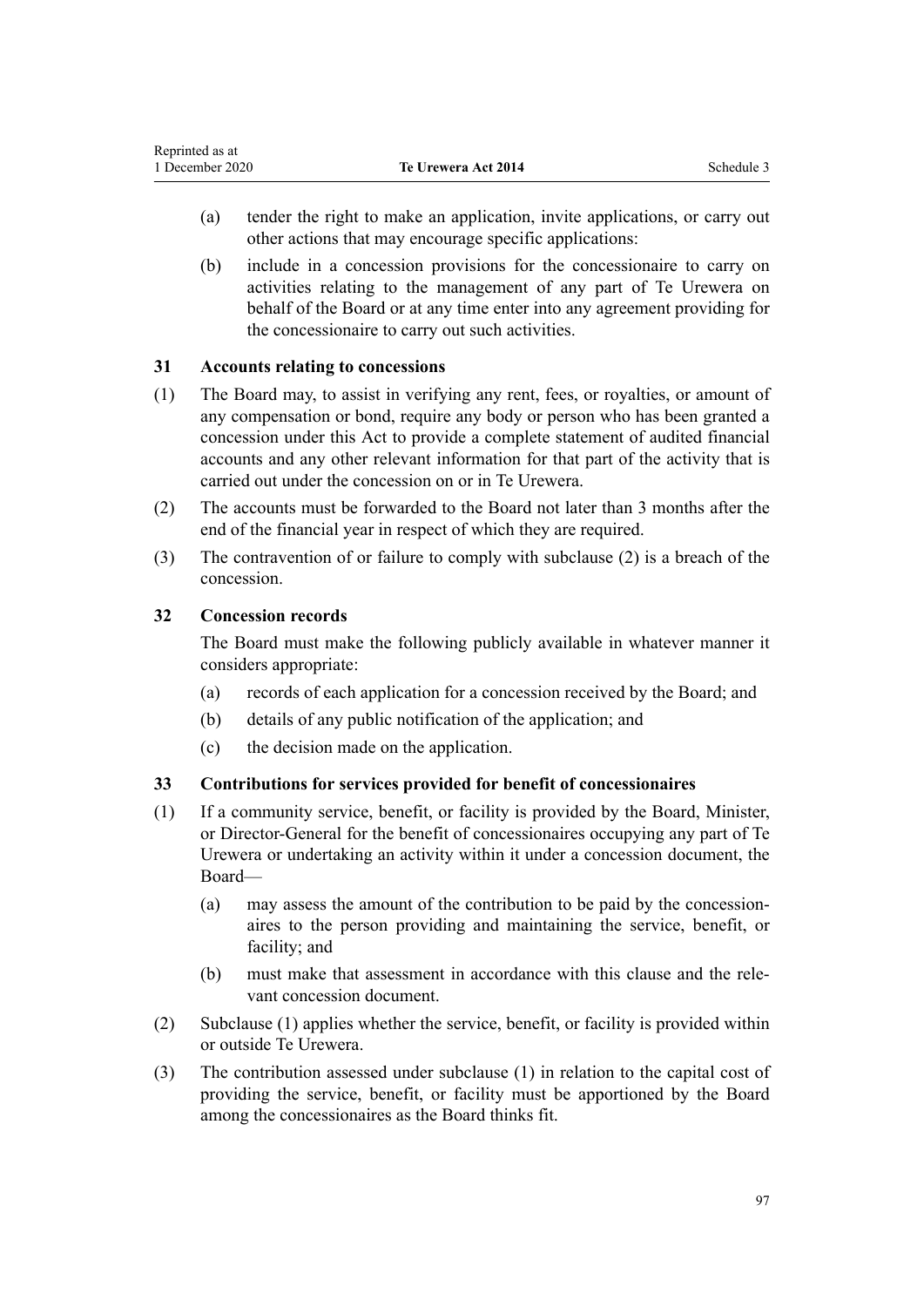<span id="page-97-0"></span>

|            |                     | wephinted as at |
|------------|---------------------|-----------------|
| Schedule 3 | Te Urewera Act 2014 | 1 December 2020 |

Reprinted as at

- (4) The Board may, in its discretion, determine whether payments must be made in 1 amount or over a period of years.
- (5) The Board may also apportion among the concessionaires an annual contribution to be paid to the Board to meet the cost of maintaining the service, benefit, or facility.
- (6) The amount assessed and apportioned for payment by each concessionaire is due and payable to, and recoverable by, the Board 3 months after the Board has served notice of the amount payable on the concessionaires.
- (7) If the amount due and payable is not paid by the due date, interest is payable by the concessionaire on and from the due date until payment is made in full, at a rate fixed by the Board from time to time.
- (8) The failure by a concessionaire to pay the full amount by the due date is deemed to be a breach of the terms of the concession.
- (9) The Board may exempt a concessionaire from payment of the whole or a part of the amount assessed and apportioned by the Board under this clause, or may grant such relief to a concessionaire that the Board considers appropriate in the circumstances.

### *Power to charge for authorisations and certain uses*

#### **34 Charging for processing applications and use of facilities**

- (1) This clause applies to—
	- (a) fees applying to applications for authorisations to undertake activities within Te Urewera; and
	- (b) fees for the use of structures or facilities (other than a path or track) provided by the Board or the Minister; and
	- (c) royalties, rents, fees, and other charges payable to the Board or the Minister.
- (2) The Board and the Minister must make any schedule of fees applying to the matters referred to in subclause (1) publicly available in whatever manner they consider appropriate.
- (3) The Board or the Minister, as relevant, may, as a condition of receiving and determining an application for an authorisation, set and charge a fee to recover the direct and indirect costs of processing and determining the application.
- (4) The Board or the Minister, as relevant, may charge a fee for the use of facilities (other than a path or track) provided by the Board or the Minister to recover the cost of providing and maintaining the facility.
- (5) The Board or the Minister must, if requested, give an estimate of the application fee likely to apply to a particular application, and may charge a fee to recover the cost of preparing that estimate, but an estimate is not binding on the Board or the Minister.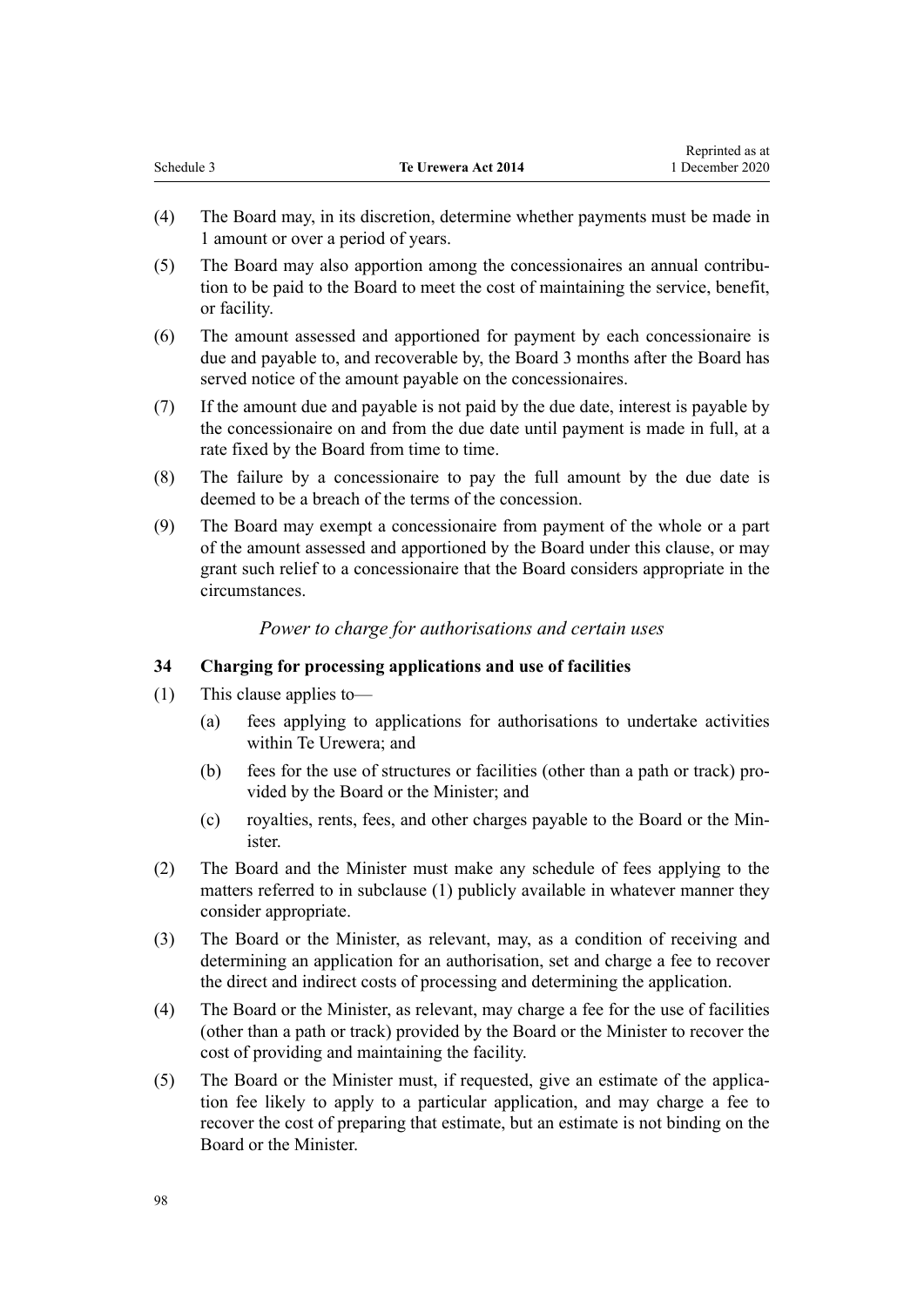<span id="page-98-0"></span>

| Reprinted as at |                     |            |
|-----------------|---------------------|------------|
| 1 December 2020 | Te Urewera Act 2014 | Schedule 3 |

- (6) Any fee set under this clause must be reasonable, having regard to the nature of the authorisation to which it relates or, in the case of a request for an estimate, the nature of the authorisation for which the estimate is required.
- (7) The Board or the Minister is not obliged to accept an application for an authorisation under [section 57](#page-31-0) or to prepare an estimate under subclause (5) unless the relevant fee is paid in full to the Board or the Minister at the same time as the application is lodged or the request for an estimate is made.
- (8) An applicant is also liable for other fees (including legal fees) for the preparation and registration of documentation, where that is necessary.
- (9) Fees applying under subclause (8) must be paid to the Board or the Minister, as appropriate, within 28 days of receiving a written demand from the Board or the Minister.
- (10) The Board or the Minister may, in their discretion, refund or waive payment of all or part of any fee paid or payable under this clause.

#### *Public notice requirements*

#### **35 Requirements for certain public notices**

- (1) If a public notice is required to be given in accordance with this clause, the notice must state—
	- (a) that any person or organisation may make a submission in writing on the proposal; and
	- (b) the place where submissions must be sent; and
	- (c) the closing date for submissions to be received, which must be not less than 40 working days after the date when the notice is published; and
	- (d) that any person or organisation wishing to be heard is to be given a reasonable opportunity to appear in support of the submission and reasonable notice of the date and time of the hearing; and
	- (e) the procedure that will be followed at any hearing.
- (2) If public notice is given by the Board, the chief executive or Director-General, as appropriate, must—
	- (a) prepare a summary of all submissions received within the specified time; and
	- (b) make a recommendation as to whether, and the extent to which, submissions should be accepted.
- (3) In making a decision on a matter notified in accordance with this clause, the Board must consider and take into account the summary and recommendation provided under subclause (2).
- (4) If public notice is required in any other circumstances, the notice may be published in whatever manner is thought appropriate.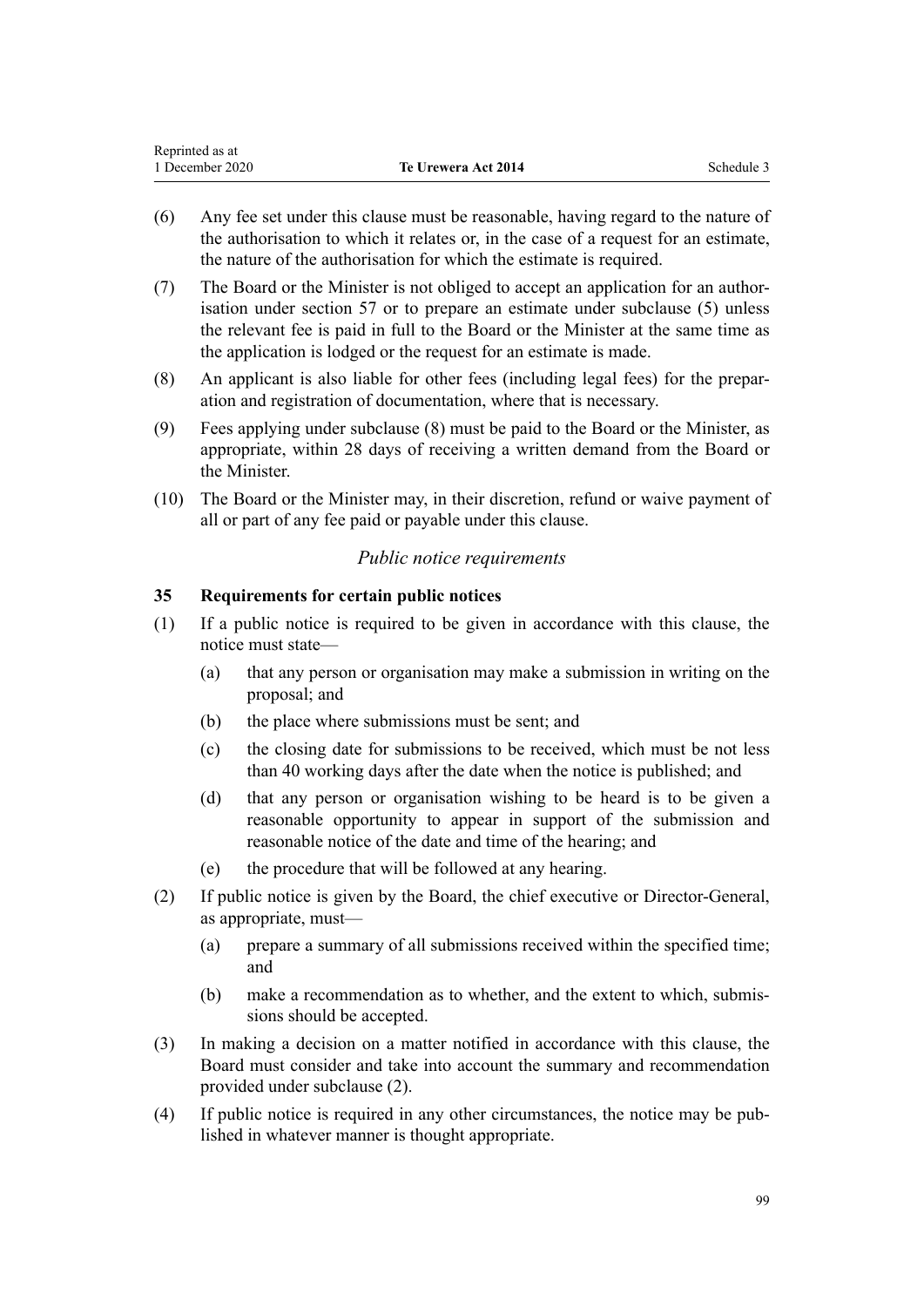# **Schedule 4**

# **Further provisions relating to compliance and enforcement**

[ss 75, 76](#page-38-0), [84, 85](#page-42-0), [124](#page-62-0)

#### **Contents**

Page

### **[Part 1](#page-100-0) [Warranted officers](#page-100-0)**

| $\mathbf{1}$   | Register                                                    | 101 |
|----------------|-------------------------------------------------------------|-----|
| $\overline{2}$ | Honorary warranted officers                                 | 101 |
| 3              | Suspension and withdrawal of warrant                        | 101 |
|                | Savings provisions relating to warrants                     |     |
| 4              | Existing warrants                                           | 102 |
| 5              | Temporary warrants                                          | 102 |
|                | Powers                                                      |     |
| 6              | Powers of warranted officers                                | 102 |
| $\overline{7}$ | Exercise of powers                                          | 102 |
| $\,$ $\,$      | Power to require information                                | 103 |
| 9              | Power to stop animals, vehicles, aircraft, vessels, etc.    | 103 |
| 10             | Power to search vehicles, animals, boats, or aircraft       | 103 |
| 11             | Seizure and forfeiture of property                          | 103 |
| 12             | Stopping and searching boats outside Te Urewera             | 104 |
|                | Powers relating to animals, boats, and vehicles             |     |
| 13             | Trespassing animals                                         | 105 |
| 14             | Removal and disposal of abandoned boats and vehicles, and   | 106 |
|                | vehicles parked in prohibited places                        |     |
|                | Part <sub>2</sub>                                           |     |
|                | <b>Control of dogs</b>                                      |     |
| 15             | Requirements in relation to dog control permits             | 108 |
| 16             | Power to amend or revoke dog control permit                 | 108 |
| 17             | Persons authorised to take dogs into Te Urewera without dog | 108 |
|                | control permit                                              |     |
| 18             | Seizure and destruction of dogs                             | 109 |
| 19             | Disposal of seized dogs                                     | 110 |
| 20             | Recovery of costs relating to dogs                          | 111 |
| 21             | Power of warranted officer to request information           | 111 |
| 22             | Evidence in proceedings                                     | 111 |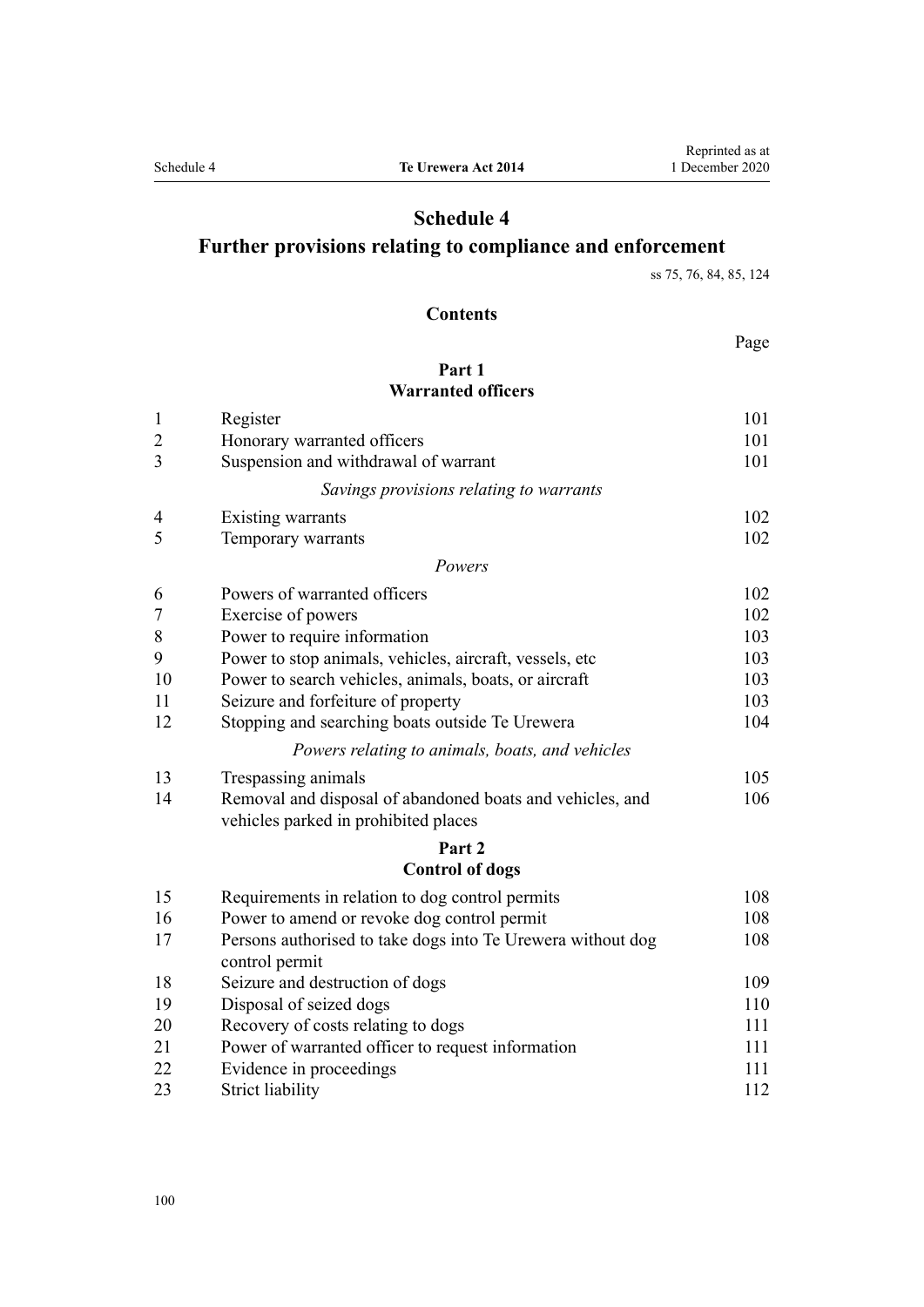# **Part 1 Warranted officers**

#### <span id="page-100-0"></span>**1 Register**

The chief executive and the Director-General must maintain and make publicly available, in the manner they consider appropriate, including on the Internet, a register of officers holding warrants issued under [section 72,](#page-37-0) recording—

- (a) the name of a warranted officer; and
- (b) the date when the warrant is issued and when it expires; and
- (c) the powers conferred on the warranted officer.

#### **2 Honorary warranted officers**

An honorary warranted officer must not be warranted to exercise powers other than the power—

- (a) to act to prevent or stop offending under [clause 6:](#page-101-0)
- (b) to require personal details or the production of lawful authority under [clause 8:](#page-102-0)
- (c) to stop animals, vehicles, aircraft, and other things under [clause 9](#page-102-0):
- (d) to seize trespassing animals under [clause 13:](#page-104-0)
- (e) to request, from a person found in possession of a plant, stone, mineral, egg, nest, animal, taonga tūturu, or part of such or similar things in the vicinity of Te Urewera, how the thing came to be in that person's possession:
- (f) to remove and relocate abandoned boats and vehicles under [clause 14](#page-105-0):
- (g) to request information in respect of a dog under [clause 21](#page-110-0).

#### **3 Suspension and withdrawal of warrant**

- (1) The chief executive or the Director-General may suspend a warrant issued under [section 72](#page-37-0) and require the warranted officer to surrender the warrant, with immediate effect, if there are reasonable grounds to believe that the person is unable to perform the functions of a warranted officer by reason of legal incapacity, neglect of duty, or misconduct.
- (2) If a warrant is suspended, the chief executive and the Director-General must jointly—
	- (a) determine as soon as practicable (and in any case not later than 20 working days after the suspension) whether the warrant is to be withdrawn; and
	- (b) withdraw the warrant in a case where legal incapacity, neglect of duty, or misconduct is established to the satisfaction of either or both the chief executive and the Director-General.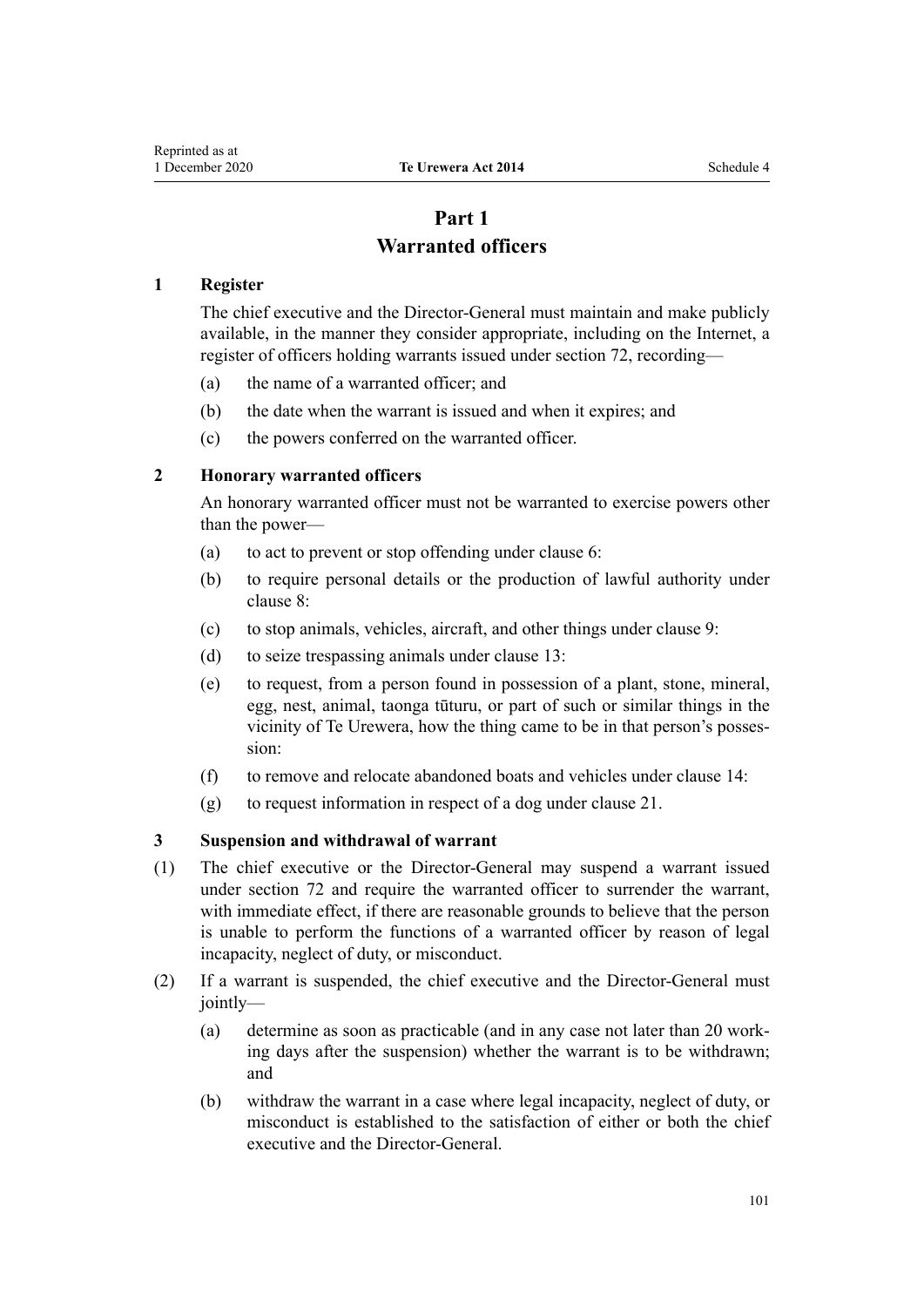Reprinted as at

<span id="page-101-0"></span>(3) A warrant may be restored by agreement of the chief executive and the Director-General.

# *Savings provisions relating to warrants*

## **4 Existing warrants**

- (1) This clause applies to warrants—
	- (a) issued to rangers under the Conservation Act 1987; and
	- (b) in force immediately before the commencement of this Act.
- (2) A warrant to which this clause applies is valid, for the purposes of compliance and enforcement duties under this Act for 1 of the following periods, whichever is the shorter:
	- (a) 3 years from the date of commencement of this Act:
	- (b) the remainder of the current term of the warrant, if the warrant is for a specified period.

### **5 Temporary warrants**

A warrant issued to a ranger under the Conservation Act 1987 for a purpose other than for compliance and enforcement duties under this Act is valid for the purposes of compliance and enforcement duties under this Act if the ranger is temporarily or occasionally assigned by the Director-General, with the agreement of the chief executive, to compliance and enforcement duties under this Act.

### *Powers*

### **6 Powers of warranted officers**

- (1) A warranted officer may—
	- (a) prevent a person from committing an offence against this Act that the warranted officer believes on reasonable grounds is being, or is about to be, committed; and
	- (b) require a person to stop doing something that the warranted officer believes on reasonable grounds is an offence, or if continued would result in an offence being committed.
- (2) Actions taken under subclause (1) must be taken in a way that is reasonable in the circumstances.

### **7 Exercise of powers**

Before a warranted officer exercises a power under this Act, unless it is impracticable to do so, the warranted officer must—

(a) identify himself or herself; and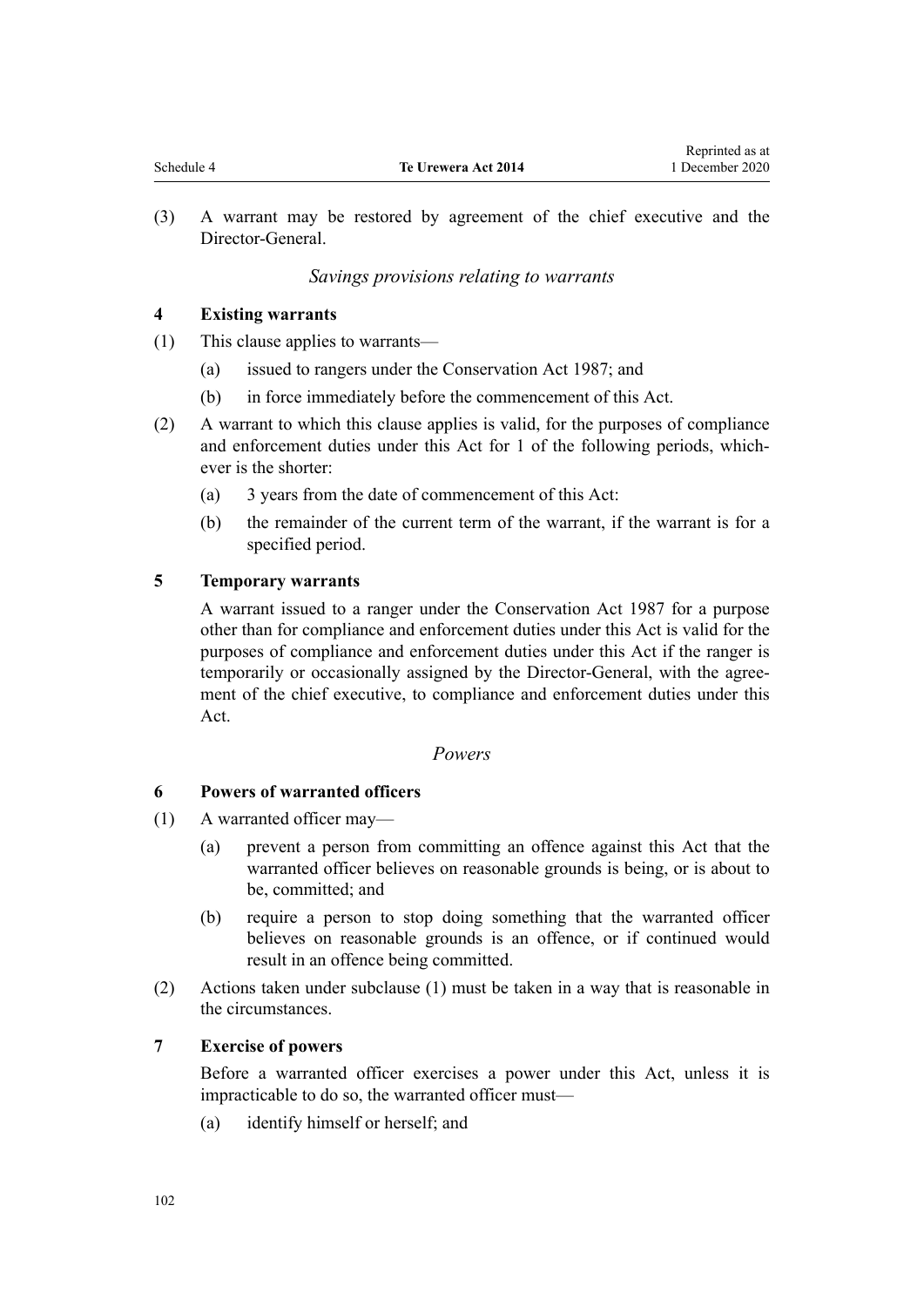<span id="page-102-0"></span>(b) provide evidence of being authorised to exercise the powers of a warranted officer under this Act.

## **8 Power to require information**

- (1) If a warranted officer believes on reasonable grounds that a person has committed, or is committing, an offence against this Act, the warranted officer may require the person to give his or her full name, residential address, and date of birth and to produce evidence of that information.
- (2) A warranted officer may require a person doing something for which lawful authority is required under this Act, to produce evidence of the authority within a reasonable time.

# **9 Power to stop animals, vehicles, aircraft, vessels, etc**

- (1) A warranted officer may stop and detain, for a period that is reasonable in the circumstances, any animal, vehicle, aircraft, vessel, or other thing.
- (2) A warranted officer may require a person to stop, and remain stopped, for a period that is reasonable in the circumstances.

### **10 Power to search vehicles, animals, boats, or aircraft**

- (1) A warranted officer may, in the exercise of the warranted officer's functions, powers, and duties under this Act, at any time that is reasonable in the circumstances —
	- (a) search, and for that purpose, stop and detain, any vehicle, riding or pack animal, boat, or aircraft while on the ground or on the water, any tent, caravan, hut, or bach if the warranted officer has reasonable cause to believe—
		- (i) that an offence against this Act or a bylaw made under [section 70](#page-35-0) has been committed by the owner or person in possession or occupation of the vehicle, animal, boat, or aircraft, or by any other person; and
		- (ii) that evidence relating to the offence will be found in the course of that search; and
	- (b) in the presence of the owner or other person in possession, open and search any parcel, package, case, bag, luggage, or other container in or on the vehicle, animal, boat, aircraft, tent, caravan, hut, or bach.
- (2) The provisions of [Part 4](http://legislation.govt.nz/pdflink.aspx?id=DLM2136770) of the Search and Surveillance Act 2012 (except [sub](http://legislation.govt.nz/pdflink.aspx?id=DLM2136781)[part 3](http://legislation.govt.nz/pdflink.aspx?id=DLM2136781) and [sections 118](http://legislation.govt.nz/pdflink.aspx?id=DLM2136813) and [119\)](http://legislation.govt.nz/pdflink.aspx?id=DLM2136815) apply.

### **11 Seizure and forfeiture of property**

(1) A warranted officer may seize an item found in the possession of any person if the warranted officer has reasonable cause to believe that the person, in obtaining possession of the item, committed an offence against this Act.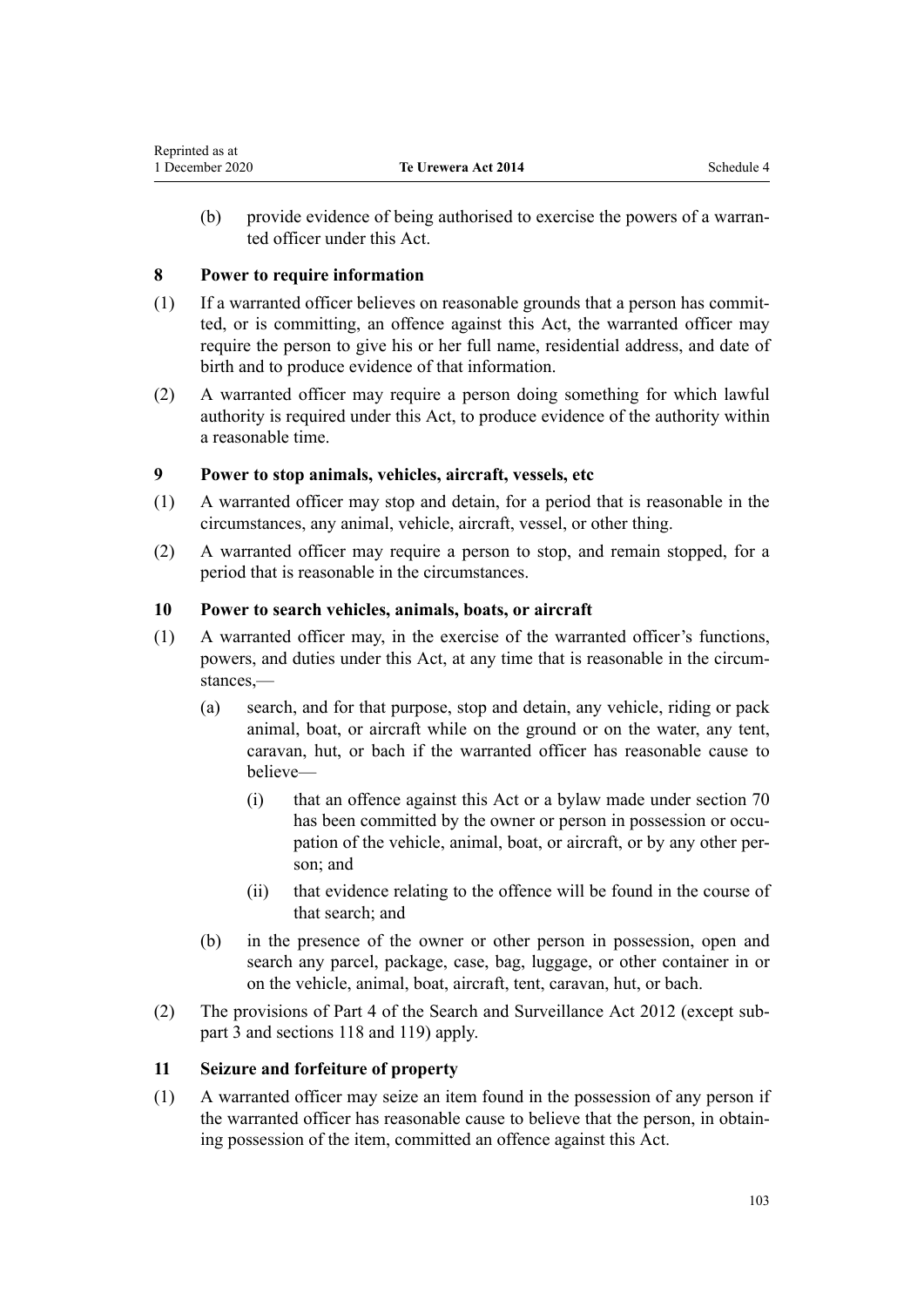<span id="page-103-0"></span>

|            |                     | Reprinted as at |
|------------|---------------------|-----------------|
| Schedule 4 | Te Urewera Act 2014 | 1 December 2020 |

- (2) Despite [subpart 6](http://legislation.govt.nz/pdflink.aspx?id=DLM2136860) of Part 4 of the Search and Surveillance Act 2012, subclauses (3) and (4) apply if proceedings are not taken in respect of an offence under subclause (1) within 6 months after that seizure, or if proceedings are taken within that period but the charge is dismissed.
- (3) The charge must be dealt with under the Wildlife Act 1953 if the item seized is, or is any part of, protected wildlife, the nest or egg of protected wildlife, or the body of protected wildlife.
- (4) If the item seized is a taonga tūturu, it must be delivered to the person who is entitled to its custody under [section 11\(4\)\(a\)\(i\)](http://legislation.govt.nz/pdflink.aspx?id=DLM432422) of the Protected Objects Act 1975.
- (5) If proceedings against the person from whom an item was seized are taken within 6 months of the seizure and the defendant is convicted of the offence relating to the seized item,—
	- (a) the item is forfeited to the Crown and must be dealt with under the [Wild](http://legislation.govt.nz/pdflink.aspx?id=DLM276813)[life Act 1953](http://legislation.govt.nz/pdflink.aspx?id=DLM276813) if the item, or any part of it, is protected wildlife, the nest or egg of protected wildlife, the body of protected wildlife:
	- (b) if the item seized is a taonga tūturu, it must be delivered to the person who is entitled to its custody under section  $11(4)(a)(i)$  of the Protected Objects Act 1975:
	- (c) in the case of any other item, it is forfeited to the Board.
- (6) If proceedings are not taken against the person from whom an item was seized within 6 months of the seizure, the item seized must be returned to that person at the end of that period.
- (7) Buildings, signs, hoardings, fences, or any apparatus erected in Te Urewera without the written consent of the Board are forfeited to the Board.
- (8) A chainsaw, firearm, trap, net, or similar item found in the unlawful possession of any person in Te Urewera, and any item found in the possession of any person and used in committing an offence against this Act, may be seized by a warranted officer.
- (9) Subject to subclause (2), the provisions of [Part 4](http://legislation.govt.nz/pdflink.aspx?id=DLM2136770) of the Search and Surveillance Act 2012 (except subpart 3) apply.
- (10) Items forfeited to the Board under this clause must be returned to Te Urewera, sold, or otherwise disposed of as the Board directs.
- (11) The proceeds of the sale or disposal of an item under subclause (8) are subject to [section 39.](#page-23-0)

### **12 Stopping and searching boats outside Te Urewera**

(1) An authorised officer who has reasonable cause to suspect that an offence has been committed against this Act or a bylaw made under [section 70](#page-35-0) on, from, or in respect of a boat or by a person on a boat may, while the boat is within the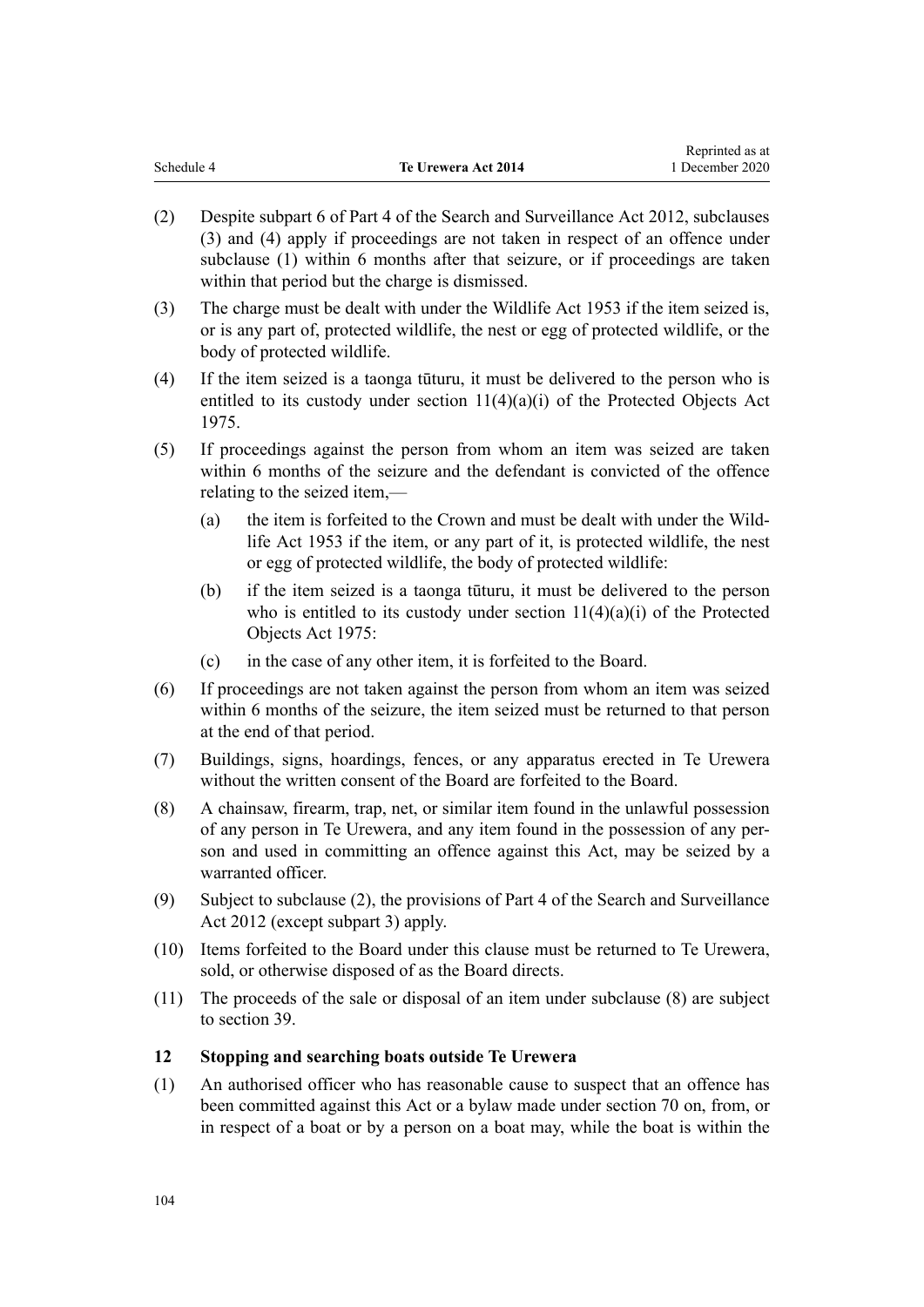territorial sea of New Zealand, and if the authorised officer has reasonable cause to believe that evidence relating to the offence is on that boat,—

- (a) at any time that is reasonable in the circumstances, stop, board, and search the boat; and
- (b) inspect, seize, and detain specimens of any plant, animal, rock, mineral, soil, or protected New Zealand object on board the boat that the authorised officer has good cause to believe has been taken from Te Urewera; and
- (c) arrest without warrant any person that the authorised officer has reasonable cause to suspect has committed an offence.
- (2) The provisions of [Part 4](http://legislation.govt.nz/pdflink.aspx?id=DLM2136770) of the Search and Surveillance Act 2012 (except subpart 3) apply.
- (3) [Clause 11](#page-102-0) applies to anything seized under subclause (1)(b) as if it had been seized under that clause.
- (4) In this clause, **authorised officer** means—
	- (a) the officer in command of a vessel of the New Zealand Naval Forces, and includes any person under the command of the officer and authorised by the officer to act in any particular case:
	- (b) a warranted officer employed—
		- (i) by the Director-General under section  $71(5)(a)$ ; or
		- (ii) by the chief executive under that section, but only if the person is specifically authorised in writing by the Minister of Conservation to act under this clause:
	- (c) a warranted officer appointed in accordance with [section 59](http://legislation.govt.nz/pdflink.aspx?id=DLM106939) of the Conservation Act 1987:
	- (d) a constable:

<span id="page-104-0"></span>Reprinted as at

(e) the master of a New Zealand Government ship within the meaning of [section 2\(1\)](http://legislation.govt.nz/pdflink.aspx?id=DLM275032) of the Ship Registration Act 1992.

#### *Powers relating to animals, boats, and vehicles*

#### **13 Trespassing animals**

- (1) Animals found trespassing on Te Urewera may be seized by a warranted officer or a person called upon by a warranted officer for assistance.
- (2) If an animal seized under subclause (1) is unbranded or unregistered and has no reputed owner, it is forfeited to the Board and the Board may authorise the chief executive or the Director-General to destroy, sell, or otherwise dispose of the animal as the relevant person thinks fit.
- (3) If the animal seized is branded or registered or has a reputed owner, the chief executive or the Director-General may—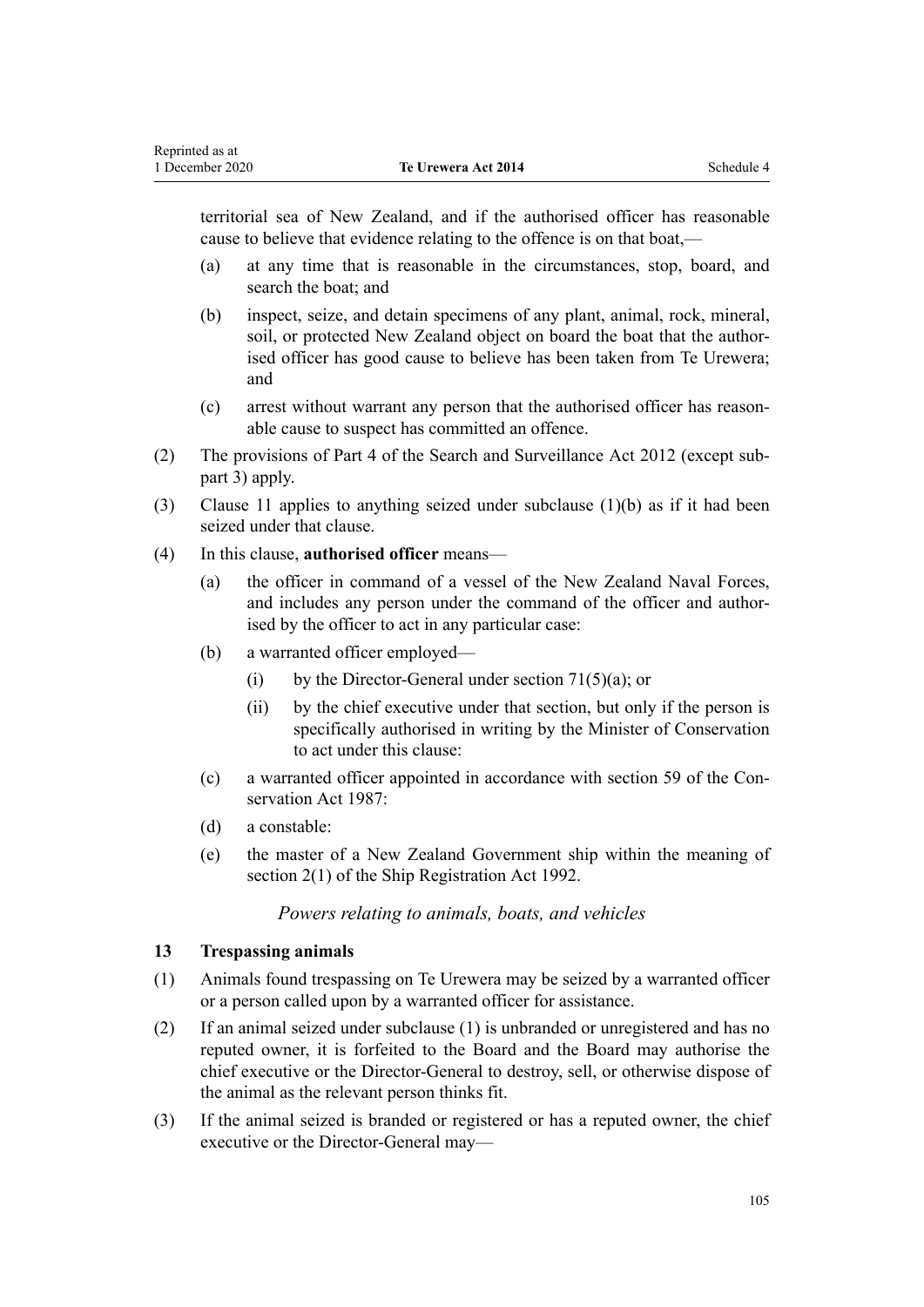- <span id="page-105-0"></span>(a) give written notice that it has been seized to the reputed owner, agent, or person who ought to have charge of the animal; or
- (b) publish, once a week for 2 consecutive weeks in a newspaper circulating in the locality, a notice requiring the owner or reputed owner to remove the animal from Te Urewera or other place to which it may have been transferred, with a warning that unless the animal is removed within 14 days after the date of the first notice, it may be destroyed, sold, or otherwise disposed of.
- (4) If an animal to which subclause (3) applies is not removed within the stipulated period, the Board may authorise the chief executive or Director-General to destroy, sell, or otherwise dispose of it.
- (5) In addition to the penalty for which the person is liable, a person convicted of an offence against section  $76(1)(a)$  is liable to pay—
	- (a) any costs incurred by the chief executive or the Director-General in giving notice under subclause (3); and
	- (b) the expenses of mustering, keeping, destroying, selling, or otherwise disposing of the animal in accordance with this clause; and
	- (c) the cost of repairing or restoring any damage done to Te Urewera by the animal.
- (6) The costs and expenses referred to in subclause (5) are to be assessed by a District Court Judge and are recoverable as if incurred as a fine.
- (7) All money received by the Board under this clause is subject to [section 39.](#page-23-0)
- (8) Nothing in this clause applies to wild animals (as defined in [section 2\(1\)](http://legislation.govt.nz/pdflink.aspx?id=DLM16628) of the Wild Animal Control Act 1977).

# **14 Removal and disposal of abandoned boats and vehicles, and vehicles parked in prohibited places**

- (1) A warranted officer (or any other officer or employee of the chief executive or the Director-General) who has reasonable cause to believe that a boat or vehicle has been abandoned in Te Urewera may remove it, or cause it to be removed and stored in a place authorised by the chief executive or the Director-General for that purpose.
- (2) If the chief executive or the Director-General has set aside any part of Te Urewera for the parking of vehicles, a warranted officer, or an officer or employee of the chief executive or the Director-General, may remove to that place vehicles parked in a part of Te Urewera where the parking of vehicles is prohibited.
- (3) If a vehicle is removed, the owner or other person in charge of it is liable to the chief executive or the Director-General for the cost of removing it and for the charges that would be payable under a bylaw for the use of that parking space if the vehicle had been parked there by the owner or other person in charge.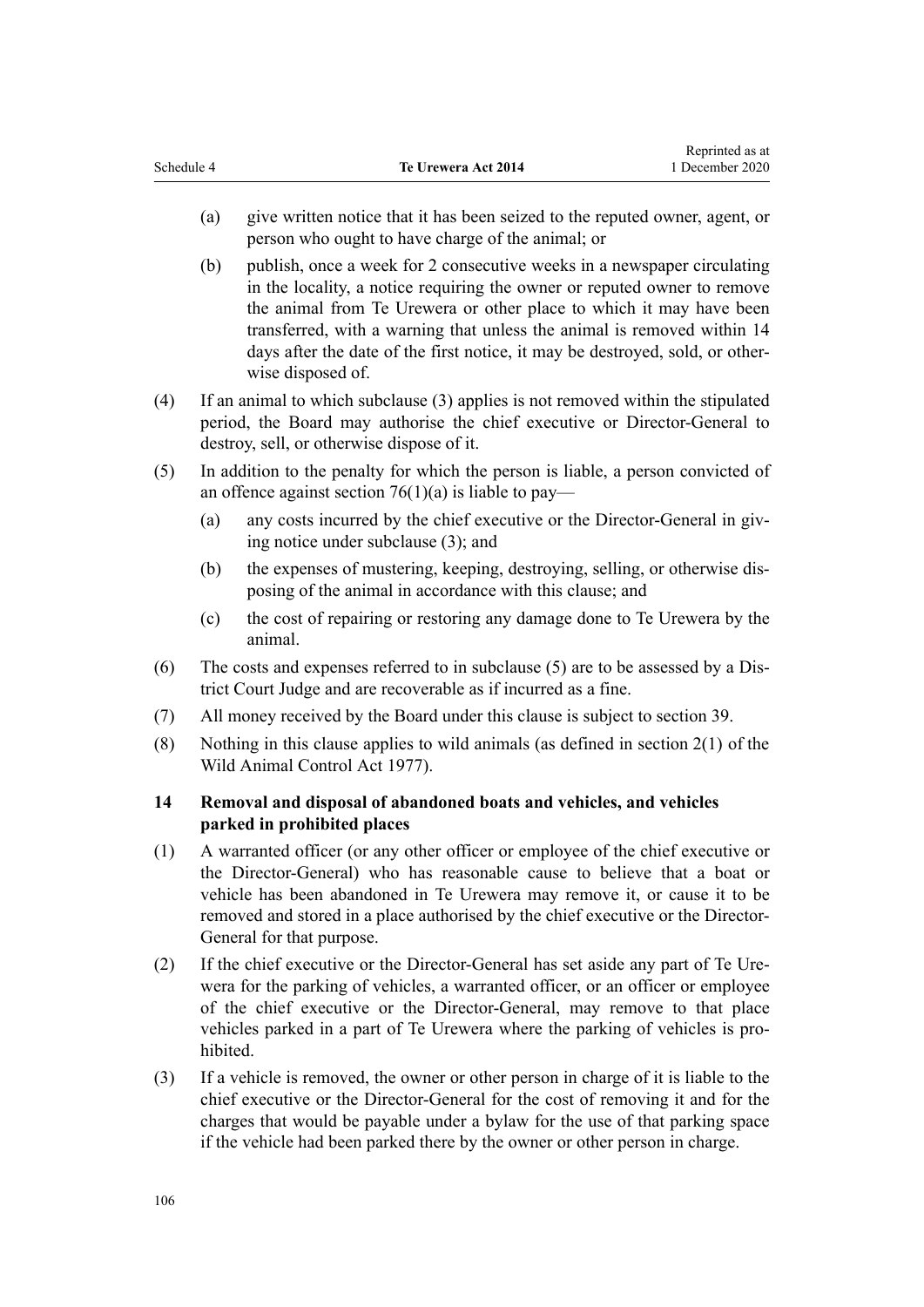- (4) Subclause (5) or (6) applies if the owner or another person fails—
	- (a) to remove a vehicle from Te Urewera or other place where it is stored within 2 months after the date of its removal under subclause (1) or (2): or
	- (b) to pay to the chief executive or the Director-General—
		- (i) the cost of removing and storing it; and
		- (ii) the parking charges payable under subclause (3).
- (5) The chief executive or the Director-General must give not less than 14 days' notice in 2 issues of a newspaper circulating in the district in which Te Urewera is situated of the intention to sell or destroy a vehicle that—
	- (a) is not a motor vehicle; or
	- (b) is a motor vehicle but to which no current licence to use the vehicle is affixed.
- (6) If the vehicle is a motor vehicle and a current licence to use the vehicle is affixed to it, the chief executive or the Director-General must give not less than 14 days' notice to the person last registered under [Part 17](http://legislation.govt.nz/pdflink.aspx?id=DLM2214226) of the Land Transport Act 1998 in respect of the vehicle of the intention to sell or destroy the vehicle.
- (7) A notice given under subclause (6) may be given by personal delivery to the person in question, or by posting it by registered letter addressed to the person's last known place of residence or business in New Zealand.
- (8) The chief executive or the Director-General may, at any time after the expiry of the notice, sell the vehicle to any person who becomes the lawful owner of the vehicle, or the Minister may cause the vehicle to be destroyed.
- (9) Subclause (8) applies unless, before the expiry of the notice given under subclause (5) or (6) (whichever is appropriate), the owner of the vehicle—
	- (a) pays to the chief executive or the Director-General the cost of removing and storing the vehicle under subclause (1) or, as the case requires, the cost of removing it under subclause (2) and the parking charges payable under that subclause, and, in either case, the cost of any advertisements published under this clause; and
	- (b) removes the vehicle from the park or other place to which it was removed.
- (10) The proceeds of the sale of any vehicle sold under this clause are the property of the Board and are subject to [section 39](#page-23-0).
- (11) For the purposes of this clause, and without limiting the meaning of the term **abandoned**, a boat or vehicle is deemed to have been abandoned if it is left unused for a period of more than 1 month without the approval of the Board.
- (12) In this clause, terms defined in the [Land Transport Act 1998](http://legislation.govt.nz/pdflink.aspx?id=DLM433612) have, in relation to any motor vehicle, the meanings given in that Act.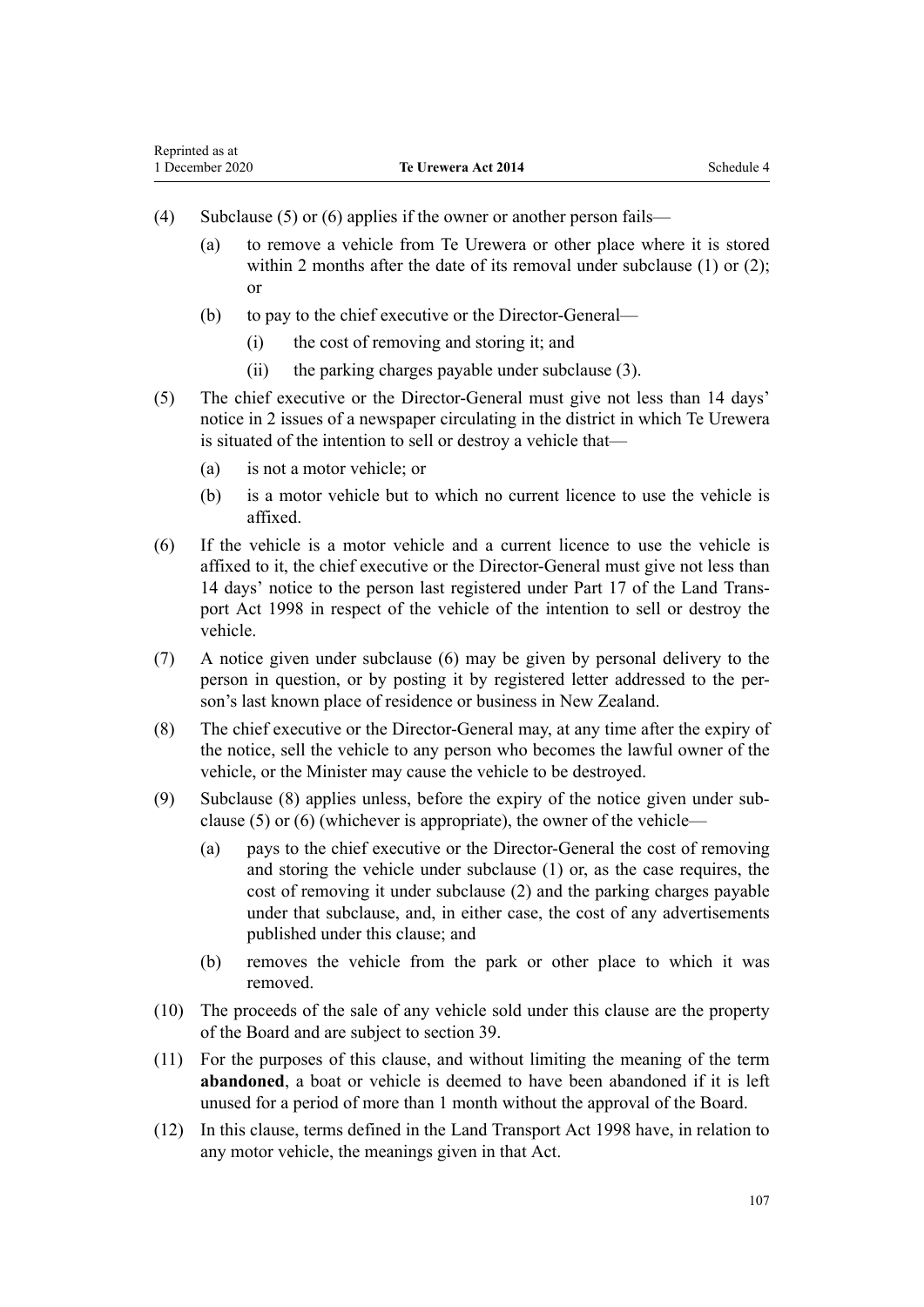# **Part 2**

# **Control of dogs**

#### <span id="page-107-0"></span>**15 Requirements in relation to dog control permits**

- (1) The Board, in exercising its powers under [section 85\(1\) or \(3\)\(b\),](#page-42-0) must have regard to—
	- (a) any actual or potential risk to protected wildlife vulnerable to dogs that is on or in the vicinity of Te Urewera or any part of Te Urewera:
	- (b) the purpose of this Act:
	- (c) the Te Urewera management plan:
	- (d) the need to preserve the safety of members of the public who are likely to be in, or in the vicinity of, Te Urewera:
	- (e) any conflict that may or will occur in Te Urewera or in relation to its use between—
		- (i) dogs or people with dogs; and
		- (ii) other users of Te Urewera.
- (2) The Board must not issue a dog control permit under [section 85\(1\)](#page-42-0) unless it is satisfied—
	- (a) that a dog is essential for the proposed activity; and
	- (b) that the proposed activity—
		- (i) is lawful; and
		- (ii) is not contrary to this Act or the purposes for which the land is held; and
		- (iii) is consistent with the management plan.

#### **16 Power to amend or revoke dog control permit**

The Board may amend or revoke a dog control permit issued under [section](#page-42-0)  $85(1)$ .

#### **17 Persons authorised to take dogs into Te Urewera without dog control permit**

- (1) The following persons may take a dog into Te Urewera in the course of their official duties or while training for those duties, even if they do not hold a dog control permit:
	- (a) a Police employee within the meaning of [section 4](http://legislation.govt.nz/pdflink.aspx?id=DLM1102132) of the Policing Act 2008:
	- (b) a warranted officer:
	- (c) an officer or employee of the chief executive or the Director-General: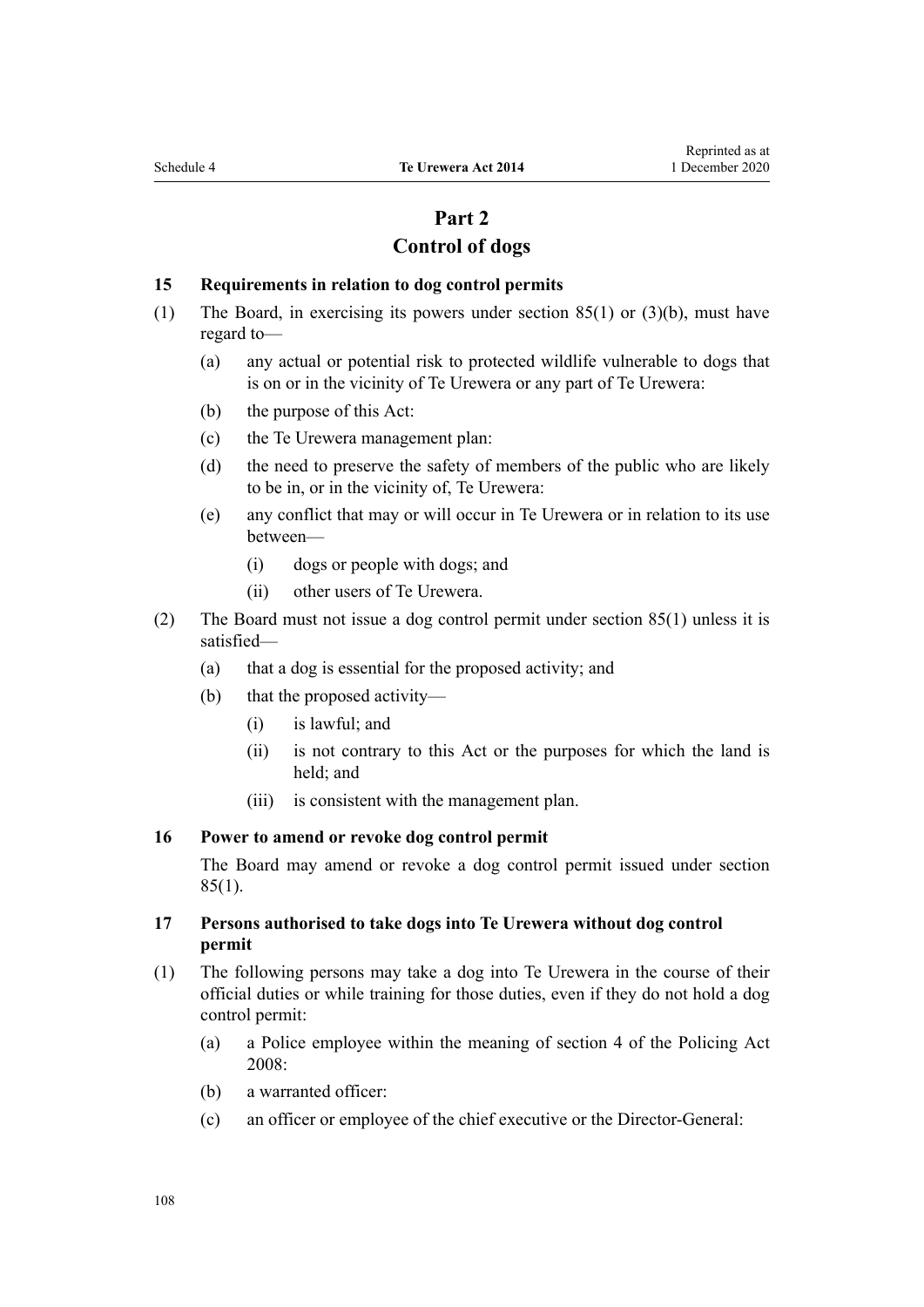- <span id="page-108-0"></span>(d) a Customs officer within the meaning of [section 5\(1\)](http://legislation.govt.nz/pdflink.aspx?id=DLM7038971) of the Customs and Excise Act 2018:
- (e) a search and rescue person.
- (2) A blind or partly blind person who uses a guide dog may, without holding a dog control permit, take the guide dog into Te Urewera.
- (3) A person who uses a companion dog may, without holding a dog control permit, take the companion dog into Te Urewera.
- (4) In subclause (3), **companion dog** has the meaning given in [section 2](http://legislation.govt.nz/pdflink.aspx?id=DLM36968) of the National Parks Act 1980.

Schedule 4 clause  $17(1)(d)$ : amended, on 1 October 2018, by [section 443\(3\)](http://legislation.govt.nz/pdflink.aspx?id=DLM7039957) of the Customs and Excise Act 2018 (2018 No 4).

### **18 Seizure and destruction of dogs**

- (1) A warranted officer who finds a dog in Te Urewera may seize the dog, unless the dog is in Te Urewera in accordance with—
	- (a) a bylaw made under [section 70;](#page-35-0) or
	- (b) a dog control permit issued under [section 85](#page-42-0); or
	- (c) [clause 17](#page-107-0).
- (2) If a dog is in Te Urewera by virtue of a permit issued under [section 85\(1\),](#page-42-0) a warranted officer may seize the dog if—
	- (a) the dog is not in the immediate vicinity of the holder of the permit and the warranted officer has good cause to suspect that there is a significant risk—
		- (i) of injury to any person or any protected wildlife; or
		- (ii) of disturbance to any protected wildlife; or
	- (b) any condition of the permit or any provision of any bylaw made under [section 70](#page-35-0) is not being observed in relation to the dog; or
	- (c) the holder of the permit is in the immediate vicinity of the dog but the warranted officer has good cause to suspect that the holder of the permit is unwilling or unable to control the dog; or
	- (d) the dog has caused injury to any person or to protected wildlife or has killed protected wildlife.
- (3) A warranted officer or other person may seize a dog at large in Te Urewera if the warranted officer or any other person has good cause to suspect that—
	- (a) any condition of a dog control permit or a provision of a bylaw made under [section 70](#page-35-0) is not being observed in relation to that dog; or
	- (b) the dog is likely to cause annoyance or distress to a person or an animal; or
	- (c) the dog is likely to damage property in Te Urewera; or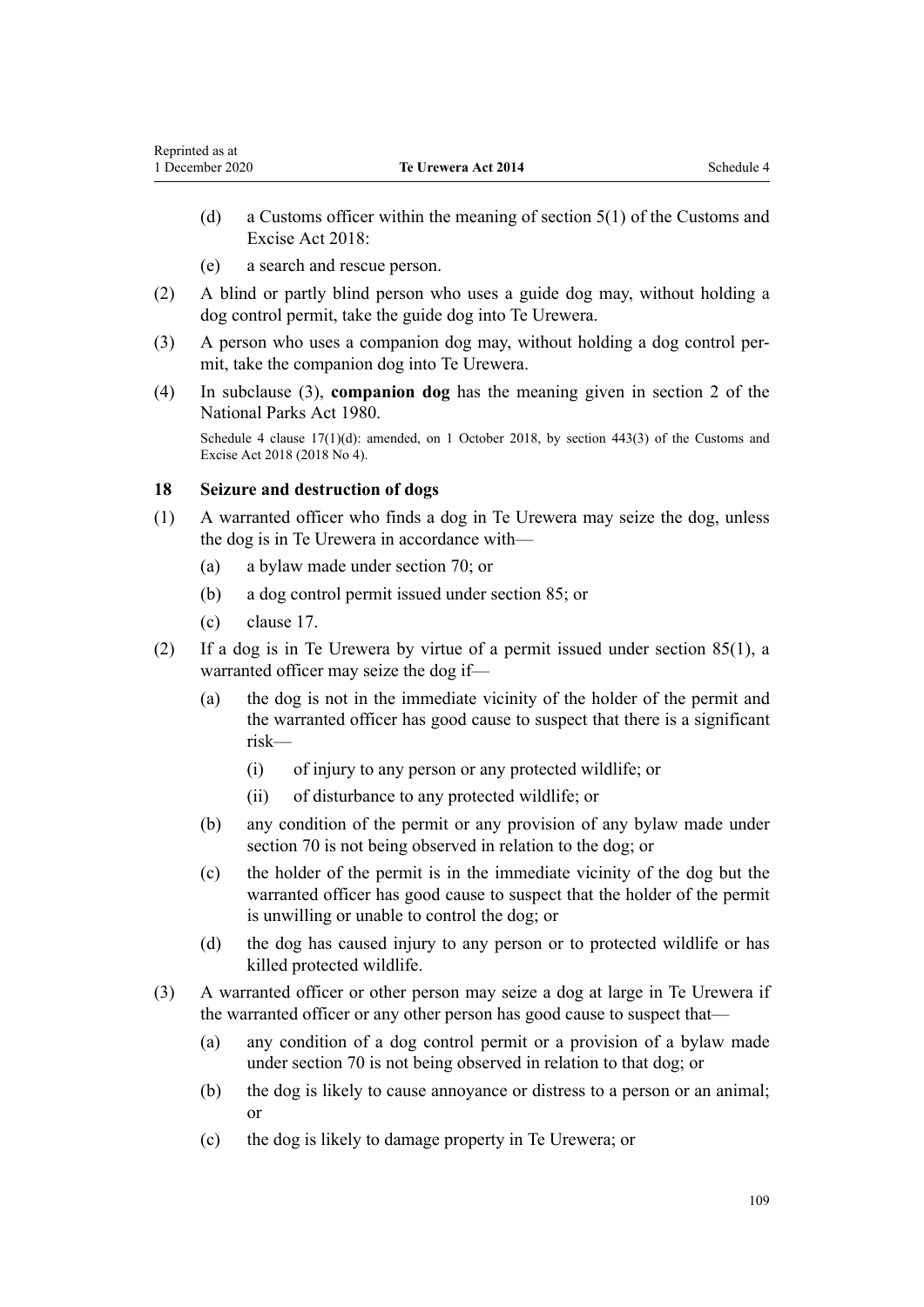- (d) the dog has caused annoyance or distress to a person or an animal; or
- (e) the dog has damaged property in Te Urewera; or
- (f) that dog has caused injury to a person or protected wildlife or has killed protected wildlife.
- (4) If a warranted officer has power to seize a dog under this clause, but is of the opinion that it is impracticable to do so, the warranted officer may, without further inquiry, destroy the dog.

# **19 Disposal of seized dogs**

- (1) If a warranted officer or other person seizes a dog under [clause 18,](#page-108-0) the warranted officer or other person may—
	- (a) cause the dog to be returned to its owner; or
	- (b) hold the dog in a kennel under the custody of the chief executive or the Director-General; or
	- (c) place the dog in the custody of a territorial authority to be impounded under [section 69](http://legislation.govt.nz/pdflink.aspx?id=DLM375442) of the Dog Control Act 1996.
- (2) If a dog is held by the chief executive or the Director-General under subclause  $(1)(b)$ ,—
	- (a) the chief executive or the Director-General may, in his or her discretion, return the dog to its owner subject to payment by the owner of any charges incurred, unless the chief executive or the Director-General, in his or her discretion, decides to waive or reduce the charges:
	- (b) the chief executive or the Director-General, or an employee of the chief executive or the Director-General must, as soon as practicable after the dog has been seized,—
		- (i) give written notice to the nearest territorial authority that the dog has been seized and who is holding it, including a description of the dog and any other means of identifying it:
		- (ii) give written notice to the owner of the dog (if the owner of the dog is known or can reasonably be located) that the dog has been seized and that, unless the dog is claimed and any charges paid within 7 days of receiving the notice, the dog may be sold, destroyed, or otherwise disposed of as the chief executive or the Director-General thinks fit; and after the expiry of that period the chief executive or the Director-General may dispose of the dog:
	- (c) the chief executive or the Director-General may, if the owner of the dog is not known and cannot be identified, sell, destroy, or otherwise dispose of the dog after the expiry of 7 days after the date of the seizure of the dog as he or she thinks fit.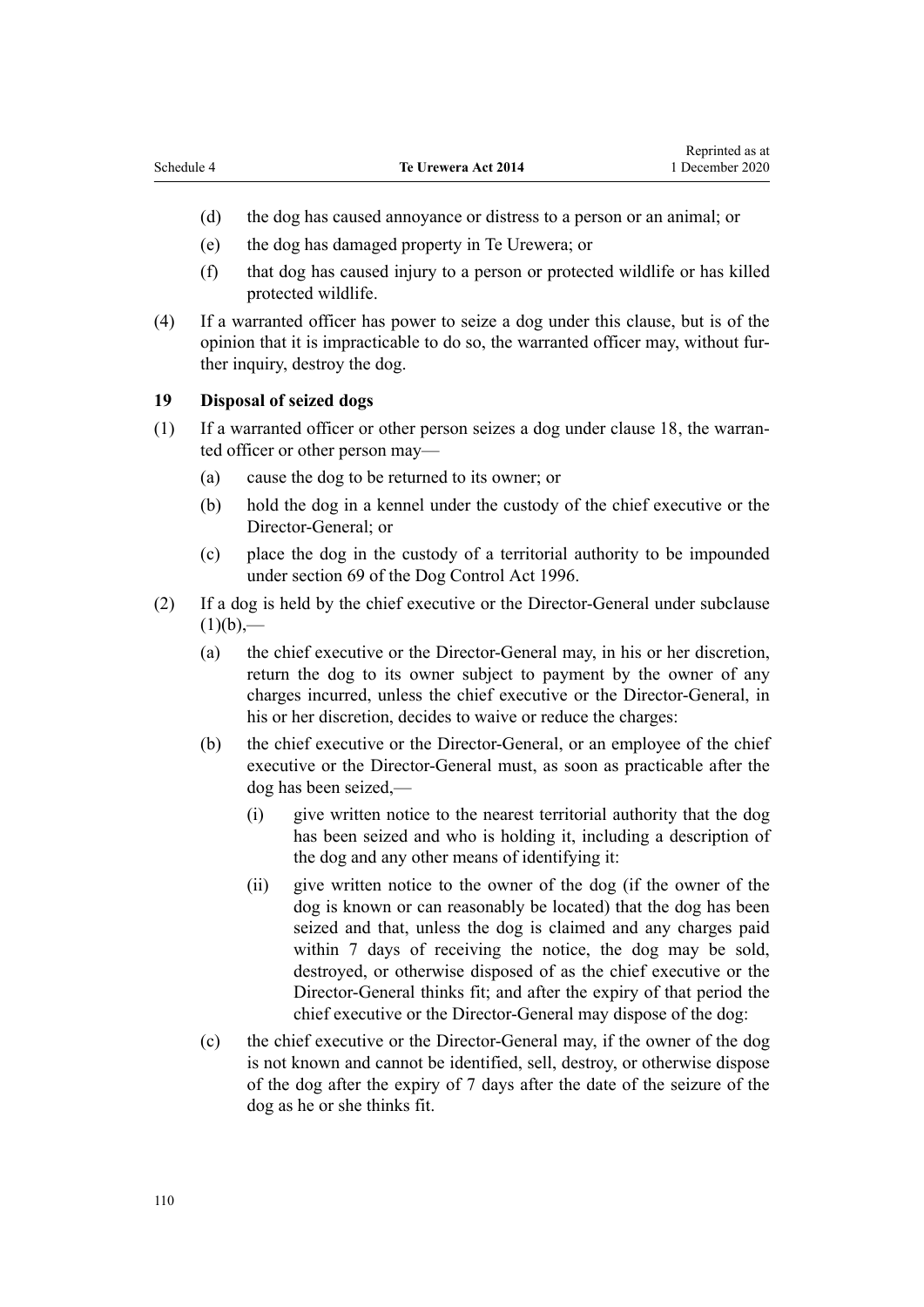| Reprinted as at |                            |            |
|-----------------|----------------------------|------------|
| 1 December 2020 | <b>Te Urewera Act 2014</b> | Schedule 4 |

- (3) The sale, destruction, or other disposal of a dog under these provisions does not relieve a former owner of the dog of the liability to pay any fees incurred for the seizure, sustenance, and holding of the dog.
- (4) No offence is committed against [section 42](http://legislation.govt.nz/pdflink.aspx?id=DLM375173) of the Dog Control Act 1996 if the chief executive or the Director-General holds or disposes of a dog under subclause (1)(b) in the case of a dog that ought to be, but is not, registered under that Act.
- (5) Except as provided in subclause  $(1)(c)$ , nothing in [section 69](http://legislation.govt.nz/pdflink.aspx?id=DLM375442) of the Dog Control Act 1996 affects or limits the provisions of this clause.

### **20 Recovery of costs relating to dogs**

- (1) The reasonable costs of seizing, holding, maintaining, or destroying a dog under this Act is a debt due by the owner of the dog to the chief executive or the Director-General, whoever incurred the costs, and may be recovered from the owner of the dog.
- (2) The chief executive or the Director-General may, in his or her absolute discretion, refund or waive payment of all or part of a sum paid or required to be paid under this clause.

### **21 Power of warranted officer to request information**

- (1) A warranted officer may, for the purposes of dog control in Te Urewera, request any person who is in Te Urewera and who appears to be in charge of a dog to give his or her name, address, and date of birth, and, if that person claims that he or she is not the owner of the dog, to state the name and address of the owner of the dog.
- (2) Every person commits an offence and is liable on conviction to a fine not exceeding \$1,500 who, without reasonable excuse, fails or refuses to comply with a lawful request under subclause (1), or wilfully states a false name, address, or date of birth in response to a request.
- (3) A warranted officer who is a constable may arrest a person without a warrant if the warranted officer—
	- (a) has good cause to suspect that an offence against subclause (2) has been committed by a person; and
	- (b) has warned that person of the provisions of this subclause; and
	- (c) has good cause to suspect that a further offence against subclause (2) has been committed by that person subsequent to the warning.

### **22 Evidence in proceedings**

(1) In proceedings for an offence against this Act, a certificate purporting to be signed by the chair of the Board to the effect that, on the date specified in the certificate, the defendant or other named person was not the holder of a dog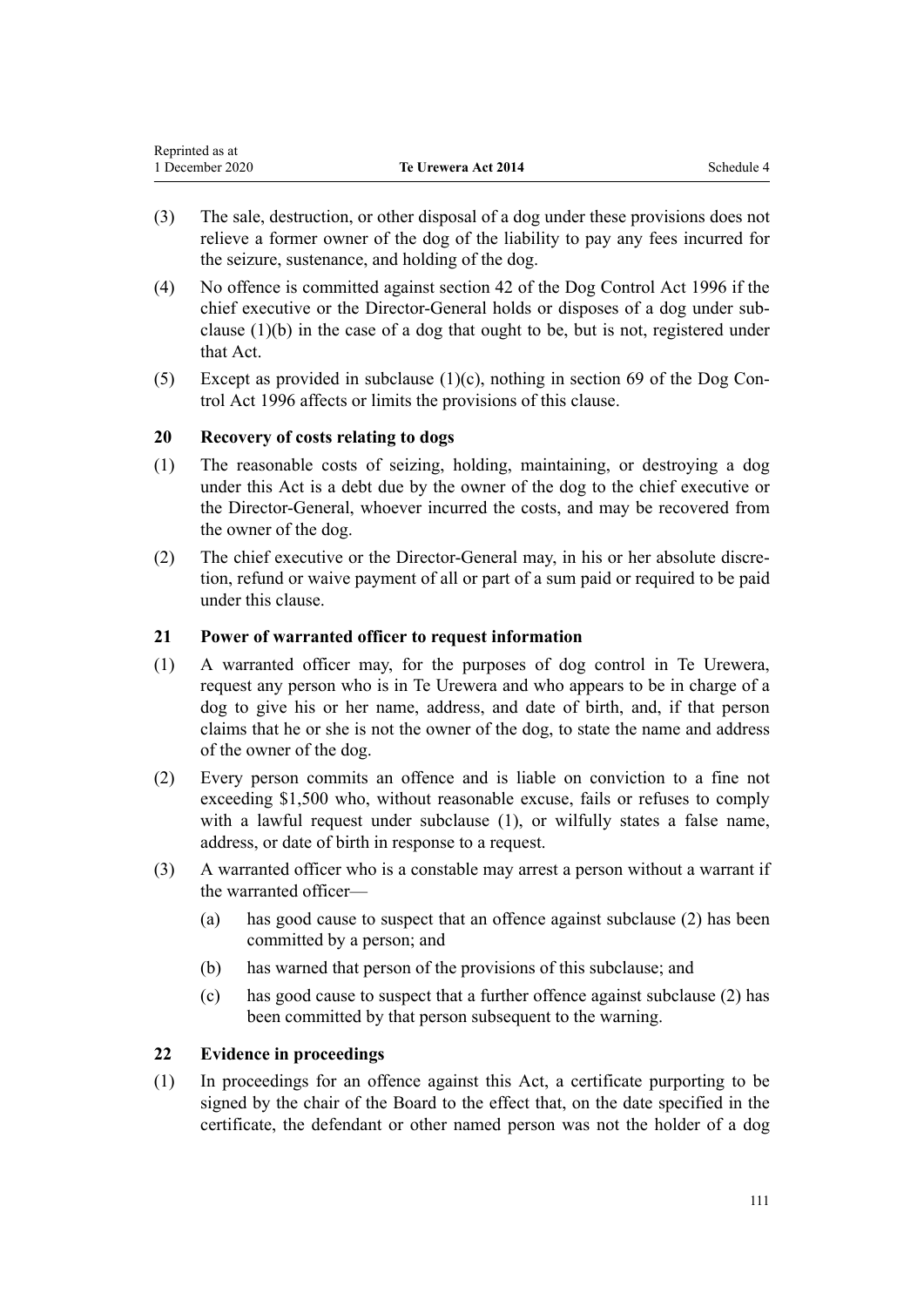control permit is, in the absence of proof to the contrary, sufficient evidence of the matter stated in the certificate.

- (2) Subclause (1) is subject to subclauses (4) and (5).
- (3) A copy of a licence or document granted or issued under this Act, which is certified correct by the chief executive or the Director-General or an officer authorised by either, is, in the absence of proof of the contrary, sufficient to prove the validity of the licence or other document in proceedings for an offence against [section 84.](#page-42-0)
- (4) For the purpose of this clause, the production of a certificate or copy of a document purporting to be signed by a person authorised under this clause to sign it is, in proceedings for an offence against [section 84](#page-42-0), prima facie evidence of the certificate or copy without proof of the signature of the person appearing to have signed it.
- (5) The production of a certificate or copy of a document that is signed by the chief executive or the Director-General and which certifies that the land upon which any offence is alleged to have taken place was within Te Urewera is, in proceedings for an offence against [section 84,](#page-42-0) sufficient evidence that the land was within Te Urewera.

# **23 Strict liability**

- (1) In a prosecution for an offence against [section 86,](#page-43-0) it is not necessary for the prosecution to prove that the defendant intended to commit an offence.
- (2) It is a defence in such a prosecution if the defendant proves—
	- (a) that the defendant did not intend to commit the offence; and
	- (b) that, in a case where it is alleged—
		- (i) that anything required to be done was not done, the defendant took all reasonable steps to ensure that it was done; or
		- (ii) that anything prohibited was done, the defendant took all reasonable steps to ensure that it was not done.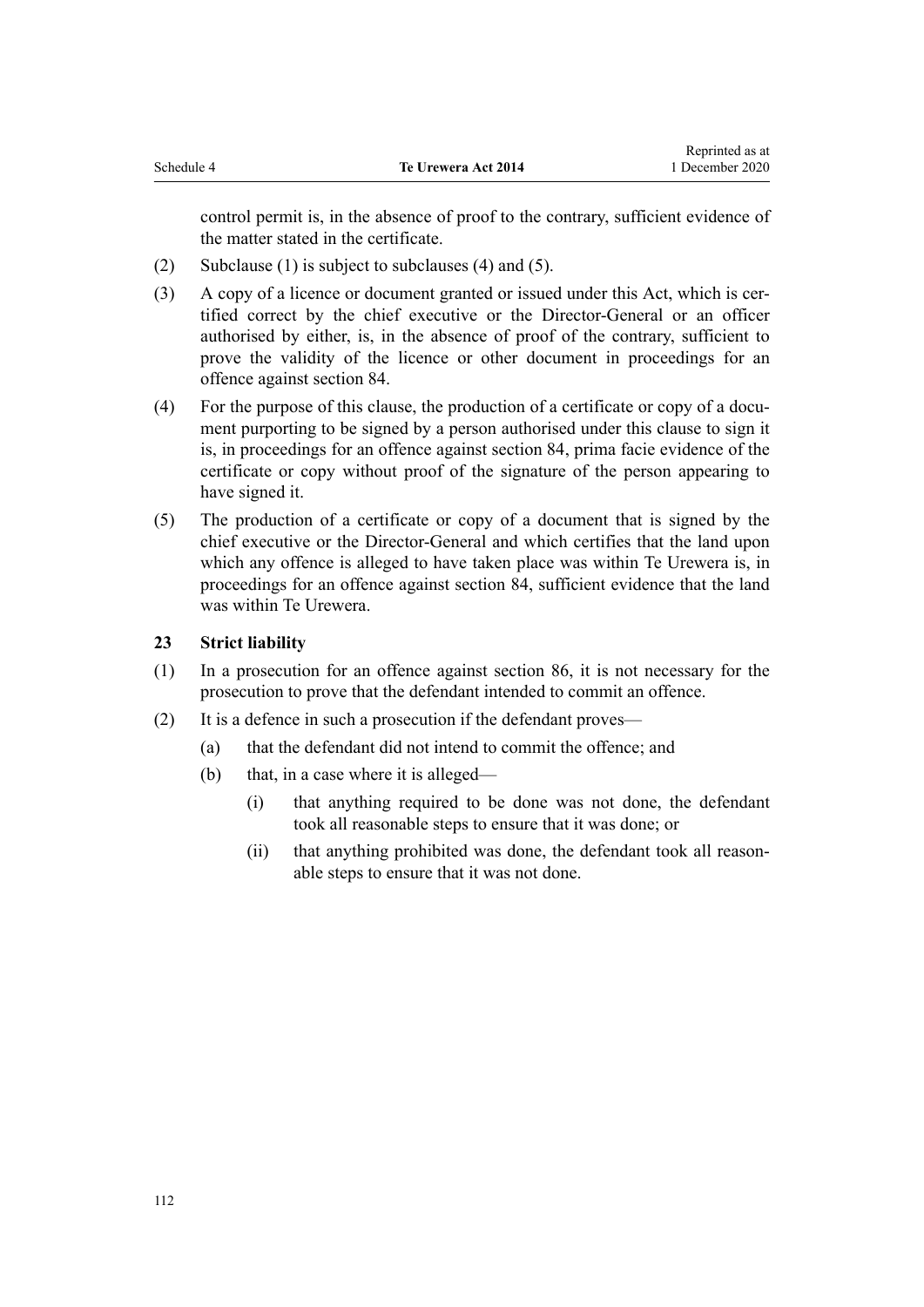# **Schedule 5 Consequential amendments to other Acts**

[ss 15\(4\)](#page-14-0), [40\(6\)](#page-24-0), [129](#page-63-0), [138](#page-67-0)

### **Biosecurity Act 1993 (1993 No 95)**

In [section 7\(2\)\(b\),](http://legislation.govt.nz/pdflink.aspx?id=DLM315227) after "Conservation Act 1987,", insert "the Te Urewera Act 2014,".

### **Dog Control Act 1996 (1996 No 13)**

In [section 2](http://legislation.govt.nz/pdflink.aspx?id=DLM374415), definition of **owner**, after "National Parks Act 1980" insert "or the Te Urewera Act 2014".

In section  $10(5)(a)(ii)$ , replace "and" with "or".

After section  $10(5)(a)(ii)$ , insert:

(iii) Te Urewera, as defined in section 7 of the Te Urewera Act 2014; and

In [section 20\(3\)\(b\)](http://legislation.govt.nz/pdflink.aspx?id=DLM374833), replace "1980." with "1980; or".

After [section 20\(3\)\(b\)](http://legislation.govt.nz/pdflink.aspx?id=DLM374833), insert:

```
(c) Te Urewera, as defined by section 7 of the Te Urewera Act 2014.
```
In [section 21\(1\)](http://legislation.govt.nz/pdflink.aspx?id=DLM374839), after "1980", insert "or section 85 of the Te Urewera Act 2014".

### **Fencing Act 1978 (1978 No 50)**

After [section 3\(1\)\(b\)](http://legislation.govt.nz/pdflink.aspx?id=DLM21842), insert:

(ba) land that is Te Urewera land, as defined by section 7 of the Te Urewera Act 2014:

### **Income Tax Act 2007 (2007 No 97)**

After [section CW 40,](http://legislation.govt.nz/pdflink.aspx?id=DLM1513267) insert:

### **CW 40B Te Urewera Board**

*Exempt income*

(1) To the extent to which it is applied for the purposes set out in the Te Urewera Act 2014, income derived by Te Urewera Board is exempt income.

*Definition*

(2) In this section, **Te Urewera Board** has the meaning given in section 7 of that Act.

# **Litter Act 1979 (1979 No 41)**

After [section 6\(1\)\(h\)](http://legislation.govt.nz/pdflink.aspx?id=DLM33430), insert:

(i) every warranted officer and honorary warranted officer who is warranted for the purposes of the Te Urewera Act 2014, while acting in the exer-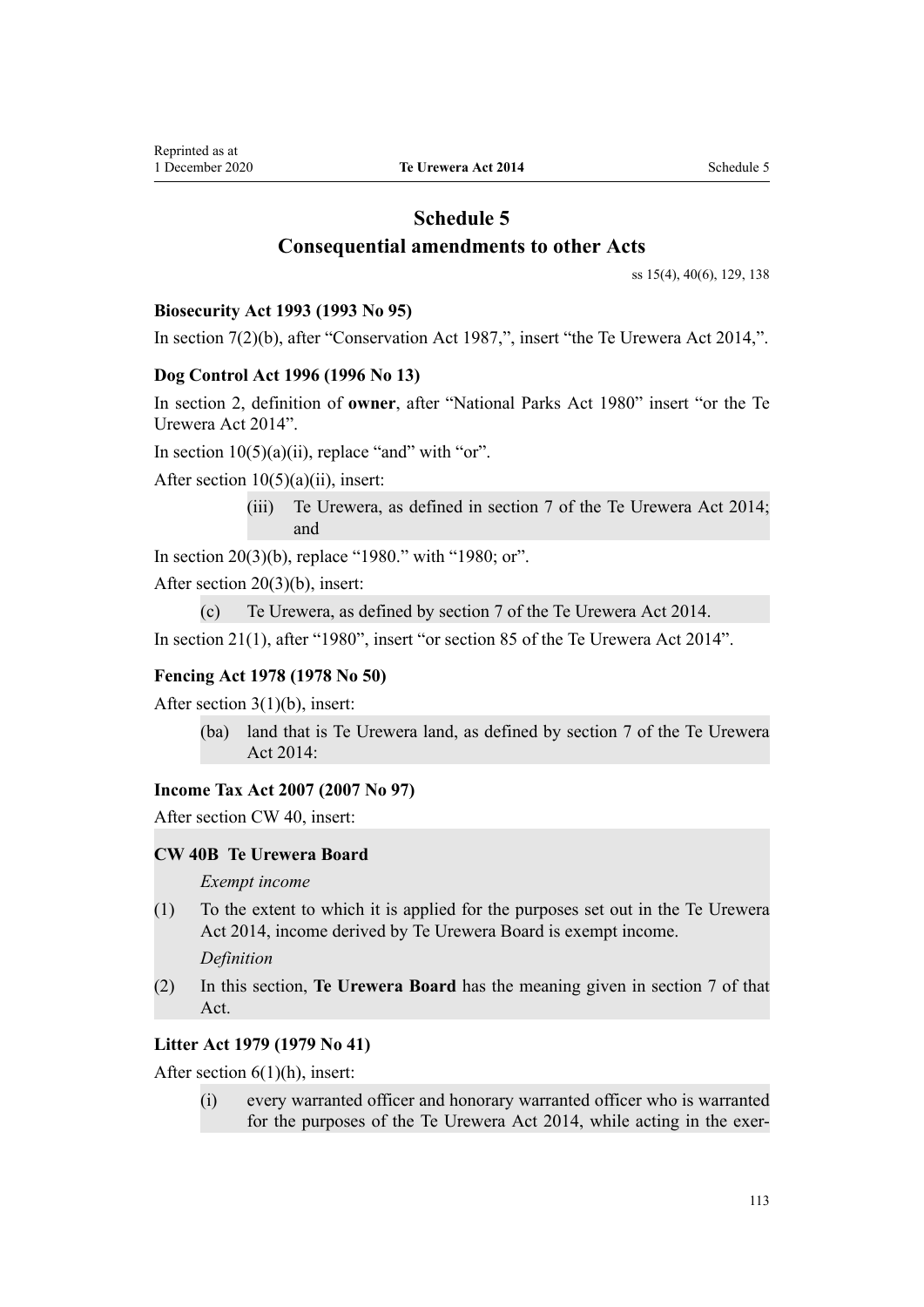#### **Litter Act 1979 (1979 No 41)***—continued*

cise and performance of powers and duties conferred and imposed by the Te Urewera Act 2014.

#### **Local Government (Rating) Act 2002 (2002 No 6)**

In [section 5,](http://legislation.govt.nz/pdflink.aspx?id=DLM132004) insert in its appropriate alphabetical order:

**Te Urewera Board** and **trustees** have the meanings given in section 7 of the Te Urewera Act 2014

In Schedule 1, [clause 25\(b\),](http://legislation.govt.nz/pdflink.aspx?id=DLM3682516) after "2011", insert "; or".

In Schedule 1, after [clause 25\(b\),](http://legislation.govt.nz/pdflink.aspx?id=DLM3682516) insert:

(c) owned by the Crown, Te Urewera Board, or the trustees of Tūhoe Te Uru Taumatua under the Te Urewera Act 2014, but subject to note 2.

### **Ngāti Manawa Claims Settlement Act 2012 (2012 No 27)**

In [section 10,](http://legislation.govt.nz/pdflink.aspx?id=DLM3276821) definition of **conservation document**, replace paragraph (c) with:

(c) Te Urewera management plan, as defined in section 7 of the Te Urewera Act 2014

Before [section 20](http://legislation.govt.nz/pdflink.aspx?id=DLM3276973), insert:

### **20AA Interpretation and transitional provision**

 $(1)$  In sections 20 to 33,—

**conservation management plan** has the meaning given in section 2(1) of the Conservation Act 1987

**conservation management strategy** has the meaning given in section 2(1) of the Conservation Act 1987

**Te Urewera Board** has the meaning given in section 7 of the Te Urewera Act 2014

**Te Urewera management plan** has the meaning given in section 7 of the Te Urewera Act 2014.

(2) Until the date when the management plan required by section 44 of the Te Urewera Act 2014 is approved under that Act, Te Urewera National Park management plan approved in 2003 under section 48 of the National Parks Act 1980 applies to Te Urewera (including Tāwhiuau Maunga), to the extent that it is not inconsistent with sections 4 and 5 of the Te Urewera Act 2014, as if the plan were approved for Te Urewera (including Tāwhiuau Maunga).

In [section 21\(1\)\(a\)](http://legislation.govt.nz/pdflink.aspx?id=DLM3276974), after "Boards", insert ", Te Urewera Board, and the Minister of Conservation".

In [section 21\(1\)\(b\)](http://legislation.govt.nz/pdflink.aspx?id=DLM3276974), after "Authority", insert "and Te Urewera Board".

In [section 22\(1\)](http://legislation.govt.nz/pdflink.aspx?id=DLM3276975), after "directed at", insert "Te Urewera Board and".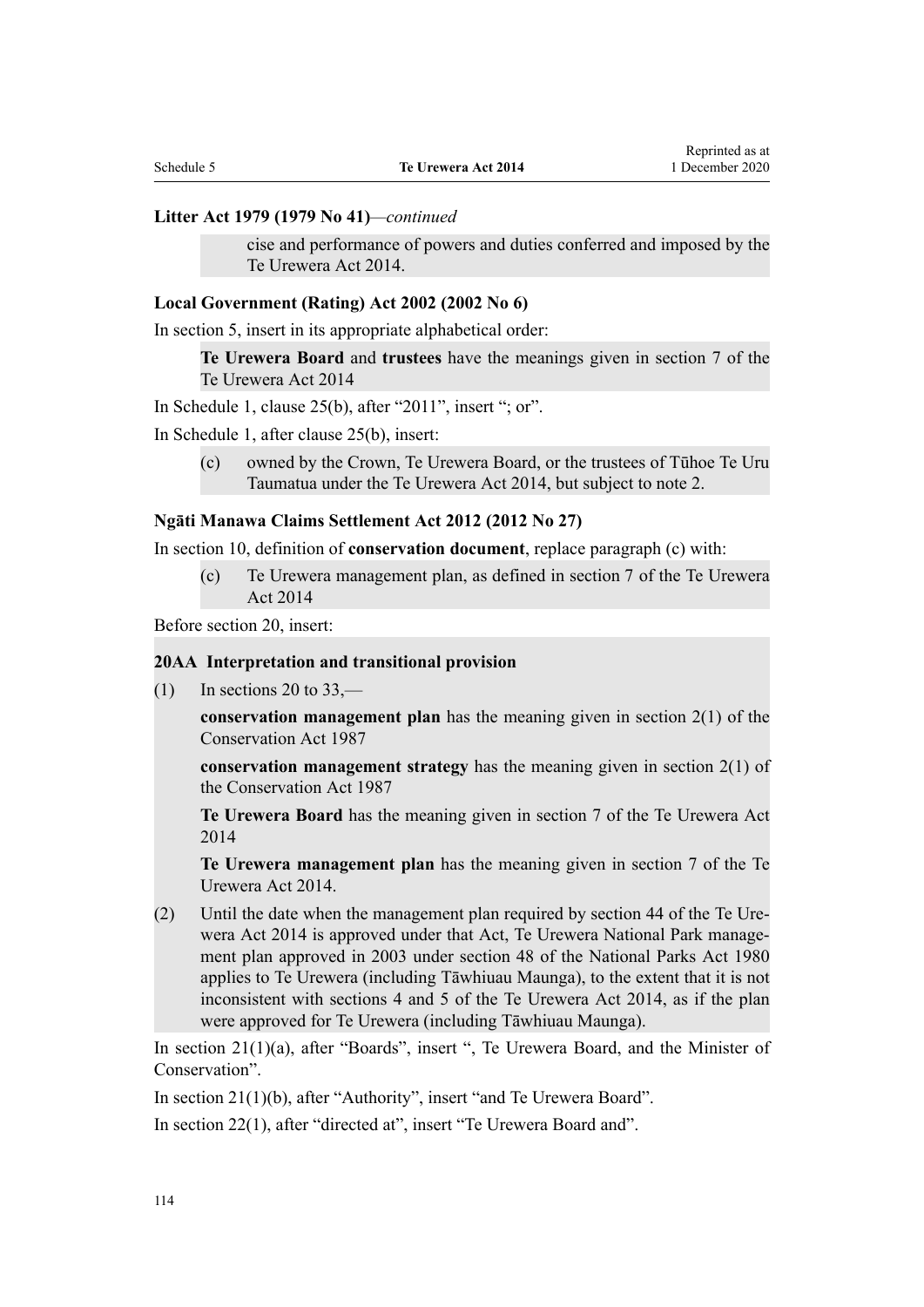### **Ngāti Manawa Claims Settlement Act 2012 (2012 No 27)***—continued*

In the heading to [section 23](http://legislation.govt.nz/pdflink.aspx?id=DLM3276976), delete "**of Conservation Authority and Conservation Boards**".

In [section 23\(1\)](http://legislation.govt.nz/pdflink.aspx?id=DLM3276976), after "Board", insert ", Te Urewera Board, or the Minister of Conservation".

In [section 23\(2\)](http://legislation.govt.nz/pdflink.aspx?id=DLM3276976), after "making", insert "or considering".

In [section 23\(2\)](http://legislation.govt.nz/pdflink.aspx?id=DLM3276976), after "Board", insert ", Te Urewera Board, or the Minister of Conservation".

In [section 23\(2\)\(b\),](http://legislation.govt.nz/pdflink.aspx?id=DLM3276976) replace "the conservation document or proposal or recommendation" with "Te Urewera management plan or the conservation document, proposal, or recommendation".

Replace [section 24\(2\)\(b\)](http://legislation.govt.nz/pdflink.aspx?id=DLM3276977) with:

(b) not an amendment to a conservation management plan or conservation management strategy for the purposes of section 17I of the Conservation Act 1987, or to Te Urewera management plan for the purposes of section 48 of the Te Urewera Act 2014.

In [section 25\(2\)](http://legislation.govt.nz/pdflink.aspx?id=DLM3276978), after "Director-General", insert "or Te Urewera Board".

Replace [section 26\(1\)](http://legislation.govt.nz/pdflink.aspx?id=DLM3276979) with:

- (1) The following persons must take action in relation to the protection principles:
	- (a) the Director-General; or
	- (b) Te Urewera Board; or
	- (c) if relevant management functions are undertaken by the chief executive of Tūhoe Te Uru Taumatua, the chief executive.
- (1A) The actions that must be taken include those set out in paragraph 5 in the Ahikāroa in Part 1 of the schedule of the deed of settlement, with the necessary modifications.

In [section 26\(2\),](http://legislation.govt.nz/pdflink.aspx?id=DLM3276979) replace "Director-General retains" with "persons referred to in subsection  $(1)$  retain".

In [section 26\(3\),](http://legislation.govt.nz/pdflink.aspx?id=DLM3276979) replace "Director-General" with "persons referred to in subsection  $(1)$ ".

In [section 26\(4\),](http://legislation.govt.nz/pdflink.aspx?id=DLM3276979) replace "Director-General" with "persons referred to in subsection  $(1)$ ".

In [section 27\(1\)](http://legislation.govt.nz/pdflink.aspx?id=DLM3276980), after "Director-General", insert "or Te Urewera Board".

In [section 27\(3\)](http://legislation.govt.nz/pdflink.aspx?id=DLM3276980), replace "section 46(1) to (4) of the National Parks Act 1980" with "section 48 of the Te Urewera Act 2014".

In [section 28\(1\)](http://legislation.govt.nz/pdflink.aspx?id=DLM3276981), replace "The Minister of Conservation" with "Te Urewera Board". Replace [section 29](http://legislation.govt.nz/pdflink.aspx?id=DLM3276982) with: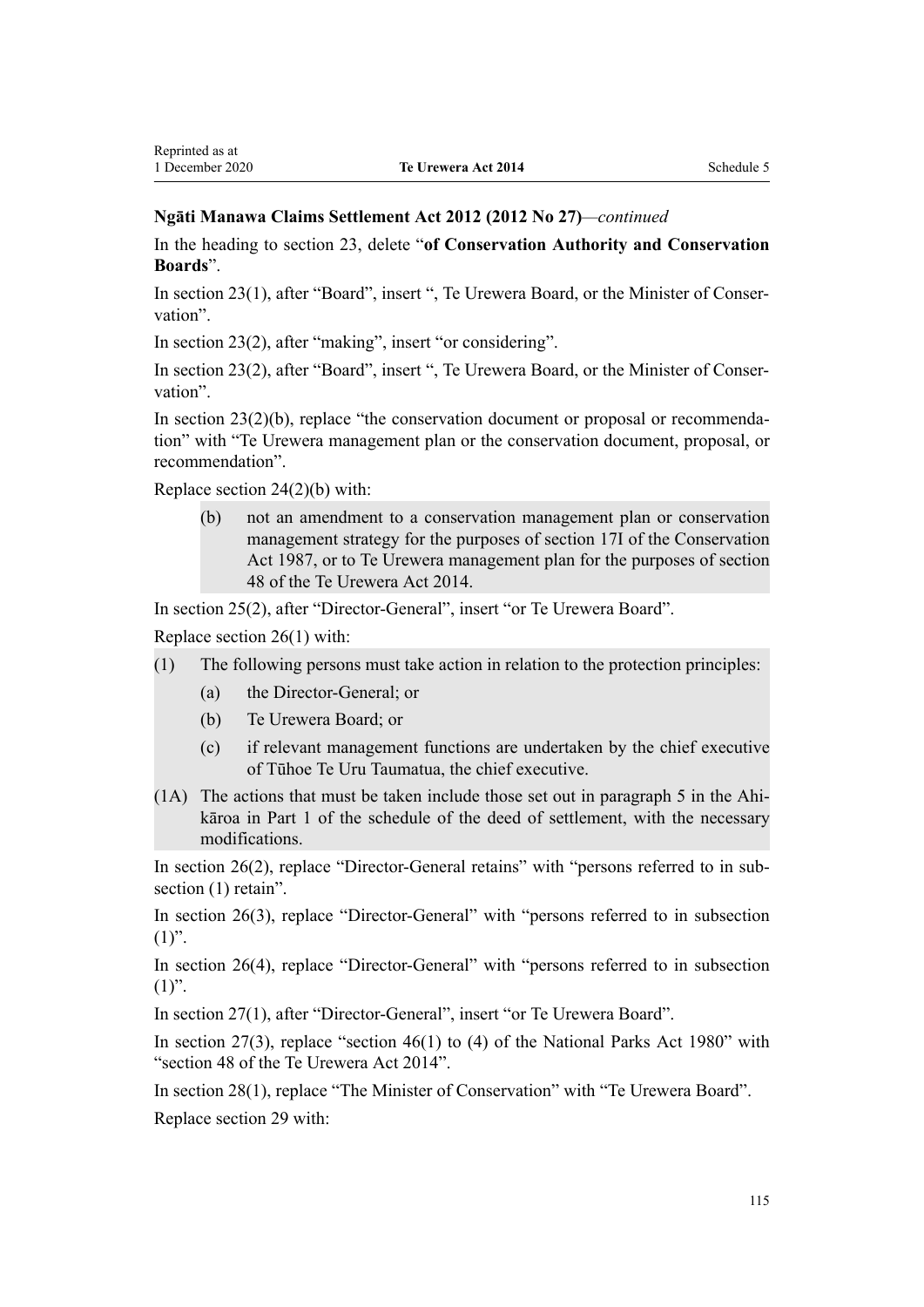### **Ngāti Manawa Claims Settlement Act 2012 (2012 No 27)***—continued*

#### **29 Purpose of Ahikāroa**

The purpose of the Te Urewera Act 2014 is not affected by the fact that part of Te Urewera is subject to Ahikāroa.

Replace section  $30(2)(b)$  and (c) with:

(b) the area concerned is removed from Te Urewera by legislation.

In [section 30\(3\)](http://legislation.govt.nz/pdflink.aspx?id=DLM3276983), replace "(2)(b) or (c)" with "(2)(b)".

In [section 30\(4\)\(a\),](http://legislation.govt.nz/pdflink.aspx?id=DLM3276983) replace "dispose" with "introduce legislation for the disposal".

In [section 30\(4\)\(b\)](http://legislation.govt.nz/pdflink.aspx?id=DLM3276983), replace "responsibility for managing" with "Crown responsibility in relation to".

In [section 30\(5\)](http://legislation.govt.nz/pdflink.aspx?id=DLM3276983), replace "(4)(a) or (b)" with "(4)".

In [section 30\(5\)](http://legislation.govt.nz/pdflink.aspx?id=DLM3276983), after "management of", insert "the relevant part of".

### **Ombudsmen Act 1975 (1975 No 9)**

In Schedule 1, [Part 2,](http://legislation.govt.nz/pdflink.aspx?id=DLM431296) insert in its appropriate alphabetical order "Te Urewera Board as defined in section 7 of the Te Urewera Act 2014".

#### **Property Law Act 2007 (2007 No 91)**

After [section 328\(2\)\(a\)](http://legislation.govt.nz/pdflink.aspx?id=DLM969585), insert:

(aa) any part of Te Urewera land, as defined in section 7 of the Te Urewera Act 2014; or

#### **Public Audit Act 2001 (2001 No 10)**

In [Schedule 2,](http://legislation.govt.nz/pdflink.aspx?id=DLM88987) insert in its appropriate alphabetical order "Te Urewera Board as defined in section 7 of the Te Urewera Act 2014".

#### **Public Finance Act 1989 (1989 No 44)**

In [section 2\(1\)](http://legislation.govt.nz/pdflink.aspx?id=DLM160819), definition of **Crown** or **the Sovereign**, paragraph (c)(vi), after "company", insert "; or".

In [section 2\(1\)](http://legislation.govt.nz/pdflink.aspx?id=DLM160819), definition of **Crown** or **the Sovereign**, after paragraph (c)(vi), insert:

(vii) an entity named or described in Schedule 6

After [section 3C](http://legislation.govt.nz/pdflink.aspx?id=DLM4576347), insert:

### **3D Power to amend Schedule 6 to reflect name changes**

The Governor-General may, by Order in Council, on the recommendation of the Minister following consultation with the person with statutory responsibility for performing or exercising the rights, powers, and duties of the legal entity, amend Schedule 6 to replace the name of an entity in recognition of a change to its name.